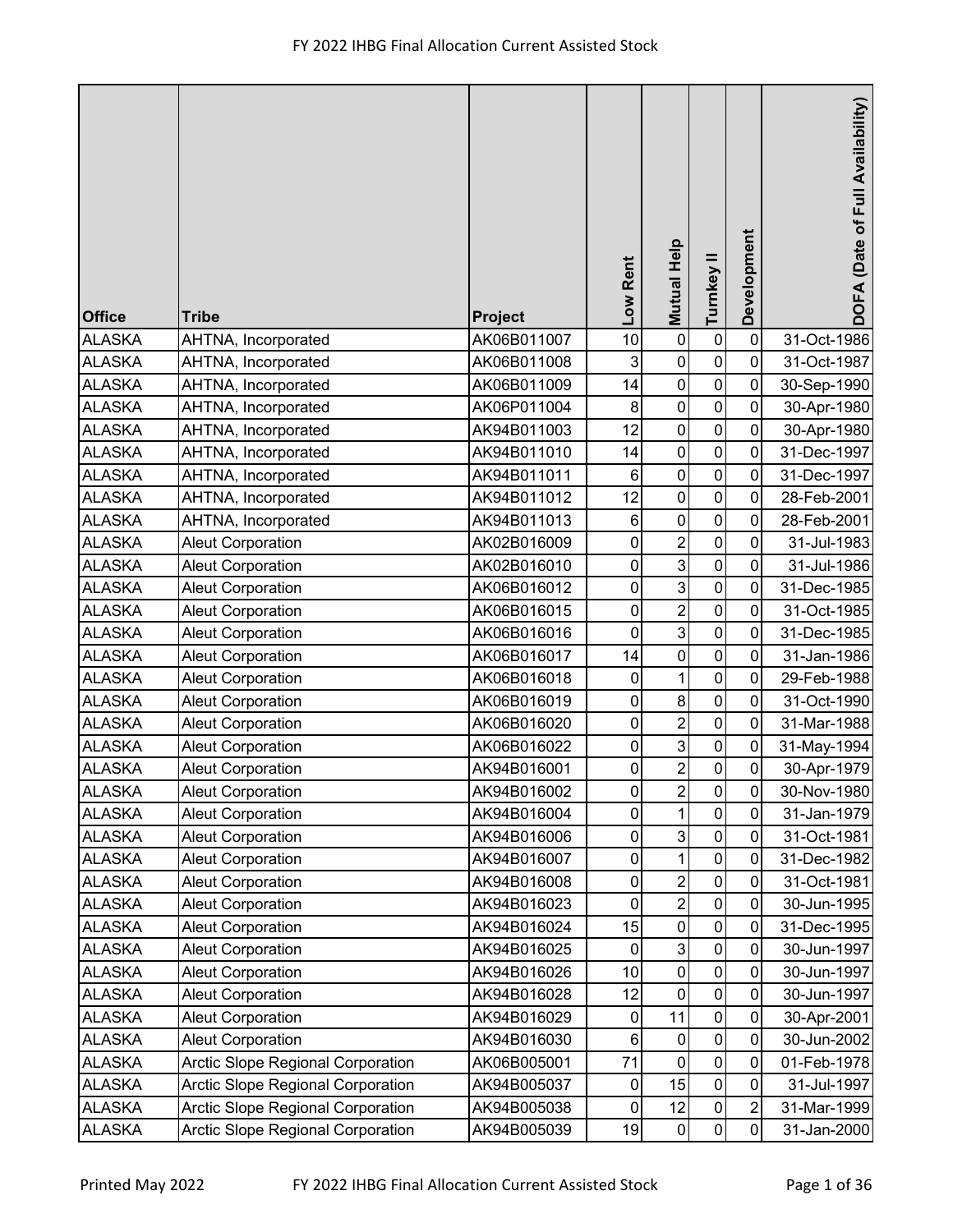| <b>ALASKA</b> | <b>Arctic Slope Regional Corporation</b>   | AK94B005040 | 17          | 0                       | 0              | 0              | 31-Jan-2000 |
|---------------|--------------------------------------------|-------------|-------------|-------------------------|----------------|----------------|-------------|
| <b>ALASKA</b> | Arctic Slope Regional Corporation          | AK94B005041 | $\mathbf 0$ | 15                      | $\mathbf 0$    | 0              | 31-Mar-1999 |
| <b>ALASKA</b> | Arctic Slope Regional Corporation          | AK94B005042 | 0           | $\overline{\mathbf{c}}$ | $\pmb{0}$      | 0              | 31-Dec-2002 |
| <b>ALASKA</b> | Arctic Slope Regional Corporation          | AK94B005042 | $\mathbf 0$ | $\overline{2}$          | $\pmb{0}$      | 0              | 31-Dec-2002 |
| <b>ALASKA</b> | Arctic Slope Regional Corporation          | AK94B005042 | 0           | $\overline{\mathbf{c}}$ | $\pmb{0}$      | $\mathbf 0$    | 31-Dec-2002 |
| <b>ALASKA</b> | Arctic Slope Regional Corporation          | AK94B005042 | 0           | 3                       | 0              | 0              | 31-Dec-2002 |
| <b>ALASKA</b> | Arctic Slope Regional Corporation          | AK94B005042 | $\mathbf 0$ | $\overline{c}$          | $\mathbf 0$    | 0              | 31-Dec-2002 |
| <b>ALASKA</b> | Arctic Slope Regional Corporation          | AK94B005042 | 0           | 3                       | $\mathbf 0$    | 0              | 31-Dec-2002 |
| <b>ALASKA</b> | Arctic Slope Regional Corporation          | AK94B005042 | $\mathbf 0$ | $\overline{2}$          | $\pmb{0}$      | 0              | 31-Dec-2002 |
| <b>ALASKA</b> | <b>Baranof Island Housing Authority</b>    | AK94B017003 | 20          | $\boldsymbol{0}$        | $\pmb{0}$      | $\mathbf 0$    | 30-Jun-1996 |
| <b>ALASKA</b> | <b>Baranof Island Housing Authority</b>    | AK94B017004 | $\pmb{0}$   | 1                       | $\mathbf 0$    | 0              | 30-Jun-1996 |
| <b>ALASKA</b> | <b>Baranof Island Housing Authority</b>    | AK94B017005 | $\pmb{0}$   | $\mathbf{3}$            | $\mathbf 0$    | $\mathbf 0$    | 01-Aug-2000 |
| <b>ALASKA</b> | <b>Baranof Island Housing Authority</b>    | AK94B017005 | $\pmb{0}$   | $\overline{7}$          | $\mathbf 0$    | 0              | 07-Nov-2001 |
| <b>ALASKA</b> | <b>Bering Straits Regional Corporation</b> | AK06P008009 | 17          | 0                       | $\mathbf 0$    | 0              | 31-Mar-1978 |
| <b>ALASKA</b> | <b>Bering Straits Regional Corporation</b> | AK94B008038 | 0           | 20                      | $\pmb{0}$      | 0              | 31-Jan-1997 |
| <b>ALASKA</b> | <b>Bering Straits Regional Corporation</b> | AK94B008039 | 0           | 20                      | $\mathbf 0$    | 0              | 31-Oct-1996 |
| <b>ALASKA</b> | <b>Bering Straits Regional Corporation</b> | AK94B008040 | 0           | 19                      | $\mathbf 0$    | 0              | 31-Aug-1997 |
| <b>ALASKA</b> | <b>Bering Straits Regional Corporation</b> | AK94B008041 | 0           | 19                      | $\mathbf 0$    | 0              | 31-Aug-1997 |
| <b>ALASKA</b> | <b>Bering Straits Regional Corporation</b> | AK94B008042 | 28          | $\pmb{0}$               | $\pmb{0}$      | 0              | 31-Oct-1999 |
| <b>ALASKA</b> | <b>Bering Straits Regional Corporation</b> | AK94B008043 | 0           | 19                      | 0              | 0              | 31-Dec-1999 |
| <b>ALASKA</b> | <b>Bering Straits Regional Corporation</b> | AK94B008046 | $\mathbf 0$ | $\overline{7}$          | $\pmb{0}$      | $\overline{2}$ | 30-Sep-1999 |
| <b>ALASKA</b> | <b>Bering Straits Regional Corporation</b> | AK94B008047 | 0           | 18                      | $\pmb{0}$      | 0              | 31-Jan-2000 |
| <b>ALASKA</b> | <b>Bristol Bay Native Corporation</b>      | AK02P010011 | 12          | $\pmb{0}$               | $\pmb{0}$      | 0              | 31-Dec-1982 |
| <b>ALASKA</b> | <b>Bristol Bay Native Corporation</b>      | AK06B010023 | 15          | $\boldsymbol{0}$        | $\mathbf 0$    | 0              | 31-May-1986 |
| <b>ALASKA</b> | <b>Bristol Bay Native Corporation</b>      | AK94B010037 | 0           | 3                       | $\pmb{0}$      | 0              | 31-Mar-1998 |
| <b>ALASKA</b> | <b>Bristol Bay Native Corporation</b>      | AK94B010038 | 1           | $\boldsymbol{0}$        | $\pmb{0}$      | 0              | 31-May-1998 |
| <b>ALASKA</b> | <b>Bristol Bay Native Corporation</b>      | AK94B010039 | 1           | 0                       | $\mathbf 0$    | 0              | 31-Mar-1998 |
| <b>ALASKA</b> | <b>Bristol Bay Native Corporation</b>      | AK94B010040 | $\pmb{0}$   | 1                       | $\pmb{0}$      | 0              | 31-Mar-1998 |
| <b>ALASKA</b> | <b>Bristol Bay Native Corporation</b>      | AK94B010041 | 8           | $\pmb{0}$               | $\pmb{0}$      | $\mathbf 0$    | 31-Dec-1998 |
| <b>ALASKA</b> | <b>Bristol Bay Native Corporation</b>      | AK94B010042 | $\pmb{0}$   | 3                       | $\pmb{0}$      | 0              | 31-Mar-1998 |
| <b>ALASKA</b> | <b>Bristol Bay Native Corporation</b>      | AK94B010043 | $\pmb{0}$   | 8 <sup>1</sup>          | $\mathbf 0$    | 0              | 01-Jan-2000 |
| <b>ALASKA</b> | <b>Bristol Bay Native Corporation</b>      | AK94B010044 | 1           | 0                       | $\pmb{0}$      | $\mathbf 0$    | 01-Jan-2000 |
| <b>ALASKA</b> | Calista Corporation                        | AK06B009069 | 12          | $\mathbf 0$             | $\pmb{0}$      | $\pmb{0}$      | 30-Nov-1992 |
| <b>ALASKA</b> | Calista Corporation                        | AK06P00961  | 20          | 0                       | $\mathbf 0$    | 0              | 31-Oct-1988 |
| <b>ALASKA</b> | Calista Corporation                        | AK94B009093 | $\pmb{0}$   | 31                      | $\pmb{0}$      | $\mathbf 0$    | 30-Sep-1997 |
| <b>ALASKA</b> | Calista Corporation                        | AK94B009094 | 0           | 30                      | $\pmb{0}$      | $\pmb{0}$      | 31-Dec-1996 |
| <b>ALASKA</b> | Calista Corporation                        | AK94B009095 | 0           | 9                       | $\pmb{0}$      | 0              | 30-Jun-1997 |
| <b>ALASKA</b> | Calista Corporation                        | AK94B009096 | $\pmb{0}$   | 23                      | $\mathbf 0$    | 0              | 31-Jul-1997 |
| <b>ALASKA</b> | Calista Corporation                        | AK94B009097 | 0           | 20                      | $\pmb{0}$      | 0              | 31-Jan-1998 |
| <b>ALASKA</b> | Calista Corporation                        | AK94B009098 | $\pmb{0}$   | 5                       | $\mathbf 0$    | $\pmb{0}$      | 28-Feb-2003 |
| <b>ALASKA</b> | Calista Corporation                        | AK94B009098 | $\pmb{0}$   | 19                      | $\pmb{0}$      | $\pmb{0}$      | 31-Dec-1999 |
| <b>ALASKA</b> | Calista Corporation                        | AK94B009099 | $\pmb{0}$   | 18                      | $\pmb{0}$      | $\mathbf 0$    | 30-Nov-1999 |
| <b>ALASKA</b> | Calista Corporation                        | AK94B009102 | $\pmb{0}$   | 18                      | $\pmb{0}$      | $\pmb{0}$      | 31-Dec-1999 |
| <b>ALASKA</b> | Calista Corporation                        | AK94B009103 | 0           | 20                      | $\pmb{0}$      | 0              | 31-Jul-2000 |
| <b>ALASKA</b> | Chugach Alaska Corporation                 | AK02P015008 | 23          | $\boldsymbol{0}$        | $\pmb{0}$      | $\pmb{0}$      | 31-Jan-1984 |
| <b>ALASKA</b> | Chugach Alaska Corporation                 | AK94B015017 | 20          | $\boldsymbol{0}$        | $\pmb{0}$      | $\pmb{0}$      | 31-Mar-1994 |
| <b>ALASKA</b> | Chugach Alaska Corporation                 | AK94B015018 | $\pmb{0}$   | 11                      | $\overline{0}$ | $\pmb{0}$      | 30-Jun-1998 |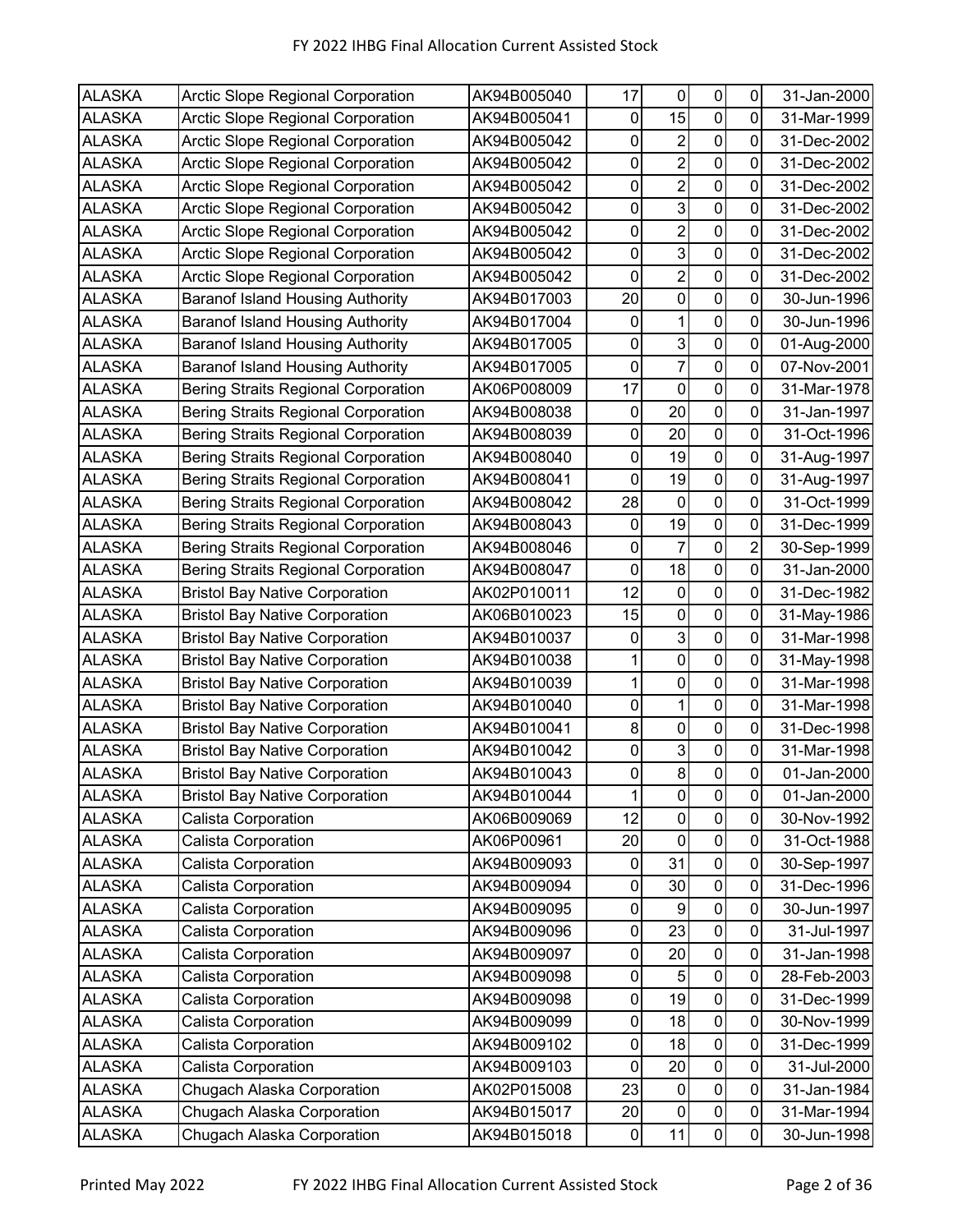| <b>ALASKA</b> | Chugach Alaska Corporation             | AK94B015019 | $\overline{7}$      | 0                       | $\pmb{0}$           | $\pmb{0}$        | 30-Apr-1997 |
|---------------|----------------------------------------|-------------|---------------------|-------------------------|---------------------|------------------|-------------|
| <b>ALASKA</b> | Chugach Alaska Corporation             | AK94B015020 | 16                  | $\mathbf 0$             | $\pmb{0}$           | 0                | 30-Sep-1999 |
| <b>ALASKA</b> | Chugach Alaska Corporation             | AK94B015021 | 15                  | $\mathbf 0$             | $\mathbf 0$         | 0                | 30-Aug-2000 |
| <b>ALASKA</b> | Cook Inlet Native Regional Corporation | AK02B012012 | 24                  | $\pmb{0}$               | $\pmb{0}$           | 0                | 28-Feb-1983 |
| <b>ALASKA</b> | Cook Inlet Native Regional Corporation | AK02B012012 | 10                  | $\pmb{0}$               | $\pmb{0}$           | 0                | 28-Feb-1983 |
| <b>ALASKA</b> | Cook Inlet Native Regional Corporation | AK02B012013 | 60                  | $\pmb{0}$               | $\mathsf{O}\xspace$ | 0                | 30-Jun-1984 |
| <b>ALASKA</b> | Cook Inlet Native Regional Corporation | AK06B012017 | 60                  | $\mathbf 0$             | $\pmb{0}$           | 0                | 31-Oct-1984 |
| <b>ALASKA</b> | Cook Inlet Native Regional Corporation | AK06P012006 | 18                  | $\mathbf 0$             | $\pmb{0}$           | 0                | 31-Dec-1979 |
| <b>ALASKA</b> | Cook Inlet Native Regional Corporation | AK94B012030 | 75                  | $\mathbf 0$             | $\mathbf 0$         | 0                | 31-Mar-1996 |
| <b>ALASKA</b> | Cook Inlet Native Regional Corporation | AK94B012035 | 20                  | $\pmb{0}$               | $\pmb{0}$           | $\mathbf 0$      | 31-May-1998 |
| <b>ALASKA</b> | Doyon, Ltd.                            | AK06B007031 | 15                  | $\mathbf 0$             | $\pmb{0}$           | 0                | 30-Nov-1992 |
| <b>ALASKA</b> | Doyon, Ltd.                            | AK94B007038 | 0                   | $\mathbf 1$             | $\pmb{0}$           | 0                | 31-Oct-1997 |
| <b>ALASKA</b> | Doyon, Ltd.                            | AK94B007044 | 6                   | $\pmb{0}$               | $\mathsf{O}\xspace$ | 0                | 31-May-1998 |
| <b>ALASKA</b> | Koniag, Incorporated                   | AK02P013011 | 48                  | $\mathbf 0$             | $\pmb{0}$           | $\mathbf 0$      | 31-Jul-1983 |
| <b>ALASKA</b> | Koniag, Incorporated                   | AK06B013013 | 0                   | $\overline{c}$          | $\pmb{0}$           | $\mathbf 0$      | 31-Jan-1984 |
| <b>ALASKA</b> | Koniag, Incorporated                   | AK06B013015 | $\pmb{0}$           | $\mathbf 1$             | $\mathbf 0$         | 0                | 30-Nov-1987 |
| <b>ALASKA</b> | Koniag, Incorporated                   | AK06B013016 | $\pmb{0}$           | $\overline{\mathbf{c}}$ | $\mathbf 0$         | $\mathbf 0$      | 30-Sep-1987 |
| <b>ALASKA</b> | Koniag, Incorporated                   | AK94B013003 | 0                   | $\overline{3}$          | $\mathbf 0$         | $\mathbf 0$      | 30-Sep-1978 |
| <b>ALASKA</b> | Koniag, Incorporated                   | AK94B013004 | 0                   | $\overline{7}$          | $\mathbf 0$         | 0                | 30-Sep-1978 |
| <b>ALASKA</b> | Koniag, Incorporated                   | AK94B013006 | 0                   | $\mathsf 3$             | $\pmb{0}$           | 0                | 30-Nov-1978 |
| <b>ALASKA</b> | Koniag, Incorporated                   | AK94B013017 | 15                  | $\mathbf 0$             | $\pmb{0}$           | 0                | 30-Sep-1996 |
| <b>ALASKA</b> | Koniag, Incorporated                   | AK94B013018 | 20                  | $\pmb{0}$               | $\mathbf 0$         | 0                | 31-Dec-1996 |
| <b>ALASKA</b> | Koniag, Incorporated                   | AK94B013019 | 4                   | $\pmb{0}$               | $\mathbf 0$         | $\mathbf 0$      | 30-Sep-1996 |
| <b>ALASKA</b> | Koniag, Incorporated                   | AK94B013020 | $\pmb{0}$           | $\overline{5}$          | $\mathbf 0$         | $\mathbf 0$      | 30-Sep-2001 |
| <b>ALASKA</b> | Koniag, Incorporated                   | AK94B013020 | 0                   | 5                       | $\pmb{0}$           | 0                | 30-Sep-2001 |
| <b>ALASKA</b> | Koniag, Incorporated                   | AK94B013021 | 3                   | $\mathbf 0$             | $\mathbf 0$         | 0                | 30-Sep-2001 |
| <b>ALASKA</b> | Metlakatla (Annette Island)            | AK02B002005 | 0                   | 1                       | $\mathbf 0$         | 0                | 30-Jun-1983 |
| <b>ALASKA</b> | Metlakatla (Annette Island)            | AK06B002006 | 25                  | $\mathbf 0$             | $\pmb{0}$           | 0                | 30-Apr-1988 |
| <b>ALASKA</b> | Metlakatla (Annette Island)            | AK06B002007 | $\mathbf 0$         | 4                       | $\pmb{0}$           | $\mathbf 0$      | 30-Sep-1986 |
| <b>ALASKA</b> | Metlakatla (Annette Island)            | AK06B002008 | 15                  | $\pmb{0}$               | $\mathbf 0$         | 0                | 31-Aug-1989 |
| <b>ALASKA</b> | Metlakatla (Annette Island)            | AK94B002009 | $\pmb{0}$           | $\boldsymbol{9}$        | $\mathsf{O}\xspace$ | $\mathbf 0$      | 30-Sep-1996 |
| <b>ALASKA</b> | Metlakatla (Annette Island)            | AK94B002011 | 8                   | 0                       | $\pmb{0}$           | $\mathbf 0$      | 01-Jun-1999 |
| <b>ALASKA</b> | Metlakatla (Annette Island)            | AK94B002012 | 0                   | 8                       | $\pmb{0}$           | $\mathbf 0$      | 29-Aug-1997 |
| <b>ALASKA</b> | <b>NANA Corporation</b>                | AK02P006017 | 43                  | $\pmb{0}$               | $\pmb{0}$           | 0                | 31-Mar-1983 |
| <b>ALASKA</b> | <b>NANA Corporation</b>                | AK94B006040 | 20                  | $\pmb{0}$               | $\pmb{0}$           | $\mathbf 0$      | 01-Oct-1994 |
| <b>ALASKA</b> | <b>NANA Corporation</b>                | AK94B006044 | 20                  | $\pmb{0}$               | $\pmb{0}$           | $\mathbf 0$      | 30-Sep-1994 |
| <b>ALASKA</b> | <b>NANA Corporation</b>                | AK94B006049 | 0                   | 17                      | $\mathbf 0$         | $\mathbf 0$      | 30-Apr-1998 |
| <b>ALASKA</b> | <b>NANA Corporation</b>                | AK94B006050 | 0                   | 8                       | $\pmb{0}$           | $\boldsymbol{0}$ | 31-Mar-1998 |
| <b>ALASKA</b> | <b>NANA Corporation</b>                | AK94B006051 | $\pmb{0}$           | 7                       | $\pmb{0}$           | 0                | 31-Jan-2002 |
| <b>ALASKA</b> | <b>NANA Corporation</b>                | AK94B006052 | $\pmb{0}$           | 16                      | $\pmb{0}$           | $\mathbf 0$      | 04-Apr-1998 |
| <b>ALASKA</b> | <b>NANA Corporation</b>                | AK94B006054 | $\mathsf{O}\xspace$ | 10                      | $\pmb{0}$           | $\pmb{0}$        | 31-May-2002 |
| <b>ALASKA</b> | <b>NANA Corporation</b>                | AK94B006055 | $\pmb{0}$           | 15                      | $\pmb{0}$           | $\mathbf 0$      | 31-Aug-2002 |
| <b>ALASKA</b> | Sitka Baranof Island Housing Authority | AK06B017001 | $\pmb{0}$           | $\sqrt{3}$              | $\pmb{0}$           | $\pmb{0}$        | 30-Sep-1987 |
| <b>ALASKA</b> | Tlingit-Haida Central Council          | AK06B004024 | 12                  | $\pmb{0}$               | $\mathsf 0$         | 0                | 31-Jan-1982 |
| <b>ALASKA</b> | Tlingit-Haida Central Council          | AK06B004025 | 12                  | $\pmb{0}$               | $\pmb{0}$           | $\pmb{0}$        | 31-Jan-1982 |
| <b>ALASKA</b> | Tlingit-Haida Central Council          | AK06B004026 | 12                  | $\pmb{0}$               | $\pmb{0}$           | $\pmb{0}$        | 31-Jan-1982 |
| <b>ALASKA</b> | Tlingit-Haida Central Council          | AK06B004027 | $\boldsymbol{9}$    | $\pmb{0}$               | $\overline{0}$      | $\overline{0}$   | 31-Jan-1982 |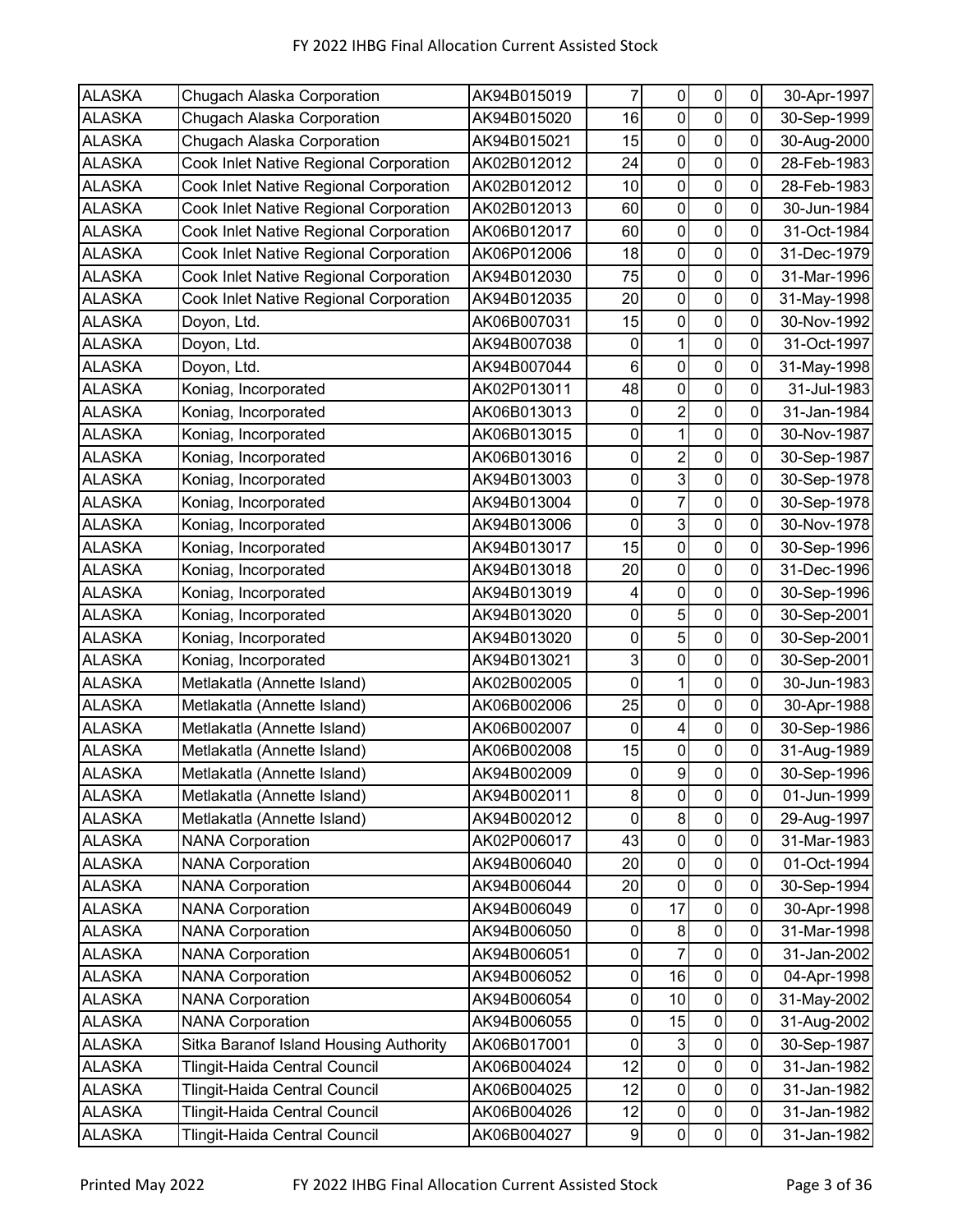| <b>ALASKA</b>  | <b>Tlingit-Haida Central Council</b>               | AK06B004028 | 12           | $\mathbf 0$             | $\pmb{0}$      | $\mathbf 0$ | 31-Jan-1982 |
|----------------|----------------------------------------------------|-------------|--------------|-------------------------|----------------|-------------|-------------|
| <b>ALASKA</b>  | Tlingit-Haida Central Council                      | AK06B004030 | $\mathbf 0$  | $\overline{\mathbf{4}}$ | $\pmb{0}$      | $\mathbf 0$ | 31-Jul-1988 |
| <b>ALASKA</b>  | <b>Tlingit-Haida Central Council</b>               | AK06B004032 | 10           | $\pmb{0}$               | $\pmb{0}$      | $\mathbf 0$ | 30-Sep-1987 |
| <b>ALASKA</b>  | Tlingit-Haida Central Council                      | AK06B004034 | 0            | 8                       | $\mathbf 0$    | 0           | 31-Jul-1991 |
| <b>ALASKA</b>  | Tlingit-Haida Central Council                      | AK06B004040 | 0            | $\overline{2}$          | 0              | 0           | 29-Feb-1992 |
| <b>ALASKA</b>  | Tlingit-Haida Central Council                      | AK94B004044 | 0            | $\overline{\mathbf{4}}$ | 0              | 0           | 31-Jan-1994 |
| <b>ALASKA</b>  | Tlingit-Haida Central Council                      | AK94B004045 | $\mathbf 0$  | $6\phantom{a}$          | $\mathbf 0$    | 0           | 22-Feb-1995 |
| <b>ALASKA</b>  | Tlingit-Haida Central Council                      | AK94B004046 | 10           | $\mathbf 0$             | $\mathbf 0$    | 0           | 22-Feb-1995 |
| <b>ALASKA</b>  | <b>Tlingit-Haida Central Council</b>               | AK94B004047 | $\mathbf 0$  | 24                      | $\pmb{0}$      | 0           | 29-Mar-1997 |
| <b>ALASKA</b>  | Tlingit-Haida Central Council                      | AK94B004049 | 20           | $\boldsymbol{0}$        | $\mathbf 0$    | $\mathbf 0$ | 29-Mar-1997 |
| <b>ALASKA</b>  | Tlingit-Haida Central Council                      | AK94B004057 | 0            | 1                       | 0              | 0           | 31-Oct-1975 |
| <b>ALASKA</b>  | Tlingit-Haida Central Council                      | AK94B004065 | $\pmb{0}$    | 17                      | $\pmb{0}$      | 0           | 28-Feb-1998 |
| <b>ALASKA</b>  | Tlingit-Haida Central Council                      | AK94B004066 | $\,6\,$      | 0                       | $\mathbf 0$    | 0           | 31-Aug-1997 |
| <b>ALASKA</b>  | Tlingit-Haida Central Council                      | AK94B004067 | $\mathbf 0$  | 18                      | $\pmb{0}$      | 0           | 30-Apr-1998 |
| <b>ALASKA</b>  | Tlingit-Haida Central Council                      | AK94B004068 | 16           | $\pmb{0}$               | $\mathbf 0$    | $\mathbf 0$ | 31-Aug-1997 |
| <b>ALASKA</b>  | Tlingit-Haida Central Council                      | AK94B004069 | 17           | 0                       | 0              | 0           | 31-Jan-1999 |
| <b>ALASKA</b>  | Tlingit-Haida Central Council                      | AK94B004070 | 20           | $\boldsymbol{0}$        | $\mathbf 0$    | 0           | 31-Aug-1999 |
| <b>ALASKA</b>  | Tlingit-Haida Central Council                      | AK94B004071 | 3            | 0                       | 0              | 0           | 31-May-1975 |
| <b>ALASKA</b>  | Tlingit-Haida Central Council                      | AK94B004072 | 20           | $\mathbf 0$             | $\mathbf 0$    | 0           | 30-Jun-2000 |
| <b>ALASKA</b>  | <b>TOTAL</b>                                       |             | 1,153        | 675                     | $\pmb{0}$      | 4           |             |
| <b>CHICAGO</b> | Aroostook Band of Micmac                           | ME93B034001 | 66           | $\mathbf 0$             | $\pmb{0}$      | 0           | 30-Mar-1997 |
| <b>CHICAGO</b> | Aroostook Band of Micmac                           | ME93B034002 | 0            | 1                       | $\pmb{0}$      | $\mathbf 0$ | 30-Nov-2001 |
| <b>CHICAGO</b> | Aroostook Band of Micmac                           | ME93B034002 | $\pmb{0}$    | $\overline{5}$          | $\mathbf 0$    | 0           | 31-Dec-2001 |
| <b>CHICAGO</b> | Aroostook Band of Micmac                           | ME93B034002 | $\mathbf 0$  | $\overline{\mathbf{4}}$ | $\mathbf 0$    | 0           | 30-Sep-2002 |
| <b>CHICAGO</b> | Aroostook Band of Micmac                           | ME93B034002 | 0            | 1                       | 0              | 0           | 30-Nov-2002 |
| <b>CHICAGO</b> | Aroostook Band of Micmac                           | ME93B034002 | $\mathbf 0$  | 1                       | $\mathbf 0$    | 0           | 30-Jun-2003 |
| <b>CHICAGO</b> | Aroostook Band of Micmac                           | ME93B034002 | $\pmb{0}$    | $\overline{7}$          | $\pmb{0}$      | 0           | 30-Dec-2005 |
| <b>CHICAGO</b> | <b>Bad River Band</b>                              | WI93B012001 | 14           | $\mathbf 0$             | $\mathbf 0$    | 0           | 28-Feb-1967 |
| <b>CHICAGO</b> | <b>Bad River Band</b>                              | WI93B012004 | 40           | $\mathbf 0$             | $\mathbf 0$    | $\mathbf 0$ | 31-Oct-1978 |
| <b>CHICAGO</b> | <b>Bad River Band</b>                              | WI93B012005 | 20           | $\pmb{0}$               | 0              | 0           | 31-Oct-1985 |
| <b>CHICAGO</b> | <b>Bad River Band</b>                              | WI93B012006 | 17           | $\mathbf 0$             | $\mathbf 0$    | 0           | 29-Jan-1988 |
| <b>CHICAGO</b> | <b>Bad River Band</b>                              | WI93B012012 | 20           | $\pmb{0}$               | $\overline{0}$ | $\mathbf 0$ | 31-Aug-1992 |
| <b>CHICAGO</b> | <b>Bad River Band</b>                              | WI93B012013 | 17           | $\mathbf 0$             | $\pmb{0}$      | 0           | 30-Nov-1995 |
| <b>CHICAGO</b> | <b>Bad River Band</b>                              | WI93B012015 | 5            | $\pmb{0}$               | $\pmb{0}$      | $\pmb{0}$   | 30-Nov-1995 |
| <b>CHICAGO</b> | <b>Bad River Band</b>                              | WI93B012016 | 16           | 0                       | $\pmb{0}$      | 0           | 31-Dec-1995 |
| <b>CHICAGO</b> | <b>Bad River Band</b>                              | WI93B012017 | 18           | $\pmb{0}$               | $\pmb{0}$      | 0           | 28-Feb-1998 |
| <b>CHICAGO</b> | <b>Bay Mills Indian Community</b>                  | MI93B062002 | 23           | 0                       | $\pmb{0}$      | 0           | 30-Sep-1982 |
| <b>CHICAGO</b> | <b>Bay Mills Indian Community</b>                  | MI93B062004 | $\mathbf 0$  | $\overline{5}$          | $\pmb{0}$      | 0           | 28-Sep-1992 |
| <b>CHICAGO</b> | <b>Bay Mills Indian Community</b>                  | MI93B062005 | $\pmb{0}$    | 1                       | $\pmb{0}$      | $\pmb{0}$   | 10-Oct-1993 |
| <b>CHICAGO</b> | <b>Bay Mills Indian Community</b>                  | MI93B062006 | 10           | $\pmb{0}$               | $\pmb{0}$      | 0           | 30-Jun-1994 |
| <b>CHICAGO</b> | <b>Bay Mills Indian Community</b>                  | MI93B062007 | $\mathbf 0$  | $\overline{c}$          | $\pmb{0}$      | $\mathbf 0$ | 10-Oct-1994 |
| <b>CHICAGO</b> | <b>Bay Mills Indian Community</b>                  | MI93B062009 | 20           | $\mathbf 0$             | $\pmb{0}$      | 0           | 30-Apr-1997 |
| <b>CHICAGO</b> | <b>Bay Mills Indian Community</b>                  | MI93B062010 | $\mathbf 0$  | 14                      | $\pmb{0}$      | 0           | 01-Nov-1999 |
| <b>CHICAGO</b> | <b>Bay Mills Indian Community</b>                  | MI93B062011 | 12           | 0                       | $\pmb{0}$      | 0           | 31-Dec-1997 |
| <b>CHICAGO</b> | <b>Bay Mills Indian Community</b>                  | MI93B062012 | $\pmb{0}$    | 14                      | $\pmb{0}$      | 0           | 01-Nov-1999 |
| <b>CHICAGO</b> | <b>Bay Mills Indian Community</b>                  | MI93B062013 | $\pmb{0}$    | 15                      | $\pmb{0}$      | $\pmb{0}$   | 01-Nov-1999 |
| <b>CHICAGO</b> | Boise Forte Band of Minnesota Chippewa MN93B081001 |             | $\mathbf{1}$ | $\pmb{0}$               | $\pmb{0}$      | $\pmb{0}$   | 01-Sep-1972 |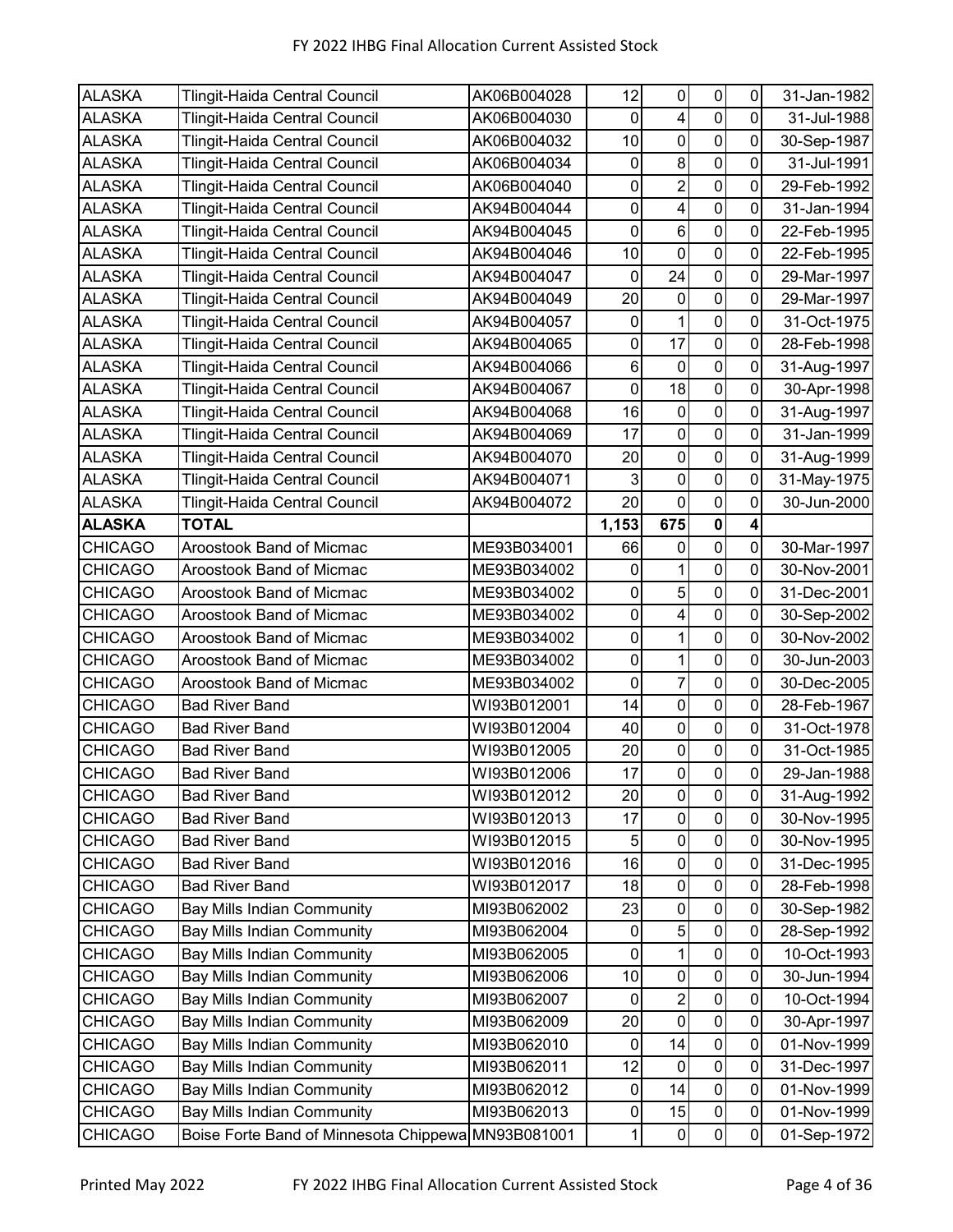| Boise Forte Band of Minnesota Chippewa MN93B081002<br>5<br>$\pmb{0}$<br>$\mathbf 0$<br><b>CHICAGO</b><br>0<br>Boise Forte Band of Minnesota Chippewa MN93B081003<br>31-Oct-1974<br>26<br>0<br>0<br>0<br><b>CHICAGO</b><br>Boise Forte Band of Minnesota Chippewa MN93B081005<br>30-Nov-1979<br>$\mathbf 0$<br>$\mathbf 0$<br>8<br>$\mathbf 0$<br>Boise Forte Band of Minnesota Chippewa MN93B081006<br><b>CHICAGO</b><br>30-Nov-1996<br>$\mathbf 0$<br>23<br>$\boldsymbol{0}$<br>0<br><b>CHICAGO</b><br>Catawba Indian Nation<br>SC93B062001<br>31-Aug-1998<br>$\mathbf 0$<br>19<br>0<br>$\pmb{0}$<br>Catawba Indian Nation<br>SC93B062002<br><b>CHICAGO</b><br>18-Jul-1998<br>$\overline{0}$<br>0<br>10<br>$\pmb{0}$<br><b>CHICAGO</b><br>SC93B062003<br>Catawba Indian Nation<br>31-Aug-1998<br>$\overline{7}$<br>$\mathbf 0$<br>0<br>$\pmb{0}$<br><b>CHICAGO</b><br>SC93B062004<br>Catawba Indian Nation<br>01-Jul-1998<br>$\mathbf 0$<br>20<br>$\boldsymbol{0}$<br><b>CHICAGO</b><br>NC93B171003<br>0<br><b>Coharie State Tribe</b><br>28-Apr-1993<br>37<br>$\mathbf 0$<br>0<br>$\mathbf 0$<br><b>CHICAGO</b><br>Eastern Band of Cherokee<br>NC93B041001<br>31-Dec-1966<br>$\overline{0}$<br>$\mathbf 0$<br>25<br>0<br><b>CHICAGO</b><br>Eastern Band of Cherokee<br>NC93B041008<br>30-Sep-1978<br>$\pmb{0}$<br>$\boldsymbol{0}$<br>$\pmb{0}$<br>63<br>NC93B041014<br>28-Feb-1983<br><b>CHICAGO</b><br>Eastern Band of Cherokee<br>$\mathbf 0$<br>19<br>0<br>$\pmb{0}$<br><b>CHICAGO</b><br>Eastern Band of Cherokee<br>NC93B041026<br>30-Apr-2001<br>$\mathbf 0$<br>6<br>15<br>$\pmb{0}$<br><b>CHICAGO</b><br>Eastern Band of Cherokee<br>NC93B041027<br>31-Aug-2001<br>0<br>3<br>0<br>0<br><b>CHICAGO</b><br>Eastern Band of Cherokee<br>NC93B041027<br>06-Sep-2006<br>$\mathbf 0$<br>0<br>Eastern Band of Cherokee<br>1<br>0<br>01-Sep-2007<br><b>CHICAGO</b><br>NC93B041027<br>$\overline{\mathsf{o}}$<br>$\mathbf 0$<br>0<br>21<br><b>CHICAGO</b><br>Eastern Band of Cherokee<br>NC93B041028<br>31-Aug-2001<br>$\mathbf 0$<br>0<br>20<br>0<br><b>CHICAGO</b><br>Eastern Band of Cherokee<br>NC93B041029<br>30-Nov-2001<br>$\pmb{0}$<br>$\pmb{0}$<br>23<br>1<br><b>CHICAGO</b><br>Eastern Band of Cherokee<br>NC93B041030<br>29-Oct-2003<br>0<br>0<br>0<br>Eastern Band of Cherokee<br>1<br><b>CHICAGO</b><br>NC93B041030<br>22-Dec-2004<br>$\overline{7}$<br>$\mathbf 0$<br>$\pmb{0}$<br>0<br><b>CHICAGO</b><br>Eastern Band of Cherokee<br>NC93B041030<br>30-Dec-2005<br>$\overline{2}$<br>0<br>0<br>0<br><b>CHICAGO</b><br>Eastern Band of Cherokee<br>NC93B041030<br>07-Jul-2006<br>$\mathbf 0$<br>$\mathbf 0$<br>0<br>$\mathbf{1}$<br><b>CHICAGO</b><br>Eastern Band of Cherokee<br>NC93B041030<br>10-Oct-2006<br>$\overline{c}$<br>$\pmb{0}$<br>$\pmb{0}$<br>$\mathbf 0$<br><b>CHICAGO</b><br>Eastern Band of Cherokee<br>NC93B041030<br>31-Jan-2007<br>$\mathbf 0$<br>1<br>$\pmb{0}$<br>0<br>Eastern Band of Cherokee<br><b>CHICAGO</b><br>NC93B041030<br>28-Feb-2007<br>$\mathbf 0$<br>$\pmb{0}$<br>$\mathbf{1}$<br>0<br><b>CHICAGO</b><br>Eastern Band of Cherokee<br>NC93B041030<br>28-Sep-2007<br>25<br>0<br>$\pmb{0}$<br>0<br>Fond Du Lac Band of Minnesota Chippew MN93B015001<br><b>CHICAGO</b><br>31-Aug-1967<br>$\mathbf 0$<br>Fond Du Lac Band of Minnesota Chippew MN93B015003<br>35<br>$\pmb{0}$<br>0<br><b>CHICAGO</b><br>31-Dec-1982<br>$\mathbf 0$<br>$\pmb{0}$<br>47<br>0<br>Fond Du Lac Band of Minnesota Chippew MN93B015005<br><b>CHICAGO</b><br>30-Nov-1983<br>$\mathbf 0$<br>11<br>$\pmb{0}$<br>0<br>Fond Du Lac Band of Minnesota Chippew MN93B015007<br><b>CHICAGO</b><br>31-Aug-1984<br>$\mathbf 0$<br>$\mathbf 0$<br>20<br>$\mathbf 0$<br>Fond Du Lac Band of Minnesota Chippew MN93B015008<br><b>CHICAGO</b><br>31-Mar-1985<br>Fond Du Lac Band of Minnesota Chippew MN93B015009<br>$\pmb{0}$<br>$\pmb{0}$<br><b>CHICAGO</b><br>23<br>0<br>31-Dec-1986<br><b>CHICAGO</b><br>Fond Du Lac Band of Minnesota Chippew MN93B015013<br>$\pmb{0}$<br>$\pmb{0}$<br>15<br>0<br>30-Apr-1987<br>Fond Du Lac Band of Minnesota Chippew MN93B015015<br>12<br>$\pmb{0}$<br><b>CHICAGO</b><br>$\pmb{0}$<br>0<br>31-Dec-1988<br>$\pmb{0}$<br>$\pmb{0}$<br><b>CHICAGO</b><br>Fond Du Lac Band of Minnesota Chippew MN93B015016<br>15<br>0<br>31-Dec-1991<br>3<br><b>CHICAGO</b><br>Fond Du Lac Band of Minnesota Chippew MN93B015020<br>$\pmb{0}$<br>0<br>0<br>31-Jan-1998<br>Fond Du Lac Band of Minnesota Chippew MN93B015021<br>12<br>$\pmb{0}$<br>$\pmb{0}$<br><b>CHICAGO</b><br>0<br>31-Jan-1998<br>$\mathbf 0$<br>$\pmb{0}$<br>Fond Du Lac Band of Minnesota Chippew MN93B015022<br>16<br>0<br><b>CHICAGO</b><br>16-Dec-1996<br>$\pmb{0}$<br>$\pmb{0}$<br>9<br><b>CHICAGO</b><br>Fond Du Lac Band of Minnesota Chippew MN93B015023<br>0<br>31-Dec-2000<br>$\overline{5}$<br>$\pmb{0}$<br>Fond Du Lac Band of Minnesota Chippew MN93B015023<br>$\pmb{0}$<br><b>CHICAGO</b><br>0<br>31-Dec-2001<br>7<br>$\pmb{0}$<br><b>CHICAGO</b><br>Forest County Potawatami<br>WI93B035001<br>0<br>0<br>01-Jun-1971<br>$\mathbf 0$<br>0<br>14<br>0<br><b>CHICAGO</b><br>Forest County Potawatami<br>WI93B035006<br>31-Jan-1997<br>$\pmb{0}$<br>8<br>$\pmb{0}$<br>$\pmb{0}$<br><b>CHICAGO</b><br>Forest County Potawatami<br>WI93B035007<br>31-Mar-1998<br>0<br>$\overline{\mathbf{4}}$<br>$\pmb{0}$<br><b>CHICAGO</b><br>Forest County Potawatami<br>WI93B035009<br>0<br>31-Jul-1999<br>5<br>$\pmb{0}$<br>$\pmb{0}$<br><b>CHICAGO</b><br>Grand Portage Band of Minn. Chippewa<br>0<br>MN93B175001<br>31-Jan-1981<br>$\ensuremath{\mathsf{3}}$<br>$\pmb{0}$<br>$\pmb{0}$<br><b>CHICAGO</b><br>Grand Portage Band of Minn. Chippewa<br>0<br>MN93B175003<br>31-Dec-1983<br>$\pmb{0}$<br><b>CHICAGO</b><br>Grand Portage Band of Minn. Chippewa<br>MN93B175004<br>4<br>$\pmb{0}$<br>0<br>30-Nov-1986 |                |  |   |           |           |           |             |
|------------------------------------------------------------------------------------------------------------------------------------------------------------------------------------------------------------------------------------------------------------------------------------------------------------------------------------------------------------------------------------------------------------------------------------------------------------------------------------------------------------------------------------------------------------------------------------------------------------------------------------------------------------------------------------------------------------------------------------------------------------------------------------------------------------------------------------------------------------------------------------------------------------------------------------------------------------------------------------------------------------------------------------------------------------------------------------------------------------------------------------------------------------------------------------------------------------------------------------------------------------------------------------------------------------------------------------------------------------------------------------------------------------------------------------------------------------------------------------------------------------------------------------------------------------------------------------------------------------------------------------------------------------------------------------------------------------------------------------------------------------------------------------------------------------------------------------------------------------------------------------------------------------------------------------------------------------------------------------------------------------------------------------------------------------------------------------------------------------------------------------------------------------------------------------------------------------------------------------------------------------------------------------------------------------------------------------------------------------------------------------------------------------------------------------------------------------------------------------------------------------------------------------------------------------------------------------------------------------------------------------------------------------------------------------------------------------------------------------------------------------------------------------------------------------------------------------------------------------------------------------------------------------------------------------------------------------------------------------------------------------------------------------------------------------------------------------------------------------------------------------------------------------------------------------------------------------------------------------------------------------------------------------------------------------------------------------------------------------------------------------------------------------------------------------------------------------------------------------------------------------------------------------------------------------------------------------------------------------------------------------------------------------------------------------------------------------------------------------------------------------------------------------------------------------------------------------------------------------------------------------------------------------------------------------------------------------------------------------------------------------------------------------------------------------------------------------------------------------------------------------------------------------------------------------------------------------------------------------------------------------------------------------------------------------------------------------------------------------------------------------------------------------------------------------------------------------------------------------------------------------------------------------------------------------------------------------------------------------------------------------------------------------------------------------------------------------------------------------------------------------------------------------------------------------------------------------------------------------------------------------------------------------------------------------------------------------------------------------------------------------------------------------------------------------------------------------------------------------------------------------------------------------------------------------------------------------------------------------------------------------------------------------------------------------------------------------------------------------------------------------------------------------------------------------------------------------------------------------------------------------------------------------------------------------------------------------------------------------------------------------------------------------------------------------------------------------------------------------------------------------------------------------------------------------------|----------------|--|---|-----------|-----------|-----------|-------------|
|                                                                                                                                                                                                                                                                                                                                                                                                                                                                                                                                                                                                                                                                                                                                                                                                                                                                                                                                                                                                                                                                                                                                                                                                                                                                                                                                                                                                                                                                                                                                                                                                                                                                                                                                                                                                                                                                                                                                                                                                                                                                                                                                                                                                                                                                                                                                                                                                                                                                                                                                                                                                                                                                                                                                                                                                                                                                                                                                                                                                                                                                                                                                                                                                                                                                                                                                                                                                                                                                                                                                                                                                                                                                                                                                                                                                                                                                                                                                                                                                                                                                                                                                                                                                                                                                                                                                                                                                                                                                                                                                                                                                                                                                                                                                                                                                                                                                                                                                                                                                                                                                                                                                                                                                                                                                                                                                                                                                                                                                                                                                                                                                                                                                                                                                                                                                                  | <b>CHICAGO</b> |  | 8 | $\pmb{0}$ | $\pmb{0}$ | $\pmb{0}$ | 01-May-1974 |
|                                                                                                                                                                                                                                                                                                                                                                                                                                                                                                                                                                                                                                                                                                                                                                                                                                                                                                                                                                                                                                                                                                                                                                                                                                                                                                                                                                                                                                                                                                                                                                                                                                                                                                                                                                                                                                                                                                                                                                                                                                                                                                                                                                                                                                                                                                                                                                                                                                                                                                                                                                                                                                                                                                                                                                                                                                                                                                                                                                                                                                                                                                                                                                                                                                                                                                                                                                                                                                                                                                                                                                                                                                                                                                                                                                                                                                                                                                                                                                                                                                                                                                                                                                                                                                                                                                                                                                                                                                                                                                                                                                                                                                                                                                                                                                                                                                                                                                                                                                                                                                                                                                                                                                                                                                                                                                                                                                                                                                                                                                                                                                                                                                                                                                                                                                                                                  |                |  |   |           |           |           |             |
|                                                                                                                                                                                                                                                                                                                                                                                                                                                                                                                                                                                                                                                                                                                                                                                                                                                                                                                                                                                                                                                                                                                                                                                                                                                                                                                                                                                                                                                                                                                                                                                                                                                                                                                                                                                                                                                                                                                                                                                                                                                                                                                                                                                                                                                                                                                                                                                                                                                                                                                                                                                                                                                                                                                                                                                                                                                                                                                                                                                                                                                                                                                                                                                                                                                                                                                                                                                                                                                                                                                                                                                                                                                                                                                                                                                                                                                                                                                                                                                                                                                                                                                                                                                                                                                                                                                                                                                                                                                                                                                                                                                                                                                                                                                                                                                                                                                                                                                                                                                                                                                                                                                                                                                                                                                                                                                                                                                                                                                                                                                                                                                                                                                                                                                                                                                                                  |                |  |   |           |           |           |             |
|                                                                                                                                                                                                                                                                                                                                                                                                                                                                                                                                                                                                                                                                                                                                                                                                                                                                                                                                                                                                                                                                                                                                                                                                                                                                                                                                                                                                                                                                                                                                                                                                                                                                                                                                                                                                                                                                                                                                                                                                                                                                                                                                                                                                                                                                                                                                                                                                                                                                                                                                                                                                                                                                                                                                                                                                                                                                                                                                                                                                                                                                                                                                                                                                                                                                                                                                                                                                                                                                                                                                                                                                                                                                                                                                                                                                                                                                                                                                                                                                                                                                                                                                                                                                                                                                                                                                                                                                                                                                                                                                                                                                                                                                                                                                                                                                                                                                                                                                                                                                                                                                                                                                                                                                                                                                                                                                                                                                                                                                                                                                                                                                                                                                                                                                                                                                                  |                |  |   |           |           |           |             |
|                                                                                                                                                                                                                                                                                                                                                                                                                                                                                                                                                                                                                                                                                                                                                                                                                                                                                                                                                                                                                                                                                                                                                                                                                                                                                                                                                                                                                                                                                                                                                                                                                                                                                                                                                                                                                                                                                                                                                                                                                                                                                                                                                                                                                                                                                                                                                                                                                                                                                                                                                                                                                                                                                                                                                                                                                                                                                                                                                                                                                                                                                                                                                                                                                                                                                                                                                                                                                                                                                                                                                                                                                                                                                                                                                                                                                                                                                                                                                                                                                                                                                                                                                                                                                                                                                                                                                                                                                                                                                                                                                                                                                                                                                                                                                                                                                                                                                                                                                                                                                                                                                                                                                                                                                                                                                                                                                                                                                                                                                                                                                                                                                                                                                                                                                                                                                  |                |  |   |           |           |           |             |
|                                                                                                                                                                                                                                                                                                                                                                                                                                                                                                                                                                                                                                                                                                                                                                                                                                                                                                                                                                                                                                                                                                                                                                                                                                                                                                                                                                                                                                                                                                                                                                                                                                                                                                                                                                                                                                                                                                                                                                                                                                                                                                                                                                                                                                                                                                                                                                                                                                                                                                                                                                                                                                                                                                                                                                                                                                                                                                                                                                                                                                                                                                                                                                                                                                                                                                                                                                                                                                                                                                                                                                                                                                                                                                                                                                                                                                                                                                                                                                                                                                                                                                                                                                                                                                                                                                                                                                                                                                                                                                                                                                                                                                                                                                                                                                                                                                                                                                                                                                                                                                                                                                                                                                                                                                                                                                                                                                                                                                                                                                                                                                                                                                                                                                                                                                                                                  |                |  |   |           |           |           |             |
|                                                                                                                                                                                                                                                                                                                                                                                                                                                                                                                                                                                                                                                                                                                                                                                                                                                                                                                                                                                                                                                                                                                                                                                                                                                                                                                                                                                                                                                                                                                                                                                                                                                                                                                                                                                                                                                                                                                                                                                                                                                                                                                                                                                                                                                                                                                                                                                                                                                                                                                                                                                                                                                                                                                                                                                                                                                                                                                                                                                                                                                                                                                                                                                                                                                                                                                                                                                                                                                                                                                                                                                                                                                                                                                                                                                                                                                                                                                                                                                                                                                                                                                                                                                                                                                                                                                                                                                                                                                                                                                                                                                                                                                                                                                                                                                                                                                                                                                                                                                                                                                                                                                                                                                                                                                                                                                                                                                                                                                                                                                                                                                                                                                                                                                                                                                                                  |                |  |   |           |           |           |             |
|                                                                                                                                                                                                                                                                                                                                                                                                                                                                                                                                                                                                                                                                                                                                                                                                                                                                                                                                                                                                                                                                                                                                                                                                                                                                                                                                                                                                                                                                                                                                                                                                                                                                                                                                                                                                                                                                                                                                                                                                                                                                                                                                                                                                                                                                                                                                                                                                                                                                                                                                                                                                                                                                                                                                                                                                                                                                                                                                                                                                                                                                                                                                                                                                                                                                                                                                                                                                                                                                                                                                                                                                                                                                                                                                                                                                                                                                                                                                                                                                                                                                                                                                                                                                                                                                                                                                                                                                                                                                                                                                                                                                                                                                                                                                                                                                                                                                                                                                                                                                                                                                                                                                                                                                                                                                                                                                                                                                                                                                                                                                                                                                                                                                                                                                                                                                                  |                |  |   |           |           |           |             |
|                                                                                                                                                                                                                                                                                                                                                                                                                                                                                                                                                                                                                                                                                                                                                                                                                                                                                                                                                                                                                                                                                                                                                                                                                                                                                                                                                                                                                                                                                                                                                                                                                                                                                                                                                                                                                                                                                                                                                                                                                                                                                                                                                                                                                                                                                                                                                                                                                                                                                                                                                                                                                                                                                                                                                                                                                                                                                                                                                                                                                                                                                                                                                                                                                                                                                                                                                                                                                                                                                                                                                                                                                                                                                                                                                                                                                                                                                                                                                                                                                                                                                                                                                                                                                                                                                                                                                                                                                                                                                                                                                                                                                                                                                                                                                                                                                                                                                                                                                                                                                                                                                                                                                                                                                                                                                                                                                                                                                                                                                                                                                                                                                                                                                                                                                                                                                  |                |  |   |           |           |           |             |
|                                                                                                                                                                                                                                                                                                                                                                                                                                                                                                                                                                                                                                                                                                                                                                                                                                                                                                                                                                                                                                                                                                                                                                                                                                                                                                                                                                                                                                                                                                                                                                                                                                                                                                                                                                                                                                                                                                                                                                                                                                                                                                                                                                                                                                                                                                                                                                                                                                                                                                                                                                                                                                                                                                                                                                                                                                                                                                                                                                                                                                                                                                                                                                                                                                                                                                                                                                                                                                                                                                                                                                                                                                                                                                                                                                                                                                                                                                                                                                                                                                                                                                                                                                                                                                                                                                                                                                                                                                                                                                                                                                                                                                                                                                                                                                                                                                                                                                                                                                                                                                                                                                                                                                                                                                                                                                                                                                                                                                                                                                                                                                                                                                                                                                                                                                                                                  |                |  |   |           |           |           |             |
|                                                                                                                                                                                                                                                                                                                                                                                                                                                                                                                                                                                                                                                                                                                                                                                                                                                                                                                                                                                                                                                                                                                                                                                                                                                                                                                                                                                                                                                                                                                                                                                                                                                                                                                                                                                                                                                                                                                                                                                                                                                                                                                                                                                                                                                                                                                                                                                                                                                                                                                                                                                                                                                                                                                                                                                                                                                                                                                                                                                                                                                                                                                                                                                                                                                                                                                                                                                                                                                                                                                                                                                                                                                                                                                                                                                                                                                                                                                                                                                                                                                                                                                                                                                                                                                                                                                                                                                                                                                                                                                                                                                                                                                                                                                                                                                                                                                                                                                                                                                                                                                                                                                                                                                                                                                                                                                                                                                                                                                                                                                                                                                                                                                                                                                                                                                                                  |                |  |   |           |           |           |             |
|                                                                                                                                                                                                                                                                                                                                                                                                                                                                                                                                                                                                                                                                                                                                                                                                                                                                                                                                                                                                                                                                                                                                                                                                                                                                                                                                                                                                                                                                                                                                                                                                                                                                                                                                                                                                                                                                                                                                                                                                                                                                                                                                                                                                                                                                                                                                                                                                                                                                                                                                                                                                                                                                                                                                                                                                                                                                                                                                                                                                                                                                                                                                                                                                                                                                                                                                                                                                                                                                                                                                                                                                                                                                                                                                                                                                                                                                                                                                                                                                                                                                                                                                                                                                                                                                                                                                                                                                                                                                                                                                                                                                                                                                                                                                                                                                                                                                                                                                                                                                                                                                                                                                                                                                                                                                                                                                                                                                                                                                                                                                                                                                                                                                                                                                                                                                                  |                |  |   |           |           |           |             |
|                                                                                                                                                                                                                                                                                                                                                                                                                                                                                                                                                                                                                                                                                                                                                                                                                                                                                                                                                                                                                                                                                                                                                                                                                                                                                                                                                                                                                                                                                                                                                                                                                                                                                                                                                                                                                                                                                                                                                                                                                                                                                                                                                                                                                                                                                                                                                                                                                                                                                                                                                                                                                                                                                                                                                                                                                                                                                                                                                                                                                                                                                                                                                                                                                                                                                                                                                                                                                                                                                                                                                                                                                                                                                                                                                                                                                                                                                                                                                                                                                                                                                                                                                                                                                                                                                                                                                                                                                                                                                                                                                                                                                                                                                                                                                                                                                                                                                                                                                                                                                                                                                                                                                                                                                                                                                                                                                                                                                                                                                                                                                                                                                                                                                                                                                                                                                  |                |  |   |           |           |           |             |
|                                                                                                                                                                                                                                                                                                                                                                                                                                                                                                                                                                                                                                                                                                                                                                                                                                                                                                                                                                                                                                                                                                                                                                                                                                                                                                                                                                                                                                                                                                                                                                                                                                                                                                                                                                                                                                                                                                                                                                                                                                                                                                                                                                                                                                                                                                                                                                                                                                                                                                                                                                                                                                                                                                                                                                                                                                                                                                                                                                                                                                                                                                                                                                                                                                                                                                                                                                                                                                                                                                                                                                                                                                                                                                                                                                                                                                                                                                                                                                                                                                                                                                                                                                                                                                                                                                                                                                                                                                                                                                                                                                                                                                                                                                                                                                                                                                                                                                                                                                                                                                                                                                                                                                                                                                                                                                                                                                                                                                                                                                                                                                                                                                                                                                                                                                                                                  |                |  |   |           |           |           |             |
|                                                                                                                                                                                                                                                                                                                                                                                                                                                                                                                                                                                                                                                                                                                                                                                                                                                                                                                                                                                                                                                                                                                                                                                                                                                                                                                                                                                                                                                                                                                                                                                                                                                                                                                                                                                                                                                                                                                                                                                                                                                                                                                                                                                                                                                                                                                                                                                                                                                                                                                                                                                                                                                                                                                                                                                                                                                                                                                                                                                                                                                                                                                                                                                                                                                                                                                                                                                                                                                                                                                                                                                                                                                                                                                                                                                                                                                                                                                                                                                                                                                                                                                                                                                                                                                                                                                                                                                                                                                                                                                                                                                                                                                                                                                                                                                                                                                                                                                                                                                                                                                                                                                                                                                                                                                                                                                                                                                                                                                                                                                                                                                                                                                                                                                                                                                                                  |                |  |   |           |           |           |             |
|                                                                                                                                                                                                                                                                                                                                                                                                                                                                                                                                                                                                                                                                                                                                                                                                                                                                                                                                                                                                                                                                                                                                                                                                                                                                                                                                                                                                                                                                                                                                                                                                                                                                                                                                                                                                                                                                                                                                                                                                                                                                                                                                                                                                                                                                                                                                                                                                                                                                                                                                                                                                                                                                                                                                                                                                                                                                                                                                                                                                                                                                                                                                                                                                                                                                                                                                                                                                                                                                                                                                                                                                                                                                                                                                                                                                                                                                                                                                                                                                                                                                                                                                                                                                                                                                                                                                                                                                                                                                                                                                                                                                                                                                                                                                                                                                                                                                                                                                                                                                                                                                                                                                                                                                                                                                                                                                                                                                                                                                                                                                                                                                                                                                                                                                                                                                                  |                |  |   |           |           |           |             |
|                                                                                                                                                                                                                                                                                                                                                                                                                                                                                                                                                                                                                                                                                                                                                                                                                                                                                                                                                                                                                                                                                                                                                                                                                                                                                                                                                                                                                                                                                                                                                                                                                                                                                                                                                                                                                                                                                                                                                                                                                                                                                                                                                                                                                                                                                                                                                                                                                                                                                                                                                                                                                                                                                                                                                                                                                                                                                                                                                                                                                                                                                                                                                                                                                                                                                                                                                                                                                                                                                                                                                                                                                                                                                                                                                                                                                                                                                                                                                                                                                                                                                                                                                                                                                                                                                                                                                                                                                                                                                                                                                                                                                                                                                                                                                                                                                                                                                                                                                                                                                                                                                                                                                                                                                                                                                                                                                                                                                                                                                                                                                                                                                                                                                                                                                                                                                  |                |  |   |           |           |           |             |
|                                                                                                                                                                                                                                                                                                                                                                                                                                                                                                                                                                                                                                                                                                                                                                                                                                                                                                                                                                                                                                                                                                                                                                                                                                                                                                                                                                                                                                                                                                                                                                                                                                                                                                                                                                                                                                                                                                                                                                                                                                                                                                                                                                                                                                                                                                                                                                                                                                                                                                                                                                                                                                                                                                                                                                                                                                                                                                                                                                                                                                                                                                                                                                                                                                                                                                                                                                                                                                                                                                                                                                                                                                                                                                                                                                                                                                                                                                                                                                                                                                                                                                                                                                                                                                                                                                                                                                                                                                                                                                                                                                                                                                                                                                                                                                                                                                                                                                                                                                                                                                                                                                                                                                                                                                                                                                                                                                                                                                                                                                                                                                                                                                                                                                                                                                                                                  |                |  |   |           |           |           |             |
|                                                                                                                                                                                                                                                                                                                                                                                                                                                                                                                                                                                                                                                                                                                                                                                                                                                                                                                                                                                                                                                                                                                                                                                                                                                                                                                                                                                                                                                                                                                                                                                                                                                                                                                                                                                                                                                                                                                                                                                                                                                                                                                                                                                                                                                                                                                                                                                                                                                                                                                                                                                                                                                                                                                                                                                                                                                                                                                                                                                                                                                                                                                                                                                                                                                                                                                                                                                                                                                                                                                                                                                                                                                                                                                                                                                                                                                                                                                                                                                                                                                                                                                                                                                                                                                                                                                                                                                                                                                                                                                                                                                                                                                                                                                                                                                                                                                                                                                                                                                                                                                                                                                                                                                                                                                                                                                                                                                                                                                                                                                                                                                                                                                                                                                                                                                                                  |                |  |   |           |           |           |             |
|                                                                                                                                                                                                                                                                                                                                                                                                                                                                                                                                                                                                                                                                                                                                                                                                                                                                                                                                                                                                                                                                                                                                                                                                                                                                                                                                                                                                                                                                                                                                                                                                                                                                                                                                                                                                                                                                                                                                                                                                                                                                                                                                                                                                                                                                                                                                                                                                                                                                                                                                                                                                                                                                                                                                                                                                                                                                                                                                                                                                                                                                                                                                                                                                                                                                                                                                                                                                                                                                                                                                                                                                                                                                                                                                                                                                                                                                                                                                                                                                                                                                                                                                                                                                                                                                                                                                                                                                                                                                                                                                                                                                                                                                                                                                                                                                                                                                                                                                                                                                                                                                                                                                                                                                                                                                                                                                                                                                                                                                                                                                                                                                                                                                                                                                                                                                                  |                |  |   |           |           |           |             |
|                                                                                                                                                                                                                                                                                                                                                                                                                                                                                                                                                                                                                                                                                                                                                                                                                                                                                                                                                                                                                                                                                                                                                                                                                                                                                                                                                                                                                                                                                                                                                                                                                                                                                                                                                                                                                                                                                                                                                                                                                                                                                                                                                                                                                                                                                                                                                                                                                                                                                                                                                                                                                                                                                                                                                                                                                                                                                                                                                                                                                                                                                                                                                                                                                                                                                                                                                                                                                                                                                                                                                                                                                                                                                                                                                                                                                                                                                                                                                                                                                                                                                                                                                                                                                                                                                                                                                                                                                                                                                                                                                                                                                                                                                                                                                                                                                                                                                                                                                                                                                                                                                                                                                                                                                                                                                                                                                                                                                                                                                                                                                                                                                                                                                                                                                                                                                  |                |  |   |           |           |           |             |
|                                                                                                                                                                                                                                                                                                                                                                                                                                                                                                                                                                                                                                                                                                                                                                                                                                                                                                                                                                                                                                                                                                                                                                                                                                                                                                                                                                                                                                                                                                                                                                                                                                                                                                                                                                                                                                                                                                                                                                                                                                                                                                                                                                                                                                                                                                                                                                                                                                                                                                                                                                                                                                                                                                                                                                                                                                                                                                                                                                                                                                                                                                                                                                                                                                                                                                                                                                                                                                                                                                                                                                                                                                                                                                                                                                                                                                                                                                                                                                                                                                                                                                                                                                                                                                                                                                                                                                                                                                                                                                                                                                                                                                                                                                                                                                                                                                                                                                                                                                                                                                                                                                                                                                                                                                                                                                                                                                                                                                                                                                                                                                                                                                                                                                                                                                                                                  |                |  |   |           |           |           |             |
|                                                                                                                                                                                                                                                                                                                                                                                                                                                                                                                                                                                                                                                                                                                                                                                                                                                                                                                                                                                                                                                                                                                                                                                                                                                                                                                                                                                                                                                                                                                                                                                                                                                                                                                                                                                                                                                                                                                                                                                                                                                                                                                                                                                                                                                                                                                                                                                                                                                                                                                                                                                                                                                                                                                                                                                                                                                                                                                                                                                                                                                                                                                                                                                                                                                                                                                                                                                                                                                                                                                                                                                                                                                                                                                                                                                                                                                                                                                                                                                                                                                                                                                                                                                                                                                                                                                                                                                                                                                                                                                                                                                                                                                                                                                                                                                                                                                                                                                                                                                                                                                                                                                                                                                                                                                                                                                                                                                                                                                                                                                                                                                                                                                                                                                                                                                                                  |                |  |   |           |           |           |             |
|                                                                                                                                                                                                                                                                                                                                                                                                                                                                                                                                                                                                                                                                                                                                                                                                                                                                                                                                                                                                                                                                                                                                                                                                                                                                                                                                                                                                                                                                                                                                                                                                                                                                                                                                                                                                                                                                                                                                                                                                                                                                                                                                                                                                                                                                                                                                                                                                                                                                                                                                                                                                                                                                                                                                                                                                                                                                                                                                                                                                                                                                                                                                                                                                                                                                                                                                                                                                                                                                                                                                                                                                                                                                                                                                                                                                                                                                                                                                                                                                                                                                                                                                                                                                                                                                                                                                                                                                                                                                                                                                                                                                                                                                                                                                                                                                                                                                                                                                                                                                                                                                                                                                                                                                                                                                                                                                                                                                                                                                                                                                                                                                                                                                                                                                                                                                                  |                |  |   |           |           |           |             |
|                                                                                                                                                                                                                                                                                                                                                                                                                                                                                                                                                                                                                                                                                                                                                                                                                                                                                                                                                                                                                                                                                                                                                                                                                                                                                                                                                                                                                                                                                                                                                                                                                                                                                                                                                                                                                                                                                                                                                                                                                                                                                                                                                                                                                                                                                                                                                                                                                                                                                                                                                                                                                                                                                                                                                                                                                                                                                                                                                                                                                                                                                                                                                                                                                                                                                                                                                                                                                                                                                                                                                                                                                                                                                                                                                                                                                                                                                                                                                                                                                                                                                                                                                                                                                                                                                                                                                                                                                                                                                                                                                                                                                                                                                                                                                                                                                                                                                                                                                                                                                                                                                                                                                                                                                                                                                                                                                                                                                                                                                                                                                                                                                                                                                                                                                                                                                  |                |  |   |           |           |           |             |
|                                                                                                                                                                                                                                                                                                                                                                                                                                                                                                                                                                                                                                                                                                                                                                                                                                                                                                                                                                                                                                                                                                                                                                                                                                                                                                                                                                                                                                                                                                                                                                                                                                                                                                                                                                                                                                                                                                                                                                                                                                                                                                                                                                                                                                                                                                                                                                                                                                                                                                                                                                                                                                                                                                                                                                                                                                                                                                                                                                                                                                                                                                                                                                                                                                                                                                                                                                                                                                                                                                                                                                                                                                                                                                                                                                                                                                                                                                                                                                                                                                                                                                                                                                                                                                                                                                                                                                                                                                                                                                                                                                                                                                                                                                                                                                                                                                                                                                                                                                                                                                                                                                                                                                                                                                                                                                                                                                                                                                                                                                                                                                                                                                                                                                                                                                                                                  |                |  |   |           |           |           |             |
|                                                                                                                                                                                                                                                                                                                                                                                                                                                                                                                                                                                                                                                                                                                                                                                                                                                                                                                                                                                                                                                                                                                                                                                                                                                                                                                                                                                                                                                                                                                                                                                                                                                                                                                                                                                                                                                                                                                                                                                                                                                                                                                                                                                                                                                                                                                                                                                                                                                                                                                                                                                                                                                                                                                                                                                                                                                                                                                                                                                                                                                                                                                                                                                                                                                                                                                                                                                                                                                                                                                                                                                                                                                                                                                                                                                                                                                                                                                                                                                                                                                                                                                                                                                                                                                                                                                                                                                                                                                                                                                                                                                                                                                                                                                                                                                                                                                                                                                                                                                                                                                                                                                                                                                                                                                                                                                                                                                                                                                                                                                                                                                                                                                                                                                                                                                                                  |                |  |   |           |           |           |             |
|                                                                                                                                                                                                                                                                                                                                                                                                                                                                                                                                                                                                                                                                                                                                                                                                                                                                                                                                                                                                                                                                                                                                                                                                                                                                                                                                                                                                                                                                                                                                                                                                                                                                                                                                                                                                                                                                                                                                                                                                                                                                                                                                                                                                                                                                                                                                                                                                                                                                                                                                                                                                                                                                                                                                                                                                                                                                                                                                                                                                                                                                                                                                                                                                                                                                                                                                                                                                                                                                                                                                                                                                                                                                                                                                                                                                                                                                                                                                                                                                                                                                                                                                                                                                                                                                                                                                                                                                                                                                                                                                                                                                                                                                                                                                                                                                                                                                                                                                                                                                                                                                                                                                                                                                                                                                                                                                                                                                                                                                                                                                                                                                                                                                                                                                                                                                                  |                |  |   |           |           |           |             |
|                                                                                                                                                                                                                                                                                                                                                                                                                                                                                                                                                                                                                                                                                                                                                                                                                                                                                                                                                                                                                                                                                                                                                                                                                                                                                                                                                                                                                                                                                                                                                                                                                                                                                                                                                                                                                                                                                                                                                                                                                                                                                                                                                                                                                                                                                                                                                                                                                                                                                                                                                                                                                                                                                                                                                                                                                                                                                                                                                                                                                                                                                                                                                                                                                                                                                                                                                                                                                                                                                                                                                                                                                                                                                                                                                                                                                                                                                                                                                                                                                                                                                                                                                                                                                                                                                                                                                                                                                                                                                                                                                                                                                                                                                                                                                                                                                                                                                                                                                                                                                                                                                                                                                                                                                                                                                                                                                                                                                                                                                                                                                                                                                                                                                                                                                                                                                  |                |  |   |           |           |           |             |
|                                                                                                                                                                                                                                                                                                                                                                                                                                                                                                                                                                                                                                                                                                                                                                                                                                                                                                                                                                                                                                                                                                                                                                                                                                                                                                                                                                                                                                                                                                                                                                                                                                                                                                                                                                                                                                                                                                                                                                                                                                                                                                                                                                                                                                                                                                                                                                                                                                                                                                                                                                                                                                                                                                                                                                                                                                                                                                                                                                                                                                                                                                                                                                                                                                                                                                                                                                                                                                                                                                                                                                                                                                                                                                                                                                                                                                                                                                                                                                                                                                                                                                                                                                                                                                                                                                                                                                                                                                                                                                                                                                                                                                                                                                                                                                                                                                                                                                                                                                                                                                                                                                                                                                                                                                                                                                                                                                                                                                                                                                                                                                                                                                                                                                                                                                                                                  |                |  |   |           |           |           |             |
|                                                                                                                                                                                                                                                                                                                                                                                                                                                                                                                                                                                                                                                                                                                                                                                                                                                                                                                                                                                                                                                                                                                                                                                                                                                                                                                                                                                                                                                                                                                                                                                                                                                                                                                                                                                                                                                                                                                                                                                                                                                                                                                                                                                                                                                                                                                                                                                                                                                                                                                                                                                                                                                                                                                                                                                                                                                                                                                                                                                                                                                                                                                                                                                                                                                                                                                                                                                                                                                                                                                                                                                                                                                                                                                                                                                                                                                                                                                                                                                                                                                                                                                                                                                                                                                                                                                                                                                                                                                                                                                                                                                                                                                                                                                                                                                                                                                                                                                                                                                                                                                                                                                                                                                                                                                                                                                                                                                                                                                                                                                                                                                                                                                                                                                                                                                                                  |                |  |   |           |           |           |             |
|                                                                                                                                                                                                                                                                                                                                                                                                                                                                                                                                                                                                                                                                                                                                                                                                                                                                                                                                                                                                                                                                                                                                                                                                                                                                                                                                                                                                                                                                                                                                                                                                                                                                                                                                                                                                                                                                                                                                                                                                                                                                                                                                                                                                                                                                                                                                                                                                                                                                                                                                                                                                                                                                                                                                                                                                                                                                                                                                                                                                                                                                                                                                                                                                                                                                                                                                                                                                                                                                                                                                                                                                                                                                                                                                                                                                                                                                                                                                                                                                                                                                                                                                                                                                                                                                                                                                                                                                                                                                                                                                                                                                                                                                                                                                                                                                                                                                                                                                                                                                                                                                                                                                                                                                                                                                                                                                                                                                                                                                                                                                                                                                                                                                                                                                                                                                                  |                |  |   |           |           |           |             |
|                                                                                                                                                                                                                                                                                                                                                                                                                                                                                                                                                                                                                                                                                                                                                                                                                                                                                                                                                                                                                                                                                                                                                                                                                                                                                                                                                                                                                                                                                                                                                                                                                                                                                                                                                                                                                                                                                                                                                                                                                                                                                                                                                                                                                                                                                                                                                                                                                                                                                                                                                                                                                                                                                                                                                                                                                                                                                                                                                                                                                                                                                                                                                                                                                                                                                                                                                                                                                                                                                                                                                                                                                                                                                                                                                                                                                                                                                                                                                                                                                                                                                                                                                                                                                                                                                                                                                                                                                                                                                                                                                                                                                                                                                                                                                                                                                                                                                                                                                                                                                                                                                                                                                                                                                                                                                                                                                                                                                                                                                                                                                                                                                                                                                                                                                                                                                  |                |  |   |           |           |           |             |
|                                                                                                                                                                                                                                                                                                                                                                                                                                                                                                                                                                                                                                                                                                                                                                                                                                                                                                                                                                                                                                                                                                                                                                                                                                                                                                                                                                                                                                                                                                                                                                                                                                                                                                                                                                                                                                                                                                                                                                                                                                                                                                                                                                                                                                                                                                                                                                                                                                                                                                                                                                                                                                                                                                                                                                                                                                                                                                                                                                                                                                                                                                                                                                                                                                                                                                                                                                                                                                                                                                                                                                                                                                                                                                                                                                                                                                                                                                                                                                                                                                                                                                                                                                                                                                                                                                                                                                                                                                                                                                                                                                                                                                                                                                                                                                                                                                                                                                                                                                                                                                                                                                                                                                                                                                                                                                                                                                                                                                                                                                                                                                                                                                                                                                                                                                                                                  |                |  |   |           |           |           |             |
|                                                                                                                                                                                                                                                                                                                                                                                                                                                                                                                                                                                                                                                                                                                                                                                                                                                                                                                                                                                                                                                                                                                                                                                                                                                                                                                                                                                                                                                                                                                                                                                                                                                                                                                                                                                                                                                                                                                                                                                                                                                                                                                                                                                                                                                                                                                                                                                                                                                                                                                                                                                                                                                                                                                                                                                                                                                                                                                                                                                                                                                                                                                                                                                                                                                                                                                                                                                                                                                                                                                                                                                                                                                                                                                                                                                                                                                                                                                                                                                                                                                                                                                                                                                                                                                                                                                                                                                                                                                                                                                                                                                                                                                                                                                                                                                                                                                                                                                                                                                                                                                                                                                                                                                                                                                                                                                                                                                                                                                                                                                                                                                                                                                                                                                                                                                                                  |                |  |   |           |           |           |             |
|                                                                                                                                                                                                                                                                                                                                                                                                                                                                                                                                                                                                                                                                                                                                                                                                                                                                                                                                                                                                                                                                                                                                                                                                                                                                                                                                                                                                                                                                                                                                                                                                                                                                                                                                                                                                                                                                                                                                                                                                                                                                                                                                                                                                                                                                                                                                                                                                                                                                                                                                                                                                                                                                                                                                                                                                                                                                                                                                                                                                                                                                                                                                                                                                                                                                                                                                                                                                                                                                                                                                                                                                                                                                                                                                                                                                                                                                                                                                                                                                                                                                                                                                                                                                                                                                                                                                                                                                                                                                                                                                                                                                                                                                                                                                                                                                                                                                                                                                                                                                                                                                                                                                                                                                                                                                                                                                                                                                                                                                                                                                                                                                                                                                                                                                                                                                                  |                |  |   |           |           |           |             |
|                                                                                                                                                                                                                                                                                                                                                                                                                                                                                                                                                                                                                                                                                                                                                                                                                                                                                                                                                                                                                                                                                                                                                                                                                                                                                                                                                                                                                                                                                                                                                                                                                                                                                                                                                                                                                                                                                                                                                                                                                                                                                                                                                                                                                                                                                                                                                                                                                                                                                                                                                                                                                                                                                                                                                                                                                                                                                                                                                                                                                                                                                                                                                                                                                                                                                                                                                                                                                                                                                                                                                                                                                                                                                                                                                                                                                                                                                                                                                                                                                                                                                                                                                                                                                                                                                                                                                                                                                                                                                                                                                                                                                                                                                                                                                                                                                                                                                                                                                                                                                                                                                                                                                                                                                                                                                                                                                                                                                                                                                                                                                                                                                                                                                                                                                                                                                  |                |  |   |           |           |           |             |
|                                                                                                                                                                                                                                                                                                                                                                                                                                                                                                                                                                                                                                                                                                                                                                                                                                                                                                                                                                                                                                                                                                                                                                                                                                                                                                                                                                                                                                                                                                                                                                                                                                                                                                                                                                                                                                                                                                                                                                                                                                                                                                                                                                                                                                                                                                                                                                                                                                                                                                                                                                                                                                                                                                                                                                                                                                                                                                                                                                                                                                                                                                                                                                                                                                                                                                                                                                                                                                                                                                                                                                                                                                                                                                                                                                                                                                                                                                                                                                                                                                                                                                                                                                                                                                                                                                                                                                                                                                                                                                                                                                                                                                                                                                                                                                                                                                                                                                                                                                                                                                                                                                                                                                                                                                                                                                                                                                                                                                                                                                                                                                                                                                                                                                                                                                                                                  |                |  |   |           |           |           |             |
|                                                                                                                                                                                                                                                                                                                                                                                                                                                                                                                                                                                                                                                                                                                                                                                                                                                                                                                                                                                                                                                                                                                                                                                                                                                                                                                                                                                                                                                                                                                                                                                                                                                                                                                                                                                                                                                                                                                                                                                                                                                                                                                                                                                                                                                                                                                                                                                                                                                                                                                                                                                                                                                                                                                                                                                                                                                                                                                                                                                                                                                                                                                                                                                                                                                                                                                                                                                                                                                                                                                                                                                                                                                                                                                                                                                                                                                                                                                                                                                                                                                                                                                                                                                                                                                                                                                                                                                                                                                                                                                                                                                                                                                                                                                                                                                                                                                                                                                                                                                                                                                                                                                                                                                                                                                                                                                                                                                                                                                                                                                                                                                                                                                                                                                                                                                                                  |                |  |   |           |           |           |             |
|                                                                                                                                                                                                                                                                                                                                                                                                                                                                                                                                                                                                                                                                                                                                                                                                                                                                                                                                                                                                                                                                                                                                                                                                                                                                                                                                                                                                                                                                                                                                                                                                                                                                                                                                                                                                                                                                                                                                                                                                                                                                                                                                                                                                                                                                                                                                                                                                                                                                                                                                                                                                                                                                                                                                                                                                                                                                                                                                                                                                                                                                                                                                                                                                                                                                                                                                                                                                                                                                                                                                                                                                                                                                                                                                                                                                                                                                                                                                                                                                                                                                                                                                                                                                                                                                                                                                                                                                                                                                                                                                                                                                                                                                                                                                                                                                                                                                                                                                                                                                                                                                                                                                                                                                                                                                                                                                                                                                                                                                                                                                                                                                                                                                                                                                                                                                                  |                |  |   |           |           |           |             |
|                                                                                                                                                                                                                                                                                                                                                                                                                                                                                                                                                                                                                                                                                                                                                                                                                                                                                                                                                                                                                                                                                                                                                                                                                                                                                                                                                                                                                                                                                                                                                                                                                                                                                                                                                                                                                                                                                                                                                                                                                                                                                                                                                                                                                                                                                                                                                                                                                                                                                                                                                                                                                                                                                                                                                                                                                                                                                                                                                                                                                                                                                                                                                                                                                                                                                                                                                                                                                                                                                                                                                                                                                                                                                                                                                                                                                                                                                                                                                                                                                                                                                                                                                                                                                                                                                                                                                                                                                                                                                                                                                                                                                                                                                                                                                                                                                                                                                                                                                                                                                                                                                                                                                                                                                                                                                                                                                                                                                                                                                                                                                                                                                                                                                                                                                                                                                  |                |  |   |           |           |           |             |
|                                                                                                                                                                                                                                                                                                                                                                                                                                                                                                                                                                                                                                                                                                                                                                                                                                                                                                                                                                                                                                                                                                                                                                                                                                                                                                                                                                                                                                                                                                                                                                                                                                                                                                                                                                                                                                                                                                                                                                                                                                                                                                                                                                                                                                                                                                                                                                                                                                                                                                                                                                                                                                                                                                                                                                                                                                                                                                                                                                                                                                                                                                                                                                                                                                                                                                                                                                                                                                                                                                                                                                                                                                                                                                                                                                                                                                                                                                                                                                                                                                                                                                                                                                                                                                                                                                                                                                                                                                                                                                                                                                                                                                                                                                                                                                                                                                                                                                                                                                                                                                                                                                                                                                                                                                                                                                                                                                                                                                                                                                                                                                                                                                                                                                                                                                                                                  |                |  |   |           |           |           |             |
|                                                                                                                                                                                                                                                                                                                                                                                                                                                                                                                                                                                                                                                                                                                                                                                                                                                                                                                                                                                                                                                                                                                                                                                                                                                                                                                                                                                                                                                                                                                                                                                                                                                                                                                                                                                                                                                                                                                                                                                                                                                                                                                                                                                                                                                                                                                                                                                                                                                                                                                                                                                                                                                                                                                                                                                                                                                                                                                                                                                                                                                                                                                                                                                                                                                                                                                                                                                                                                                                                                                                                                                                                                                                                                                                                                                                                                                                                                                                                                                                                                                                                                                                                                                                                                                                                                                                                                                                                                                                                                                                                                                                                                                                                                                                                                                                                                                                                                                                                                                                                                                                                                                                                                                                                                                                                                                                                                                                                                                                                                                                                                                                                                                                                                                                                                                                                  |                |  |   |           |           |           |             |
|                                                                                                                                                                                                                                                                                                                                                                                                                                                                                                                                                                                                                                                                                                                                                                                                                                                                                                                                                                                                                                                                                                                                                                                                                                                                                                                                                                                                                                                                                                                                                                                                                                                                                                                                                                                                                                                                                                                                                                                                                                                                                                                                                                                                                                                                                                                                                                                                                                                                                                                                                                                                                                                                                                                                                                                                                                                                                                                                                                                                                                                                                                                                                                                                                                                                                                                                                                                                                                                                                                                                                                                                                                                                                                                                                                                                                                                                                                                                                                                                                                                                                                                                                                                                                                                                                                                                                                                                                                                                                                                                                                                                                                                                                                                                                                                                                                                                                                                                                                                                                                                                                                                                                                                                                                                                                                                                                                                                                                                                                                                                                                                                                                                                                                                                                                                                                  |                |  |   |           |           |           |             |
|                                                                                                                                                                                                                                                                                                                                                                                                                                                                                                                                                                                                                                                                                                                                                                                                                                                                                                                                                                                                                                                                                                                                                                                                                                                                                                                                                                                                                                                                                                                                                                                                                                                                                                                                                                                                                                                                                                                                                                                                                                                                                                                                                                                                                                                                                                                                                                                                                                                                                                                                                                                                                                                                                                                                                                                                                                                                                                                                                                                                                                                                                                                                                                                                                                                                                                                                                                                                                                                                                                                                                                                                                                                                                                                                                                                                                                                                                                                                                                                                                                                                                                                                                                                                                                                                                                                                                                                                                                                                                                                                                                                                                                                                                                                                                                                                                                                                                                                                                                                                                                                                                                                                                                                                                                                                                                                                                                                                                                                                                                                                                                                                                                                                                                                                                                                                                  |                |  |   |           |           |           |             |
|                                                                                                                                                                                                                                                                                                                                                                                                                                                                                                                                                                                                                                                                                                                                                                                                                                                                                                                                                                                                                                                                                                                                                                                                                                                                                                                                                                                                                                                                                                                                                                                                                                                                                                                                                                                                                                                                                                                                                                                                                                                                                                                                                                                                                                                                                                                                                                                                                                                                                                                                                                                                                                                                                                                                                                                                                                                                                                                                                                                                                                                                                                                                                                                                                                                                                                                                                                                                                                                                                                                                                                                                                                                                                                                                                                                                                                                                                                                                                                                                                                                                                                                                                                                                                                                                                                                                                                                                                                                                                                                                                                                                                                                                                                                                                                                                                                                                                                                                                                                                                                                                                                                                                                                                                                                                                                                                                                                                                                                                                                                                                                                                                                                                                                                                                                                                                  |                |  |   |           |           |           |             |
|                                                                                                                                                                                                                                                                                                                                                                                                                                                                                                                                                                                                                                                                                                                                                                                                                                                                                                                                                                                                                                                                                                                                                                                                                                                                                                                                                                                                                                                                                                                                                                                                                                                                                                                                                                                                                                                                                                                                                                                                                                                                                                                                                                                                                                                                                                                                                                                                                                                                                                                                                                                                                                                                                                                                                                                                                                                                                                                                                                                                                                                                                                                                                                                                                                                                                                                                                                                                                                                                                                                                                                                                                                                                                                                                                                                                                                                                                                                                                                                                                                                                                                                                                                                                                                                                                                                                                                                                                                                                                                                                                                                                                                                                                                                                                                                                                                                                                                                                                                                                                                                                                                                                                                                                                                                                                                                                                                                                                                                                                                                                                                                                                                                                                                                                                                                                                  |                |  |   |           |           |           |             |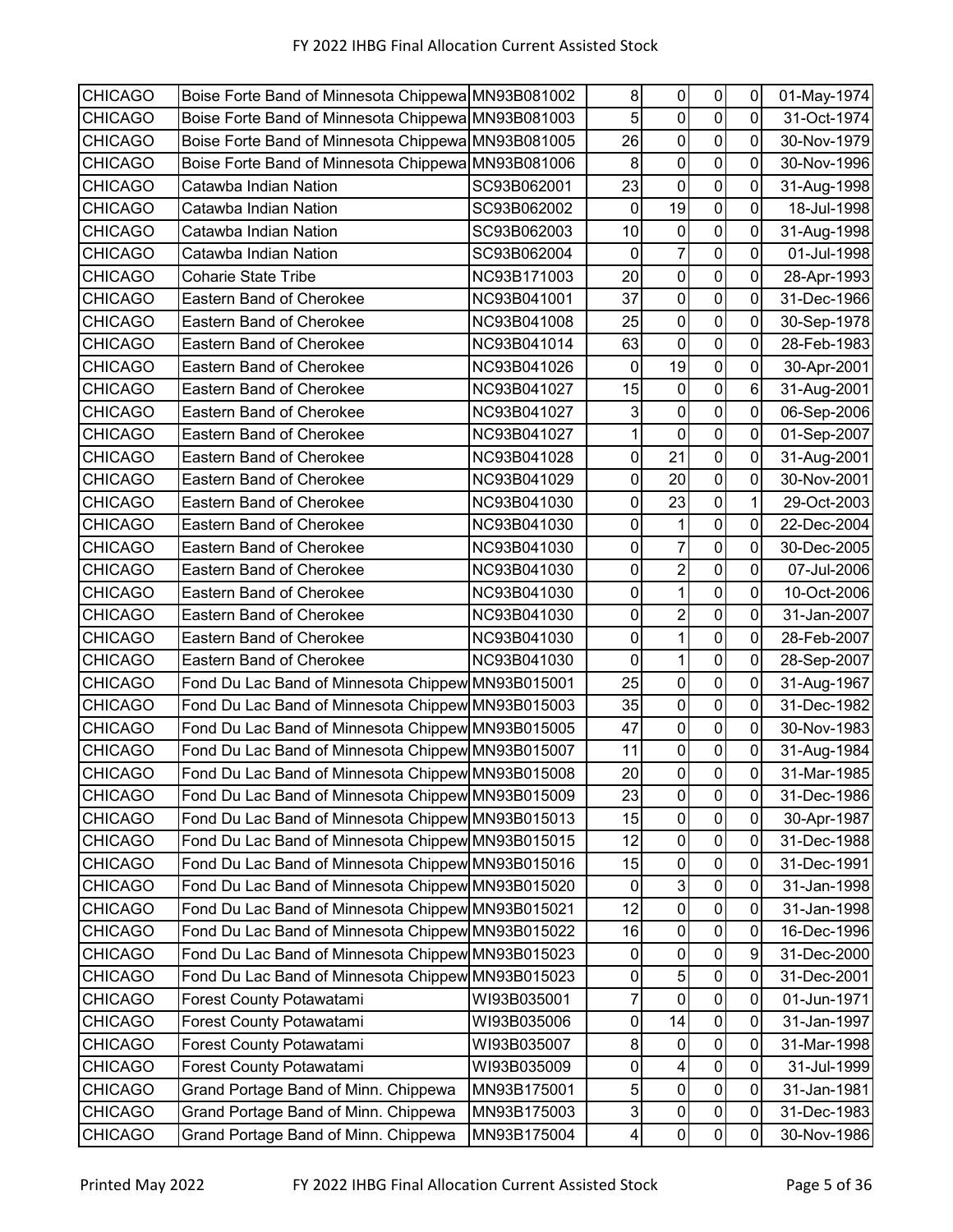| <b>CHICAGO</b> | Grand Portage Band of Minn. Chippewa | MN93B175005 | 0           | 8                       | $\pmb{0}$        | 0           | 11-Oct-1995 |
|----------------|--------------------------------------|-------------|-------------|-------------------------|------------------|-------------|-------------|
| <b>CHICAGO</b> | <b>Grand Traverse Band</b>           | MI93B197001 | 30          | $\mathbf 0$             | $\mathbf 0$      | 0           | 31-May-1989 |
| <b>CHICAGO</b> | <b>Grand Traverse Band</b>           | MI93B197002 | 16          | $\pmb{0}$               | $\mathbf 0$      | 0           | 31-Aug-1989 |
| <b>CHICAGO</b> | <b>Grand Traverse Band</b>           | MI93B197003 | 14          | $\mathbf 0$             | $\mathbf 0$      | 0           | 30-Apr-1995 |
| <b>CHICAGO</b> | <b>Grand Traverse Band</b>           | MI93B197004 | 0           | 5                       | $\mathbf 0$      | $\mathbf 0$ | 31-Aug-1998 |
| <b>CHICAGO</b> | <b>Grand Traverse Band</b>           | MI93B197005 | 0           | $\overline{\mathbf{4}}$ | $\mathbf 0$      | 0           | 31-Aug-1998 |
| <b>CHICAGO</b> | <b>Grand Traverse Band</b>           | MI93B197006 | 0           | $\overline{\mathbf{4}}$ | $\mathbf 0$      | 0           | 31-Aug-2000 |
| <b>CHICAGO</b> | Haliwa-Saponi State Tribe            | NC93B171002 | 30          | 0                       | $\mathbf 0$      | 0           | 31-Mar-1991 |
| <b>CHICAGO</b> | Hannahville Community                | MI93B075001 | 15          | $\mathbf 0$             | $\mathbf 0$      | $\mathbf 0$ | 01-Jan-1971 |
| <b>CHICAGO</b> | <b>Ho-Chunk Nation</b>               | WI93B238001 | 21          | $\mathbf 0$             | $\pmb{0}$        | $\mathbf 0$ | 31-May-1971 |
| <b>CHICAGO</b> | Ho-Chunk Nation                      | WI93B238002 | 51          | 0                       | $\mathbf 0$      | 0           | 30-Jun-1983 |
| <b>CHICAGO</b> | Ho-Chunk Nation                      | WI93B238003 | 10          | $\mathbf 0$             | $\overline{0}$   | 0           | 31-Mar-1973 |
| <b>CHICAGO</b> | <b>Ho-Chunk Nation</b>               | WI93B238004 | 39          | 0                       | $\mathbf 0$      | 0           | 31-Mar-1978 |
| <b>CHICAGO</b> | Ho-Chunk Nation                      | WI93B238005 | 20          | $\mathbf 0$             | $\mathbf 0$      | 0           | 31-May-1973 |
| <b>CHICAGO</b> | <b>Ho-Chunk Nation</b>               | WI93B238008 | 10          | $\mathbf 0$             | $\mathbf 0$      | 0           | 31-Jul-1971 |
| <b>CHICAGO</b> | Ho-Chunk Nation                      | WI93B238009 | $\pmb{0}$   | 5                       | $\mathbf 0$      | $\mathbf 0$ | 28-Feb-1999 |
| <b>CHICAGO</b> | <b>Ho-Chunk Nation</b>               | WI93B238010 | $\pmb{0}$   | 3                       | $\pmb{0}$        | $\mathbf 0$ | 28-Feb-1999 |
| <b>CHICAGO</b> | <b>Houlton Band of Maliseets</b>     | ME93B033001 | 40          | $\mathbf 0$             | $\overline{0}$   | 0           | 28-Feb-1994 |
| <b>CHICAGO</b> | <b>Houlton Band of Maliseets</b>     | ME93B033002 | 10          | $\pmb{0}$               | $\mathbf 0$      | 0           | 31-Jan-1994 |
| <b>CHICAGO</b> | <b>Houlton Band of Maliseets</b>     | ME93B033003 | 15          | $\mathbf 0$             | $\mathbf 0$      | 0           | 15-Sep-2003 |
| <b>CHICAGO</b> | <b>Houlton Band of Maliseets</b>     | ME93B033004 | 3           | $\mathbf 0$             | $\mathbf 0$      | $\mathbf 0$ | 15-Sep-2003 |
| <b>CHICAGO</b> | <b>Houlton Band of Maliseets</b>     | ME93B033005 | $\mathbf 0$ | $\overline{\mathbf{4}}$ | $\pmb{0}$        | 0           | 15-Sep-2003 |
| <b>CHICAGO</b> | Keweenaw Bay Indian Community        | MI93B065001 | 33          | $\mathbf 0$             | $\mathbf 0$      | 0           | 01-Dec-1972 |
| <b>CHICAGO</b> | Keweenaw Bay Indian Community        | MI93B065002 | 45          | $\mathbf 0$             | $\mathbf 0$      | $\mathbf 0$ | 30-Jun-1981 |
| <b>CHICAGO</b> | Keweenaw Bay Indian Community        | MI93B065003 | 50          | 0                       | $\mathbf 0$      | 0           | 28-Feb-1983 |
| <b>CHICAGO</b> | Keweenaw Bay Indian Community        | MI93B065004 | 30          | $\mathbf 0$             | $\mathbf 0$      | 0           | 30-Nov-1985 |
| <b>CHICAGO</b> | Keweenaw Bay Indian Community        | MI93B065005 | 50          | 0                       | $\mathbf 0$      | 0           | 30-Nov-1985 |
| <b>CHICAGO</b> | Keweenaw Bay Indian Community        | MI93B065009 | 20          | $\mathbf 0$             | $\mathbf 0$      | $\mathbf 0$ | 31-Oct-1993 |
| <b>CHICAGO</b> | Keweenaw Bay Indian Community        | MI93B065010 | 20          | $\pmb{0}$               | $\pmb{0}$        | $\mathbf 0$ | 31-Oct-1993 |
| <b>CHICAGO</b> | <b>Lac Courte Oreilles</b>           | WI93B054001 | 23          | 0                       | $\pmb{0}$        | $\mathbf 0$ | 01-Oct-1970 |
| <b>CHICAGO</b> | Lac Courte Oreilles                  | WI93B054003 | 15          | $\mathsf 0$             | $\mathbf 0$      | 0           | 31-Oct-1974 |
| <b>CHICAGO</b> | Lac Courte Oreilles                  | WI93B054004 | 45          | 0                       | $\pmb{0}$        | $\mathbf 0$ | 30-Jan-1979 |
| <b>CHICAGO</b> | Lac Courte Oreilles                  | WI93B054005 | 49          | $\mathbf 0$             | $\mathbf 0$      | 0           | 30-Nov-1980 |
| <b>CHICAGO</b> | Lac Courte Oreilles                  | WI93B054007 | 34          | 0                       | $\pmb{0}$        | 0           | 30-Nov-1982 |
| <b>CHICAGO</b> | Lac Courte Oreilles                  | WI93B054008 | 24          | $\pmb{0}$               | $\pmb{0}$        | 0           | 31-Jul-1984 |
| <b>CHICAGO</b> | Lac Courte Oreilles                  | WI93B054009 | 20          | $\pmb{0}$               | $\pmb{0}$        | $\pmb{0}$   | 28-Feb-1984 |
| <b>CHICAGO</b> | Lac Courte Oreilles                  | WI93B054010 | 10          | 0                       | $\pmb{0}$        | 0           | 30-Sep-1985 |
| <b>CHICAGO</b> | Lac Courte Oreilles                  | WI93B054011 | 40          | $\pmb{0}$               | $\pmb{0}$        | 0           | 31-Aug-1986 |
| <b>CHICAGO</b> | <b>Lac Courte Oreilles</b>           | WI93B054013 | 20          | 0                       | $\boldsymbol{0}$ | 0           | 31-Dec-1988 |
| <b>CHICAGO</b> | Lac Courte Oreilles                  | WI93B054016 | 16          | $\mathbf 0$             | $\mathbf 0$      | 0           | 31-Dec-1996 |
| <b>CHICAGO</b> | Lac Courte Oreilles                  | WI93B054019 | 20          | $\pmb{0}$               | 0                | $\pmb{0}$   | 31-Aug-2001 |
| <b>CHICAGO</b> | Lac Courte Oreilles                  | WI93B054019 | 5           | 0                       | $\pmb{0}$        | 0           | 31-Dec-2001 |
| <b>CHICAGO</b> | Lac Courte Oreilles                  | WI93B054022 | 7           | $\pmb{0}$               | $\pmb{0}$        | $\pmb{0}$   | 31-Jan-1975 |
| <b>CHICAGO</b> | Lac Courte Oreilles                  | WI93B054023 | 12          | 0                       | $\pmb{0}$        | 0           | 11-Mar-1999 |
| <b>CHICAGO</b> | Lac Du Flambeau Band                 | WI93B009001 | 14          | $\mathbf 0$             | $\pmb{0}$        | $\mathbf 0$ | 01-Jul-1966 |
| <b>CHICAGO</b> | Lac Du Flambeau Band                 | WI93B009004 | 16          | 0                       | $\pmb{0}$        | $\pmb{0}$   | 30-Jan-1979 |
| <b>CHICAGO</b> | Lac Du Flambeau Band                 | WI93B009005 | 20          | $\pmb{0}$               | $\pmb{0}$        | $\pmb{0}$   | 31-Jan-1980 |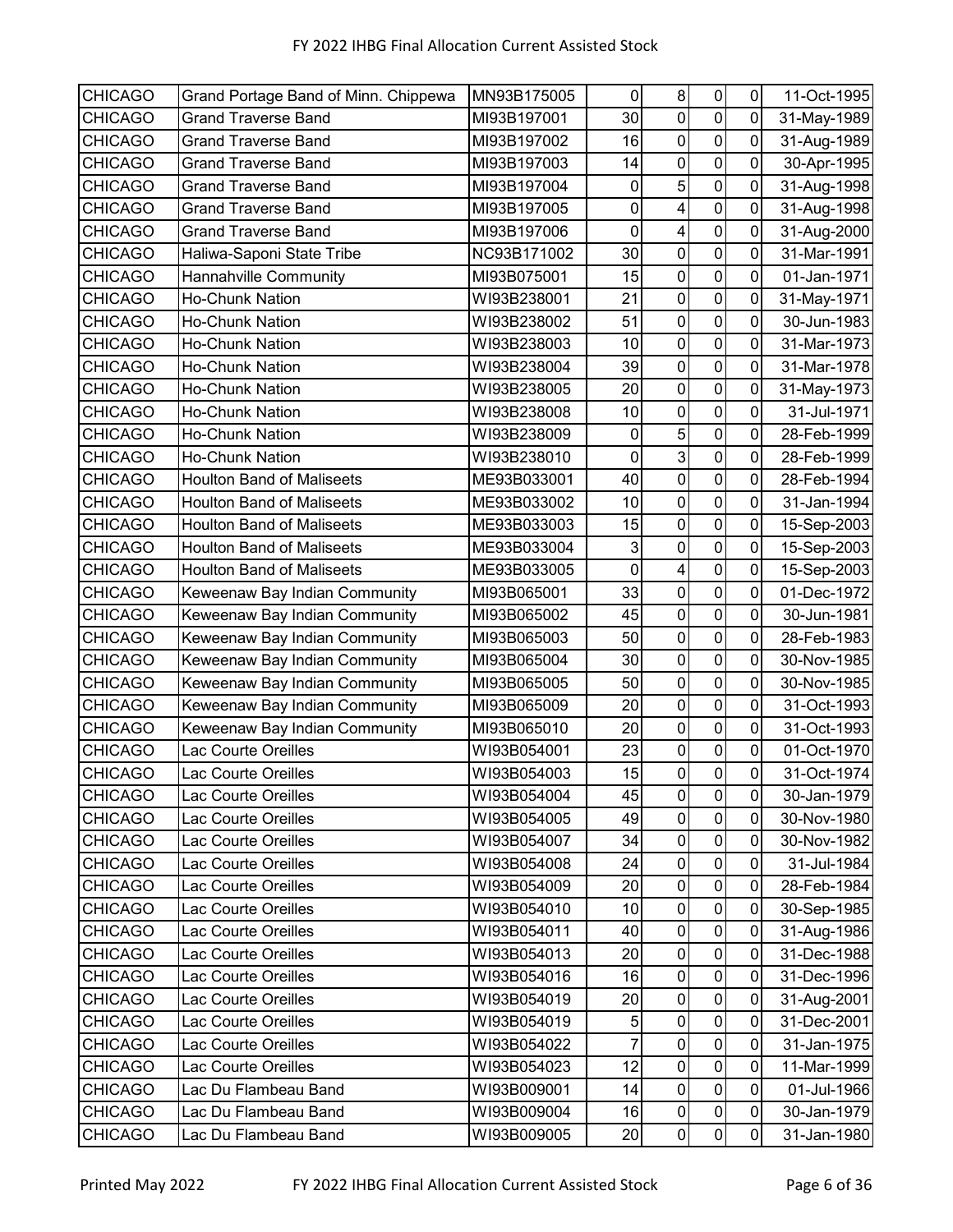| <b>CHICAGO</b> | Lac Du Flambeau Band                              | WI93B009006 | 22          | $\mathbf 0$      | $\pmb{0}$      | 0           | 31-May-1982 |
|----------------|---------------------------------------------------|-------------|-------------|------------------|----------------|-------------|-------------|
| <b>CHICAGO</b> | Lac Du Flambeau Band                              | WI93B009007 | 44          | $\mathbf 0$      | $\mathbf 0$    | 0           | 29-Feb-1984 |
| <b>CHICAGO</b> | Lac Du Flambeau Band                              | WI93B009008 | 18          | $\boldsymbol{0}$ | $\mathbf 0$    | $\mathbf 0$ | 31-Jan-1985 |
| <b>CHICAGO</b> | Lac Du Flambeau Band                              | WI93B009009 | 16          | $\mathbf 0$      | $\mathbf 0$    | 0           | 28-Feb-1986 |
| <b>CHICAGO</b> | Lac Du Flambeau Band                              | WI93B009015 | 13          | $\mathbf 0$      | $\mathbf 0$    | $\mathbf 0$ | 30-Jun-1996 |
| <b>CHICAGO</b> | Lac Du Flambeau Band                              | WI93B009019 |             | 0                | 0              | 0           | 31-Aug-1998 |
| <b>CHICAGO</b> | Lac Vieux Desert Band                             | MI93B085001 | 15          | 0                | $\mathbf 0$    | 0           | 01-Oct-1970 |
| <b>CHICAGO</b> | Lac Vieux Desert Band                             | MI93B085002 | 20          | $\boldsymbol{0}$ | $\mathbf 0$    | 0           | 31-Oct-1983 |
| <b>CHICAGO</b> | Leech Lake Band of Minnesota Chippewa MN93B012002 |             | 49          | $\mathbf 0$      | $\mathbf 0$    | $\mathbf 0$ | 01-May-1967 |
| <b>CHICAGO</b> | Leech Lake Band of Minnesota Chippewa MN93B012005 |             | 13          | $\boldsymbol{0}$ | $\mathbf 0$    | $\mathbf 0$ | 01-Dec-1967 |
| <b>CHICAGO</b> | Leech Lake Band of Minnesota Chippewa MN93B012007 |             | 44          | $\mathbf 0$      | $\mathbf 0$    | 0           | 31-Oct-1978 |
| <b>CHICAGO</b> | Leech Lake Band of Minnesota Chippewa MN93B012009 |             | 51          | $\boldsymbol{0}$ | $\pmb{0}$      | 0           | 31-Mar-1983 |
| <b>CHICAGO</b> | Leech Lake Band of Minnesota Chippewa MN93B012013 |             | 10          | 0                | 0              | 0           | 30-Sep-1985 |
| <b>CHICAGO</b> | Leech Lake Band of Minnesota Chippewa MN93B012015 |             | 30          | $\mathbf 0$      | $\mathbf 0$    | 0           | 31-Dec-1987 |
| <b>CHICAGO</b> | Leech Lake Band of Minnesota Chippewa MN93B012016 |             | 41          | $\boldsymbol{0}$ | $\mathbf 0$    | 0           | 28-Feb-1989 |
| <b>CHICAGO</b> | Leech Lake Band of Minnesota Chippewa MN93B012017 |             | 10          | $\mathbf 0$      | $\mathbf 0$    | 0           | 31-Jul-1993 |
| <b>CHICAGO</b> | Leech Lake Band of Minnesota Chippewa MN93B012018 |             | 20          | $\mathbf 0$      | $\overline{0}$ | $\mathbf 0$ | 30-Jun-1994 |
| <b>CHICAGO</b> | Leech Lake Band of Minnesota Chippewa MN93B012019 |             | 20          | $\pmb{0}$        | 0              | 0           | 30-Apr-1996 |
| <b>CHICAGO</b> | Leech Lake Band of Minnesota Chippewa MN93B012021 |             | 20          | $\pmb{0}$        | $\mathbf 0$    | 0           | 27-Feb-1998 |
| <b>CHICAGO</b> | Leech Lake Band of Minnesota Chippewa MN93B012022 |             | 0           | 17               | $\mathbf 0$    | 0           | 29-May-1998 |
| <b>CHICAGO</b> | Lumbee State Tribe                                | NC93B171001 | 112         | $\boldsymbol{0}$ | $\overline{0}$ | $\mathbf 0$ | 29-Feb-1988 |
| <b>CHICAGO</b> | Menominee Indian Tribe                            | WI93B243001 | 147         | $\pmb{0}$        | $\pmb{0}$      | $\pmb{0}$   | 30-Sep-1984 |
| <b>CHICAGO</b> | Menominee Indian Tribe                            | WI93B243009 | 12          | $\mathbf 0$      | $\mathbf 0$    | 0           | 31-Jul-1990 |
| <b>CHICAGO</b> | Menominee Indian Tribe                            | WI93B243010 | 45          | $\boldsymbol{0}$ | $\pmb{0}$      | 0           | 30-Apr-1969 |
| <b>CHICAGO</b> | Menominee Indian Tribe                            | WI93B243011 | 60          | 0                | 0              | 0           | 30-Apr-1974 |
| <b>CHICAGO</b> | Menominee Indian Tribe                            | WI93B243014 | 14          | 0                | $\mathbf 0$    | $\mathbf 0$ | 31-May-1996 |
| <b>CHICAGO</b> | Mille Lacs Band of Minnesota Chippewa             | MN93B204001 | 29          | $\mathbf 0$      | $\overline{0}$ | 0           | 31-Mar-1983 |
| <b>CHICAGO</b> | Mille Lacs Band of Minnesota Chippewa             | MN93B204003 | 19          | $\mathbf 0$      | $\mathbf 0$    | 0           | 31-Aug-1995 |
| <b>CHICAGO</b> | Mille Lacs Band of Minnesota Chippewa             | MN93B204004 | 24          | $\pmb{0}$        | $\pmb{0}$      | $\mathbf 0$ | 30-Jun-1996 |
| <b>CHICAGO</b> | Mille Lacs Band of Minnesota Chippewa             | MN93B204005 | 37          | $\pmb{0}$        | $\mathbf 0$    | $\mathbf 0$ | 30-Jun-1997 |
| <b>CHICAGO</b> | Mississippi Choctaw Tribe                         | MS93B092001 | 29          | $\pmb{0}$        | $\mathbf 0$    | $\mathbf 0$ | 01-Jun-1970 |
| <b>CHICAGO</b> | Mississippi Choctaw Tribe                         | MS93B092005 | 23          | $\boldsymbol{0}$ | $\pmb{0}$      | $\mathbf 0$ | 01-Apr-1975 |
| <b>CHICAGO</b> | Mississippi Choctaw Tribe                         | MS93B092006 | 24          | $\mathbf 0$      | $\pmb{0}$      | $\pmb{0}$   | 30-Apr-1977 |
| <b>CHICAGO</b> | Mississippi Choctaw Tribe                         | MS93B092007 | 57          | $\pmb{0}$        | $\pmb{0}$      | 0           | 31-Mar-1983 |
| <b>CHICAGO</b> | Mississippi Choctaw Tribe                         | MS93B092020 | 30          | $\pmb{0}$        | $\pmb{0}$      | 0           | 31-Aug-1996 |
| <b>CHICAGO</b> | Mississippi Choctaw Tribe                         | MS93B092023 | 22          | $\pmb{0}$        | $\mathbf 0$    | $\mathbf 0$ | 30-Sep-1996 |
| <b>CHICAGO</b> | Mississippi Choctaw Tribe                         | MS93B092024 | 0           | 16               | $\pmb{0}$      | 0           | 31-May-1998 |
| <b>CHICAGO</b> | Mississippi Choctaw Tribe                         | MS93B092025 | $\mathbf 0$ | 20               | $\pmb{0}$      | $\pmb{0}$   | 30-Apr-2000 |
| <b>CHICAGO</b> | Mississippi Choctaw Tribe                         | MS93B092026 | 33          | $\mathbf 0$      | $\pmb{0}$      | $\pmb{0}$   | 29-Feb-2000 |
| <b>CHICAGO</b> | <b>MOWA Band of Choctaw Indians</b>               | AL93B205001 | 30          | $\boldsymbol{0}$ | $\pmb{0}$      | 0           | 31-Dec-1993 |
| <b>CHICAGO</b> | <b>MOWA Band of Choctaw Indians</b>               | AL93B205002 | 18          | $\pmb{0}$        | $\pmb{0}$      | $\pmb{0}$   | 30-Oct-1994 |
| <b>CHICAGO</b> | MOWA Band of Choctaw Indians                      | AL93B205004 | 2           | 0                | $\pmb{0}$      | 0           | 09-Aug-1998 |
| <b>CHICAGO</b> | Oneida Nation of New York                         | NY93B445001 | 30          | $\pmb{0}$        | $\mathbf 0$    | $\pmb{0}$   | 30-Sep-1994 |
| <b>CHICAGO</b> | Oneida Tribe                                      | WI93B010001 | 24          | $\pmb{0}$        | $\pmb{0}$      | $\pmb{0}$   | 30-Apr-1967 |
| <b>CHICAGO</b> | Oneida Tribe                                      | WI93B010003 | 40          | $\mathbf 0$      | $\mathbf 0$    | $\mathbf 0$ | 31-May-1973 |
| <b>CHICAGO</b> | Oneida Tribe                                      | WI93B010004 | 25          | $\pmb{0}$        | $\pmb{0}$      | $\pmb{0}$   | 31-May-1976 |
| <b>CHICAGO</b> | Oneida Tribe                                      | WI93B010006 | 30          | $\pmb{0}$        | $\overline{0}$ | $\pmb{0}$   | 30-Sep-1979 |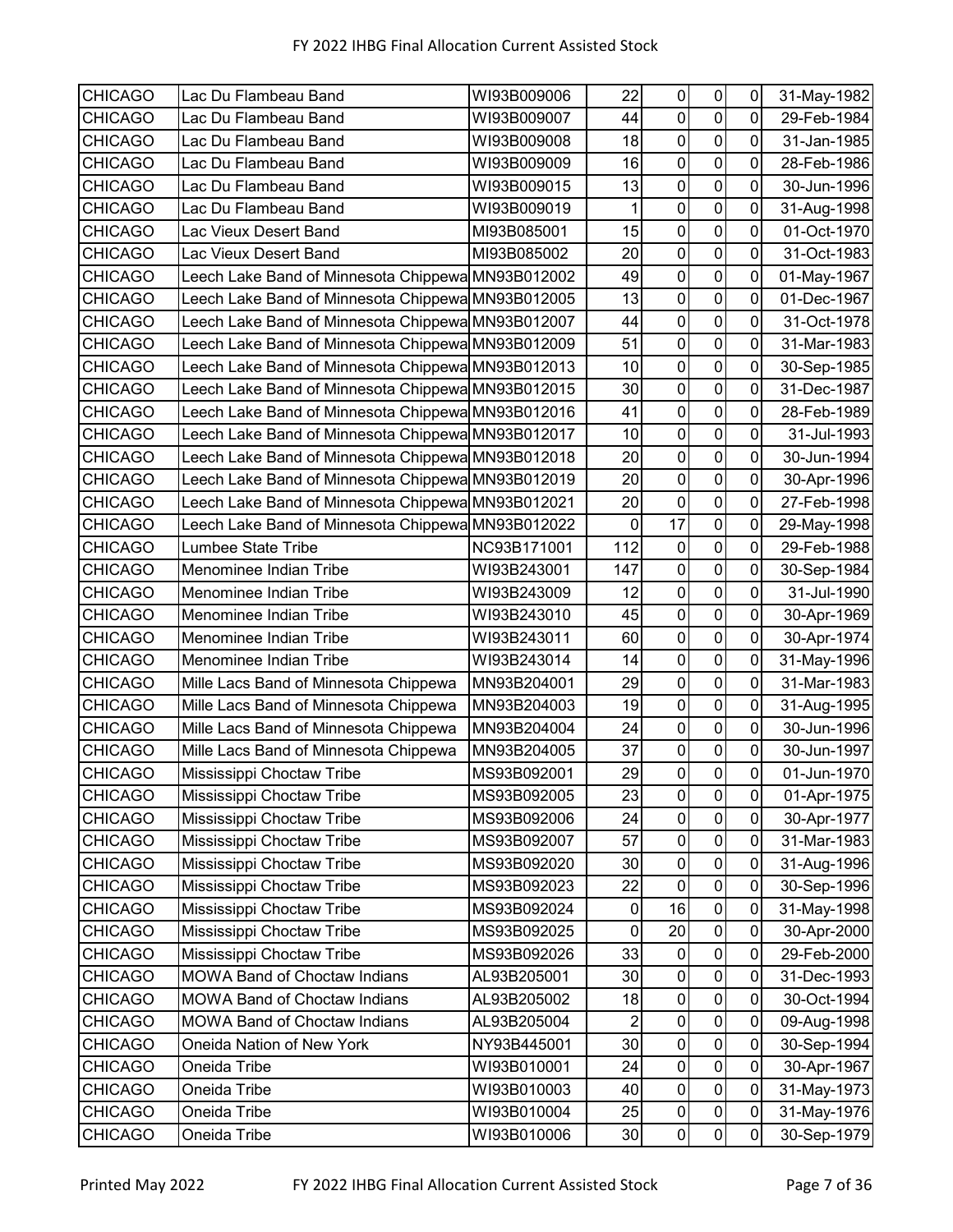| <b>CHICAGO</b> | Oneida Tribe                           | WI93B010008 | 50        | 0                | $\pmb{0}$               | $\overline{0}$ | 30-Apr-1986 |
|----------------|----------------------------------------|-------------|-----------|------------------|-------------------------|----------------|-------------|
| <b>CHICAGO</b> | Oneida Tribe                           | WI93B010014 | 20        | $\overline{0}$   | $\mathbf 0$             | $\overline{0}$ | 31-Jan-1997 |
| <b>CHICAGO</b> | Oneida Tribe                           | WI93B010015 | 0         | $\mathbf{1}$     | $\mathbf 0$             | $\mathbf 0$    | 31-Jan-1997 |
| <b>CHICAGO</b> | Oneida Tribe                           | WI93B010016 | 5         | $\mathbf 0$      | $\pmb{0}$               | 0              | 31-May-2000 |
| <b>CHICAGO</b> | Passamaquody Indian Tribe              | ME93B014003 | 16        | 0                | $\mathsf{O}\xspace$     | 0              | 31-May-1979 |
| <b>CHICAGO</b> | Passamaquody Indian Tribe              | ME93B014004 | 22        | $\mathbf 0$      | $\pmb{0}$               | 0              | 30-Sep-1981 |
| <b>CHICAGO</b> | Passamaquody Indian Tribe              | ME93B014005 | 27        | $\boldsymbol{0}$ | $\pmb{0}$               | $\mathbf 0$    | 31-Jan-1983 |
| <b>CHICAGO</b> | Passamaquody Indian Tribe              | ME93B014008 | 10        | $\mathbf 0$      | $\pmb{0}$               | 0              | 30-Nov-1990 |
| <b>CHICAGO</b> | Passamaquody Indian Tribe              | ME93B014011 | $\pmb{0}$ | 12               | $\mathbf 0$             | $\overline{0}$ | 29-Jul-1999 |
| <b>CHICAGO</b> | Penobscot Tribe                        | ME93B012001 | 4         | $\pmb{0}$        | $\pmb{0}$               | $\mathbf 0$    | 31-Jul-1977 |
| <b>CHICAGO</b> | Penobscot Tribe                        | ME93B012002 | 8         | $\mathbf 0$      | $\mathbf 0$             | $\mathbf 0$    | 30-Jun-1977 |
| <b>CHICAGO</b> | Penobscot Tribe                        | ME93B012004 | 20        | $\mathbf 0$      | $\overline{\mathsf{o}}$ | $\mathbf 0$    | 31-Oct-1985 |
| <b>CHICAGO</b> | Penobscot Tribe                        | ME93B012007 | 9         | $\mathbf 0$      | $\pmb{0}$               | 0              | 30-Nov-1993 |
| <b>CHICAGO</b> | Penobscot Tribe                        | ME93B012008 | 10        | $\boldsymbol{0}$ | $\pmb{0}$               | $\mathbf 0$    | 31-Jul-1995 |
| <b>CHICAGO</b> | <b>Pleasant Point</b>                  | ME93B013002 | 16        | $\mathbf 0$      | $\mathbf 0$             | $\overline{0}$ | 29-Feb-1976 |
| <b>CHICAGO</b> | <b>Pleasant Point</b>                  | ME93B013009 | 15        | $\boldsymbol{0}$ | $\pmb{0}$               | $\mathbf 0$    | 31-Jul-1996 |
| <b>CHICAGO</b> | <b>Pleasant Point</b>                  | ME93B013011 | $\pmb{0}$ | $\overline{5}$   | $\overline{0}$          | $\mathbf 0$    | 30-Nov-1999 |
| <b>CHICAGO</b> | <b>Pleasant Point</b>                  | ME93B013012 | 20        | $\mathbf 0$      | $\pmb{0}$               | 0              | 31-Aug-1997 |
| <b>CHICAGO</b> | <b>Pleasant Point</b>                  | ME93B013013 | 0         | 12               | $\mathbf 0$             | $\mathbf 0$    | 30-Nov-1999 |
| <b>CHICAGO</b> | Poarch Band of Creek Indians           | AL93B204001 | 20        | $\pmb{0}$        | $\pmb{0}$               | 0              | 30-Sep-1987 |
| <b>CHICAGO</b> | Poarch Band of Creek Indians           | AL93B204004 | 20        | $\overline{0}$   | $\overline{0}$          | $\overline{0}$ | 31-Aug-1989 |
| <b>CHICAGO</b> | Poarch Band of Creek Indians           | AL93B204005 | 15        | $\pmb{0}$        | $\overline{\mathsf{o}}$ | $\mathbf 0$    | 27-Feb-1995 |
| <b>CHICAGO</b> | Poarch Band of Creek Indians           | AL93B204006 | 10        | $\mathbf 0$      | $\pmb{0}$               | 0              | 27-Feb-1995 |
| <b>CHICAGO</b> | Poarch Band of Creek Indians           | AL93B204011 | 0         | 20               | $\overline{\mathsf{o}}$ | $\mathbf 0$    | 01-Sep-1999 |
| <b>CHICAGO</b> | Pokagon Band of Potawatomi             | MI93B200001 | 0         | 15               | $\mathbf 0$             | 0              | 31-Aug-2004 |
| <b>CHICAGO</b> | Red Cliff Band of Lake Superior Chippe | WI93B013001 | 20        | $\boldsymbol{0}$ | $\pmb{0}$               | 0              | 01-Dec-1967 |
| <b>CHICAGO</b> | Red Cliff Band of Lake Superior Chippe | WI93B013003 | 3         | $\boldsymbol{0}$ | $\mathbf 0$             | 0              | 30-Nov-1971 |
| <b>CHICAGO</b> | Red Cliff Band of Lake Superior Chippe | WI93B013004 | 50        | $\mathbf 0$      | $\overline{0}$          | 0              | 31-Mar-1979 |
| <b>CHICAGO</b> | Red Cliff Band of Lake Superior Chippe | WI93B013005 | 26        | $\pmb{0}$        | $\overline{0}$          | $\overline{0}$ | 31-Oct-1984 |
| <b>CHICAGO</b> | Red Cliff Band of Lake Superior Chippe | WI93B013009 | 18        | $\pmb{0}$        | $\mathbf 0$             | $\overline{0}$ | 31-Mar-1998 |
| <b>CHICAGO</b> | Red Lake Band of Chippewa              | MN93B016001 | 12        | $\pmb{0}$        | $\overline{0}$          | $\overline{0}$ | 01-Sep-1967 |
| <b>CHICAGO</b> | Red Lake Band of Chippewa              | MN93B016003 | 10        | 0                | $\pmb{0}$               | 0              | 01-Sep-1966 |
| <b>CHICAGO</b> | Red Lake Band of Chippewa              | MN93B016004 | 10        | $\pmb{0}$        | $\mathbf 0$             | $\mathbf 0$    | 01-Mar-1969 |
| <b>CHICAGO</b> | Red Lake Band of Chippewa              | MN93B016011 | 17        | $\pmb{0}$        | $\pmb{0}$               | $\pmb{0}$      | 30-Apr-1980 |
| <b>CHICAGO</b> | Red Lake Band of Chippewa              | MN93B016013 | 58        | $\pmb{0}$        | $\pmb{0}$               | $\mathbf 0$    | 31-Oct-1983 |
| <b>CHICAGO</b> | Red Lake Band of Chippewa              | MN93B016014 | 20        | $\pmb{0}$        | $\pmb{0}$               | 0              | 30-Aug-1984 |
| <b>CHICAGO</b> | Red Lake Band of Chippewa              | MN93B016015 | 30        | $\pmb{0}$        | $\pmb{0}$               | 0              | 31-Dec-1984 |
| <b>CHICAGO</b> | Red Lake Band of Chippewa              | MN93B016024 | 31        | $\pmb{0}$        | $\pmb{0}$               | 0              | 30-Sep-1993 |
| <b>CHICAGO</b> | Red Lake Band of Chippewa              | MN93B016025 | 10        | $\pmb{0}$        | $\pmb{0}$               | 0              | 28-Feb-1994 |
| <b>CHICAGO</b> | Red Lake Band of Chippewa              | MN93B016026 | 12        | $\mathbf 0$      | $\pmb{0}$               | $\mathbf 0$    | 30-Sep-1994 |
| <b>CHICAGO</b> | Red Lake Band of Chippewa              | MN93B016027 | 44        | $\pmb{0}$        | $\pmb{0}$               | $\pmb{0}$      | 30-Nov-1995 |
| <b>CHICAGO</b> | Red Lake Band of Chippewa              | MN93B016028 | 0         | 20               | $\pmb{0}$               | 0              | 01-May-1997 |
| <b>CHICAGO</b> | Red Lake Band of Chippewa              | MN93B016029 | 40        | $\pmb{0}$        | $\pmb{0}$               | $\mathbf 0$    | 01-Oct-1997 |
| <b>CHICAGO</b> | Sac & Fox Tribe of the Mississippi, IA | IA93B112001 | 18        | $\pmb{0}$        | $\mathsf 0$             | 0              | 30-Jun-1981 |
| <b>CHICAGO</b> | Saginaw Chippewa                       | MI93B043002 | 12        | $\pmb{0}$        | $\pmb{0}$               | $\mathbf 0$    | 30-Sep-1976 |
| <b>CHICAGO</b> | Saginaw Chippewa                       | MI93B043003 | 19        | $\pmb{0}$        | $\mathbf 0$             | $\pmb{0}$      | 31-Aug-1980 |
| <b>CHICAGO</b> | Saginaw Chippewa                       | MI93B043004 | $\bf 8$   | $\pmb{0}$        | $\overline{0}$          | $\overline{0}$ | 22-Nov-1992 |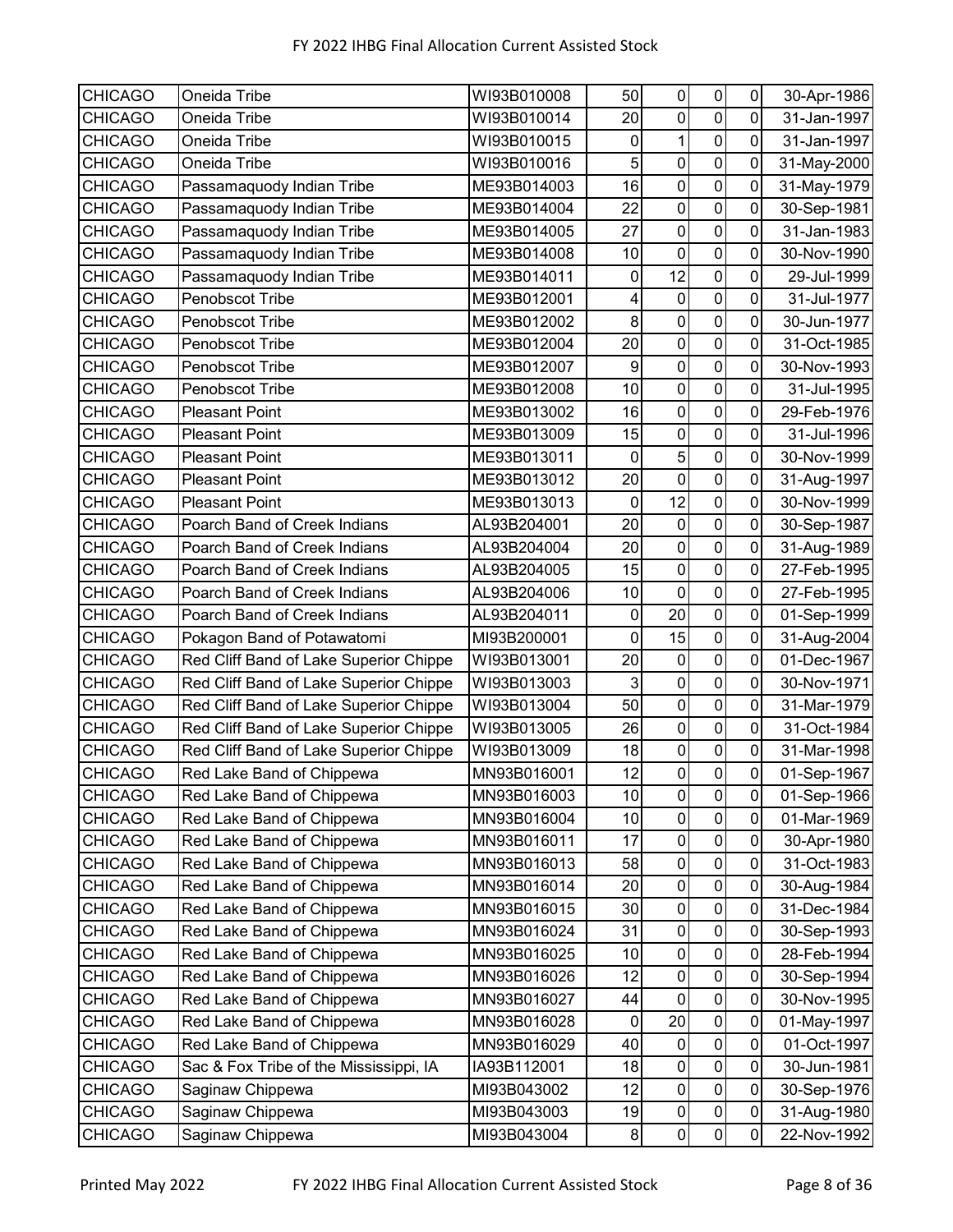| <b>CHICAGO</b> | Saginaw Chippewa          | MI93B043007 | 9              | 0                | $\pmb{0}$        | 0           | 30-Jun-1999 |
|----------------|---------------------------|-------------|----------------|------------------|------------------|-------------|-------------|
| <b>CHICAGO</b> | Saginaw Chippewa          | MI93B043008 | 3              | $\mathbf 0$      | $\mathbf 0$      | 0           | 30-Jun-1999 |
| <b>CHICAGO</b> | Saint Croix Chippewa      | WI93B062001 | 24             | $\pmb{0}$        | $\pmb{0}$        | 0           | 01-May-1973 |
| <b>CHICAGO</b> | Saint Croix Chippewa      | WI93B062003 | 30             | $\mathbf 0$      | $\mathbf 0$      | 0           | 30-Nov-1982 |
| CHICAGO        | Saint Croix Chippewa      | WI93B062004 | 8              | $\pmb{0}$        | $\pmb{0}$        | $\mathbf 0$ | 30-Jun-1984 |
| <b>CHICAGO</b> | Saint Croix Chippewa      | WI93B062005 | 10             | $\mathbf 0$      | $\mathbf 0$      | 0           | 30-Jun-1984 |
| <b>CHICAGO</b> | Saint Croix Chippewa      | WI93B062006 | 10             | $\boldsymbol{0}$ | $\mathbf 0$      | 0           | 31-Aug-1986 |
| <b>CHICAGO</b> | Saint Croix Chippewa      | WI93B062009 | 20             | 0                | $\mathbf 0$      | 0           | 31-Jan-1992 |
| <b>CHICAGO</b> | Saint Croix Chippewa      | WI93B062010 | 37             | $\mathbf 0$      | $\mathbf 0$      | 0           | 01-Dec-1973 |
| <b>CHICAGO</b> | Saint Croix Chippewa      | WI93B062011 | 10             | $\mathbf 0$      | $\pmb{0}$        | $\mathbf 0$ | 30-Apr-1994 |
| <b>CHICAGO</b> | Saint Croix Chippewa      | WI93B062012 | 0              | 10               | $\mathbf 0$      | 0           | 30-Sep-1997 |
| <b>CHICAGO</b> | Saint Croix Chippewa      | WI93B062013 | 21             | $\mathbf 0$      | $\overline{0}$   | 0           | 30-Apr-1996 |
| <b>CHICAGO</b> | Sault Ste. Marie Tribe    | MI93B149001 | 47             | $\mathbf 0$      | $\mathbf 0$      | 0           | 31-Mar-1983 |
| <b>CHICAGO</b> | Sault Ste. Marie Tribe    | MI93B149003 | 40             | $\mathbf 0$      | $\mathbf 0$      | 0           | 31-May-1983 |
| <b>CHICAGO</b> | Sault Ste. Marie Tribe    | MI93B149005 | 85             | $\mathbf 0$      | $\mathbf 0$      | 0           | 30-Sep-1984 |
| <b>CHICAGO</b> | Sault Ste. Marie Tribe    | MI93B149006 | 25             | $\mathbf 0$      | $\mathbf 0$      | $\mathbf 0$ | 30-Nov-1984 |
| <b>CHICAGO</b> | Sault Ste. Marie Tribe    | MI93B149007 | 12             | 0                | $\pmb{0}$        | 0           | 31-Mar-1986 |
| <b>CHICAGO</b> | Sault Ste. Marie Tribe    | MI93B149008 | 9              | $\mathbf 0$      | $\overline{0}$   | 0           | 31-Oct-1986 |
| <b>CHICAGO</b> | Sault Ste. Marie Tribe    | MI93B149009 | 11             | $\pmb{0}$        | $\mathbf 0$      | 0           | 31-Oct-1986 |
| <b>CHICAGO</b> | Sault Ste. Marie Tribe    | MI93B149010 | 0              | $\,6$            | $\mathbf 0$      | 0           | 31-Mar-1988 |
| <b>CHICAGO</b> | Sault Ste. Marie Tribe    | MI93B149012 | 20             | $\mathbf 0$      | $\mathbf 0$      | 0           | 30-Jun-1992 |
| <b>CHICAGO</b> | Sault Ste. Marie Tribe    | MI93B149013 | 9              | $\mathbf 0$      | $\mathbf 0$      | 0           | 30-Nov-1992 |
| <b>CHICAGO</b> | Sault Ste. Marie Tribe    | MI93B149014 | 51             | $\mathbf 0$      | $\mathbf 0$      | 0           | 30-Jun-1997 |
| <b>CHICAGO</b> | Sault Ste. Marie Tribe    | MI93B149015 | 37             | $\mathbf 0$      | $\mathbf 0$      | $\mathbf 0$ | 30-Jun-1997 |
| <b>CHICAGO</b> | Sault Ste. Marie Tribe    | MI93B149016 | 45             | 0                | $\mathbf 0$      | 0           | 30-Aug-1998 |
| <b>CHICAGO</b> | Sault Ste. Marie Tribe    | MI93B149017 | 0              | $\overline{7}$   | $\mathbf 0$      | 0           | 30-Sep-1996 |
| <b>CHICAGO</b> | Sault Ste. Marie Tribe    | MI93B149018 | 0              | 1                | $\mathbf 0$      | 0           | 01-Jan-1998 |
| <b>CHICAGO</b> | Sault Ste. Marie Tribe    | MI93B149019 | $\pmb{0}$      | $\mathbf 1$      | $\mathbf 0$      | $\mathbf 0$ | 31-Mar-2002 |
| <b>CHICAGO</b> | Sault Ste. Marie Tribe    | MI93B149019 | $\pmb{0}$      | 11               | $\pmb{0}$        | $\mathbf 0$ | 31-Jul-2002 |
| <b>CHICAGO</b> | Sault Ste. Marie Tribe    | MI93B149019 | 0              | $\boldsymbol{9}$ | $\mathbf 0$      | $\mathbf 0$ | 31-Oct-2002 |
| <b>CHICAGO</b> | Seneca Nation of New York | NY93B040001 | 21             | $\mathsf 0$      | $\mathbf 0$      | 0           | 01-Dec-1964 |
| <b>CHICAGO</b> | Seneca Nation of New York | NY93B040002 | 17             | 0                | $\pmb{0}$        | 0           | 01-May-1967 |
| <b>CHICAGO</b> | Seneca Nation of New York | NY93B040005 | 34             | $\mathbf 0$      | $\mathbf 0$      | 0           | 31-Oct-1981 |
| <b>CHICAGO</b> | Seneca Nation of New York | NY93B040007 | 51             | 0                | $\pmb{0}$        | 0           | 31-Mar-1987 |
| <b>CHICAGO</b> | Seneca Nation of New York | NY93B040009 | 28             | $\pmb{0}$        | $\pmb{0}$        | 0           | 31-Mar-1989 |
| <b>CHICAGO</b> | Seneca Nation of New York | NY93B040010 | 12             | $\pmb{0}$        | $\pmb{0}$        | 0           | 31-Jul-1997 |
| <b>CHICAGO</b> | Seneca Nation of New York | NY93B040011 | 7              | 0                | $\pmb{0}$        | 0           | 31-Jul-1997 |
| <b>CHICAGO</b> | Seneca Nation of New York | NY93B040014 | 1              | $\pmb{0}$        | $\mathbf 0$      | 0           | 01-Jan-1997 |
| <b>CHICAGO</b> | Seneca Nation of New York | NY93B040015 | 0              | 0                | $\boldsymbol{0}$ | 25          |             |
| <b>CHICAGO</b> | Seneca Nation of New York | <b>SA16</b> | 10             | $\mathbf 0$      | $\pmb{0}$        | $\pmb{0}$   | 22-Sep-1997 |
| <b>CHICAGO</b> | Sokaogon Chippewa Tribe   | WI93B036001 | 14             | $\pmb{0}$        | $\pmb{0}$        | $\pmb{0}$   | 01-Dec-1972 |
| <b>CHICAGO</b> | Sokaogon Chippewa Tribe   | WI93B036002 | 20             | $\mathbf 0$      | $\pmb{0}$        | 0           | 30-Jun-1980 |
| <b>CHICAGO</b> | Sokaogon Chippewa Tribe   | WI93B036003 | 10             | $\pmb{0}$        | $\mathbf 0$      | $\pmb{0}$   | 28-Feb-1986 |
| <b>CHICAGO</b> | Sokaogon Chippewa Tribe   | WI93B036004 | 30             | $\pmb{0}$        | $\pmb{0}$        | 0           | 30-Sep-1987 |
| <b>CHICAGO</b> | Sokaogon Chippewa Tribe   | WI93B036006 | 11             | $\mathbf 0$      | $\pmb{0}$        | 0           | 30-Nov-1989 |
| <b>CHICAGO</b> | Sokaogon Chippewa Tribe   | WI93B036008 | 10             | 0                | $\pmb{0}$        | 0           | 30-Aug-1994 |
| <b>CHICAGO</b> | Sokaogon Chippewa Tribe   | WI93B036009 | $\overline{0}$ | 15               | $\pmb{0}$        | $\mathbf 0$ | 30-Jun-1997 |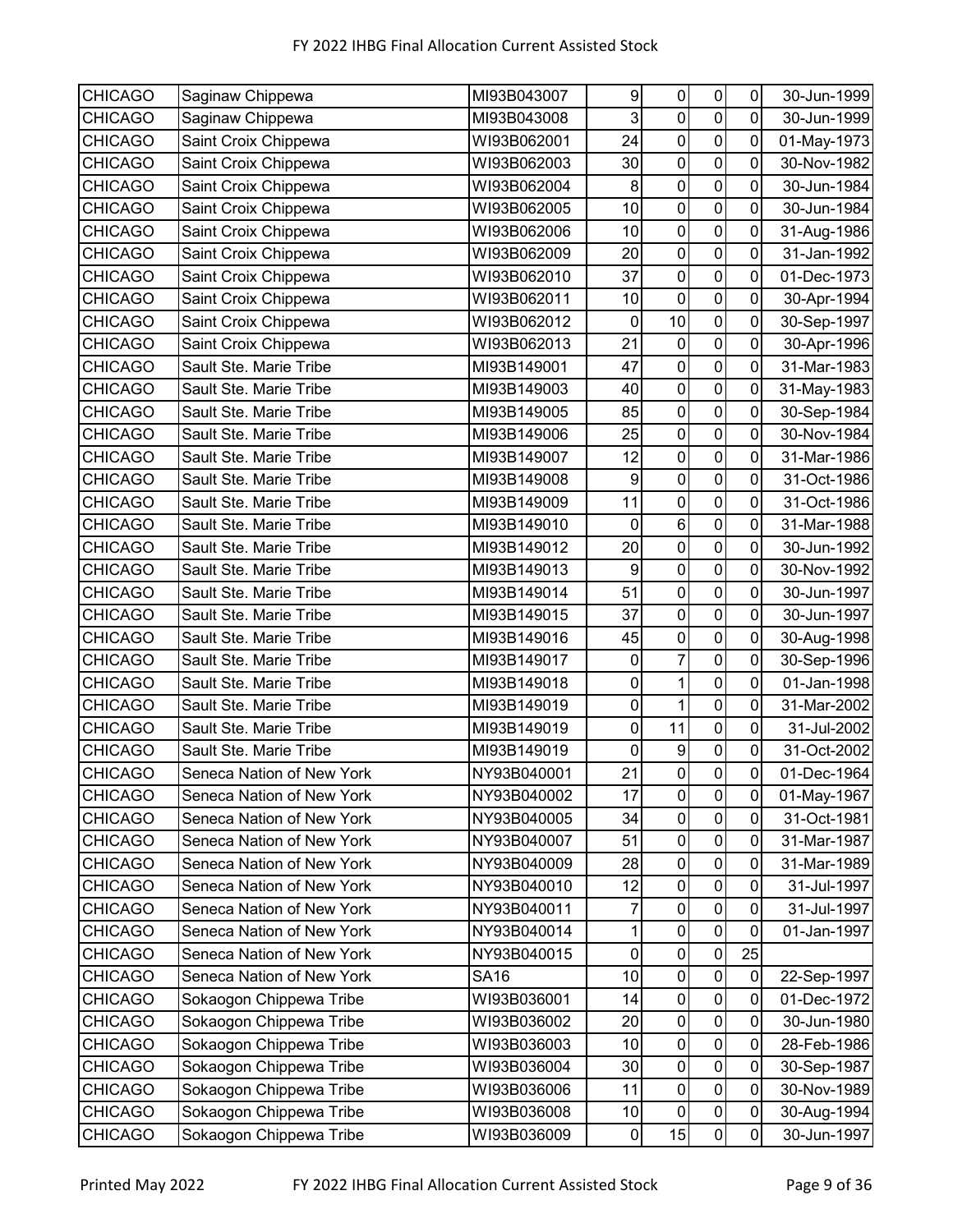| <b>CHICAGO</b> | Sokaogon Chippewa Tribe                            | WI93B036010 | 15             | $\pmb{0}$               | $\pmb{0}$        | 0              | 31-Aug-2000                |
|----------------|----------------------------------------------------|-------------|----------------|-------------------------|------------------|----------------|----------------------------|
| <b>CHICAGO</b> | St. Regis Mohawk Tribe                             | NY93B436004 | 10             | $\mathbf 0$             | $\mathbf 0$      | 0              | 31-Mar-1990                |
| <b>CHICAGO</b> | St. Regis Mohawk Tribe                             | NY93B436005 | 1              | $\pmb{0}$               | $\mathbf 0$      | 0              | 28-Feb-1991                |
| <b>CHICAGO</b> | St. Regis Mohawk Tribe                             | NY93B436011 | $\pmb{0}$      | $\,6$                   | $\mathbf 0$      | 0              | 31-Jan-1997                |
| <b>CHICAGO</b> | St. Regis Mohawk Tribe                             | NY93B436012 | 17             | $\pmb{0}$               | $\pmb{0}$        | $\mathbf 0$    | 31-Dec-1999                |
| <b>CHICAGO</b> | St. Regis Mohawk Tribe                             | NY93B436013 | 23             | 0                       | $\mathbf 0$      | 0              | 31-Dec-1999                |
| <b>CHICAGO</b> | St. Regis Mohawk Tribe                             | NY93B436014 | $\mathbf 0$    | $\overline{\mathbf{4}}$ | $\mathbf 0$      | 0              | 30-Apr-1997                |
| <b>CHICAGO</b> | Stockbridge-Munsee Tribe                           | WI93B014001 | 17             | 0                       | 0                | 0              | 01-Sep-1967                |
| <b>CHICAGO</b> | Stockbridge-Munsee Tribe                           | WI93B014004 | $\,6\,$        | $\mathbf 0$             | $\mathbf 0$      | $\mathbf 0$    | 01-Dec-1972                |
| <b>CHICAGO</b> | Stockbridge-Munsee Tribe                           | WI93B014010 | 10             | $\boldsymbol{0}$        | $\pmb{0}$        | $\overline{2}$ | 01-Jul-1998                |
| <b>CHICAGO</b> | <b>Upper Sioux Indian Community</b>                | MN93B207006 | $\pmb{0}$      | $\mathbf{3}$            | $\mathbf 0$      | 0              | 01-Dec-1999                |
| <b>CHICAGO</b> | <b>Upper Sioux Indian Community</b>                | MN93B207006 | $\pmb{0}$      | $\overline{\mathbf{4}}$ | $\overline{0}$   | $\mathbf 0$    | 01-Jan-2001                |
| <b>CHICAGO</b> | Wampanoag Tribe of Gay Head                        | MA93B176001 | 16             | $\mathbf 0$             | $\mathbf 0$      | 0              | 31-Mar-1996                |
| <b>CHICAGO</b> | Wampanoag Tribe of Gay Head                        | MA93B176003 | 6              | 0                       | $\mathbf 0$      | 0              | 30-Sep-1998                |
| <b>CHICAGO</b> | Wampanoag Tribe of Gay Head                        | MA93B176003 | $\overline{2}$ | $\mathbf 0$             | $\mathbf 0$      | 0              | 31-Oct-2003                |
| <b>CHICAGO</b> | White Earth Band of Minnesota Chippewa MN93B013001 |             | 50             | $\mathbf 0$             | $\mathbf 0$      | $\mathbf 0$    | 01-Apr-1968                |
| <b>CHICAGO</b> | White Earth Band of Minnesota Chippewa MN93B013005 |             | 14             | $\pmb{0}$               | $\pmb{0}$        | $\pmb{0}$      | 01-Jan-1968                |
| <b>CHICAGO</b> | White Earth Band of Minnesota Chippewa MN93B013006 |             | 49             | $\mathbf 0$             | $\mathbf 0$      | 0              | 30-Jul-1979                |
| <b>CHICAGO</b> | White Earth Band of Minnesota Chippewa MN93B013008 |             | 8              | $\pmb{0}$               | $\pmb{0}$        | 0              | 31-Oct-1981                |
| <b>CHICAGO</b> | White Earth Band of Minnesota Chippewa MN93B013009 |             | 60             | $\pmb{0}$               | 0                | 0              | 30-Jun-1984                |
| <b>CHICAGO</b> | White Earth Band of Minnesota Chippewa MN93B013015 |             | 20             | $\mathbf 0$             | $\mathbf 0$      | $\mathbf 0$    | 31-Dec-1990                |
| <b>CHICAGO</b> | White Earth Band of Minnesota Chippewa MN93B013016 |             | 20             | $\pmb{0}$               | $\mathbf 0$      | 0              | 31-Jan-1992                |
| <b>CHICAGO</b> | White Earth Band of Minnesota Chippewa MN93B013019 |             | 20             | $\pmb{0}$               | $\mathbf 0$      | 0              | 31-Dec-1995                |
|                |                                                    |             |                |                         | $\mathbf 0$      |                |                            |
| <b>CHICAGO</b> | White Earth Band of Minnesota Chippewa MN93B013021 |             | 13             | $\mathbf 0$             |                  | 0              | 31-Jul-1998                |
| <b>CHICAGO</b> | White Earth Band of Minnesota Chippewa MN93B013022 |             | 24             | $\pmb{0}$               | $\mathbf 0$      | $\mathbf 0$    | 01-Jun-1999                |
| <b>CHICAGO</b> | <b>TOTAL</b>                                       |             | 5,171          | 468                     | $\pmb{0}$        | 43             |                            |
| <b>DENVER</b>  | <b>Blackfeet Tribe</b>                             | MT10B008001 | 50             | $\pmb{0}$               | $\mathbf 0$      | 0              | 31-Jan-1966                |
| <b>DENVER</b>  | <b>Blackfeet Tribe</b>                             | MT10B008006 | 55             | $\pmb{0}$               | $\mathbf 0$      | 0              | 31-Mar-1971                |
| <b>DENVER</b>  | <b>Blackfeet Tribe</b>                             | MT10B008007 | 55             | $\pmb{0}$               | $\pmb{0}$        | $\mathbf 0$    | 31-Dec-1973                |
| <b>DENVER</b>  | <b>Blackfeet Tribe</b>                             | MT10B008008 | 6              | 0                       | $\pmb{0}$        | 0              | 30-Jun-1977                |
| <b>DENVER</b>  | <b>Blackfeet Tribe</b>                             | MT10B008011 | 14             | $\pmb{0}$               | $\mathbf 0$      | $\mathbf 0$    |                            |
| <b>DENVER</b>  | <b>Blackfeet Tribe</b>                             | MT10B008012 | 25             | $\boldsymbol{0}$        | $\pmb{0}$        | $\mathbf 0$    | 28-Feb-1975                |
| <b>DENVER</b>  | <b>Blackfeet Tribe</b>                             | MT10B008013 | 10             | $\mathbf 0$             | $\pmb{0}$        | 0              | 31-May-1975                |
| <b>DENVER</b>  | <b>Blackfeet Tribe</b>                             | MT10B008014 | 43             | $\boldsymbol{0}$        | $\pmb{0}$        | $\mathsf 0$    | 31-May-1977<br>30-Sep-1975 |
| <b>DENVER</b>  | <b>Blackfeet Tribe</b>                             | MT10B008018 | 50             | $\boldsymbol{0}$        | $\pmb{0}$        | $\mathbf 0$    | 31-Aug-1981                |
| <b>DENVER</b>  | <b>Blackfeet Tribe</b>                             | MT10B008020 | 50             | $\pmb{0}$               | $\pmb{0}$        | $\pmb{0}$      | 31-Jul-1982                |
| <b>DENVER</b>  | <b>Blackfeet Tribe</b>                             | MT10B008022 | 20             | $\boldsymbol{0}$        | $\pmb{0}$        | $\pmb{0}$      | 31-Jan-1984                |
| <b>DENVER</b>  | <b>Blackfeet Tribe</b>                             | MT10B008023 | 20             | $\pmb{0}$               | $\pmb{0}$        | $\pmb{0}$      | 31-Mar-1984                |
| <b>DENVER</b>  | <b>Blackfeet Tribe</b>                             | MT10B008024 | 25             | $\pmb{0}$               | $\boldsymbol{0}$ | 0              | 30-Nov-1981                |
| <b>DENVER</b>  | <b>Blackfeet Tribe</b>                             | MT10B008036 | 11             | $\mathbf 0$             | $\pmb{0}$        | $\mathbf 0$    | 31-Oct-1985                |
| <b>DENVER</b>  | <b>Blackfeet Tribe</b>                             | MT10B008037 | 10             | $\pmb{0}$               | $\pmb{0}$        | $\pmb{0}$      | 30-Sep-1986                |
| <b>DENVER</b>  | <b>Blackfeet Tribe</b>                             | MT10B008045 | 50             | $\pmb{0}$               | $\pmb{0}$        | $\mathbf 0$    | 31-Jul-1988                |
| <b>DENVER</b>  | <b>Blackfeet Tribe</b>                             | MT10B008046 | 50             | $\pmb{0}$               | $\pmb{0}$        | $\mathsf 0$    | 30-Sep-1988                |
| <b>DENVER</b>  | <b>Blackfeet Tribe</b>                             | MT91B008049 | 10             | $\boldsymbol{0}$        | $\pmb{0}$        | $\pmb{0}$      | 30-Apr-1992                |
| <b>DENVER</b>  | <b>Blackfeet Tribe</b>                             | MT91B008050 | 50             | $\mathbf 0$             | $\pmb{0}$        | $\mathbf 0$    | 30-Nov-1994                |
| <b>DENVER</b>  | <b>Blackfeet Tribe</b>                             | MT91B008051 | 0              | 17                      | $\pmb{0}$        | $\pmb{0}$      | 30-Jun-1997                |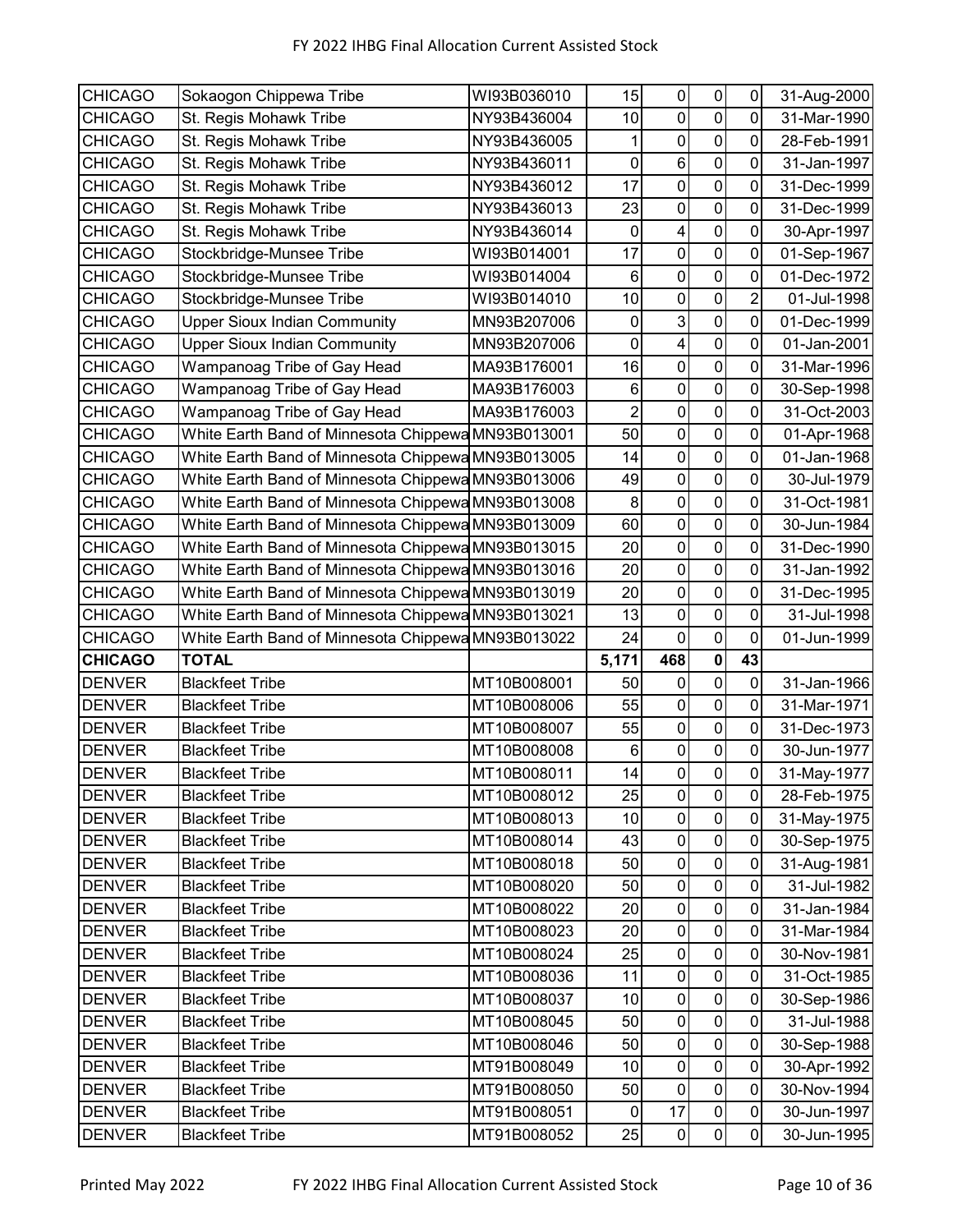| <b>DENVER</b> | <b>Blackfeet Tribe</b>                | MT91B008053 | 0              | 31               | $\pmb{0}$           | 0              | 30-Jun-1997 |
|---------------|---------------------------------------|-------------|----------------|------------------|---------------------|----------------|-------------|
| <b>DENVER</b> | <b>Blackfeet Tribe</b>                | MT91B008055 | 20             | 0                | $\pmb{0}$           | 0              | 31-Mar-2000 |
| <b>DENVER</b> | <b>Cheyenne River Sioux</b>           | SD10B005001 | 46             | $\mathbf 0$      | $\pmb{0}$           | 0              | 28-Feb-1966 |
| <b>DENVER</b> | <b>Cheyenne River Sioux</b>           | SD10B005002 | 32             | $\boldsymbol{0}$ | $\pmb{0}$           | 0              | 31-Aug-1968 |
| <b>DENVER</b> | <b>Cheyenne River Sioux</b>           | SD10B005004 | 156            | $\pmb{0}$        | $\pmb{0}$           | $\mathbf 0$    | 31-Dec-1974 |
| <b>DENVER</b> | <b>Cheyenne River Sioux</b>           | SD10B005005 | 68             | $\mathbf 0$      | $\pmb{0}$           | $\mathbf 0$    | 31-May-1976 |
| <b>DENVER</b> | <b>Cheyenne River Sioux</b>           | SD10B005008 | 53             | $\pmb{0}$        | $\mathbf 0$         | 0              | 30-Nov-1977 |
| <b>DENVER</b> | <b>Cheyenne River Sioux</b>           | SD10B005012 | 58             | $\mathbf 0$      | $\mathsf{O}\xspace$ | 0              | 30-Sep-1981 |
| <b>DENVER</b> | <b>Cheyenne River Sioux</b>           | SD10B005014 | 56             | $\pmb{0}$        | $\pmb{0}$           | 0              | 30-Sep-1980 |
| <b>DENVER</b> | <b>Cheyenne River Sioux</b>           | SD10B005016 | 94             | $\boldsymbol{0}$ | $\pmb{0}$           | 0              | 31-Dec-1986 |
| <b>DENVER</b> | <b>Cheyenne River Sioux</b>           | SD91B005021 | 15             | $\pmb{0}$        | $\pmb{0}$           | 0              | 30-Jun-1994 |
| <b>DENVER</b> | <b>Cheyenne River Sioux</b>           | SD91B005023 | 2              | $\pmb{0}$        | $\mathsf{O}\xspace$ | 0              | 31-Aug-1976 |
| <b>DENVER</b> | Cheyenne River Sioux                  | SD91B005024 | 91             | $\pmb{0}$        | $\mathsf{O}\xspace$ | 0              | 30-Sep-1998 |
| <b>DENVER</b> | <b>Cheyenne River Sioux</b>           | SD91B005026 | 27             | $\pmb{0}$        | $\pmb{0}$           | $\mathbf 0$    | 30-Apr-1999 |
| <b>DENVER</b> | Chippewa Cree of the Rocky Boy's Res. | MT10B011007 | 30             | $\mathbf 0$      | $\pmb{0}$           | 0              | 31-Dec-1971 |
| <b>DENVER</b> | Chippewa Cree of the Rocky Boy's Res. | MT10B011012 | 40             | $\mathbf 0$      | $\mathbf 0$         | $\overline{0}$ | 30-Jan-1980 |
| <b>DENVER</b> | Chippewa Cree of the Rocky Boy's Res. | MT10B011013 | 36             | $\pmb{0}$        | $\mathbf 0$         | $\mathbf 0$    | 31-May-1986 |
| <b>DENVER</b> | Chippewa Cree of the Rocky Boy's Res. | MT91B011021 | 43             | $\mathbf 0$      | $\pmb{0}$           | $\mathbf 0$    | 30-Sep-1990 |
| <b>DENVER</b> | Chippewa Cree of the Rocky Boy's Res. | MT91B011023 | 15             | $\pmb{0}$        | $\mathbf 0$         | $\mathbf 0$    | 30-Aug-1994 |
| <b>DENVER</b> | Chippewa Cree of the Rocky Boy's Res. | MT91B011024 | 45             | $\mathbf 0$      | $\pmb{0}$           | 0              | 31-Oct-1995 |
| <b>DENVER</b> | Chippewa Cree of the Rocky Boy's Res. | MT91B011025 | 20             | $\mathbf 0$      | $\pmb{0}$           | 0              | 31-Oct-1995 |
| <b>DENVER</b> | Chippewa Cree of the Rocky Boy's Res. | MT91B011026 | 40             | $\pmb{0}$        | $\pmb{0}$           | 0              | 31-Dec-1996 |
| <b>DENVER</b> | Chippewa Cree of the Rocky Boy's Res. | MT91B011027 | 5              | $\boldsymbol{0}$ | $\mathbf 0$         | 0              | 30-Aug-1994 |
| <b>DENVER</b> | Chippewa Cree of the Rocky Boy's Res. | MT91B011028 | 22             | $\pmb{0}$        | $\pmb{0}$           | $\mathbf 0$    | 31-Mar-1999 |
| <b>DENVER</b> | <b>Crow Creek Sioux</b>               | SD10B004001 | 50             | $\mathbf 0$      | $\pmb{0}$           | 0              | 30-Apr-1966 |
| <b>DENVER</b> | <b>Crow Creek Sioux</b>               | SD10B004003 | 20             | $\pmb{0}$        | $\mathbf 0$         | 0              | 30-Sep-1969 |
| <b>DENVER</b> | <b>Crow Creek Sioux</b>               | SD10B004004 | 6              | $\mathbf 0$      | $\pmb{0}$           | 0              | 31-Aug-1972 |
| <b>DENVER</b> | <b>Crow Creek Sioux</b>               | SD10B004006 | 36             | $\mathbf 0$      | $\pmb{0}$           | 0              | 31-Dec-1973 |
| <b>DENVER</b> | <b>Crow Creek Sioux</b>               | SD10B004008 | 15             | $\boldsymbol{0}$ | $\pmb{0}$           | $\mathbf 0$    | 30-Nov-1976 |
| <b>DENVER</b> | <b>Crow Creek Sioux</b>               | SD10B004010 | 31             | $\pmb{0}$        | $\pmb{0}$           | $\mathbf 0$    | 31-Jan-1981 |
| <b>DENVER</b> | Crow Creek Sioux                      | SD91B004013 | 10             | $\mathbf 0$      | $\mathbf 0$         | $\overline{0}$ | 30-Nov-1994 |
| <b>DENVER</b> | Crow Creek Sioux                      | SD91B004016 | 10             | $\pmb{0}$        | $\overline{0}$      | $\overline{0}$ | 31-Mar-1997 |
| <b>DENVER</b> | <b>Crow Creek Sioux</b>               | SD91B004017 | 20             | $\pmb{0}$        | $\pmb{0}$           | $\mathbf 0$    | 30-Jun-1998 |
| <b>DENVER</b> | <b>Crow Tribe</b>                     | MT10B014004 | 37             | $\boldsymbol{0}$ | $\pmb{0}$           | 0              | 31-Dec-1973 |
| <b>DENVER</b> | <b>Crow Tribe</b>                     | MT10B014006 | $\overline{5}$ | $\pmb{0}$        | $\pmb{0}$           | $\mathbf 0$    | 31-Dec-1973 |
| <b>DENVER</b> | <b>Crow Tribe</b>                     | MT10B014008 | 40             | $\pmb{0}$        | $\overline{0}$      | $\mathbf 0$    | 30-Nov-1979 |
| <b>DENVER</b> | Crow Tribe                            | MT10B014009 | 14             | $\pmb{0}$        | $\pmb{0}$           | $\mathbf 0$    | 31-Aug-1981 |
| <b>DENVER</b> | Crow Tribe                            | MT10B014010 | 44             | $\pmb{0}$        | $\pmb{0}$           | $\pmb{0}$      | 31-Jul-1981 |
| <b>DENVER</b> | <b>Crow Tribe</b>                     | MT10B014012 | 4              | 0                | $\pmb{0}$           | $\pmb{0}$      | 30-Sep-1980 |
| <b>DENVER</b> | Crow Tribe                            | MT10B014019 | 39             | $\pmb{0}$        | $\pmb{0}$           | $\pmb{0}$      | 31-Oct-1985 |
| <b>DENVER</b> | Eastern Shoshone                      | WY91B019010 | 21             | $\pmb{0}$        | $\pmb{0}$           | $\mathbf 0$    | 31-Aug-1972 |
| <b>DENVER</b> | Eastern Shoshone                      | WY91B019011 | 28             | $\pmb{0}$        | $\pmb{0}$           | $\mathbf 0$    | 31-Aug-1978 |
| <b>DENVER</b> | Eastern Shoshone                      | WY91B019012 | 22             | $\pmb{0}$        | $\pmb{0}$           | $\pmb{0}$      | 31-Oct-1983 |
| <b>DENVER</b> | Eastern Shoshone                      | WY91B019013 | 35             | $\pmb{0}$        | $\pmb{0}$           | $\mathbf 0$    | 31-Mar-1986 |
| <b>DENVER</b> | Eastern Shoshone                      | WY91B019014 | 10             | $\pmb{0}$        | $\pmb{0}$           | 0              | 30-Sep-1991 |
| <b>DENVER</b> | Eastern Shoshone                      | WY91B019015 | 0              | 26               | $\pmb{0}$           | $\pmb{0}$      | 31-Aug-2000 |
| <b>DENVER</b> | Eastern Shoshone                      | WY91B019016 | $\overline{0}$ | 15               | $\overline{0}$      | $\overline{0}$ | 30-Apr-2002 |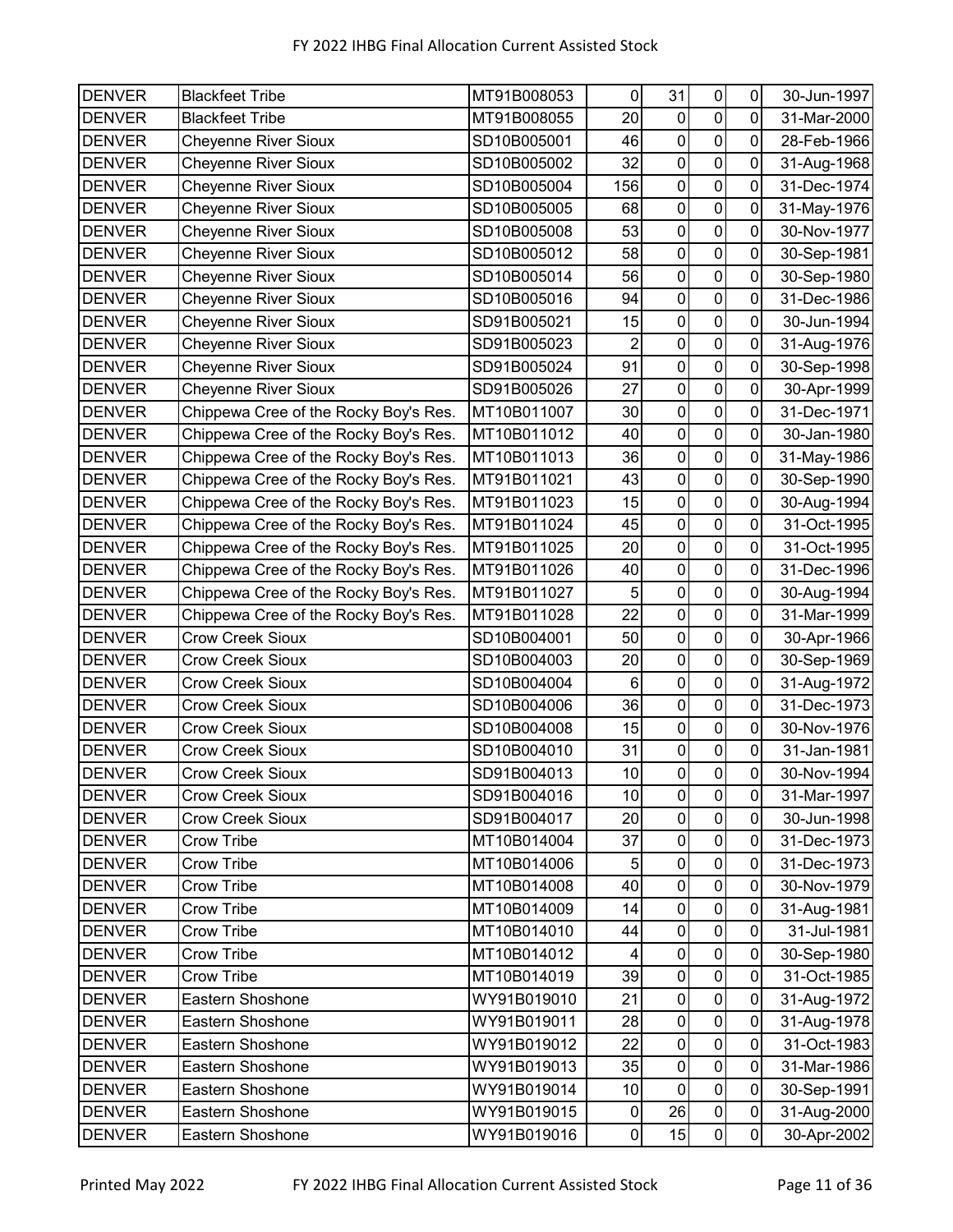| <b>DENVER</b> | <b>Flandreau Santee Sioux</b>          | SD10B049002 | 10               | $\pmb{0}$                | $\pmb{0}$           | 0           | 31-Dec-1979 |
|---------------|----------------------------------------|-------------|------------------|--------------------------|---------------------|-------------|-------------|
| <b>DENVER</b> | <b>Flandreau Santee Sioux</b>          | SD10B049003 | 10               | $\mathbf 0$              | $\mathbf 0$         | 0           | 31-Dec-1980 |
| <b>DENVER</b> | <b>Flandreau Santee Sioux</b>          | SD10B049005 | 15               | $\pmb{0}$                | $\pmb{0}$           | 0           | 30-Sep-1985 |
| <b>DENVER</b> | <b>Flandreau Santee Sioux</b>          | SD91B049007 | 15               | 0                        | $\mathbf 0$         | 0           | 24-Feb-1993 |
| <b>DENVER</b> | Fort Belknap Indian Community          | MT10B010005 | 47               | $\pmb{0}$                | $\pmb{0}$           | $\mathbf 0$ | 31-Aug-1971 |
| <b>DENVER</b> | Fort Belknap Indian Community          | MT10B010009 | 47               | 0                        | 0                   | 0           | 31-Dec-1976 |
| <b>DENVER</b> | Fort Belknap Indian Community          | MT10B010012 | 15               | $\pmb{0}$                | $\mathbf 0$         | 0           | 30-Nov-1979 |
| <b>DENVER</b> | Fort Belknap Indian Community          | MT10B010014 | 20               | 0                        | 0                   | 0           | 30-Sep-1981 |
| <b>DENVER</b> | Fort Belknap Indian Community          | MT10B010015 | 10               | $\mathbf 0$              | $\overline{0}$      | $\mathbf 0$ | 30-Jun-1982 |
| <b>DENVER</b> | Fort Belknap Indian Community          | MT10B010016 | 10               | $\boldsymbol{0}$         | $\pmb{0}$           | $\mathbf 0$ | 30-Jun-1982 |
| <b>DENVER</b> | Fort Belknap Indian Community          | MT10B010019 | 14               | 0                        | $\mathbf 0$         | 0           | 30-Nov-1984 |
| <b>DENVER</b> | Fort Belknap Indian Community          | MT10B010020 | $\boldsymbol{9}$ | $\boldsymbol{0}$         | $\overline{0}$      | 0           | 30-Nov-1984 |
| <b>DENVER</b> | Fort Belknap Indian Community          | MT10B010023 | 24               | 0                        | $\mathbf 0$         | 0           | 31-Oct-1987 |
| <b>DENVER</b> | Fort Belknap Indian Community          | MT91B010026 | 25               | 0                        | $\mathbf 0$         | 0           | 31-Dec-1995 |
| <b>DENVER</b> | Fort Belknap Indian Community          | MT91B010027 | 20               | $\mathbf 0$              | $\pmb{0}$           | 0           | 31-Jan-1996 |
| <b>DENVER</b> | Fort Belknap Indian Community          | MT91B010030 | 1                | $\boldsymbol{0}$         | $\overline{0}$      | 0           | 26-Mar-2002 |
| <b>DENVER</b> | Fort Peck Assiniboine and Sioux        | MT10B009001 | 30               | $\pmb{0}$                | $\mathbf 0$         | $\mathbf 0$ | 31-Jul-1964 |
| <b>DENVER</b> | Fort Peck Assiniboine and Sioux        | MT10B009002 | 26               | $\mathbf 0$              | $\overline{0}$      | 0           | 30-Sep-1964 |
| <b>DENVER</b> | Fort Peck Assiniboine and Sioux        | MT10B009006 | 46               | $\pmb{0}$                | $\mathbf 0$         | 0           | 30-Jun-1970 |
| <b>DENVER</b> | Fort Peck Assiniboine and Sioux        | MT10B009010 | 10               | 0                        | 0                   | 0           | 30-Nov-1975 |
| <b>DENVER</b> | Fort Peck Assiniboine and Sioux        | MT10B009011 | 17               | $\mathbf 0$              | $\mathbf 0$         | 0           | 30-Jun-1978 |
| <b>DENVER</b> | Fort Peck Assiniboine and Sioux        | MT10B009014 | 47               | $\pmb{0}$                | $\pmb{0}$           | 0           | 31-May-1979 |
| <b>DENVER</b> | Fort Peck Assiniboine and Sioux        | MT10B009015 | 46               | 0                        | $\mathbf 0$         | 0           | 31-Mar-1981 |
| <b>DENVER</b> | Fort Peck Assiniboine and Sioux        | MT10B009016 | $\mathbf 0$      | $\mathbf{1}$             | $\mathbf 0$         | 0           | 30-May-1980 |
| <b>DENVER</b> | Fort Peck Assiniboine and Sioux        | MT10B009018 | 16               | 0                        | 0                   | 0           | 28-Feb-1982 |
| <b>DENVER</b> | Fort Peck Assiniboine and Sioux        | MT10B009020 | 15               | $\boldsymbol{0}$         | $\mathbf 0$         | 0           | 31-Mar-1983 |
| <b>DENVER</b> | Fort Peck Assiniboine and Sioux        | MT10B009021 | 60               | 0                        | $\mathbf 0$         | 0           | 30-Jun-1983 |
| <b>DENVER</b> | Fort Peck Assiniboine and Sioux        | MT10B009022 | $\mathbf 0$      | $\overline{c}$           | $\mathbf 0$         | 0           | 30-Sep-1983 |
| <b>DENVER</b> | <b>Fort Peck Assiniboine and Sioux</b> | MT10B009025 | 39               | $\pmb{0}$                | $\pmb{0}$           | $\mathbf 0$ | 31-Dec-1985 |
| <b>DENVER</b> | Fort Peck Assiniboine and Sioux        | MT10B009031 | $\pmb{0}$        | $\,6$                    | $\pmb{0}$           | $\mathbf 0$ | 30-Jun-1989 |
| <b>DENVER</b> | Fort Peck Assiniboine and Sioux        | MT10B009032 | 42               | $\pmb{0}$                | $\mathsf{O}\xspace$ | $\mathbf 0$ | 31-Jul-1988 |
| <b>DENVER</b> | Fort Peck Assiniboine and Sioux        | MT91B009033 | 44               | $\boldsymbol{0}$         | $\pmb{0}$           | 0           | 31-Dec-1989 |
| <b>DENVER</b> | Fort Peck Assiniboine and Sioux        | MT91B009034 | 0                | $\overline{c}$           | $\pmb{0}$           | $\mathbf 0$ | 30-Jun-1991 |
| <b>DENVER</b> | Fort Peck Assiniboine and Sioux        | MT91B009035 | 16               | $\boldsymbol{0}$         | $\pmb{0}$           | $\pmb{0}$   | 30-Jun-1993 |
| <b>DENVER</b> | Fort Peck Assiniboine and Sioux        | MT91B009036 | 22               | $\pmb{0}$                | $\pmb{0}$           | $\mathbf 0$ | 30-Apr-1994 |
| <b>DENVER</b> | Fort Peck Assiniboine and Sioux        | MT91B009037 | 10               | $\pmb{0}$                | 0                   | $\pmb{0}$   | 30-Jun-1995 |
| <b>DENVER</b> | Fort Peck Assiniboine and Sioux        | MT91B009039 | 22               | $\pmb{0}$                | $\pmb{0}$           | $\pmb{0}$   | 30-Jun-1995 |
| <b>DENVER</b> | Fort Peck Assiniboine and Sioux        | MT91B009041 | $\pmb{0}$        | 1                        | $\pmb{0}$           | 0           | 30-Jun-1978 |
| <b>DENVER</b> | Fort Peck Assiniboine and Sioux        | MT91B009042 | 0                | 1                        | 0                   | 0           | 31-Aug-1972 |
| <b>DENVER</b> | Fort Peck Assiniboine and Sioux        | MT91B009046 | $\pmb{0}$        | $\overline{\mathcal{A}}$ | $\pmb{0}$           | $\mathbf 0$ | 30-Jun-1970 |
| <b>DENVER</b> | Fort Peck Assiniboine and Sioux        | MT91B009047 | $\mathbf{3}$     | 0                        | $\pmb{0}$           | $\mathsf 0$ | 31-Aug-1972 |
| <b>DENVER</b> | Fort Peck Assiniboine and Sioux        | MT91B009048 | $\pmb{0}$        | 8                        | $\pmb{0}$           | $\mathbf 0$ | 30-Jun-1970 |
| <b>DENVER</b> | Fort Peck Assiniboine and Sioux        | MT91B009049 | 20               | $\pmb{0}$                | $\mathbf 0$         | $\pmb{0}$   | 31-Dec-1999 |
| <b>DENVER</b> | <b>Goshute Reservation</b>             | NV99B015012 | 8                | $\pmb{0}$                | $\pmb{0}$           | 0           | 31-May-1986 |
| <b>DENVER</b> | <b>Goshute Reservation</b>             | NV99B015016 | 4                | $\mathbf 0$              | $\pmb{0}$           | $\mathbf 0$ | 30-Jun-1995 |
| <b>DENVER</b> | <b>Goshute Reservation</b>             | UT91B034001 | 15               | $\pmb{0}$                | $\pmb{0}$           | $\pmb{0}$   | 31-Dec-2000 |
| <b>DENVER</b> | Lower Brule Sioux                      | SD10B003003 | 20               | $\pmb{0}$                | $\pmb{0}$           | $\pmb{0}$   | 31-Dec-1970 |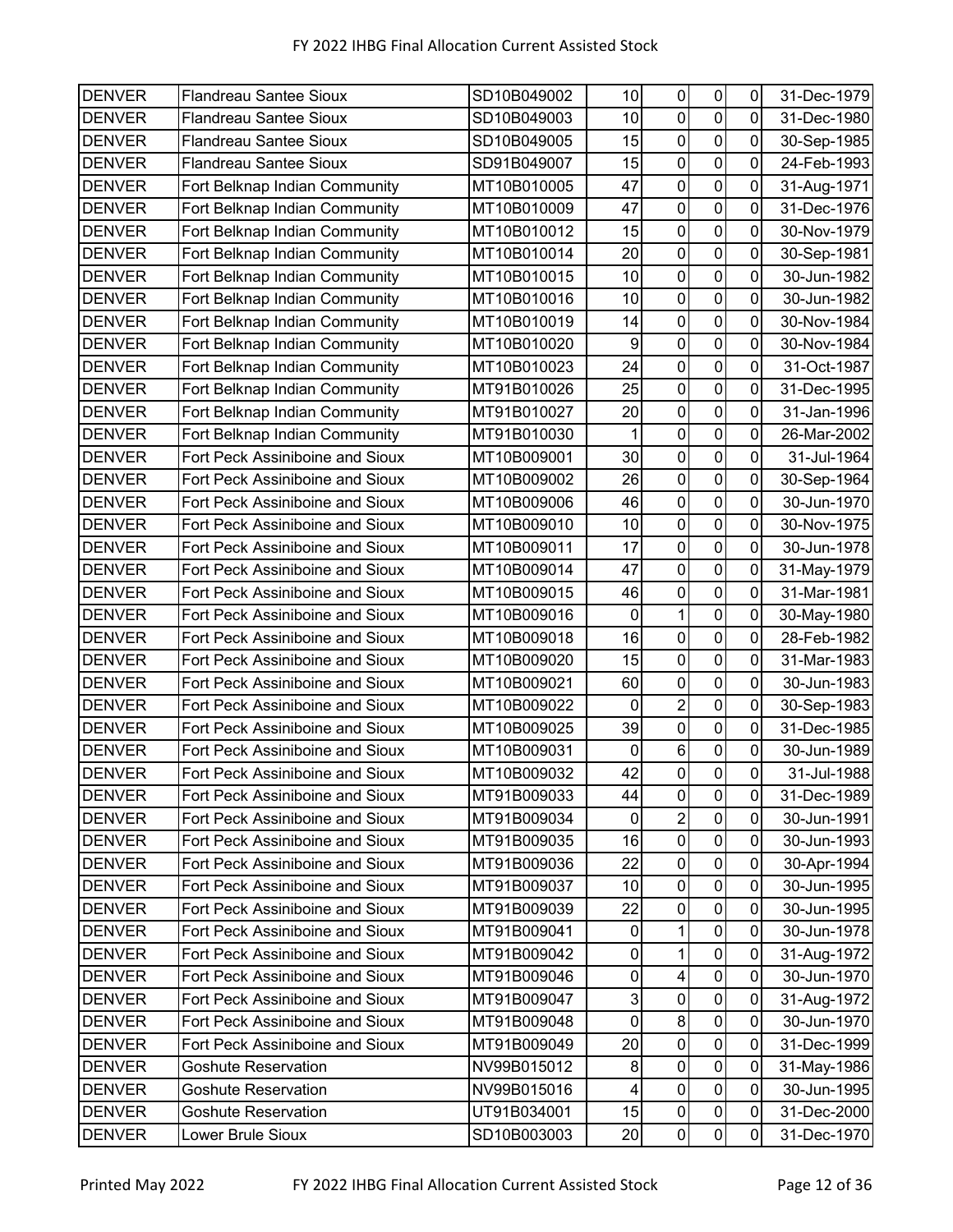| <b>DENVER</b> | <b>Lower Brule Sioux</b>   | SD10B003005 | 10        | $\pmb{0}$        | $\pmb{0}$      | 0           | 31-Dec-1974 |
|---------------|----------------------------|-------------|-----------|------------------|----------------|-------------|-------------|
| <b>DENVER</b> | Lower Brule Sioux          | SD10B003007 | 19        | $\pmb{0}$        | $\mathbf 0$    | 0           | 31-Mar-1977 |
| <b>DENVER</b> | Lower Brule Sioux          | SD10B003009 | 24        | $\pmb{0}$        | $\pmb{0}$      | $\mathbf 0$ | 28-Feb-1980 |
| <b>DENVER</b> | Lower Brule Sioux          | SD10B003011 | 10        | 0                | $\mathbf 0$    | 0           | 30-Sep-1981 |
| <b>DENVER</b> | Lower Brule Sioux          | SD10B003014 | 12        | $\mathbf 0$      | $\mathbf 0$    | 0           | 31-Oct-1985 |
| <b>DENVER</b> | Lower Brule Sioux          | SD91B003018 | 10        | 0                | 0              | 0           | 31-Jul-1990 |
| <b>DENVER</b> | Lower Brule Sioux          | SD91B003019 | 29        | 0                | $\mathbf 0$    | 0           | 30-Nov-1995 |
| <b>DENVER</b> | Lower Brule Sioux          | SD91B003020 | 19        | 0                | $\mathbf 0$    | 0           | 30-Nov-1996 |
| <b>DENVER</b> | Lower Brule Sioux          | SD91B003021 | $\pmb{0}$ | 16               | $\mathbf 0$    | $\mathbf 0$ | 31-Dec-1999 |
| <b>DENVER</b> | Lower Brule Sioux          | SD91B003022 | 7         | $\pmb{0}$        | $\mathbf 0$    | $\mathbf 0$ | 30-Jun-2000 |
| <b>DENVER</b> | Northern Arapahoe          | WY91B018004 | 42        | 0                | $\mathbf 0$    | 0           | 31-Aug-1972 |
| <b>DENVER</b> | Northern Arapahoe          | WY91B018014 | 28        | $\boldsymbol{0}$ | $\pmb{0}$      | 0           | 31-Aug-1978 |
| <b>DENVER</b> | Northern Arapahoe          | WY91B018015 | 23        | 0                | 0              | 0           | 30-Nov-1983 |
| <b>DENVER</b> | Northern Arapahoe          | WY91B018016 | 23        | $\mathbf 0$      | $\mathbf 0$    | 0           | 31-Dec-1984 |
| <b>DENVER</b> | Northern Arapahoe          | WY91B018017 | 40        | $\boldsymbol{0}$ | $\mathbf 0$    | 0           | 31-Mar-1986 |
| <b>DENVER</b> | Northern Arapahoe          | WY91B018018 | 10        | 0                | $\mathbf 0$    | 0           | 30-Sep-1991 |
| <b>DENVER</b> | Northern Cheyenne          | MT10B012005 | 40        | $\mathbf 0$      | $\overline{0}$ | $\mathbf 0$ | 30-Jun-1973 |
| <b>DENVER</b> | Northern Cheyenne          | MT10B012013 | 14        | $\boldsymbol{0}$ | 0              | 0           | 31-May-1981 |
| <b>DENVER</b> | Northern Cheyenne          | MT10B012020 | 96        | $\pmb{0}$        | $\mathbf 0$    | 0           | 31-Mar-1984 |
| <b>DENVER</b> | Northern Cheyenne          | MT91B012009 | 35        | $\mathbf 0$      | $\mathbf 0$    | 0           | 31-Aug-1978 |
| <b>DENVER</b> | Northern Cheyenne          | MT91B012026 | 45        | $\boldsymbol{0}$ | $\mathbf 0$    | $\mathbf 0$ | 30-Nov-1990 |
| <b>DENVER</b> | Northern Cheyenne          | MT91B012028 | 36        | $\pmb{0}$        | $\pmb{0}$      | $\mathbf 0$ | 31-Dec-1991 |
| <b>DENVER</b> | Northern Cheyenne          | MT91B012029 | 18        | 0                | $\mathbf 0$    | 0           | 31-May-2001 |
| <b>DENVER</b> | NW Band of Shoshoni Nation | UT91B033001 | 15        | $\pmb{0}$        | $\pmb{0}$      | 0           | 30-Nov-1999 |
| <b>DENVER</b> | Oglala Lakota Sioux Tribe  | SD10B001001 | 51        | 0                | 0              | 0           | 30-Sep-1963 |
| <b>DENVER</b> | Oglala Lakota Sioux Tribe  | SD10B001002 | 23        | 0                | $\mathbf 0$    | 0           | 30-Sep-1964 |
| <b>DENVER</b> | Oglala Lakota Sioux Tribe  | SD10B001003 | 76        | $\boldsymbol{0}$ | $\mathbf 0$    | 0           | 30-Jun-1966 |
| <b>DENVER</b> | Oglala Lakota Sioux Tribe  | SD10B001004 | 50        | $\mathbf 0$      | $\mathbf 0$    | 0           | 30-Sep-1970 |
| <b>DENVER</b> | Oglala Lakota Sioux Tribe  | SD10B001005 | 243       | $\pmb{0}$        | $\mathbf 0$    | $\mathbf 0$ | 31-Mar-1974 |
| <b>DENVER</b> | Oglala Lakota Sioux Tribe  | SD10B001006 | 99        | $\pmb{0}$        | $\mathbf 0$    | 0           | 31-Dec-1974 |
| <b>DENVER</b> | Oglala Lakota Sioux Tribe  | SD10B001008 | 195       | $\pmb{0}$        | $\mathbf 0$    | 0           | 31-May-1973 |
| <b>DENVER</b> | Oglala Lakota Sioux Tribe  | SD10B001015 | 20        | $\boldsymbol{0}$ | $\pmb{0}$      | $\mathbf 0$ | 31-Mar-1981 |
| <b>DENVER</b> | Oglala Lakota Sioux Tribe  | SD10B001016 | 50        | $\mathbf 0$      | $\pmb{0}$      | 0           | 31-Dec-1979 |
| <b>DENVER</b> | Oglala Lakota Sioux Tribe  | SD10B001019 | 25        | $\pmb{0}$        | $\pmb{0}$      | 0           | 31-Oct-1987 |
| <b>DENVER</b> | Oglala Lakota Sioux Tribe  | SD10B001020 | 30        | $\pmb{0}$        | $\pmb{0}$      | 0           | 31-May-1988 |
| <b>DENVER</b> | Oglala Lakota Sioux Tribe  | SD10B001023 | 30        | $\pmb{0}$        | $\mathbf 0$    | 0           | 31-May-1988 |
| <b>DENVER</b> | Oglala Lakota Sioux Tribe  | SD10B001024 | 13        | $\pmb{0}$        | $\pmb{0}$      | 0           | 31-Oct-1978 |
| <b>DENVER</b> | Oglala Lakota Sioux Tribe  | SD10B001027 | 24        | $\mathbf 0$      | $\pmb{0}$      | 0           | 31-Dec-1981 |
| <b>DENVER</b> | Oglala Lakota Sioux Tribe  | SD91B001029 | 30        | $\boldsymbol{0}$ | $\pmb{0}$      | 0           | 30-Apr-1991 |
| <b>DENVER</b> | Oglala Lakota Sioux Tribe  | SD91B001030 | 40        | $\pmb{0}$        | $\pmb{0}$      | $\mathbf 0$ | 30-Jun-1994 |
| <b>DENVER</b> | Oglala Lakota Sioux Tribe  | SD91B001032 | 45        | $\pmb{0}$        | $\pmb{0}$      | $\pmb{0}$   | 31-Mar-1995 |
| <b>DENVER</b> | Oglala Lakota Sioux Tribe  | SD91B001034 | 0         | 40               | $\pmb{0}$      | 0           | 30-Sep-1998 |
| <b>DENVER</b> | Oglala Lakota Sioux Tribe  | SD91B001035 | 40        | $\pmb{0}$        | $\pmb{0}$      | $\pmb{0}$   | 30-Jun-1997 |
| <b>DENVER</b> | Oglala Lakota Sioux Tribe  | SD91B001036 | 0         | 25               | $\pmb{0}$      | 0           | 31-Aug-1998 |
| <b>DENVER</b> | Oglala Lakota Sioux Tribe  | SD91B001037 | 20        | $\mathbf 0$      | $\pmb{0}$      | $\mathbf 0$ | 30-Jun-1997 |
| <b>DENVER</b> | Oglala Lakota Sioux Tribe  | SD91B001038 | $\pmb{0}$ | 18               | $\pmb{0}$      | $\pmb{0}$   | 20-Feb-2001 |
| <b>DENVER</b> | Oglala Lakota Sioux Tribe  | SD91B001039 | 54        | $\pmb{0}$        | $\overline{0}$ | $\,6$       | 31-Dec-2001 |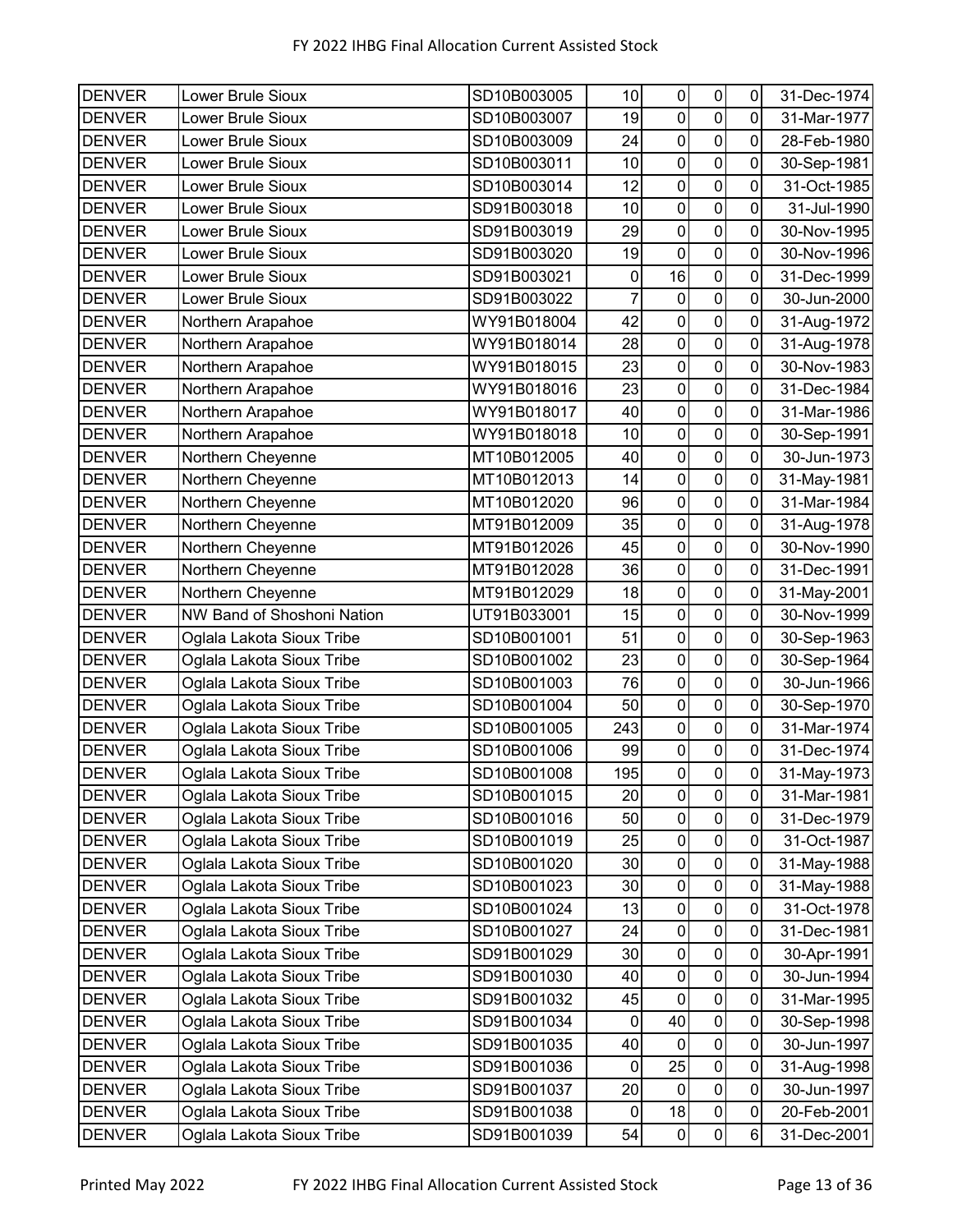| <b>DENVER</b> | Omaha Tribe                 | NE10B013001 | 21             | $\pmb{0}$               | $\pmb{0}$               | $\mathbf 0$         | 30-Jun-1965 |
|---------------|-----------------------------|-------------|----------------|-------------------------|-------------------------|---------------------|-------------|
| <b>DENVER</b> | Omaha Tribe                 | NE10B013002 | 30             | $\mathbf 0$             | $\mathbf 0$             | 0                   | 31-May-1971 |
| <b>DENVER</b> | Omaha Tribe                 | NE10B013003 | 75             | $\pmb{0}$               | $\overline{\mathsf{o}}$ | $\mathbf 0$         | 31-Jul-1974 |
| <b>DENVER</b> | Omaha Tribe                 | NE10B013004 | 37             | $\mathbf 0$             | $\pmb{0}$               | $\overline{0}$      | 30-Sep-1980 |
| <b>DENVER</b> | Paiute Indian Tribe of Utah | UT10B010006 | 24             | $\pmb{0}$               | $\pmb{0}$               | $\mathbf 0$         | 31-Dec-1988 |
| <b>DENVER</b> | Paiute Indian Tribe of Utah | UT91B010007 | 32             | $\boldsymbol{0}$        | $\mathbf 0$             | 0                   | 31-Jul-1988 |
| <b>DENVER</b> | Paiute Indian Tribe of Utah | UT91B010008 | 20             | $\mathbf 0$             | $\pmb{0}$               | 0                   | 30-Nov-1992 |
| <b>DENVER</b> | Paiute Indian Tribe of Utah | UT91B010010 | 18             | $\pmb{0}$               | $\mathbf 0$             | $\mathbf 0$         | 30-Sep-1993 |
| <b>DENVER</b> | Paiute Indian Tribe of Utah | UT91B010011 | 14             | $\mathbf 0$             | $\mathbf 0$             | 0                   | 30-Sep-1995 |
| <b>DENVER</b> | Paiute Indian Tribe of Utah | UT91B010012 | 13             | $\pmb{0}$               | $\pmb{0}$               | $\mathbf 0$         | 01-Dec-1996 |
| <b>DENVER</b> | Paiute Indian Tribe of Utah | UT91B010013 | 1              | 0                       | $\mathbf 0$             | 0                   | 31-Dec-1980 |
| <b>DENVER</b> | Paiute Indian Tribe of Utah | UT91B010015 | $\overline{1}$ | $\boldsymbol{0}$        | $\overline{0}$          | $\mathbf 0$         | 31-Oct-1976 |
| <b>DENVER</b> | Paiute Indian Tribe of Utah | UT91B010017 | 11             | 0                       | $\mathbf 0$             | 0                   | 30-Sep-1997 |
| <b>DENVER</b> | Paiute Indian Tribe of Utah | UT91B010017 | 5              | $\boldsymbol{0}$        | $\mathbf 0$             | $\mathbf 0$         | 31-Oct-1999 |
| <b>DENVER</b> | Paiute Indian Tribe of Utah | UT91B010020 |                | $\mathbf 0$             | $\mathbf 0$             | $\mathbf 0$         | 31-Jul-1988 |
| <b>DENVER</b> | Paiute Indian Tribe of Utah | UT91B010021 | 20             | $\mathbf 0$             | $\pmb{0}$               | $\mathbf 0$         | 30-Sep-2002 |
| <b>DENVER</b> | Ponca Tribe of Nebraska     | NE91B183001 | 12             | $\pmb{0}$               | $\overline{\mathbf{o}}$ | $\pmb{0}$           | 30-Jun-1997 |
| <b>DENVER</b> | Ponca Tribe of Nebraska     | NE91B183002 | $\pmb{0}$      | $\overline{\mathbf{4}}$ | $\mathbf 0$             | 0                   | 31-Dec-1996 |
| <b>DENVER</b> | Ponca Tribe of Nebraska     | NE91B183003 | 4              | $\pmb{0}$               | $\mathbf 0$             | $\mathbf 0$         | 30-Jun-1997 |
| <b>DENVER</b> | Ponca Tribe of Nebraska     | NE91B183004 | $\mathbf 0$    | $\mathbf{3}$            | $\mathbf 0$             | $\mathbf 0$         | 31-Dec-1996 |
| <b>DENVER</b> | Ponca Tribe of Nebraska     | NE91B183005 | 22             | $\mathbf 0$             | $\overline{0}$          | 0                   | 31-Dec-1996 |
| <b>DENVER</b> | Ponca Tribe of Nebraska     | NE91B183006 | $\mathbf 0$    | $\overline{\mathbf{4}}$ | $\mathbf 0$             | 0                   | 31-Dec-1996 |
| <b>DENVER</b> | Rosebud Sioux               | SD10B002001 | 38             | $\boldsymbol{0}$        | $\pmb{0}$               | 0                   | 31-Dec-1966 |
| <b>DENVER</b> | Rosebud Sioux               | SD10B002002 | 14             | $\pmb{0}$               | $\overline{0}$          | $\mathbf 0$         | 31-Dec-1966 |
| <b>DENVER</b> | Rosebud Sioux               | SD10B002003 | 26             | $\boldsymbol{0}$        | $\mathbf 0$             | 0                   | 31-Dec-1966 |
| <b>DENVER</b> | Rosebud Sioux               | SD10B002004 | 14             | $\boldsymbol{0}$        | $\mathbf 0$             | 0                   | 31-Dec-1966 |
| <b>DENVER</b> | Rosebud Sioux               | SD10B002007 | 62             | $\pmb{0}$               | $\pmb{0}$               | 0                   | 30-Nov-1978 |
| <b>DENVER</b> | Rosebud Sioux               | SD10B002009 | 85             | $\mathbf 0$             | $\overline{0}$          | 0                   | 30-Sep-1978 |
| <b>DENVER</b> | Rosebud Sioux               | SD10B002011 | 80             | $\pmb{0}$               | $\pmb{0}$               | $\mathsf{O}\xspace$ | 30-Sep-1979 |
| <b>DENVER</b> | Rosebud Sioux               | SD10B002013 | 60             | $\pmb{0}$               | $\pmb{0}$               | $\mathbf 0$         | 30-Sep-1980 |
| <b>DENVER</b> | Rosebud Sioux               | SD10B002014 | 116            | $\pmb{0}$               | $\overline{0}$          | $\overline{0}$      | 31-Dec-1979 |
| <b>DENVER</b> | Rosebud Sioux               | SD10B002016 | 31             | $\pmb{0}$               | $\pmb{0}$               | $\mathbf 0$         | 31-Aug-1985 |
| <b>DENVER</b> | Rosebud Sioux               | SD10B002017 | 48             | $\mathbf 0$             | $\mathbf 0$             | $\mathbf 0$         | 30-Sep-1985 |
| <b>DENVER</b> | Rosebud Sioux               | SD10B002019 | 0              | $\overline{\mathbf{c}}$ | $\mathbf 0$             | 0                   | 31-Aug-1986 |
| <b>DENVER</b> | Rosebud Sioux               | SD10B002020 | 130            | $\pmb{0}$               | $\pmb{0}$               | $\mathbf 0$         | 28-Feb-1986 |
| <b>DENVER</b> | Rosebud Sioux               | SD10B002021 | $\pmb{0}$      | $\overline{\mathbf{c}}$ | $\pmb{0}$               | $\mathbf 0$         | 30-Sep-1986 |
| <b>DENVER</b> | Rosebud Sioux               | SD91B002026 | 0              | $\overline{7}$          | $\pmb{0}$               | $\pmb{0}$           | 30-Sep-1989 |
| <b>DENVER</b> | Rosebud Sioux               | SD91B002027 | 69             | $\pmb{0}$               | $\pmb{0}$               | $\pmb{0}$           | 31-Mar-1990 |
| <b>DENVER</b> | Rosebud Sioux               | SD91B002028 | 0              | $\sqrt{2}$              | $\pmb{0}$               | 0                   | 31-Jan-1990 |
| <b>DENVER</b> | Rosebud Sioux               | SD91B002030 | 20             | $\mathbf 0$             | $\pmb{0}$               | 0                   | 31-May-1992 |
| <b>DENVER</b> | Rosebud Sioux               | SD91B002032 | $\pmb{0}$      | 10                      | $\pmb{0}$               | $\mathsf 0$         | 31-Aug-1999 |
| <b>DENVER</b> | Rosebud Sioux               | SD91B002033 | $\overline{7}$ | $\boldsymbol{0}$        | $\pmb{0}$               | $\mathbf 0$         | 30-Sep-1999 |
| <b>DENVER</b> | Rosebud Sioux               | SD91B002034 | $\pmb{0}$      | 1                       | $\pmb{0}$               | $\pmb{0}$           | 30-Sep-1999 |
| <b>DENVER</b> | Salish and Kootenai Tribes  | MT10B013003 | 40             | $\pmb{0}$               | $\pmb{0}$               | 0                   | 30-Nov-1974 |
| <b>DENVER</b> | Salish and Kootenai Tribes  | MT10B013005 | 7              | $\mathbf 0$             | $\pmb{0}$               | $\mathbf 0$         | 30-Jun-1976 |
| <b>DENVER</b> | Salish and Kootenai Tribes  | MT10B013006 | 7              | $\pmb{0}$               | $\pmb{0}$               | $\pmb{0}$           | 31-Aug-1976 |
| <b>DENVER</b> | Salish and Kootenai Tribes  | MT10B013007 | 22             | $\pmb{0}$               | $\pmb{0}$               | $\pmb{0}$           | 31-Oct-1976 |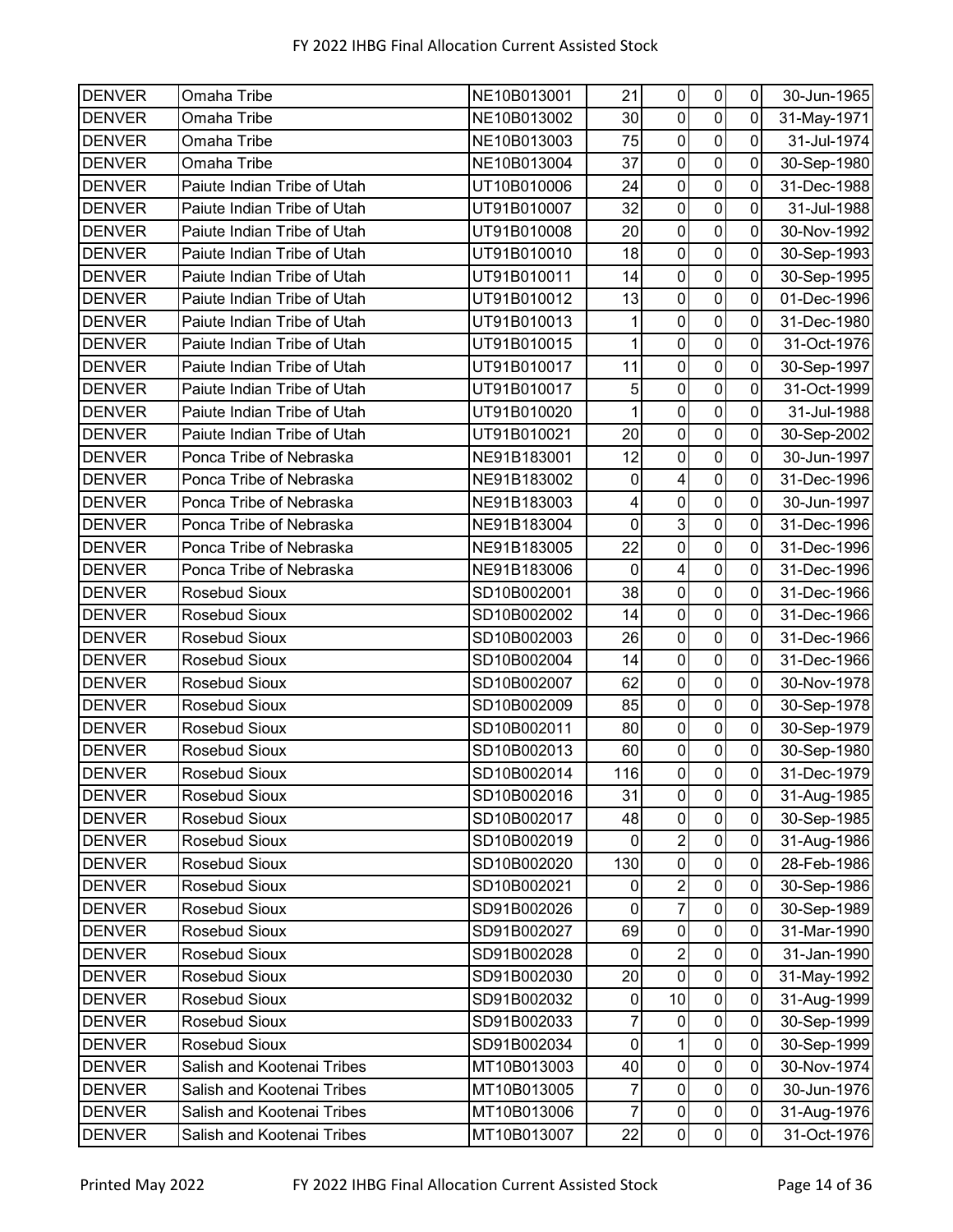| <b>DENVER</b> | Salish and Kootenai Tribes     | MT10B013008 | 9           | $\pmb{0}$        | $\pmb{0}$        | $\pmb{0}$   | 30-Jun-1977 |
|---------------|--------------------------------|-------------|-------------|------------------|------------------|-------------|-------------|
| <b>DENVER</b> | Salish and Kootenai Tribes     | MT10B013009 | 20          | $\mathbf 0$      | $\overline{0}$   | $\mathbf 0$ | 30-Sep-1977 |
| <b>DENVER</b> | Salish and Kootenai Tribes     | MT10B013010 | 35          | $\pmb{0}$        | $\overline{0}$   | 0           | 31-Aug-1978 |
| <b>DENVER</b> | Salish and Kootenai Tribes     | MT10B013014 | 10          | $\boldsymbol{0}$ | $\mathbf 0$      | 0           | 30-May-1979 |
| <b>DENVER</b> | Salish and Kootenai Tribes     | MT10B013018 | 40          | $\pmb{0}$        | $\mathbf 0$      | $\mathbf 0$ | 28-Feb-1981 |
| <b>DENVER</b> | Salish and Kootenai Tribes     | MT10B013019 | 6           | $\mathbf 0$      | 0                | 0           | 30-Jun-1981 |
| <b>DENVER</b> | Salish and Kootenai Tribes     | MT10B013020 | 27          | $\pmb{0}$        | $\mathbf 0$      | 0           | 30-Nov-1981 |
| <b>DENVER</b> | Salish and Kootenai Tribes     | MT10B013022 | 4           | $\pmb{0}$        | $\mathbf 0$      | 0           | 31-Aug-1982 |
| <b>DENVER</b> | Salish and Kootenai Tribes     | MT10B013023 | 57          | $\pmb{0}$        | $\overline{0}$   | 0           | 30-Nov-1983 |
| <b>DENVER</b> | Salish and Kootenai Tribes     | MT10B013025 | 20          | $\pmb{0}$        | $\pmb{0}$        | $\pmb{0}$   | 31-Oct-1984 |
| <b>DENVER</b> | Salish and Kootenai Tribes     | MT10B013027 | 5           | $\mathbf 0$      | $\overline{0}$   | 0           | 30-Apr-1987 |
| <b>DENVER</b> | Salish and Kootenai Tribes     | MT10B013028 | 31          | $\pmb{0}$        | $\overline{0}$   | 0           | 30-Jun-1986 |
| <b>DENVER</b> | Salish and Kootenai Tribes     | MT91B013030 | 28          | $\mathbf 0$      | $\mathbf 0$      | 0           | 30-Jun-1989 |
| <b>DENVER</b> | Salish and Kootenai Tribes     | MT91B013031 | 36          | $\pmb{0}$        | $\mathbf 0$      | 0           | 30-Jun-1990 |
| <b>DENVER</b> | Salish and Kootenai Tribes     | MT91B013038 | 10          | $\mathbf 0$      | $\mathbf 0$      | 0           | 30-Sep-1998 |
| <b>DENVER</b> | <b>Santee Sioux Tribe</b>      | NE10B105001 | 36          | $\mathbf 0$      | $\overline{0}$   | 0           | 31-Oct-1971 |
| <b>DENVER</b> | <b>Santee Sioux Tribe</b>      | NE10B105002 | 30          | $\pmb{0}$        | $\overline{0}$   | $\pmb{0}$   | 31-Jan-1974 |
| <b>DENVER</b> | <b>Santee Sioux Tribe</b>      | NE10B105003 | 10          | $\mathbf 0$      | $\boldsymbol{0}$ | 0           | 30-Sep-1977 |
| <b>DENVER</b> | <b>Santee Sioux Tribe</b>      | NE10B105005 | 10          | $\pmb{0}$        | $\mathbf 0$      | 0           | 31-Oct-1984 |
| <b>DENVER</b> | <b>Santee Sioux Tribe</b>      | NE91B105006 | 15          | $\pmb{0}$        | $\mathbf 0$      | 0           | 30-Jun-1994 |
| <b>DENVER</b> | <b>Santee Sioux Tribe</b>      | NE91B105008 | $\mathbf 0$ | 1                | $\overline{0}$   | 0           | 30-Jun-1999 |
| <b>DENVER</b> | Sisseton-Wahpeton Sioux        | SD10B015001 | 100         | $\pmb{0}$        | $\overline{0}$   | 0           | 30-Jun-1971 |
| <b>DENVER</b> | Sisseton-Wahpeton Sioux        | SD10B015002 | 80          | $\boldsymbol{0}$ | $\mathbf 0$      | 0           | 31-Jul-1972 |
| <b>DENVER</b> | Sisseton-Wahpeton Sioux        | SD10B015003 | 60          | $\pmb{0}$        | $\overline{0}$   | 0           | 31-Jul-1973 |
| <b>DENVER</b> | Sisseton-Wahpeton Sioux        | SD10B015004 | 35          | $\mathbf 0$      | 0                | 0           | 31-Mar-1976 |
| <b>DENVER</b> | Sisseton-Wahpeton Sioux        | SD10B015007 | 90          | $\pmb{0}$        | $\boldsymbol{0}$ | 0           | 31-Oct-1978 |
| <b>DENVER</b> | Sisseton-Wahpeton Sioux        | SD10B015008 | 55          | $\pmb{0}$        | $\mathbf 0$      | 0           | 30-Sep-1979 |
| <b>DENVER</b> | Sisseton-Wahpeton Sioux        | SD10B015010 | 58          | $\mathbf 0$      | $\overline{0}$   | 0           | 30-Oct-1980 |
| <b>DENVER</b> | Sisseton-Wahpeton Sioux        | SD91B015019 | $\mathbf 0$ | $\overline{0}$   | $\mathbf 0$      | 3           | 31-May-1997 |
| <b>DENVER</b> | Southern Ute Tribe             | CO10B010003 | 25          | $\pmb{0}$        | $\pmb{0}$        | $\mathbf 0$ | 31-Aug-1970 |
| <b>DENVER</b> | Southern Ute Tribe             | CO10B010004 | 40          | $\overline{0}$   | $\overline{0}$   | $\mathsf 0$ | 28-Feb-1977 |
| <b>DENVER</b> | Southern Ute Tribe             | CO10B010006 | 16          | 0                | $\pmb{0}$        | $\pmb{0}$   | 30-Jun-1978 |
| <b>DENVER</b> | Southern Ute Tribe             | CO10B010008 | 20          | $\mathbf 0$      | $\mathbf 0$      | $\pmb{0}$   | 31-Oct-1981 |
| <b>DENVER</b> | Southern Ute Tribe             | CO91B010011 | 10          | $\pmb{0}$        | $\pmb{0}$        | 0           | 31-Oct-1990 |
| <b>DENVER</b> | Spirit Lake Sioux Tribe        | ND10B008001 | 60          | $\pmb{0}$        | $\pmb{0}$        | $\mathbf 0$ | 31-Oct-1968 |
| <b>DENVER</b> | Spirit Lake Sioux Tribe        | ND10B008004 | 48          | $\pmb{0}$        | $\pmb{0}$        | $\pmb{0}$   | 31-Aug-1974 |
| <b>DENVER</b> | <b>Spirit Lake Sioux Tribe</b> | ND10B008005 | 27          | 0                | $\mathbf 0$      | 0           | 31-May-1972 |
| <b>DENVER</b> | <b>Spirit Lake Sioux Tribe</b> | ND10B008007 | 20          | $\overline{0}$   | $\pmb{0}$        | $\pmb{0}$   | 30-Nov-1977 |
| <b>DENVER</b> | <b>Spirit Lake Sioux Tribe</b> | ND10B008008 | 50          | 0                | $\pmb{0}$        | 0           | 31-Aug-1979 |
| <b>DENVER</b> | <b>Spirit Lake Sioux Tribe</b> | ND10B008009 | 42          | $\mathbf 0$      | $\pmb{0}$        | $\pmb{0}$   | 30-Jun-1981 |
| <b>DENVER</b> | <b>Spirit Lake Sioux Tribe</b> | ND10B008010 | 14          | $\pmb{0}$        | $\pmb{0}$        | $\pmb{0}$   | 31-Jan-1985 |
| <b>DENVER</b> | Spirit Lake Sioux Tribe        | ND10B008011 | 14          | 0                | $\pmb{0}$        | 0           | 31-Jan-1985 |
| <b>DENVER</b> | <b>Spirit Lake Sioux Tribe</b> | ND10B008012 | 25          | $\pmb{0}$        | $\pmb{0}$        | $\pmb{0}$   | 31-Jul-1987 |
| <b>DENVER</b> | <b>Spirit Lake Sioux Tribe</b> | ND91B008014 | 20          | $\pmb{0}$        | $\pmb{0}$        | 0           | 31-Jan-1993 |
| <b>DENVER</b> | Spirit Lake Sioux Tribe        | ND91B008015 | 0           | 6                | $\pmb{0}$        | 1           | 29-Sep-1997 |
| <b>DENVER</b> | <b>Standing Rock Sioux</b>     | SD10B006001 | 56          | $\pmb{0}$        | $\pmb{0}$        | $\pmb{0}$   | 31-Jan-1965 |
| <b>DENVER</b> | <b>Standing Rock Sioux</b>     | SD10B006002 | 109         | $\overline{0}$   | $\overline{0}$   | $\mathsf 0$ | 31-Aug-1971 |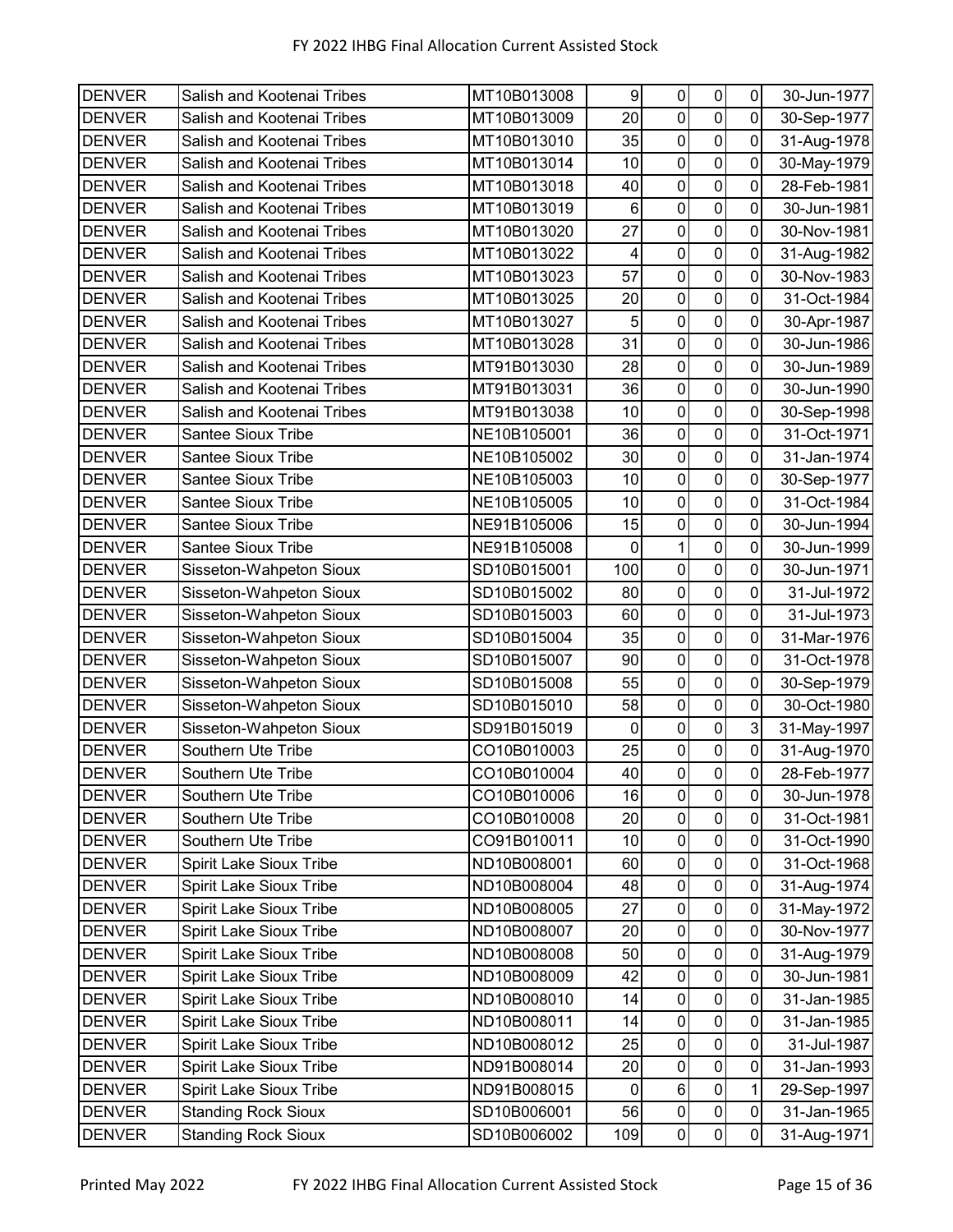| <b>DENVER</b> | <b>Standing Rock Sioux</b>                   | SD10B006003 | 10                  | 0                | $\pmb{0}$               | $\mathbf 0$    | 31-Aug-1974 |
|---------------|----------------------------------------------|-------------|---------------------|------------------|-------------------------|----------------|-------------|
| <b>DENVER</b> | <b>Standing Rock Sioux</b>                   | SD10B006005 | 85                  | $\mathbf 0$      | $\mathsf{O}\xspace$     | 0              | 30-Nov-1974 |
| <b>DENVER</b> | <b>Standing Rock Sioux</b>                   | SD10B006007 | 64                  | $\pmb{0}$        | $\mathbf 0$             | 0              | 31-Dec-1975 |
| <b>DENVER</b> | <b>Standing Rock Sioux</b>                   | SD10B006008 | 84                  | $\pmb{0}$        | $\mathbf 0$             | 0              | 30-Sep-1973 |
| <b>DENVER</b> | <b>Standing Rock Sioux</b>                   | SD10B006009 | 10                  | $\pmb{0}$        | $\mathsf{O}\xspace$     | $\mathbf 0$    | 28-Feb-1977 |
| <b>DENVER</b> | <b>Standing Rock Sioux</b>                   | SD10B006012 | 50                  | $\mathbf 0$      | $\pmb{0}$               | 0              | 31-May-1979 |
| <b>DENVER</b> | <b>Standing Rock Sioux</b>                   | SD10B006013 | 15                  | $\mathbf 0$      | $\mathbf 0$             | 0              | 30-Oct-1981 |
| <b>DENVER</b> | <b>Standing Rock Sioux</b>                   | SD10B006014 | 19                  | $\pmb{0}$        | $\pmb{0}$               | 0              | 31-Dec-1980 |
| <b>DENVER</b> | <b>Standing Rock Sioux</b>                   | SD10B006016 | $\overline{5}$      | $\mathbf 0$      | $\mathbf 0$             | 0              | 30-Jun-1985 |
| <b>DENVER</b> | <b>Standing Rock Sioux</b>                   | SD10B006021 | 39                  | $\pmb{0}$        | $\pmb{0}$               | $\mathbf 0$    | 30-Sep-1986 |
| <b>DENVER</b> | <b>Standing Rock Sioux</b>                   | SD10B006022 | 26                  | $\mathbf 0$      | $\mathbf 0$             | $\mathbf 0$    | 31-Jul-1987 |
| <b>DENVER</b> | <b>Standing Rock Sioux</b>                   | SD91B006026 | 0                   | 39               | $\overline{\mathsf{o}}$ | $\overline{0}$ | 31-Dec-1999 |
| <b>DENVER</b> | <b>Standing Rock Sioux</b>                   | SD91B006028 | 0                   | 0                | 0                       | 24             |             |
| <b>DENVER</b> | <b>Standing Rock Sioux</b>                   | SD91B006029 | 24                  | $\mathbf 0$      | $\pmb{0}$               | $\mathbf 0$    | 31-Oct-1997 |
| <b>DENVER</b> | <b>Standing Rock Sioux</b>                   | SD91B006030 | 0                   | 20               | $\pmb{0}$               | 0              | 31-Dec-1999 |
| <b>DENVER</b> | <b>Standing Rock Sioux</b>                   | SD91B006031 | 1                   | $\mathbf 0$      | $\mathbf 0$             | 0              | 31-Jan-1997 |
| <b>DENVER</b> | <b>Standing Rock Sioux</b>                   | SD91B006032 | $\pmb{0}$           | 39               | $\pmb{0}$               | $\mathbf 0$    | 31-Dec-1997 |
| <b>DENVER</b> | <b>Standing Rock Sioux</b>                   | SD91B006033 | $\pmb{0}$           | 17               | $\pmb{0}$               | 0              | 30-Mar-1999 |
| <b>DENVER</b> | <b>Standing Rock Sioux</b>                   | SD91B006034 | 0                   | $\pmb{0}$        | $\pmb{0}$               | 6              |             |
| <b>DENVER</b> | <b>Standing Rock Sioux</b>                   | SD91B006035 | 0                   | $\mathbf 0$      | $\pmb{0}$               | 16             | 30-Jun-1999 |
| <b>DENVER</b> | <b>Standing Rock Sioux</b>                   | SD91B006036 | 0                   | $\mathbf 0$      | $\pmb{0}$               | 33             |             |
| <b>DENVER</b> | <b>Three Affiliated Tribes Fort Berthold</b> | ND10B005001 | 60                  | $\pmb{0}$        | $\pmb{0}$               | $\mathbf 0$    | 31-Dec-1967 |
| <b>DENVER</b> | <b>Three Affiliated Tribes Fort Berthold</b> | ND10B005003 | 20                  | $\pmb{0}$        | $\pmb{0}$               | $\mathbf 0$    | 30-Sep-1969 |
| <b>DENVER</b> | <b>Three Affiliated Tribes Fort Berthold</b> | ND10B005004 | 120                 | $\mathbf 0$      | $\mathbf 0$             | $\mathbf 0$    | 30-Dec-1971 |
| <b>DENVER</b> | <b>Three Affiliated Tribes Fort Berthold</b> | ND10B005009 | 64                  | $\pmb{0}$        | $\pmb{0}$               | 0              | 30-Jun-1980 |
| <b>DENVER</b> | <b>Three Affiliated Tribes Fort Berthold</b> | ND10B005011 | 39                  | $\pmb{0}$        | $\mathbf 0$             | 0              | 31-Dec-1981 |
| <b>DENVER</b> | <b>Three Affiliated Tribes Fort Berthold</b> | ND10B005015 | 54                  | $\pmb{0}$        | $\pmb{0}$               | 0              | 30-Jul-1987 |
| <b>DENVER</b> | <b>Three Affiliated Tribes Fort Berthold</b> | ND10B005019 | 9                   | $\mathbf 0$      | $\pmb{0}$               | 0              | 31-Jan-1987 |
| <b>DENVER</b> | <b>Three Affiliated Tribes Fort Berthold</b> | ND91B005023 | 52                  | $\pmb{0}$        | $\pmb{0}$               | $\mathbf 0$    | 31-Jan-1992 |
| <b>DENVER</b> | Three Affiliated Tribes Fort Berthold        | ND91B005026 | 0                   | $\,6$            | $\mathbf 0$             | $\mathbf 0$    | 31-Mar-1998 |
| <b>DENVER</b> | <b>Three Affiliated Tribes Fort Berthold</b> | ND91B005027 | $\mathsf{O}\xspace$ | 13               | $\mathsf{O}\xspace$     | $\overline{0}$ | 31-Mar-1998 |
| <b>DENVER</b> | <b>Three Affiliated Tribes Fort Berthold</b> | ND91B005028 | 0                   | 10               | $\pmb{0}$               | $\mathbf 0$    | 31-Mar-1998 |
| <b>DENVER</b> | Turtle Mountain Band of Chippewa             | ND10B006001 | 37                  | $\pmb{0}$        | $\pmb{0}$               | 0              | 31-Aug-1967 |
| <b>DENVER</b> | Turtle Mountain Band of Chippewa             | ND10B006002 | 23                  | $\pmb{0}$        | $\pmb{0}$               | 0              | 31-Oct-1967 |
| <b>DENVER</b> | Turtle Mountain Band of Chippewa             | ND10B006003 | 27                  | $\pmb{0}$        | $\pmb{0}$               | 0              | 31-Dec-1968 |
| <b>DENVER</b> | Turtle Mountain Band of Chippewa             | ND10B006006 | 70                  | $\pmb{0}$        | $\pmb{0}$               | $\pmb{0}$      | 30-Nov-1974 |
| <b>DENVER</b> | Turtle Mountain Band of Chippewa             | ND10B006008 | 44                  | $\pmb{0}$        | $\mathbf 0$             | $\pmb{0}$      | 30-Apr-1977 |
| <b>DENVER</b> | Turtle Mountain Band of Chippewa             | ND10B006010 | 41                  | $\pmb{0}$        | $\mathbf 0$             | 0              | 30-Sep-1978 |
| <b>DENVER</b> | Turtle Mountain Band of Chippewa             | ND10B006012 | 35                  | 0                | $\pmb{0}$               | 0              | 31-Mar-1980 |
| <b>DENVER</b> | Turtle Mountain Band of Chippewa             | ND10B006013 | 47                  | $\boldsymbol{0}$ | $\mathbf 0$             | $\pmb{0}$      | 31-Jul-1981 |
| <b>DENVER</b> | Turtle Mountain Band of Chippewa             | ND10B006014 | 18                  | $\pmb{0}$        | $\mathbf 0$             | $\pmb{0}$      | 30-Apr-1982 |
| <b>DENVER</b> | Turtle Mountain Band of Chippewa             | ND10B006015 | 30                  | $\pmb{0}$        | $\mathbf 0$             | $\pmb{0}$      | 31-Dec-1983 |
| <b>DENVER</b> | Turtle Mountain Band of Chippewa             | ND10B006017 | 68                  | $\pmb{0}$        | $\pmb{0}$               | $\pmb{0}$      | 30-Sep-1983 |
| <b>DENVER</b> | Turtle Mountain Band of Chippewa             | ND10B006022 | 36                  | $\pmb{0}$        | $\mathsf 0$             | 0              | 30-Sep-1985 |
| <b>DENVER</b> | Turtle Mountain Band of Chippewa             | ND10B006024 | 22                  | $\pmb{0}$        | $\pmb{0}$               | $\pmb{0}$      | 31-Oct-1986 |
| <b>DENVER</b> | Turtle Mountain Band of Chippewa             | ND10B006028 | 80                  | $\pmb{0}$        | $\pmb{0}$               | $\pmb{0}$      | 31-Dec-1987 |
| <b>DENVER</b> | Turtle Mountain Band of Chippewa             | ND10B006031 | 40                  | $\pmb{0}$        | $\overline{0}$          | $\overline{0}$ | 31-Jan-1989 |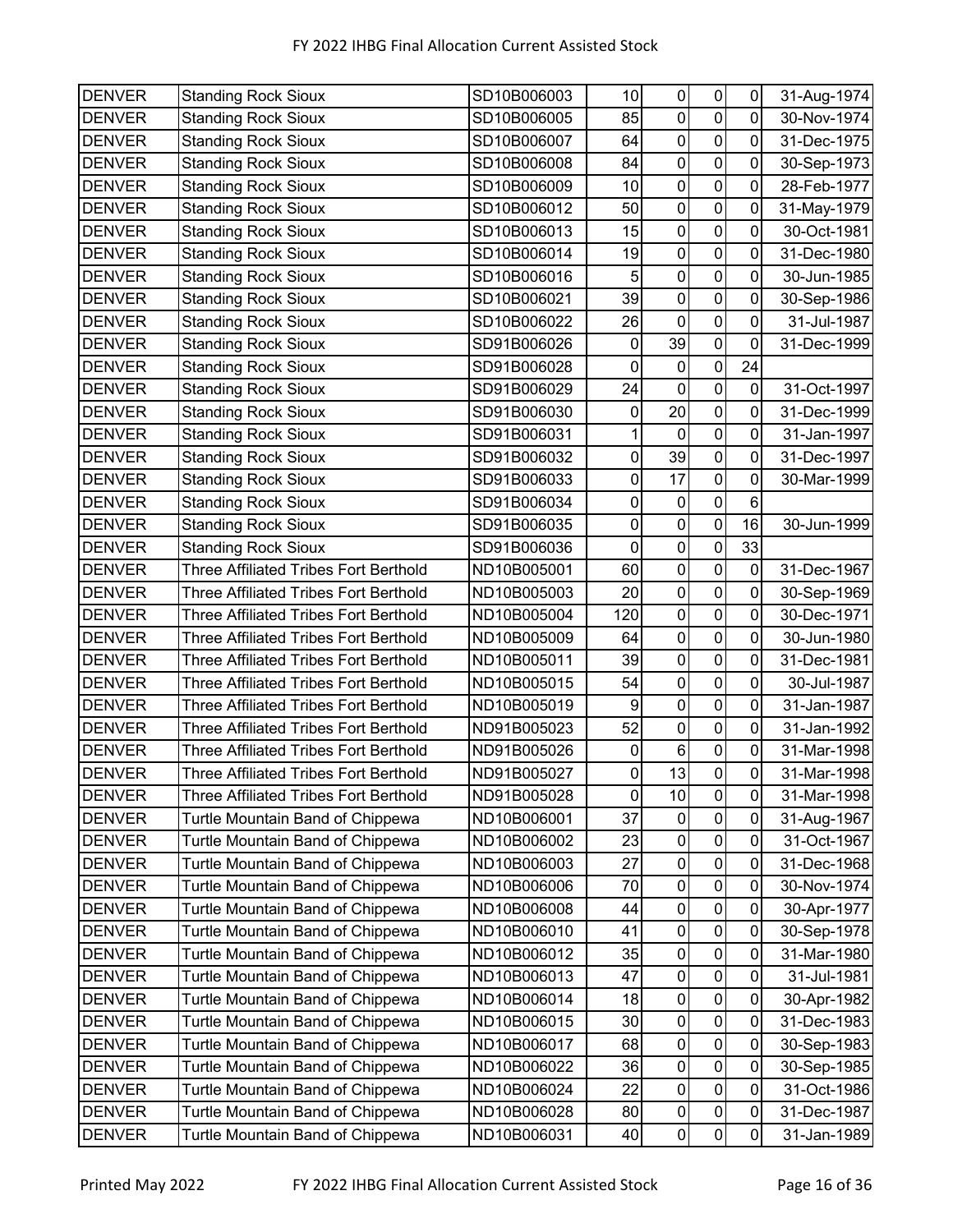| <b>DENVER</b>   | Turtle Mountain Band of Chippewa    | ND10B042001 | $\boldsymbol{2}$ | 0              | $\pmb{0}$      | 0              | 30-Sep-1976 |
|-----------------|-------------------------------------|-------------|------------------|----------------|----------------|----------------|-------------|
| <b>DENVER</b>   | Turtle Mountain Band of Chippewa    | ND10B042003 | 4                | $\mathbf 0$    | $\mathbf 0$    | 0              | 30-Jun-1977 |
| <b>DENVER</b>   | Turtle Mountain Band of Chippewa    | ND10B068001 | 7                | $\pmb{0}$      | 0              | 0              | 31-Jul-1980 |
| <b>DENVER</b>   | Turtle Mountain Band of Chippewa    | ND10B068003 | 10               | 0              | $\mathbf 0$    | 0              | 31-Jul-1980 |
| <b>DENVER</b>   | Turtle Mountain Band of Chippewa    | ND10B068005 | 5                | 0              | $\mathsf 0$    | $\mathbf 0$    | 30-Sep-1981 |
| <b>DENVER</b>   | Turtle Mountain Band of Chippewa    | ND10B068007 | 20               | $\mathbf 0$    | 0              | 0              | 28-Feb-1985 |
| <b>DENVER</b>   | Turtle Mountain Band of Chippewa    | ND91B006036 | 8                | $\mathbf 0$    | $\overline{0}$ | $\mathbf 0$    | 30-Sep-1993 |
| <b>DENVER</b>   | Turtle Mountain Band of Chippewa    | ND91B006038 | 22               | 0              | $\overline{0}$ | $\mathbf 0$    | 31-May-1996 |
| <b>DENVER</b>   | Turtle Mountain Band of Chippewa    | ND91B006041 | 1                | $\mathbf 0$    | $\pmb{0}$      | 0              | 30-Sep-1978 |
| <b>DENVER</b>   | Turtle Mountain Band of Chippewa    | ND91B006042 | 3                | $\mathbf 0$    | $\mathbf 0$    | 0              | 31-Jul-1997 |
| <b>DENVER</b>   | Turtle Mountain Band of Chippewa    | ND91B006045 | $\pmb{0}$        | 16             | 0              | 1              | 30-Jun-2001 |
| <b>DENVER</b>   | Ute Indian Tribe Uintah & Ouray Res | UT10B001006 | 40               | $\mathbf 0$    | $\pmb{0}$      | 0              | 30-Nov-1974 |
| <b>DENVER</b>   | Ute Indian Tribe Uintah & Ouray Res | UT10B001008 | 30               | $\pmb{0}$      | $\overline{0}$ | 0              | 30-Sep-1978 |
| <b>DENVER</b>   | Ute Indian Tribe Uintah & Ouray Res | UT10B001010 | 20               | $\mathsf 0$    | $\overline{0}$ | 0              | 30-Sep-1982 |
| <b>DENVER</b>   | Ute Indian Tribe Uintah & Ouray Res | UT91B001016 | 19               | $\overline{0}$ | $\mathbf 0$    | $\pmb{0}$      | 30-Sep-1995 |
| <b>DENVER</b>   | Ute Mountain Tribe                  | CO10B047003 | 16               | $\pmb{0}$      | $\mathbf 0$    | 0              | 31-Oct-1978 |
| <b>DENVER</b>   | Ute Mountain Tribe                  | CO10B047004 | 15               | $\pmb{0}$      | $\mathbf 0$    | $\mathbf 0$    | 30-Jun-1979 |
| <b>DENVER</b>   | <b>Ute Mountain Tribe</b>           | CO91B047009 | 10               | $\pmb{0}$      | 0              | 0              | 31-Jul-1990 |
| <b>DENVER</b>   | Ute Mountain Tribe                  | CO91B047010 | 20               | $\pmb{0}$      | $\mathbf 0$    | $\mathbf 0$    | 31-Jul-1990 |
| <b>DENVER</b>   | <b>Ute Mountain Tribe</b>           | CO91B047012 | 16               | $\pmb{0}$      | $\overline{0}$ | 0              | 31-Oct-1991 |
| <b>DENVER</b>   | <b>Ute Mountain Tribe</b>           | CO91B047013 | 20               | $\pmb{0}$      | $\mathbf 0$    | $\mathbf 0$    | 31-Dec-1992 |
| <b>DENVER</b>   | <b>Ute Mountain Tribe</b>           | CO91B047014 | 20               | $\pmb{0}$      | $\pmb{0}$      | 0              | 30-Nov-1993 |
| <b>DENVER</b>   | <b>Ute Mountain Tribe</b>           | CO91B047016 | 13               | $\mathbf 0$    | $\mathbf 0$    | 0              | 30-Nov-1994 |
| <b>DENVER</b>   | Ute Mountain Tribe                  | CO91B047017 | 20               | $\pmb{0}$      | $\mathbf 0$    | 0              | 31-Jul-1996 |
| <b>DENVER</b>   | Winnebago Tribe                     | NE10B045001 | 30               | $\mathbf 0$    | 0              | 0              | 28-Feb-1966 |
| <b>DENVER</b>   | Winnebago Tribe                     | NE10B045003 | 77               | $\mathbf 0$    | $\overline{0}$ | $\mathbf 0$    | 31-Jan-1974 |
| <b>DENVER</b>   | Winnebago Tribe                     | NE10B045008 | 35               | $\pmb{0}$      | $\overline{0}$ | $\mathbf 0$    | 31-Aug-1980 |
| <b>DENVER</b>   | Winnebago Tribe                     | NE10B045011 | 21               | $\pmb{0}$      | $\mathbf 0$    | 0              | 31-May-1989 |
| <b>DENVER</b>   | Winnebago Tribe                     | NE91B045013 | 7                | $\pmb{0}$      | $\mathbf 0$    | 0              | 31-Jan-1991 |
| <b>DENVER</b>   | Winnebago Tribe                     | NE91B045015 | 15               | $\pmb{0}$      | 0              | $\mathbf 0$    | 31-Jan-1999 |
| <b>DENVER</b>   | <b>Yankton Sioux</b>                | SD10B012001 | 100              | $\overline{0}$ | $\mathbf 0$    | 0              | 31-Dec-1971 |
| <b>DENVER</b>   | <b>Yankton Sioux</b>                | SD10B012002 | 30               | $\overline{0}$ | $\pmb{0}$      | $\overline{0}$ | 31-Jul-1976 |
| <b>DENVER</b>   | <b>Yankton Sioux</b>                | SD10B012004 | 21               | $\overline{0}$ | $\pmb{0}$      | 0              | 30-Sep-1979 |
| <b>DENVER</b>   | <b>Yankton Sioux</b>                | SD10B012007 | 24               | $\overline{0}$ | $\pmb{0}$      | $\pmb{0}$      | 31-Dec-1980 |
| <b>DENVER</b>   | <b>Yankton Sioux</b>                | SD10B012008 | 17               | $\pmb{0}$      | $\pmb{0}$      | 0              | 31-Jul-1981 |
| <b>DENVER</b>   | <b>Yankton Sioux</b>                | SD91B012013 | 18               | $\overline{0}$ | $\pmb{0}$      | 0              | 31-Mar-1993 |
| <b>DENVER</b>   | <b>Yankton Sioux</b>                | SD91B012014 | 18               | 0              | $\pmb{0}$      | 0              | 31-Jul-1994 |
| <b>DENVER</b>   | <b>Yankton Sioux</b>                | SD91B012016 | $\mathbf 0$      | 20             | $\pmb{0}$      | 0              | 08-Sep-1997 |
| <b>DENVER</b>   | <b>Yankton Sioux</b>                | SD91B012017 | 23               | $\overline{0}$ | $\pmb{0}$      | 0              | 10-Nov-1997 |
| <b>DENVER</b>   | <b>Yankton Sioux</b>                | SD91B012018 | $\mathbf 0$      | 1              | $\pmb{0}$      | $\mathbf 0$    | 08-Sep-1997 |
| <b>DENVER</b>   | <b>TOTAL</b>                        |             | 9,768            | 436            | $\pmb{0}$      | 90             |             |
| <b>OKLAHOMA</b> | Absentee-Shawnee                    | OK56B091012 | 25               | 0              | $\pmb{0}$      | 0              | 30-Jun-1981 |
| <b>OKLAHOMA</b> | Absentee-Shawnee                    | OK56B091015 | 25               | $\overline{0}$ | $\pmb{0}$      | $\pmb{0}$      | 30-Apr-1982 |
| <b>OKLAHOMA</b> | Absentee-Shawnee                    | OK95B091006 | 74               | $\overline{0}$ | $\pmb{0}$      | $\mathbf 0$    | 31-Mar-1979 |
| <b>OKLAHOMA</b> | Absentee-Shawnee                    | OK95B091010 | 19               | $\overline{0}$ | $\pmb{0}$      | $\mathbf 0$    | 30-Sep-1979 |
| <b>OKLAHOMA</b> | Absentee-Shawnee                    | OK95B091014 | 25               | $\overline{0}$ | $\pmb{0}$      | $\pmb{0}$      | 31-Aug-1982 |
| <b>OKLAHOMA</b> | Absentee-Shawnee                    | OK95B091032 | 20               | $\overline{0}$ | $\pmb{0}$      | $\pmb{0}$      | 30-Nov-1995 |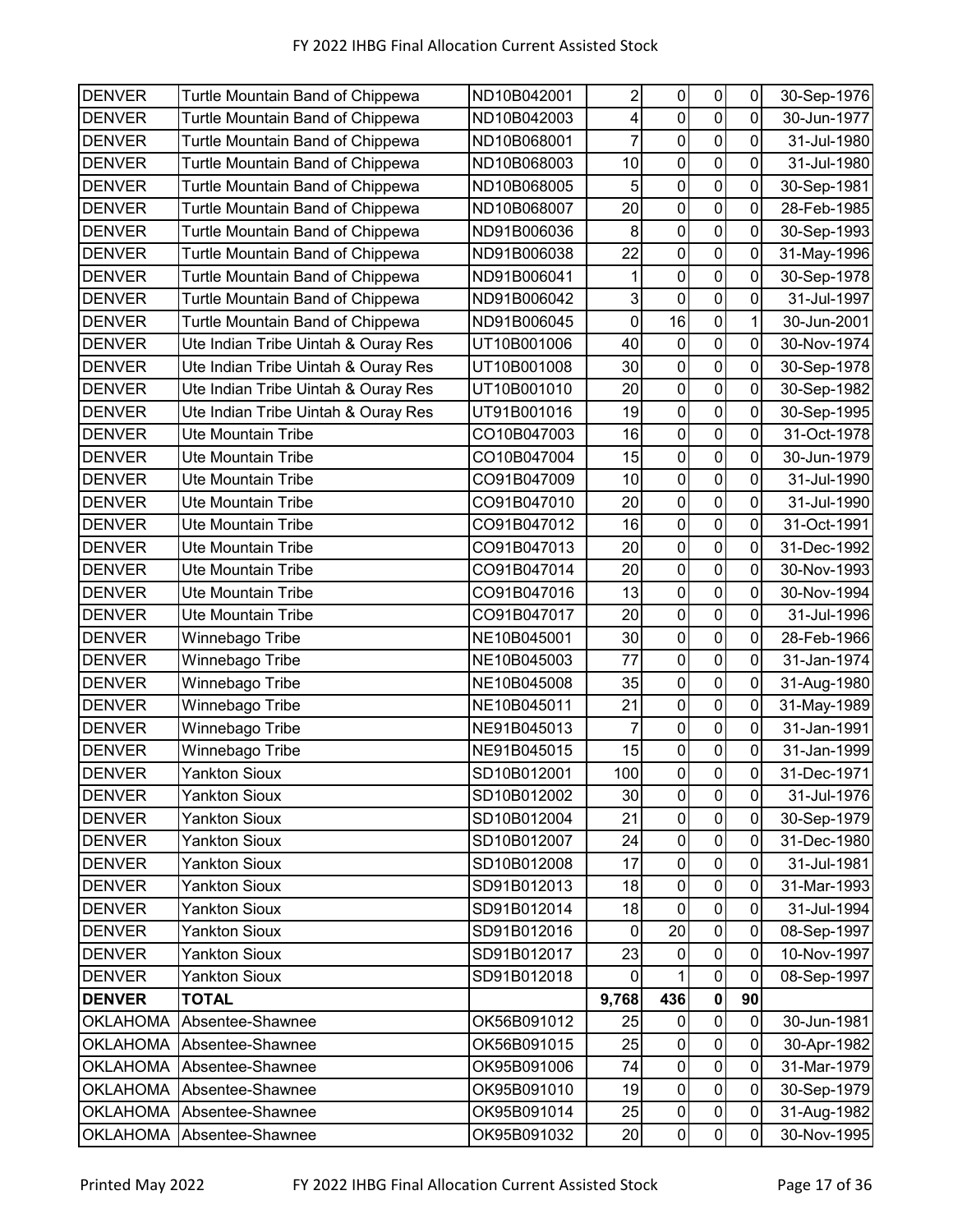|                 | OKLAHOMA Absentee-Shawnee | OK95B091033 | 0                   | $\overline{2}$          | $\overline{0}$          | $\pmb{0}$      | 30-Nov-1996 |
|-----------------|---------------------------|-------------|---------------------|-------------------------|-------------------------|----------------|-------------|
|                 | OKLAHOMA Absentee-Shawnee | OK95B091036 | $\mathbf 0$         | 8                       | $\overline{0}$          | 0              | 30-Jan-1999 |
| <b>OKLAHOMA</b> | Absentee-Shawnee          | OK95B091037 | $\mathsf 0$         | 12                      | $\overline{0}$          | 0              | 31-Mar-2000 |
| <b>OKLAHOMA</b> | Absentee-Shawnee          | OK95B091038 | $\pmb{0}$           | 10                      | $\mathsf{O}\xspace$     | 0              | 30-Apr-1999 |
| <b>OKLAHOMA</b> | Absentee-Shawnee          | OK95B091039 | $\pmb{0}$           | 10                      | $\overline{0}$          | 0              | 30-Apr-2001 |
| <b>OKLAHOMA</b> | Absentee-Shawnee          | OK95B091040 | 0                   | $\boldsymbol{9}$        | $\pmb{0}$               | 0              | 30-Apr-1999 |
| <b>OKLAHOMA</b> | Alabama-Coushatta         | TX95B338006 | 0                   | $\mathbf{1}$            | $\mathsf{O}\xspace$     | 0              | 30-Jun-1995 |
| <b>OKLAHOMA</b> | Alabama-Coushatta         | TX95B338007 | $\pmb{0}$           | 22                      | $\pmb{0}$               | 0              | 31-Dec-1998 |
| <b>OKLAHOMA</b> | Apache Tribe              | OK95B128006 | $\mathsf 0$         | $\mathbf{1}$            | $\overline{\mathsf{o}}$ | 0              | 30-Sep-1994 |
| <b>OKLAHOMA</b> | Apache Tribe              | OK95B128010 | $\pmb{0}$           | 16                      | $\overline{0}$          | $\mathbf 0$    | 31-Mar-1998 |
| OKLAHOMA        | Apache Tribe              | OK95B128011 | $\pmb{0}$           | 11                      | $\mathbf 0$             | 0              | 30-Nov-1996 |
| OKLAHOMA        | Caddo Tribe               | OK95B077002 | 20                  | $\pmb{0}$               | $\overline{0}$          | 0              | 31-May-1972 |
| <b>OKLAHOMA</b> | Caddo Tribe               | OK95B077010 | 0                   | $\pmb{0}$               | $\mathbf 0$             |                | 9 #NULL!    |
| <b>OKLAHOMA</b> | <b>Cherokee Nation</b>    | OK56B045041 | 51                  | $\mathbf 0$             | $\mathbf 0$             | 0              | 31-Jul-1982 |
| <b>OKLAHOMA</b> | <b>Cherokee Nation</b>    | OK56B045047 | 35                  | $\mathbf 0$             | $\overline{\mathsf{o}}$ | $\overline{0}$ | 31-Mar-1981 |
| <b>OKLAHOMA</b> | <b>Cherokee Nation</b>    | OK56B045048 | 40                  | $\pmb{0}$               | $\overline{\mathsf{o}}$ | 0              | 31-Dec-1981 |
| <b>OKLAHOMA</b> | <b>Cherokee Nation</b>    | OK56B045050 | $\pmb{0}$           | $\,6$                   | $\overline{0}$          | $\mathbf 0$    | 31-Mar-1983 |
| <b>OKLAHOMA</b> | <b>Cherokee Nation</b>    | OK56B045052 | 25                  | $\pmb{0}$               | $\pmb{0}$               | 0              | 30-Nov-1981 |
| <b>OKLAHOMA</b> | <b>Cherokee Nation</b>    | OK56B045054 | 50                  | $\pmb{0}$               | $\overline{\mathsf{o}}$ | 0              | 31-Jan-1983 |
| <b>OKLAHOMA</b> | <b>Cherokee Nation</b>    | OK56B045055 | 50                  | 0                       | $\mathbf 0$             | 0              | 31-Oct-1981 |
| <b>OKLAHOMA</b> | <b>Cherokee Nation</b>    | OK56B045056 | 0                   | $\overline{c}$          | $\overline{\mathsf{o}}$ | 0              | 31-Jan-1983 |
| <b>OKLAHOMA</b> | <b>Cherokee Nation</b>    | OK56B045057 | $\pmb{0}$           | $\overline{c}$          | $\mathbf 0$             | 0              | 31-Jan-1983 |
| <b>OKLAHOMA</b> | <b>Cherokee Nation</b>    | OK56B045058 | $\pmb{0}$           | $\overline{\mathbf{4}}$ | $\pmb{0}$               | 0              | 30-Sep-1982 |
| <b>OKLAHOMA</b> | <b>Cherokee Nation</b>    | OK95B045001 | 25                  | $\pmb{0}$               | $\mathbf 0$             | 0              | 30-Jun-1968 |
| OKLAHOMA        | <b>Cherokee Nation</b>    | OK95B045002 | 16                  | 0                       | $\pmb{0}$               | 0              | 31-Aug-1969 |
| <b>OKLAHOMA</b> | <b>Cherokee Nation</b>    | OK95B045005 | 40                  | $\pmb{0}$               | $\mathbf 0$             | 0              | 30-Jun-1971 |
| <b>OKLAHOMA</b> | <b>Cherokee Nation</b>    | OK95B045016 | 84                  | $\pmb{0}$               | $\mathbf 0$             | 0              | 31-Aug-1972 |
| <b>OKLAHOMA</b> | <b>Cherokee Nation</b>    | OK95B045024 | 29                  | $\pmb{0}$               | $\overline{\mathsf{o}}$ | 0              | 31-Jul-1974 |
| <b>OKLAHOMA</b> | <b>Cherokee Nation</b>    | OK95B045025 | 19                  | $\pmb{0}$               | $\overline{0}$          | $\pmb{0}$      | 30-Nov-1974 |
| <b>OKLAHOMA</b> | <b>Cherokee Nation</b>    | OK95B045026 | 19                  | $\pmb{0}$               | $\mathsf{O}\xspace$     | 0              | 30-Nov-1974 |
| OKLAHOMA        | <b>Cherokee Nation</b>    | OK95B045030 | 46                  | $\overline{0}$          | $\overline{0}$          | 0              | 30-Sep-1977 |
| <b>OKLAHOMA</b> | <b>Cherokee Nation</b>    | OK95B045032 | 20                  | 0                       | $\pmb{0}$               | $\mathbf 0$    | 31-Jan-1978 |
| <b>OKLAHOMA</b> | <b>Cherokee Nation</b>    | OK95B045033 | 0                   | $\overline{2}$          | $\mathbf 0$             | 0              | 31-Dec-1977 |
| <b>OKLAHOMA</b> | <b>Cherokee Nation</b>    | OK95B045035 | 50                  | $\pmb{0}$               | $\pmb{0}$               | 0              | 30-Sep-1977 |
| <b>OKLAHOMA</b> | <b>Cherokee Nation</b>    | OK95B045037 | 25                  | $\pmb{0}$               | $\pmb{0}$               | 0              | 31-Dec-1978 |
| <b>OKLAHOMA</b> | <b>Cherokee Nation</b>    | OK95B045038 | 25                  | $\pmb{0}$               | $\pmb{0}$               | 0              | 31-Dec-1979 |
| <b>OKLAHOMA</b> | <b>Cherokee Nation</b>    | OK95B045039 | 30                  | 0                       | $\pmb{0}$               | 0              | 31-Jan-1981 |
| <b>OKLAHOMA</b> | <b>Cherokee Nation</b>    | OK95B045040 | 46                  | $\pmb{0}$               | $\pmb{0}$               | 0              | 31-Mar-1981 |
| <b>OKLAHOMA</b> | <b>Cherokee Nation</b>    | OK95B045042 | 25                  | 0                       | 0                       | 0              | 31-Oct-1980 |
| <b>OKLAHOMA</b> | <b>Cherokee Nation</b>    | OK95B045043 | 50                  | $\mathbf 0$             | $\pmb{0}$               | 0              | 31-Aug-1980 |
| <b>OKLAHOMA</b> | <b>Cherokee Nation</b>    | OK95B045044 | 50                  | $\pmb{0}$               | $\overline{0}$          | 0              | 30-Nov-1980 |
| <b>OKLAHOMA</b> | <b>Cherokee Nation</b>    | OK95B045045 | 25                  | $\pmb{0}$               | $\mathbf 0$             | 0              | 31-Aug-1980 |
| <b>OKLAHOMA</b> | <b>Cherokee Nation</b>    | OK95B045046 | 60                  | $\pmb{0}$               | $\mathsf{O}\xspace$     | $\pmb{0}$      | 31-Jan-1981 |
| <b>OKLAHOMA</b> | <b>Cherokee Nation</b>    | OK95B045053 | 0                   | 9                       | $\pmb{0}$               | 0              | 30-Sep-1981 |
| <b>OKLAHOMA</b> | <b>Cherokee Nation</b>    | OK95B045059 | 0                   | 5                       | $\mathbf 0$             | 0              | 31-Oct-1984 |
| <b>OKLAHOMA</b> | <b>Cherokee Nation</b>    | OK95B045060 | 0                   | 1                       | $\pmb{0}$               | $\pmb{0}$      | 28-Feb-1986 |
| <b>OKLAHOMA</b> | <b>Cherokee Nation</b>    | OK95B045061 | $\mathsf{O}\xspace$ | 1                       | $\overline{0}$          | 0              | 30-Sep-1986 |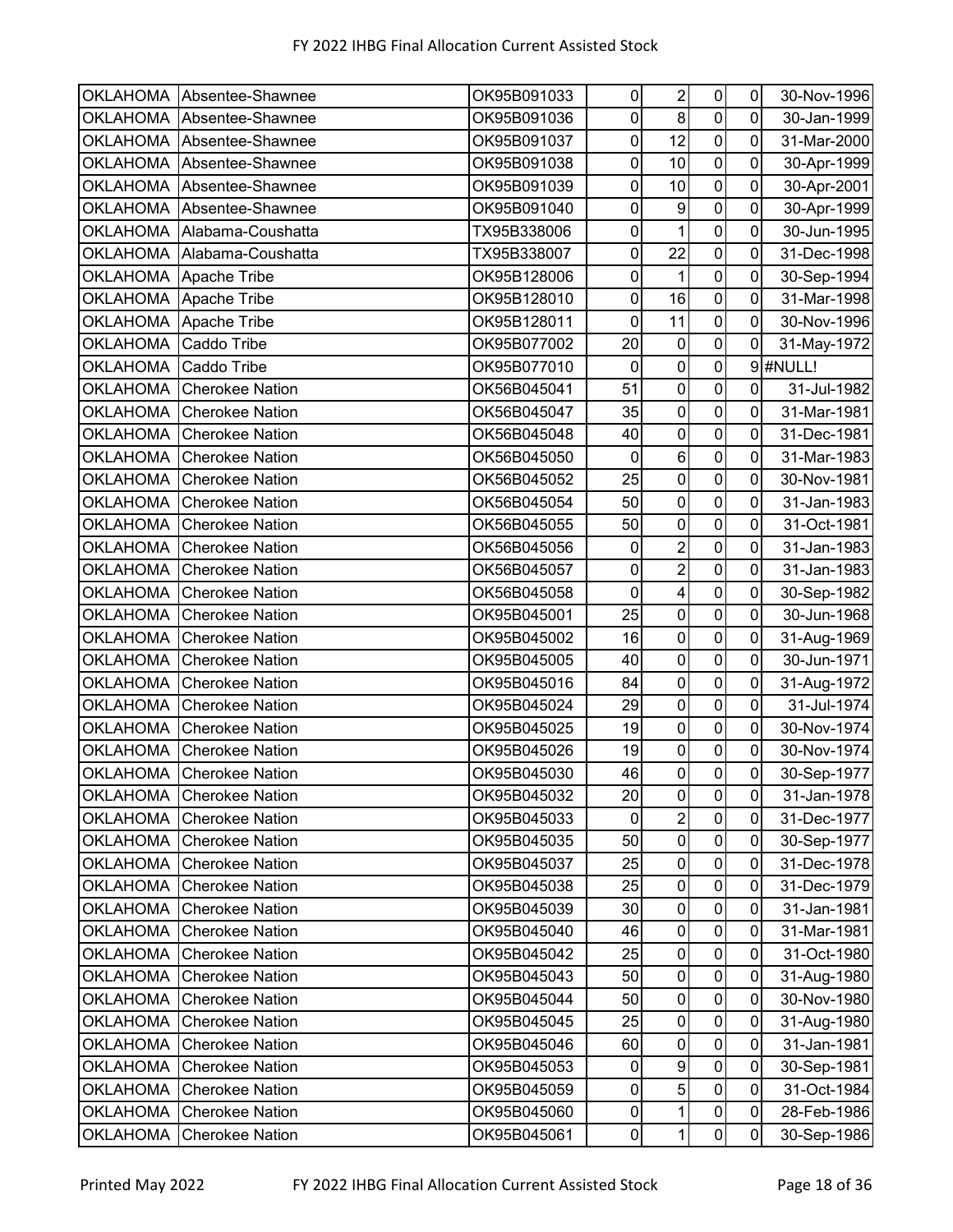| <b>OKLAHOMA</b> | <b>Cherokee Nation</b>  | OK95B045062 | 0           | $\overline{2}$   | 0                | 0              | 30-Nov-1986 |
|-----------------|-------------------------|-------------|-------------|------------------|------------------|----------------|-------------|
| <b>OKLAHOMA</b> | <b>Cherokee Nation</b>  | OK95B045064 | $\mathsf 0$ | 1                | $\overline{0}$   | 0              | 31-Oct-1987 |
| <b>OKLAHOMA</b> | <b>Cherokee Nation</b>  | OK95B045065 | $\mathbf 0$ | 1                | $\pmb{0}$        | $\mathsf 0$    | 31-Oct-1984 |
| <b>OKLAHOMA</b> | <b>Cherokee Nation</b>  | OK95B045066 | $\pmb{0}$   | 1                | $\mathbf 0$      | 0              | 28-Feb-1987 |
| <b>OKLAHOMA</b> | <b>Cherokee Nation</b>  | OK95B045067 | $\mathsf 0$ | 3                | $\mathbf 0$      | $\mathbf 0$    | 29-Feb-1988 |
| <b>OKLAHOMA</b> | <b>Cherokee Nation</b>  | OK95B045068 | 0           | 3                | 0                | 0              | 31-Mar-1988 |
| <b>OKLAHOMA</b> | <b>Cherokee Nation</b>  | OK95B045069 | $\pmb{0}$   | $\overline{2}$   | $\mathbf 0$      | 0              | 31-Mar-1988 |
| <b>OKLAHOMA</b> | <b>Cherokee Nation</b>  | OK95B045072 | $\mathsf 0$ | 1                | $\pmb{0}$        | 0              | 30-Sep-1988 |
| <b>OKLAHOMA</b> | <b>Cherokee Nation</b>  | OK95B045073 | $\mathsf 0$ | 1                | $\mathbf 0$      | 0              | 30-Sep-1988 |
| <b>OKLAHOMA</b> | <b>Cherokee Nation</b>  | OK95B045075 | $\pmb{0}$   | 1                | $\mathbf 0$      | $\mathbf 0$    | 30-Sep-1989 |
| <b>OKLAHOMA</b> | <b>Cherokee Nation</b>  | OK95B045076 | $\pmb{0}$   | 10               | $\mathbf 0$      | 0              | 30-Apr-1992 |
| <b>OKLAHOMA</b> | <b>Cherokee Nation</b>  | OK95B045078 | $\pmb{0}$   | 4                | $\pmb{0}$        | 0              | 31-Dec-1993 |
| <b>OKLAHOMA</b> | <b>Cherokee Nation</b>  | OK95B045079 | $\pmb{0}$   | $\overline{2}$   | 0                | 0              | 31-Oct-1993 |
| <b>OKLAHOMA</b> | <b>Cherokee Nation</b>  | OK95B045080 | $\mathbf 0$ | 3                | $\mathbf 0$      | $\overline{0}$ | 30-Apr-1994 |
| <b>OKLAHOMA</b> | <b>Cherokee Nation</b>  | OK95B045081 | $\mathbf 0$ | $\overline{7}$   | $\mathbf 0$      | 0              | 31-May-1994 |
| <b>OKLAHOMA</b> | <b>Cherokee Nation</b>  | OK95B045082 | $\mathbf 0$ | 13               | $\mathbf 0$      | $\mathbf 0$    | 30-Apr-1995 |
| <b>OKLAHOMA</b> | <b>Cherokee Nation</b>  | OK95B045083 | 35          | $\pmb{0}$        | $\overline{0}$   | $\mathbf 0$    | 30-Nov-1995 |
| <b>OKLAHOMA</b> | <b>Cherokee Nation</b>  | OK95B045085 | 0           | 17               | $\pmb{0}$        | 0              | 30-Apr-1996 |
| <b>OKLAHOMA</b> | <b>Cherokee Nation</b>  | OK95B045086 | $\pmb{0}$   | 34               | $\pmb{0}$        | 0              | 25-Mar-1998 |
| <b>OKLAHOMA</b> | <b>Cherokee Nation</b>  | OK95B045087 | $\mathsf 0$ | 5                | $\mathbf 0$      | 0              | 31-Dec-1999 |
| <b>OKLAHOMA</b> | <b>Cherokee Nation</b>  | OK95B045088 | $\mathsf 0$ | 27               | $\mathbf 0$      | 0              | 31-Dec-2000 |
| <b>OKLAHOMA</b> | Cheyenne-Arapaho Tribes | OK95B100005 | $\pmb{0}$   | 1                | $\pmb{0}$        | $\pmb{0}$      | 30-Oct-1987 |
| <b>OKLAHOMA</b> | Cheyenne-Arapaho Tribes | OK95B100008 | $\pmb{0}$   | 4                | $\mathbf 0$      | 0              | 31-Jul-1993 |
| <b>OKLAHOMA</b> | Cheyenne-Arapaho Tribes | OK95B100010 | $\pmb{0}$   | 12               | $\pmb{0}$        | 0              | 30-Dec-1997 |
| <b>OKLAHOMA</b> | Cheyenne-Arapaho Tribes | OK95B100012 | 0           | 26               | $\mathbf 0$      | 0              | 28-Feb-1999 |
| <b>OKLAHOMA</b> | Chickasaw               | OK95B047002 | 24          | $\mathbf 0$      | $\mathbf 0$      | 0              | 30-Nov-1970 |
| <b>OKLAHOMA</b> | Chickasaw               | OK95B047004 | 64          | $\pmb{0}$        | $\mathbf 0$      | 0              | 31-Dec-1971 |
| <b>OKLAHOMA</b> | Chickasaw               | OK95B047006 | 100         | $\boldsymbol{0}$ | $\mathbf 0$      | 0              | 31-Oct-1971 |
| <b>OKLAHOMA</b> | Chickasaw               | OK95B047010 | 100         | $\overline{0}$   | $\pmb{0}$        | $\pmb{0}$      | 28-Feb-1973 |
| <b>OKLAHOMA</b> | Chickasaw               | OK95B047011 | 25          | 0                | $\boldsymbol{0}$ | $\pmb{0}$      | 30-Jun-1973 |
| <b>OKLAHOMA</b> | Chickasaw               | OK95B047013 | 30          | $\overline{0}$   | $\mathsf 0$      | $\mathbf 0$    | 31-Oct-1972 |
| <b>OKLAHOMA</b> | Chickasaw               | OK95B047014 | 22          | $\overline{0}$   | $\overline{0}$   | $\overline{0}$ | 31-Oct-1972 |
| <b>OKLAHOMA</b> | Chickasaw               | OK95B047029 | 0           | $6\phantom{a}$   | $\overline{0}$   | $\mathbf 0$    | 31-Dec-1980 |
| <b>OKLAHOMA</b> | Chickasaw               | OK95B047033 | 40          | $\pmb{0}$        | $\mathbf 0$      | $\pmb{0}$      | 31-May-1979 |
| <b>OKLAHOMA</b> | Chickasaw               | OK95B047035 | 0           | 4                | $\pmb{0}$        | 0              | 31-Dec-1980 |
| <b>OKLAHOMA</b> | Chickasaw               | OK95B047036 | 90          | $\pmb{0}$        | $\pmb{0}$        | $\pmb{0}$      | 30-Sep-1981 |
| <b>OKLAHOMA</b> | Chickasaw               | OK95B047037 | 60          | 0                | $\pmb{0}$        | 0              | 30-Sep-1980 |
| <b>OKLAHOMA</b> | Chickasaw               | OK95B047038 | 50          | $\mathbf 0$      | $\pmb{0}$        | $\mathbf 0$    | 30-Jun-1983 |
| <b>OKLAHOMA</b> | Chickasaw               | OK95B047052 | 0           | 1                | $\pmb{0}$        | 0              | 31-Aug-1984 |
| <b>OKLAHOMA</b> | Chickasaw               | OK95B047055 | $\pmb{0}$   | $\overline{2}$   | $\pmb{0}$        | 0              | 31-Aug-1987 |
| <b>OKLAHOMA</b> | Chickasaw               | OK95B047058 | 0           | $\overline{7}$   | $\pmb{0}$        | $\pmb{0}$      | 30-Sep-1988 |
| <b>OKLAHOMA</b> | Chickasaw               | OK95B047060 | 0           | 4                | $\pmb{0}$        | 0              | 30-Apr-1990 |
| <b>OKLAHOMA</b> | Chickasaw               | OK95B047061 | 0           | 5                | $\pmb{0}$        | $\pmb{0}$      | 31-Mar-1991 |
| <b>OKLAHOMA</b> | Chickasaw               | OK95B047062 | 0           | $\overline{2}$   | $\pmb{0}$        | 0              | 31-Dec-1989 |
| <b>OKLAHOMA</b> | Chickasaw               | OK95B047063 | $\pmb{0}$   | $\overline{4}$   | $\pmb{0}$        | $\mathbf 0$    | 31-Jan-1992 |
| <b>OKLAHOMA</b> | Chickasaw               | OK95B047065 | $\pmb{0}$   | 3                | $\mathbf 0$      | $\pmb{0}$      | 30-Apr-1992 |
| <b>OKLAHOMA</b> | Chickasaw               | OK95B047066 | $\pmb{0}$   | $\mathbf{1}$     | $\overline{0}$   | $\pmb{0}$      | 30-Jun-1995 |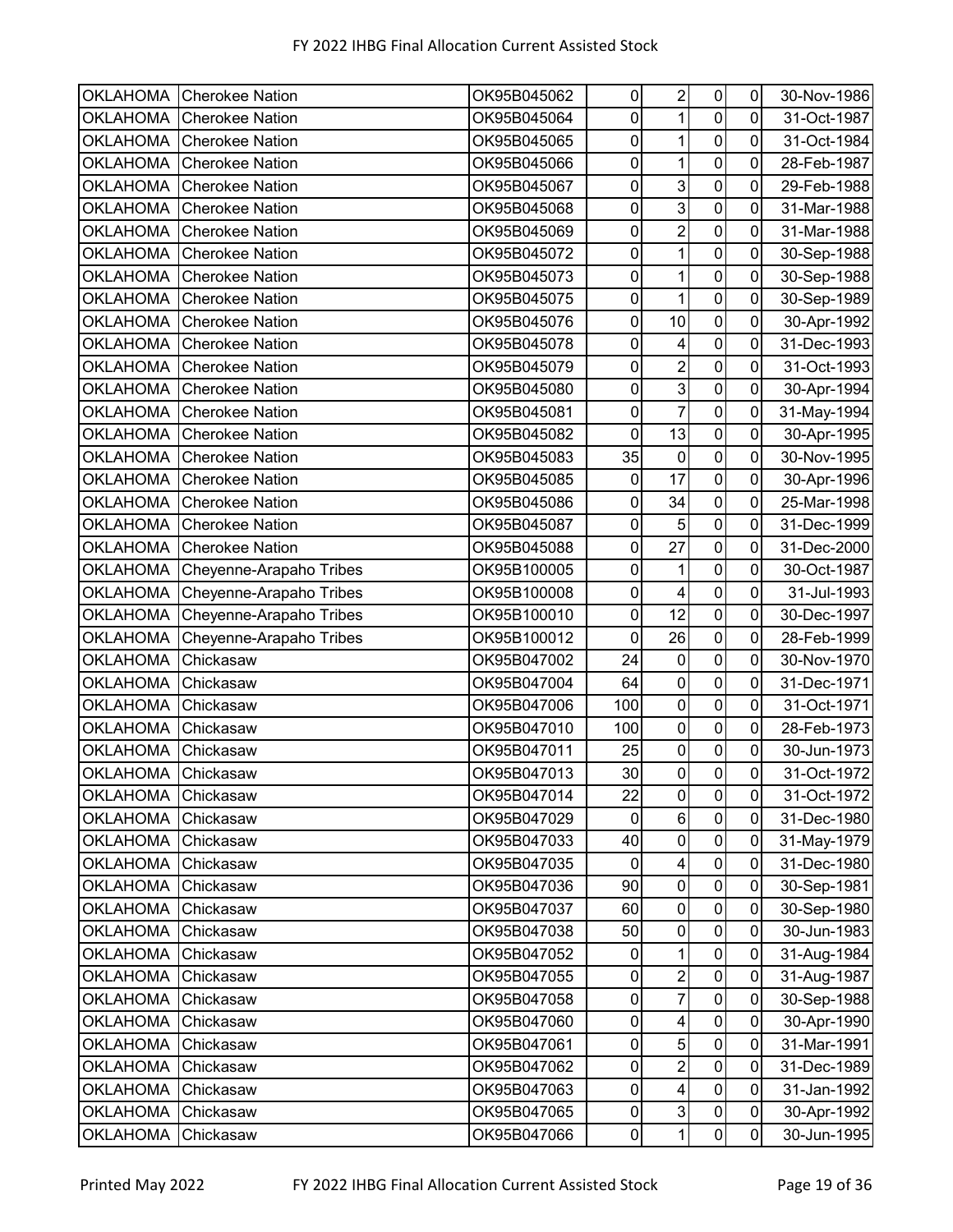| <b>OKLAHOMA</b> | Chickasaw                 | OK95B047067 | 0           | $\overline{2}$           | $\overline{0}$          | $\overline{0}$ | 31-Mar-1993 |
|-----------------|---------------------------|-------------|-------------|--------------------------|-------------------------|----------------|-------------|
| <b>OKLAHOMA</b> | Chickasaw                 | OK95B047073 | $\pmb{0}$   | $\mathbf 0$              | $\overline{\mathbf{4}}$ | $\overline{0}$ | 30-Jun-1997 |
| <b>OKLAHOMA</b> | Chickasaw                 | OK95B047074 | $\pmb{0}$   | $\overline{\mathbf{4}}$  | $\pmb{0}$               | $\mathbf 0$    | 30-Nov-1996 |
| <b>OKLAHOMA</b> | Chickasaw                 | OK95B047075 | $\pmb{0}$   | $\,6$                    | $\mathbf 0$             | 0              | 28-Feb-1997 |
| <b>OKLAHOMA</b> | Chickasaw                 | OK95B047077 | $\pmb{0}$   | دى                       | $\mathbf 0$             | $\mathbf 0$    | 31-Mar-1998 |
| <b>OKLAHOMA</b> | <b>Choctaw Nation</b>     | OK56B049050 | $\mathbf 0$ | 1                        | $\mathbf 0$             | 0              | 31-Mar-1983 |
| <b>OKLAHOMA</b> | <b>Choctaw Nation</b>     | OK56B049055 | $\pmb{0}$   | $\mathbf{3}$             | $\pmb{0}$               | 0              | 30-Sep-1983 |
| <b>OKLAHOMA</b> | <b>Choctaw Nation</b>     | OK56B049057 | $\pmb{0}$   | $\overline{4}$           | $\mathbf 0$             | $\mathbf 0$    | 31-May-1984 |
| <b>OKLAHOMA</b> | <b>Choctaw Nation</b>     | OK56B049058 | $\mathbf 0$ | $\overline{1}$           | $\pmb{0}$               | 0              | 30-Jun-1983 |
| <b>OKLAHOMA</b> | <b>Choctaw Nation</b>     | OK95B049002 | 30          | $\pmb{0}$                | $\pmb{0}$               | $\mathbf 0$    | 31-Dec-1969 |
| <b>OKLAHOMA</b> | <b>Choctaw Nation</b>     | OK95B049009 | 14          | $\boldsymbol{0}$         | $\mathbf 0$             | 0              | 28-Feb-1971 |
| <b>OKLAHOMA</b> | <b>Choctaw Nation</b>     | OK95B049010 | 20          | $\pmb{0}$                | $\pmb{0}$               | 0              | 31-Aug-1971 |
| <b>OKLAHOMA</b> | <b>Choctaw Nation</b>     | OK95B049011 | 12          | $\pmb{0}$                | $\pmb{0}$               | 0              | 31-Dec-1971 |
| <b>OKLAHOMA</b> | <b>Choctaw Nation</b>     | OK95B049014 | 24          | $\mathbf 0$              | $\mathbf 0$             | $\mathbf 0$    | 31-Jul-1971 |
| <b>OKLAHOMA</b> | <b>Choctaw Nation</b>     | OK95B049016 | 16          | $\boldsymbol{0}$         | $\mathbf 0$             | 0              | 31-Dec-1971 |
| <b>OKLAHOMA</b> | <b>Choctaw Nation</b>     | OK95B049020 | 30          | $\pmb{0}$                | $\pmb{0}$               | $\overline{0}$ | 30-Apr-1974 |
| <b>OKLAHOMA</b> | <b>Choctaw Nation</b>     | OK95B049059 | $\pmb{0}$   | $\overline{2}$           | $\overline{\mathsf{o}}$ | $\mathbf 0$    | 31-May-1985 |
| <b>OKLAHOMA</b> | <b>Choctaw Nation</b>     | OK95B049060 | $\pmb{0}$   | 1                        | $\mathbf 0$             | 0              | 30-Sep-1986 |
| <b>OKLAHOMA</b> | <b>Choctaw Nation</b>     | OK95B049061 | $\pmb{0}$   | $\sqrt{5}$               | $\pmb{0}$               | 0              | 31-Dec-1986 |
| <b>OKLAHOMA</b> | <b>Choctaw Nation</b>     | OK95B049062 | 0           | $\overline{2}$           | $\mathbf 0$             | 0              | 31-Jul-1985 |
| <b>OKLAHOMA</b> | <b>Choctaw Nation</b>     | OK95B049064 | $\pmb{0}$   | $\overline{1}$           | $\mathbf 0$             | 0              | 31-Jan-1987 |
| <b>OKLAHOMA</b> | <b>Choctaw Nation</b>     | OK95B049069 | $\pmb{0}$   | 1                        | $\pmb{0}$               | $\mathbf 0$    | 31-Jul-1988 |
| <b>OKLAHOMA</b> | <b>Choctaw Nation</b>     | OK95B049071 | $\pmb{0}$   | $\overline{c}$           | $\mathbf 0$             | $\mathbf 0$    | 30-Sep-1988 |
| <b>OKLAHOMA</b> | <b>Choctaw Nation</b>     | OK95B049076 | $\pmb{0}$   | $\mathbf{1}$             | $\pmb{0}$               | $\mathbf 0$    | 30-Sep-1989 |
| <b>OKLAHOMA</b> | <b>Choctaw Nation</b>     | OK95B049077 | $\mathbf 0$ | 1                        | $\mathbf 0$             | 0              | 31-Dec-1989 |
| <b>OKLAHOMA</b> | <b>Choctaw Nation</b>     | OK95B049079 | $\pmb{0}$   | $\overline{2}$           | $\pmb{0}$               | $\mathbf 0$    | 30-Jun-1990 |
| <b>OKLAHOMA</b> | <b>Choctaw Nation</b>     | OK95B049080 | $\pmb{0}$   | $\overline{2}$           | $\mathbf 0$             | $\mathbf 0$    | 30-Nov-1990 |
| <b>OKLAHOMA</b> | <b>Choctaw Nation</b>     | OK95B049081 | $\pmb{0}$   | 1                        | $\pmb{0}$               | $\mathbf 0$    | 31-May-1991 |
| <b>OKLAHOMA</b> | <b>Choctaw Nation</b>     | OK95B049083 | $\pmb{0}$   | $\mathbf{1}$             | $\mathbf 0$             | $\mathbf 0$    | 31-May-1992 |
| <b>OKLAHOMA</b> | <b>Choctaw Nation</b>     | OK95B049084 | $\pmb{0}$   | $\overline{c}$           | $\mathbf 0$             | $\mathbf 0$    | 31-Mar-1993 |
| <b>OKLAHOMA</b> | <b>Choctaw Nation</b>     | OK95B049085 | $\pmb{0}$   | $\overline{7}$           | $\mathbf 0$             | $\mathbf 0$    | 30-Apr-1995 |
| <b>OKLAHOMA</b> | <b>Choctaw Nation</b>     | OK95B049086 | 0           | $\,6$                    | $\pmb{0}$               | $\mathbf 0$    | 31-Aug-1996 |
| <b>OKLAHOMA</b> | <b>Choctaw Nation</b>     | OK95B049087 | $\pmb{0}$   | 8                        | $\mathbf 0$             | $\mathbf 0$    | 31-Mar-1997 |
| <b>OKLAHOMA</b> | <b>Choctaw Nation</b>     | OK95B049088 | $\pmb{0}$   | 14                       | $\pmb{0}$               | $\pmb{0}$      | 31-Jul-1997 |
| <b>OKLAHOMA</b> | <b>Choctaw Nation</b>     | OK95B049089 | $\pmb{0}$   | 6                        | $\pmb{0}$               | $\mathbf 0$    | 30-Sep-1997 |
| <b>OKLAHOMA</b> | <b>Choctaw Nation</b>     | OK95B049090 | $\pmb{0}$   | 12                       | $\pmb{0}$               | $\mathbf 0$    | 31-Mar-1998 |
| <b>OKLAHOMA</b> | <b>Choctaw Nation</b>     | OK95B049091 | 0           | 12                       | $\pmb{0}$               | $\mathbf 0$    | 28-Feb-1999 |
| <b>OKLAHOMA</b> | <b>Choctaw Nation</b>     | OK95B049092 | 0           | 16                       | $\pmb{0}$               | 0              | 28-Feb-1999 |
| <b>OKLAHOMA</b> | <b>Choctaw Nation</b>     | OK95B049093 | 0           | 22                       | $\pmb{0}$               | $\pmb{0}$      | 31-Dec-1999 |
| <b>OKLAHOMA</b> | <b>Choctaw Nation</b>     | OK95B049094 | $\pmb{0}$   | 26                       | $\pmb{0}$               | $\mathbf 0$    | 30-Apr-2000 |
| <b>OKLAHOMA</b> | <b>Choctaw Nation</b>     | OK95B049095 | $\pmb{0}$   | 17                       | $\pmb{0}$               | $\pmb{0}$      | 31-Aug-2000 |
| <b>OKLAHOMA</b> | Citizen Potawatomi Nation | OK95B091022 | 25          | $\boldsymbol{0}$         | $\mathbf 0$             | $\pmb{0}$      | 31-Jul-1987 |
| <b>OKLAHOMA</b> | Comanche Tribe            | OK95B110006 | $\pmb{0}$   | 1                        | $\mathbf 0$             | $\mathsf 0$    | 30-Apr-1980 |
| <b>OKLAHOMA</b> | <b>Comanche Tribe</b>     | OK95B110007 | 0           | $\bf 8$                  | $\pmb{0}$               | $\mathbf 0$    | 30-Nov-1982 |
| <b>OKLAHOMA</b> | Comanche Tribe            | OK95B110008 | $\pmb{0}$   | $\overline{2}$           | $\pmb{0}$               | $\mathbf 0$    | 31-Jul-1983 |
| <b>OKLAHOMA</b> | Comanche Tribe            | OK95B110009 | $\pmb{0}$   | $\overline{\mathcal{A}}$ | $\pmb{0}$               | $\pmb{0}$      | 30-Jun-1982 |
| <b>OKLAHOMA</b> | Comanche Tribe            | OK95B110011 | $\pmb{0}$   | $\boldsymbol{2}$         | $\overline{0}$          | $\pmb{0}$      | 30-Nov-1987 |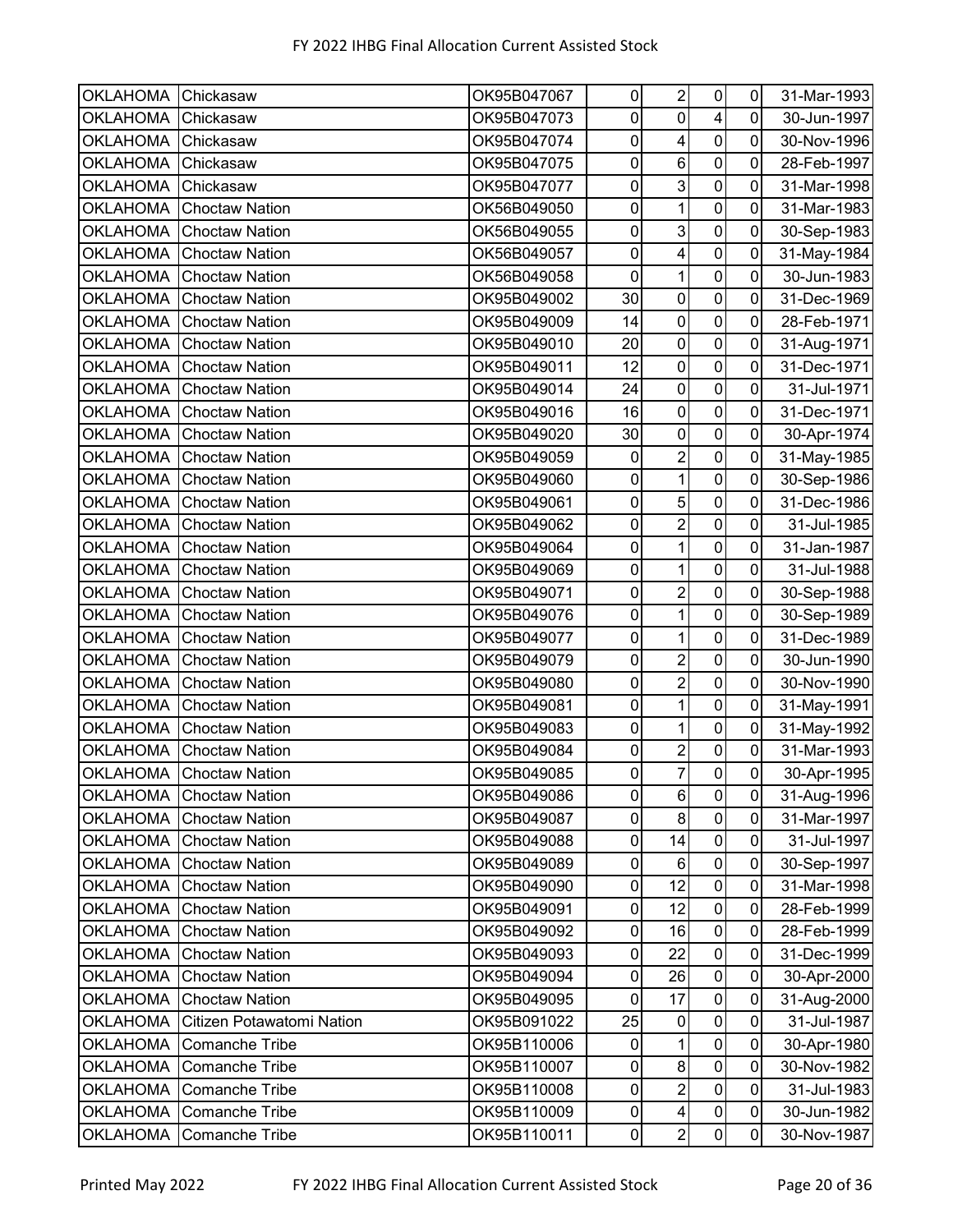| <b>OKLAHOMA</b> | <b>Comanche Tribe</b>               | OK95B110012 | 0              | $\overline{2}$ | $\pmb{0}$      | 0              | 30-Jun-1990 |
|-----------------|-------------------------------------|-------------|----------------|----------------|----------------|----------------|-------------|
| <b>OKLAHOMA</b> | <b>Comanche Tribe</b>               | OK95B110013 | $\overline{0}$ | 3              | $\mathbf 0$    | 0              | 31-Jul-1991 |
| <b>OKLAHOMA</b> | <b>Comanche Tribe</b>               | OK95B110014 | 55             | $\mathbf 0$    | $\mathbf 0$    | $\mathbf 0$    | 30-Apr-1997 |
| <b>OKLAHOMA</b> | <b>Comanche Tribe</b>               | OK95B110015 | $\pmb{0}$      | 15             | $\mathbf 0$    | 0              | 31-Dec-1998 |
| <b>OKLAHOMA</b> | <b>Comanche Tribe</b>               | OK95B110016 | $\mathbf 0$    | 16             | $\mathbf 0$    | 1              | 30-Sep-1998 |
| <b>OKLAHOMA</b> | <b>Comanche Tribe</b>               | OK95B110017 | 44             | $\mathbf 0$    | $\mathbf 0$    | 0              | 30-Jun-1999 |
| <b>OKLAHOMA</b> | <b>Comanche Tribe</b>               | OK95B110018 | 40             | $\mathbf 0$    | $\mathbf 0$    | 0              | 30-Jun-1999 |
| <b>OKLAHOMA</b> | Delaware Nation of West Oklahoma    | OK95B170001 | 0              | 12             | $\mathbf 0$    | 0              | 09-Sep-2004 |
| <b>OKLAHOMA</b> | Delaware Tribe (eastern)            | OK95B144001 | 21             | $\mathbf 0$    | $\mathbf 0$    | $\overline{0}$ | 30-Sep-1980 |
| <b>OKLAHOMA</b> | Delaware Tribe (eastern)            | OK95B144010 | $\pmb{0}$      | $\overline{c}$ | $\pmb{0}$      | $\mathbf 0$    | 20-Jul-1997 |
| <b>OKLAHOMA</b> | Delaware Tribe (eastern)            | OK95B144011 | 6              | $\mathbf 0$    | $\mathbf 0$    | 0              | 20-Nov-1997 |
| <b>OKLAHOMA</b> | Delaware Tribe (eastern)            | OK95B144012 | 30             | $\mathbf 0$    | $\overline{0}$ | $\mathbf 0$    | 30-Sep-1998 |
| <b>OKLAHOMA</b> | <b>Eastern Shawnee Tribe</b>        | OK95B167001 | 0              | 5              | $\mathbf 0$    | 0              | 30-Mar-2000 |
| <b>OKLAHOMA</b> | Fort Sill Apache Tribe              | OK95B159001 | $\mathbf 0$    | 8 <sup>1</sup> | $\mathbf 0$    | 0              | 31-Aug-2000 |
| <b>OKLAHOMA</b> | Iowa Tribe of Kansas and Nebraska   | KS95B067003 | 46             | $\mathbf 0$    | $\mathbf 0$    | 0              | 31-Mar-1980 |
| <b>OKLAHOMA</b> | Iowa Tribe of Kansas and Nebraska   | KS95B067006 | $\pmb{0}$      | 9              | $\mathbf 0$    | 0              | 29-Feb-2000 |
| OKLAHOMA        | lowa Tribe of Oklahoma              | OK95B161001 | $\pmb{0}$      | $\overline{c}$ | $\mathbf 0$    | $\mathbf 0$    | 15-Jul-1997 |
| <b>OKLAHOMA</b> | <b>Kaw Nation</b>                   | OK95B145002 | 0              | $\overline{2}$ | $\mathbf 0$    | 0              | 30-Sep-1988 |
| <b>OKLAHOMA</b> | <b>Kaw Nation</b>                   | OK95B145007 | 0              | $\mathbf{1}$   | $\pmb{0}$      | 0              | 31-Mar-1999 |
| <b>OKLAHOMA</b> | Kickapoo Traditional Tribe of Texas | TX95B558001 | 20             | $\mathbf 0$    | $\mathbf 0$    | 0              | 31-Dec-1995 |
| <b>OKLAHOMA</b> | Kickapoo Tribe of Kansas            | KS95B048003 | 19             | $\mathbf 0$    | $\mathbf 0$    | 0              | 30-Jun-1980 |
| <b>OKLAHOMA</b> | Kickapoo Tribe of Kansas            | KS95B048004 | 25             | $\mathsf 0$    | $\mathbf 0$    | $\mathbf 0$    | 30-Jun-1980 |
| <b>OKLAHOMA</b> | Kickapoo Tribe of Oklahoma          | OK95B158001 | 9              | $\mathbf 0$    | $\pmb{0}$      | 6              | 01-Sep-2004 |
| <b>OKLAHOMA</b> | Kickapoo Tribe of Oklahoma          | OK95B158002 | 9              | $\mathbf 0$    | $\mathbf 0$    | $\mathbf 0$    | 01-Sep-2004 |
| <b>OKLAHOMA</b> | Kiowa Tribe                         | OK95B098012 | 21             | $\mathbf 0$    | $\mathbf 0$    | 0              | 30-Apr-1997 |
| <b>OKLAHOMA</b> | Modoc Tribe                         | OK95B165001 | 15             | $\pmb{0}$      | $\pmb{0}$      | 0              | 30-Sep-1998 |
| <b>OKLAHOMA</b> | Muscogee (Creek) Nation             | OK95B051001 | 20             | $\pmb{0}$      | $\mathbf 0$    | 0              | 30-May-1969 |
| <b>OKLAHOMA</b> | Muscogee (Creek) Nation             | OK95B051006 | 28             | $\mathbf 0$    | $\mathbf 0$    | 0              | 30-Jun-1971 |
| <b>OKLAHOMA</b> | Muscogee (Creek) Nation             | OK95B051007 | 30             | $\pmb{0}$      | $\pmb{0}$      | $\mathbf 0$    | 30-Apr-1973 |
| <b>OKLAHOMA</b> | Muscogee (Creek) Nation             | OK95B051008 | 69             | $\pmb{0}$      | $\mathbf 0$    | $\mathbf 0$    | 30-Apr-1973 |
|                 | OKLAHOMA Muscogee (Creek) Nation    | OK95B051012 | 70             | $\overline{0}$ | $\overline{0}$ | $\mathbf 0$    | 31-Jul-1974 |
|                 | OKLAHOMA Muscogee (Creek) Nation    | OK95B051019 | 50             | 0              | $\pmb{0}$      | $\mathbf 0$    | 31-Jan-1980 |
|                 | OKLAHOMA Muscogee (Creek) Nation    | OK95B051023 | 50             | $\mathbf 0$    | $\pmb{0}$      | $\pmb{0}$      | 30-Jun-1980 |
| <b>OKLAHOMA</b> | Muscogee (Creek) Nation             | OK95B051049 | 0              | 1              | $\pmb{0}$      | $\pmb{0}$      | 31-Jan-1988 |
| <b>OKLAHOMA</b> | Muscogee (Creek) Nation             | OK95B051050 | 0              | $\bf 8$        | $\pmb{0}$      | 0              | 31-Mar-1988 |
| <b>OKLAHOMA</b> | Muscogee (Creek) Nation             | OK95B051054 | 0              | 1              | $\pmb{0}$      | $\pmb{0}$      | 31-Jul-1989 |
| OKLAHOMA        | Muscogee (Creek) Nation             | OK95B051055 | 0              | 1              | $\pmb{0}$      | $\pmb{0}$      | 31-Jan-1989 |
| <b>OKLAHOMA</b> | Muscogee (Creek) Nation             | OK95B051058 | 0              | $\overline{2}$ | $\pmb{0}$      | 0              | 31-Mar-1991 |
| <b>OKLAHOMA</b> | Muscogee (Creek) Nation             | OK95B051059 | 0              | 1              | $\pmb{0}$      | 0              | 30-Sep-1989 |
| <b>OKLAHOMA</b> | Muscogee (Creek) Nation             | OK95B051064 | 0              | $\overline{2}$ | $\pmb{0}$      | $\pmb{0}$      | 31-Jan-1991 |
| <b>OKLAHOMA</b> | Muscogee (Creek) Nation             | OK95B051065 | 0              | 1              | $\pmb{0}$      | $\pmb{0}$      | 30-Jun-1994 |
| OKLAHOMA        | Muscogee (Creek) Nation             | OK95B051066 | 0              | $\bf 8$        | $\pmb{0}$      | $\mathbf 0$    | 30-Jun-1995 |
| <b>OKLAHOMA</b> | Muscogee (Creek) Nation             | OK95B051068 | 0              | 14             | $\pmb{0}$      | $\pmb{0}$      | 30-Sep-1997 |
| <b>OKLAHOMA</b> | Muscogee (Creek) Nation             | OK95B051070 | 0              | $\overline{9}$ | $\pmb{0}$      | 0              | 30-Sep-1999 |
| <b>OKLAHOMA</b> | Otoe-Missouria Tribe                | OK95B114002 | 48             | $\pmb{0}$      | $\pmb{0}$      | 0              | 30-Apr-1981 |
| <b>OKLAHOMA</b> | Pawnee Nation                       | OK56B094004 | 25             | $\pmb{0}$      | $\pmb{0}$      | $\pmb{0}$      | 30-Jun-1982 |
| <b>OKLAHOMA</b> | Peoria Tribe                        | OK56B143004 | $\pmb{0}$      | $\overline{3}$ | $\overline{0}$ | $\pmb{0}$      | 31-Mar-1984 |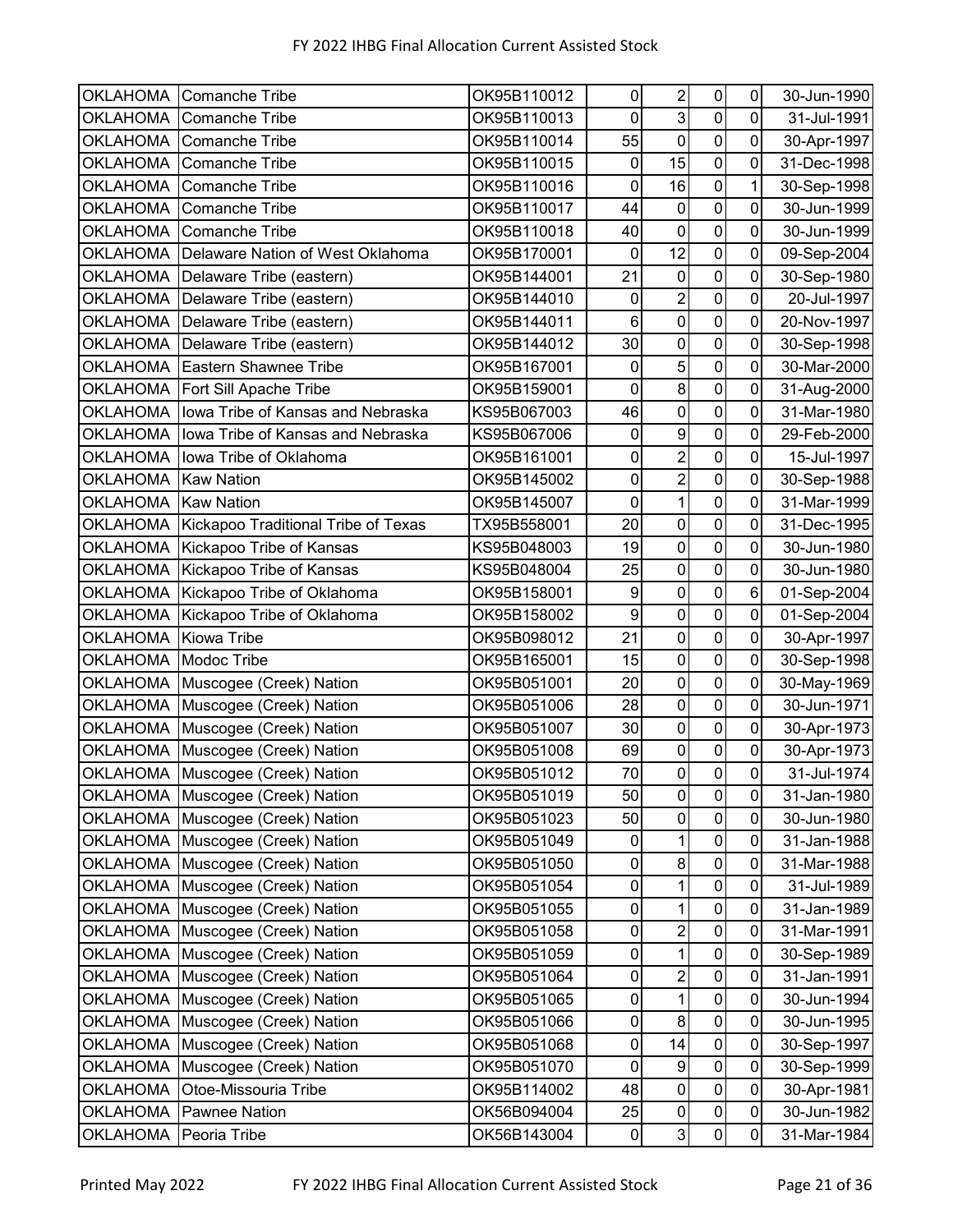| OKLAHOMA Peoria Tribe |                                | OK95B143001 | 123         | $\pmb{0}$               | $\pmb{0}$        | $\mathbf 0$         | 29-Feb-1980 |
|-----------------------|--------------------------------|-------------|-------------|-------------------------|------------------|---------------------|-------------|
| <b>OKLAHOMA</b>       | Peoria Tribe                   | OK95B143002 | $\mathbf 0$ | $\overline{7}$          | $\mathbf 0$      | 0                   | 28-Feb-1981 |
| <b>OKLAHOMA</b>       | Peoria Tribe                   | OK95B143005 | $\pmb{0}$   | 3                       | $\mathbf 0$      | $\mathbf 0$         | 30-Apr-1986 |
| <b>OKLAHOMA</b>       | Peoria Tribe                   | OK95B143006 | $\pmb{0}$   | 1                       | $\pmb{0}$        | $\overline{0}$      | 30-Jun-1987 |
| <b>OKLAHOMA</b>       | Peoria Tribe                   | OK95B143007 | $\pmb{0}$   | $\mathbf{1}$            | $\pmb{0}$        | $\mathbf 0$         | 30-Sep-1987 |
| <b>OKLAHOMA</b>       | Peoria Tribe                   | OK95B143008 | 0           | $\overline{2}$          | $\mathbf 0$      | 0                   | 31-Mar-1989 |
| <b>OKLAHOMA</b>       | Peoria Tribe                   | OK95B143009 | $\pmb{0}$   | $\overline{2}$          | $\pmb{0}$        | 0                   | 30-Apr-1990 |
| <b>OKLAHOMA</b>       | Peoria Tribe                   | OK95B143010 | 0           | $\overline{2}$          | $\pmb{0}$        | $\mathbf 0$         | 29-Feb-1992 |
| <b>OKLAHOMA</b>       | Peoria Tribe                   | OK95B143011 | $\mathbf 0$ | $\overline{2}$          | $\mathbf 0$      | 0                   | 30-Apr-1990 |
| <b>OKLAHOMA</b>       | Peoria Tribe                   | OK95B143012 | $\pmb{0}$   | $\overline{c}$          | $\pmb{0}$        | $\pmb{0}$           | 31-Jul-1993 |
| <b>OKLAHOMA</b>       | Peoria Tribe                   | OK95B143014 | $\pmb{0}$   | $\overline{3}$          | $\mathbf 0$      | $\mathbf 0$         | 30-Jun-1995 |
| <b>OKLAHOMA</b>       | Peoria Tribe                   | OK95B143015 | $\pmb{0}$   | $\,6\,$                 | $\overline{0}$   | $\mathbf 0$         | 28-Feb-1996 |
| <b>OKLAHOMA</b>       | Peoria Tribe                   | OK95B143016 | $\pmb{0}$   | $\bf 8$                 | $\mathbf 0$      | 0                   | 30-Sep-1998 |
| <b>OKLAHOMA</b>       | Peoria Tribe                   | OK95B143016 | $\mathbf 0$ | 1                       | $\mathbf 0$      | $\mathbf 0$         | 28-Feb-1999 |
| <b>OKLAHOMA</b>       | Ponca Tribe                    | OK95B054002 | 10          | $\mathbf 0$             | $\mathbf 0$      | $\mathbf 0$         | 30-Sep-1971 |
| <b>OKLAHOMA</b>       | Ponca Tribe                    | OK95B054005 | 25          | $\mathbf 0$             | $\mathbf 0$      | $\mathbf 0$         | 31-Jul-1974 |
| <b>OKLAHOMA</b>       | Prairie Band Potawatomi Nation | KS95B084003 | 17          | $\pmb{0}$               | $\pmb{0}$        | $\mathsf{O}\xspace$ | 31-Aug-1984 |
| <b>OKLAHOMA</b>       | Sac and Fox Nation of Missouri | KS16B151001 | 18          | $\mathbf 0$             | $\mathbf 0$      | 0                   | 30-Jun-1986 |
| <b>OKLAHOMA</b>       | Sac and Fox Nation of Missouri | KS95B151003 | $\pmb{0}$   | $\overline{5}$          | $\pmb{0}$        | 0                   | 31-Jul-1999 |
| <b>OKLAHOMA</b>       | Sac and Fox Nation of Missouri | KS95B151004 | 5           | $\pmb{0}$               | $\mathbf 0$      | $\mathbf 0$         | 31-Jan-2007 |
| <b>OKLAHOMA</b>       | Sac and Fox Nation, Oklahoma   | OK95B090002 | 20          | $\mathbf 0$             | $\mathbf 0$      | 0                   | 31-Jul-1975 |
| <b>OKLAHOMA</b>       | Sac and Fox Nation, Oklahoma   | OK95B090011 | 21          | $\pmb{0}$               | $\mathbf 0$      | $\mathbf 0$         | 31-Jul-1979 |
| <b>OKLAHOMA</b>       | Sac and Fox Nation, Oklahoma   | OK95B090014 | $\pmb{0}$   | 1                       | $\pmb{0}$        | 0                   | 31-Aug-1986 |
| <b>OKLAHOMA</b>       | Sac and Fox Nation, Oklahoma   | OK95B090015 | $\pmb{0}$   | دى                      | $\mathbf 0$      | $\mathbf 0$         | 30-Sep-1988 |
| <b>OKLAHOMA</b>       | Sac and Fox Nation, Oklahoma   | OK95B090017 | $\pmb{0}$   | $\overline{2}$          | $\pmb{0}$        | 0                   | 31-Jul-1990 |
| <b>OKLAHOMA</b>       | Sac and Fox Nation, Oklahoma   | OK95B090018 | $\pmb{0}$   | $\overline{2}$          | $\pmb{0}$        | 0                   | 29-Feb-1992 |
| <b>OKLAHOMA</b>       | Sac and Fox Nation, Oklahoma   | OK95B090019 | $\pmb{0}$   | 1                       | $\mathbf 0$      | 0                   | 31-Dec-1991 |
| <b>OKLAHOMA</b>       | Sac and Fox Nation, Oklahoma   | OK95B090021 | $\pmb{0}$   | $\overline{1}$          | $\mathbf 0$      | 0                   | 31-Jan-1995 |
| <b>OKLAHOMA</b>       | Sac and Fox Nation, Oklahoma   | OK95B090022 | 22          | $\pmb{0}$               | $\mathbf 0$      | $\mathbf 0$         | 31-Dec-1997 |
| <b>OKLAHOMA</b>       | <b>Seminole Nation</b>         | OK95B093005 | 24          | $\pmb{0}$               | $\mathbf 0$      | $\mathbf 0$         | 31-May-1981 |
| <b>OKLAHOMA</b>       | Seminole Nation                | OK95B093011 | 8           | $\pmb{0}$               | $\overline{0}$   | $\mathbf 0$         | 31-Oct-1997 |
| <b>OKLAHOMA</b>       | Seminole Nation                | OK95B093013 | $\mathbf 0$ | $\overline{2}$          | $\pmb{0}$        | $\mathbf 0$         | 30-Dec-1998 |
| <b>OKLAHOMA</b>       | <b>Tonkawa Tribe</b>           | OK95B141001 | 50          | $\mathbf 0$             | $\mathbf 0$      | 0                   | 31-Mar-1980 |
| <b>OKLAHOMA</b>       | Tonkawa Tribe                  | OK95B141004 | 0           | 12                      | $\pmb{0}$        | $\pmb{0}$           | 30-Jul-2002 |
| <b>OKLAHOMA</b>       | <b>Wichita Tribe</b>           | OK95B157001 | $\pmb{0}$   | $\overline{7}$          | $\pmb{0}$        | $\mathbf 0$         | 30-Jun-1997 |
| <b>OKLAHOMA</b>       | Wichita Tribe                  | OK95B157002 | $\pmb{0}$   | 13                      | $\pmb{0}$        | $\pmb{0}$           | 30-Jul-1998 |
| <b>OKLAHOMA</b>       | Wichita Tribe                  | OK95B157003 | 40          | $\pmb{0}$               | $\pmb{0}$        | 0                   | 31-Mar-1998 |
| <b>OKLAHOMA</b>       | <b>Wyandotte Tribe</b>         | OK95B162001 | $\mathbf 0$ | 14                      | $\pmb{0}$        | 0                   | 31-Jul-2000 |
| <b>OKLAHOMA</b>       | <b>TOTAL</b>                   |             | 3,087       | 796                     | $\boldsymbol{4}$ | 16                  |             |
| <b>PHOENIX</b>        | Acoma Pueblo                   | NM99B079007 | $\mathbf 0$ | 19                      | $\pmb{0}$        | $\pmb{0}$           | 31-Oct-1999 |
| <b>PHOENIX</b>        | Acoma Pueblo                   | NM99B079008 | 14          | $\pmb{0}$               | $\pmb{0}$        | $\pmb{0}$           | 30-Apr-2002 |
| <b>PHOENIX</b>        | Acoma Pueblo                   | NM99B079009 | 1           | $\boldsymbol{0}$        | $\pmb{0}$        | $\mathbf 0$         | 30-Nov-2002 |
| <b>PHOENIX</b>        | Acoma Pueblo                   | NM99B079010 | $\pmb{0}$   | $\mathbf{3}$            | $\pmb{0}$        | $\pmb{0}$           | 30-Apr-2002 |
| <b>PHOENIX</b>        | Acoma Pueblo                   | NM99B079011 | $\pmb{0}$   | $\overline{\mathbf{4}}$ | $\pmb{0}$        | $\pmb{0}$           | 30-Apr-2002 |
| <b>PHOENIX</b>        | Acoma Pueblo                   | NM99B079012 | $\mathbf 0$ | 20                      | $\pmb{0}$        | $\pmb{0}$           | 30-Apr-2002 |
| <b>PHOENIX</b>        | Acoma Pueblo                   | NM99B079013 | 20          | $\mathbf 0$             | $\pmb{0}$        | $\pmb{0}$           | 30-Apr-2002 |
| <b>PHOENIX</b>        | Ak-Chin                        | AZ99B042001 | 19          | $\pmb{0}$               | $\overline{0}$   | $\pmb{0}$           | 29-Feb-1992 |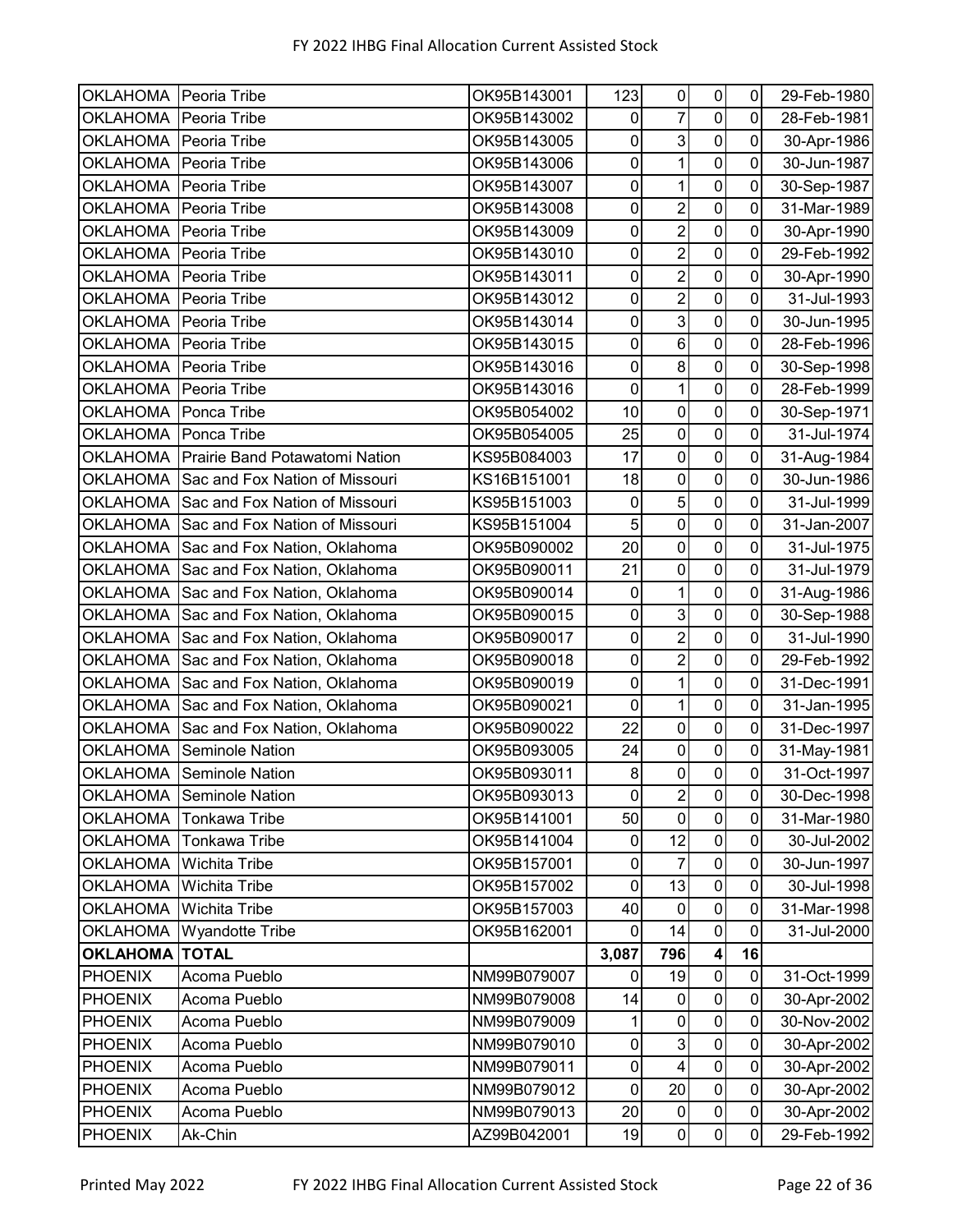| <b>PHOENIX</b> | Ak-Chin                                | AZ99B042002 | 12                      | 0              | $\mathsf{O}\xspace$     | 0         | 30-Jun-1992 |
|----------------|----------------------------------------|-------------|-------------------------|----------------|-------------------------|-----------|-------------|
| <b>PHOENIX</b> | Berry Creek Rancheria                  | CA99B130017 | 9                       | $\mathbf 0$    | $\mathbf 0$             | 0         | 31-Oct-1992 |
| <b>PHOENIX</b> | Berry Creek Rancheria                  | CA99B130018 | $\mathbf 1$             | 0              | $\mathbf 0$             | 0         | 31-Oct-1992 |
| <b>PHOENIX</b> | Berry Creek Rancheria                  | CA99B130023 | $\overline{\mathbf{4}}$ | 0              | $\mathbf 0$             | 0         | 31-Dec-1995 |
| <b>PHOENIX</b> | <b>Big Pine Paiute Tribe</b>           | CA99B098004 | 4                       | $\pmb{0}$      | $\mathsf{O}\xspace$     | 0         | 31-Mar-1982 |
| <b>PHOENIX</b> | <b>Big Pine Paiute Tribe</b>           | CA99B098005 | 4                       | $\mathbf 0$    | $\mathbf 0$             | 0         | 31-Mar-1979 |
| <b>PHOENIX</b> | <b>Big Pine Paiute Tribe</b>           | CA99B098008 | $\overline{2}$          | $\pmb{0}$      | $\mathsf{O}\xspace$     | 0         | 29-Feb-1984 |
| <b>PHOENIX</b> | <b>Big Pine Paiute Tribe</b>           | CA99B098010 | $\overline{2}$          | $\mathbf 0$    | $\mathbf 0$             | 0         | 30-Nov-1987 |
| <b>PHOENIX</b> | <b>Big Pine Paiute Tribe</b>           | CA99B098014 | 0                       | 12             | $\mathbf 0$             | 0         | 31-May-2001 |
| <b>PHOENIX</b> | <b>Bishop Paiute Tribe</b>             | CA99B098004 | 8                       | $\pmb{0}$      | $\overline{0}$          | 0         | 31-Mar-1982 |
| <b>PHOENIX</b> | <b>Bishop Paiute Tribe</b>             | CA99B098005 | 6                       | $\pmb{0}$      | $\mathbf 0$             | 0         | 31-Mar-1979 |
| <b>PHOENIX</b> | <b>Bishop Paiute Tribe</b>             | CA99B098008 | 3                       | $\pmb{0}$      | $\mathbf 0$             | 0         | 29-Feb-1984 |
| <b>PHOENIX</b> | <b>Bishop Paiute Tribe</b>             | CA99B098009 | $\pmb{0}$               | 1              | $\mathbf 0$             | 0         | 30-Nov-1987 |
| <b>PHOENIX</b> | <b>Bishop Paiute Tribe</b>             | CA99B098010 | $\mathbf{3}$            | $\pmb{0}$      | $\mathbf 0$             | 0         | 30-Nov-1987 |
| <b>PHOENIX</b> | <b>Bishop Paiute Tribe</b>             | CA99B098011 | $\overline{\mathbf{4}}$ | 0              | 0                       | 0         | 30-Sep-1991 |
| <b>PHOENIX</b> | <b>Bishop Paiute Tribe</b>             | CA99B098013 | $\mathsf 0$             | $\mathbf{1}$   | $\overline{0}$          | 0         | 30-Apr-1993 |
| <b>PHOENIX</b> | <b>Bishop Paiute Tribe</b>             | CA99B605001 | $\pmb{0}$               | 3              | $\pmb{0}$               | 0         | 30-Sep-2002 |
| <b>PHOENIX</b> | <b>Bishop Paiute Tribe</b>             | CA99B605001 | $\pmb{0}$               | $\,6$          | $\mathbf 0$             | 0         | 30-Apr-2005 |
| <b>PHOENIX</b> | <b>Bridgeport Paiute Indian Colony</b> | CA99B098006 | 20                      | $\pmb{0}$      | $\mathbf 0$             | 0         | 31-Oct-1980 |
| <b>PHOENIX</b> | Cahto Tribe (Laytonville)              | CA99B130001 | 33                      | 0              | $\mathbf 0$             | 0         | 31-Jul-1985 |
| <b>PHOENIX</b> | Campo Band                             | CA99B150001 | 15                      | $\mathbf 0$    | $\mathbf 0$             | 0         | 30-Sep-1991 |
| <b>PHOENIX</b> | Chemehuevi                             | CA99B133001 | 25                      | $\mathbf 0$    | $\overline{\mathsf{o}}$ | 0         | 30-Nov-1988 |
| <b>PHOENIX</b> | Chemehuevi                             | CA99B133003 | 10                      | $\pmb{0}$      | $\mathsf{O}\xspace$     | 0         | 30-Sep-1980 |
| <b>PHOENIX</b> | Chemehuevi                             | CA99B133005 | 10                      | $\pmb{0}$      | $\mathbf 0$             | 0         | 31-Oct-1988 |
| <b>PHOENIX</b> | Chemehuevi                             | CA99B133008 | 10                      | $\mathbf 0$    | $\mathbf 0$             | 10        | 31-May-2002 |
| <b>PHOENIX</b> | Cochiti Pueblo                         | NM99B084004 | 0                       | 14             | $\mathbf 0$             | 0         | 31-May-1998 |
| <b>PHOENIX</b> | Cochiti Pueblo                         | NM99B084005 | 10                      | $\pmb{0}$      | $\pmb{0}$               | 0         | 31-May-1998 |
| <b>PHOENIX</b> | Cochiti Pueblo                         | NM99B084006 | 0                       | 3              | $\overline{\mathsf{o}}$ | 0         | 31-May-1998 |
| <b>PHOENIX</b> | Cochiti Pueblo                         | NM99B084007 | $\mathbf{1}$            | $\pmb{0}$      | $\overline{0}$          | 0         | 31-May-1998 |
| <b>PHOENIX</b> | Cocopah Tribe                          | AZ99B020003 | 32                      | $\pmb{0}$      | $\pmb{0}$               | 0         | 31-Oct-1980 |
| <b>PHOENIX</b> | Cocopah Tribe                          | AZ99B020004 | 15                      | $\overline{0}$ | $\mathbf 0$             | 0         | 31-Jul-1992 |
| <b>PHOENIX</b> | Cocopah Tribe                          | AZ99B020005 | 28                      | $\pmb{0}$      | $\pmb{0}$               | $\pmb{0}$ | 31-Oct-1998 |
| <b>PHOENIX</b> | Cold Springs Rancheria                 | CA99B129004 | 11                      | $\pmb{0}$      | $\pmb{0}$               | 0         | 30-Sep-1982 |
| <b>PHOENIX</b> | Cold Springs Rancheria                 | CA99B129009 | 8                       | $\pmb{0}$      | $\pmb{0}$               | 0         | 31-Dec-1987 |
| <b>PHOENIX</b> | Cold Springs Rancheria                 | CA99B129011 | 10                      | $\pmb{0}$      | $\mathbf 0$             | 0         | 31-Dec-1987 |
| <b>PHOENIX</b> | Cold Springs Rancheria                 | CA99B129019 | 1                       | $\pmb{0}$      | $\pmb{0}$               | 0         | 30-Sep-1982 |
| <b>PHOENIX</b> | Cold Springs Rancheria                 | CA99B129021 | 0                       | 12             | $\mathbf 0$             | 0         | 30-Nov-2001 |
| <b>PHOENIX</b> | Cold Springs Rancheria                 | CA99B129022 | $\overline{2}$          | $\pmb{0}$      | $\pmb{0}$               | 18        | 22-Apr-2005 |
| <b>PHOENIX</b> | Colorado River Indian Tribes           | AZ99B018005 | 50                      | $\pmb{0}$      | $\pmb{0}$               | $\pmb{0}$ | 31-Aug-1972 |
| <b>PHOENIX</b> | Colorado River Indian Tribes           | AZ99B018006 | 99                      | $\pmb{0}$      | $\mathbf 0$             | 0         | 30-Nov-1973 |
| <b>PHOENIX</b> | <b>Colorado River Indian Tribes</b>    | AZ99B018007 | 25                      | $\pmb{0}$      | $\pmb{0}$               | 0         | 31-Oct-1975 |
| <b>PHOENIX</b> | Colorado River Indian Tribes           | AZ99B018009 | $\pmb{0}$               | $\overline{c}$ | $\pmb{0}$               | 0         | 30-Jun-1980 |
| <b>PHOENIX</b> | Colorado River Indian Tribes           | AZ99B018010 | 50                      | $\pmb{0}$      | $\pmb{0}$               | 0         | 31-Oct-1982 |
| <b>PHOENIX</b> | <b>Colorado River Indian Tribes</b>    | AZ99B018011 | 0                       | $\mathbf{3}$   | $\pmb{0}$               | 0         | 28-Feb-1982 |
| <b>PHOENIX</b> | Colorado River Indian Tribes           | AZ99B018013 | 0                       | 10             | $\pmb{0}$               | 0         | 31-Dec-1986 |
| <b>PHOENIX</b> | <b>Colorado River Indian Tribes</b>    | AZ99B018014 | 0                       | $\sqrt{5}$     | $\pmb{0}$               | 0         | 31-Mar-1990 |
| <b>PHOENIX</b> | Colorado River Indian Tribes           | AZ99B018015 | $\mathbf 0$             | 6 <sup>1</sup> | $\overline{0}$          | 0         | 31-Jan-1992 |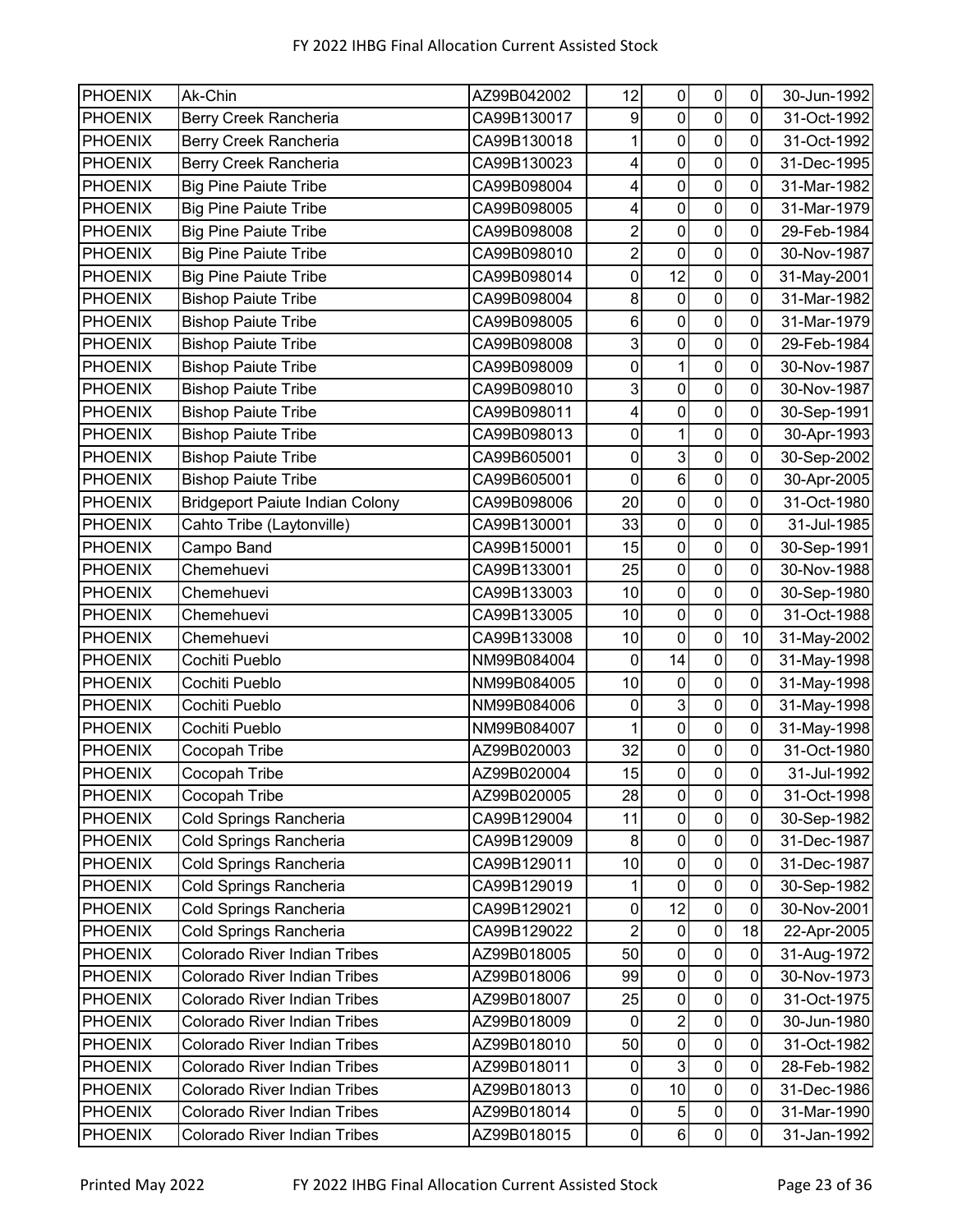| <b>PHOENIX</b> | <b>Colorado River Indian Tribes</b> | AZ99B018016 | 0              | $\mathbf{1}$     | 0                | $\pmb{0}$   | 30-Apr-1993 |
|----------------|-------------------------------------|-------------|----------------|------------------|------------------|-------------|-------------|
| <b>PHOENIX</b> | Coyote Valley Band                  | CA99B097007 | 15             | $\mathbf 0$      | $\mathbf 0$      | 0           | 28-Feb-1987 |
| <b>PHOENIX</b> | Coyote Valley Band                  | CA99B097009 | 15             | $\mathbf 0$      | $\pmb{0}$        | 0           | 28-Feb-1987 |
| <b>PHOENIX</b> | Duck Valley Shoshone-Paiute         | NV99B006008 | 20             | $\mathbf 0$      | $\mathbf 0$      | 0           | 30-Sep-1982 |
| <b>PHOENIX</b> | Duck Valley Shoshone-Paiute         | NV99B006011 | 19             | $\pmb{0}$        | $\mathbf 0$      | 0           | 01-Jul-1986 |
| <b>PHOENIX</b> | Duck Valley Shoshone-Paiute         | NV99B006013 | 25             | 0                | 0                | 0           | 18-Mar-1996 |
| <b>PHOENIX</b> | Duck Valley Shoshone-Paiute         | NV99B006014 | 0              | $\overline{2}$   | $\pmb{0}$        | 0           | 09-Jun-1997 |
| <b>PHOENIX</b> | Duck Valley Shoshone-Paiute         | NV99B006015 | 12             | $\pmb{0}$        | $\mathbf 0$      | 0           | 02-Dec-1998 |
| <b>PHOENIX</b> | Duckwater Shoshone                  | NV99B015010 | 8              | $\boldsymbol{0}$ | $\overline{0}$   | 0           | 31-Dec-1985 |
| <b>PHOENIX</b> | <b>Duckwater Shoshone</b>           | NV99B015015 | 9              | $\pmb{0}$        | $\pmb{0}$        | $\pmb{0}$   | 31-Dec-1986 |
| <b>PHOENIX</b> | <b>Ely Shoshone</b>                 | NV99B015008 | 10             | $\mathbf 0$      | $\boldsymbol{0}$ | 0           | 31-Oct-1985 |
| <b>PHOENIX</b> | <b>Ely Shoshone</b>                 | NV99B015014 | 18             | $\mathbf 0$      | $\overline{0}$   | $\pmb{0}$   | 31-Oct-1985 |
| <b>PHOENIX</b> | <b>Ely Shoshone</b>                 | NV99B015016 | 1              | 0                | $\pmb{0}$        | 0           | 30-Sep-2000 |
| <b>PHOENIX</b> | Enterprise Rancheria                | CA99B160001 | $\pmb{0}$      | 16               | $\mathbf 0$      | $\mathbf 0$ | 09-Oct-2009 |
| <b>PHOENIX</b> | <b>Fallon Paiute-Shoshone</b>       | NV99B011006 | 20             | $\mathbf 0$      | $\mathbf 0$      | $\mathbf 0$ | 30-Apr-1989 |
| <b>PHOENIX</b> | Fallon Paiute-Shoshone              | NV99B011009 | 15             | $\mathbf 0$      | $\overline{0}$   | 0           | 31-May-1992 |
| <b>PHOENIX</b> | <b>Fallon Paiute-Shoshone</b>       | NV99B011010 | 0              | 4                | $\pmb{0}$        | 0           | 31-May-1992 |
| <b>PHOENIX</b> | Fallon Paiute-Shoshone              | NV99B011011 | 20             | $\mathbf 0$      | $\mathbf 0$      | 0           | 31-Jan-1995 |
| <b>PHOENIX</b> | <b>Fort Bidwell</b>                 | CA99B083001 | 2              | $\pmb{0}$        | $\mathbf 0$      | 0           | 31-Oct-1975 |
| <b>PHOENIX</b> | <b>Fort Bidwell</b>                 | CA99B083005 | 6              | $\mathbf 0$      | $\mathbf 0$      | 0           | 31-Oct-1982 |
| <b>PHOENIX</b> | <b>Fort Bidwell</b>                 | CA99B603004 | 10             | $\mathbf 0$      | $\overline{0}$   | 0           | 28-Oct-1999 |
| <b>PHOENIX</b> | Fort Mojave Tribe                   | CA99B100003 | 10             | $\mathbf 0$      | $\pmb{0}$        | 0           | 30-Apr-1982 |
| <b>PHOENIX</b> | Fort Mojave Tribe                   | CA99B100004 | 49             | $\boldsymbol{0}$ | $\pmb{0}$        | 0           | 31-May-1987 |
| <b>PHOENIX</b> | Fort Mojave Tribe                   | CA99B100006 | $\overline{2}$ | $\pmb{0}$        | $\overline{0}$   | 0           | 30-Jun-1985 |
| <b>PHOENIX</b> | Fort Mojave Tribe                   | CA99B100007 | 19             | 0                | 0                | 0           | 31-Jul-1987 |
| <b>PHOENIX</b> | Fort Mojave Tribe                   | CA99B100008 | 25             | $\pmb{0}$        | $\pmb{0}$        | 0           | 30-Apr-1987 |
| <b>PHOENIX</b> | Fort Mojave Tribe                   | CA99B100009 | 4              | 0                | $\pmb{0}$        | 0           | 31-Aug-1978 |
| <b>PHOENIX</b> | <b>Gila River</b>                   | AZ99B015005 | 10             | $\mathbf 0$      | $\overline{0}$   | 0           | 30-Jun-1973 |
| <b>PHOENIX</b> | Gila River                          | AZ99B015006 | 80             | $\overline{0}$   | $\pmb{0}$        | $\pmb{0}$   | 28-Feb-1974 |
| <b>PHOENIX</b> | Gila River                          | AZ99B015007 | 10             | 0                | $\boldsymbol{0}$ | 0           | 02-Oct-1973 |
| <b>PHOENIX</b> | Gila River                          | AZ99B015010 | 20             | $\overline{0}$   | $\mathbf 0$      | $\mathbf 0$ | 31-Jul-1980 |
| <b>PHOENIX</b> | Gila River                          | AZ99B015011 | 30             | $\overline{0}$   | $\overline{0}$   | $\pmb{0}$   | 30-Sep-1978 |
| <b>PHOENIX</b> | Gila River                          | AZ99B015013 | 20             | $\overline{0}$   | $\mathbf 0$      | $\pmb{0}$   | 31-Jan-1981 |
| <b>PHOENIX</b> | Gila River                          | AZ99B015014 | 30             | $\pmb{0}$        | $\pmb{0}$        | $\pmb{0}$   | 31-Jul-1979 |
| <b>PHOENIX</b> | Gila River                          | AZ99B015015 | 50             | $\pmb{0}$        | $\pmb{0}$        | $\mathbf 0$ | 30-Jun-1980 |
| <b>PHOENIX</b> | Gila River                          | AZ99B015016 | 30             | $\pmb{0}$        | $\pmb{0}$        | $\pmb{0}$   | 31-Aug-1980 |
| <b>PHOENIX</b> | Gila River                          | AZ99B015017 | 20             | $\pmb{0}$        | $\pmb{0}$        | $\pmb{0}$   | 31-Jan-1980 |
| <b>PHOENIX</b> | Gila River                          | AZ99B015019 | 20             | $\pmb{0}$        | $\pmb{0}$        | $\pmb{0}$   | 31-Aug-1982 |
| <b>PHOENIX</b> | Gila River                          | AZ99B015020 | 71             | $\mathbf 0$      | $\pmb{0}$        | 0           | 31-Oct-1986 |
| <b>PHOENIX</b> | <b>Gila River</b>                   | AZ99B015021 | 35             | $\mathbf 0$      | $\mathbf 0$      | $\mathbf 0$ | 30-Apr-1987 |
| <b>PHOENIX</b> | Gila River                          | AZ99B015023 | 9              | $\pmb{0}$        | $\overline{0}$   | $\pmb{0}$   | 31-Jan-1987 |
| <b>PHOENIX</b> | Gila River                          | AZ99B015024 | 64             | $\pmb{0}$        | $\pmb{0}$        | $\pmb{0}$   | 31-Dec-1987 |
| <b>PHOENIX</b> | Gila River                          | AZ99B015030 | 38             | 0                | $\pmb{0}$        | $\pmb{0}$   | 31-Mar-1988 |
| <b>PHOENIX</b> | Gila River                          | AZ99B015032 | 20             | 0                | $\pmb{0}$        | 0           | 31-Jul-1993 |
| <b>PHOENIX</b> | Gila River                          | AZ99B015033 | 94             | $\overline{0}$   | $\pmb{0}$        | 0           | 31-Jan-1991 |
| <b>PHOENIX</b> | Gila River                          | AZ99B015034 | 10             | $\pmb{0}$        | $\mathbf 0$      | $\pmb{0}$   | 31-Jul-1993 |
| <b>PHOENIX</b> | Grindstone Rancheria                | CA99B083009 | 12             | $\overline{0}$   | $\overline{0}$   | $\pmb{0}$   | 30-Jun-1995 |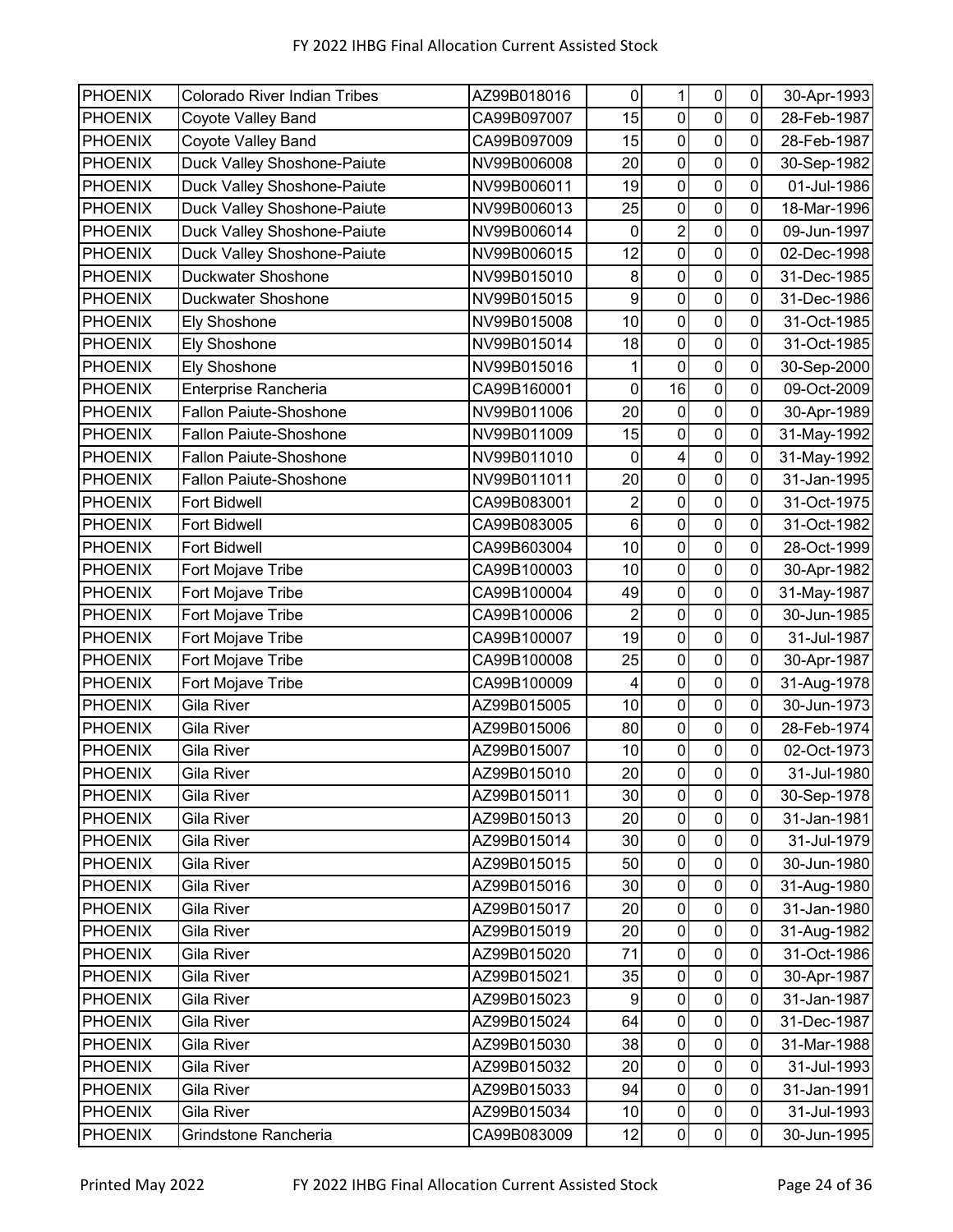| <b>PHOENIX</b> | Grindstone Rancheria         | CA99B083013 | 16             | $\mathbf 0$      | $\pmb{0}$               | 0           | 31-Mar-1997 |
|----------------|------------------------------|-------------|----------------|------------------|-------------------------|-------------|-------------|
| <b>PHOENIX</b> | Grindstone Rancheria         | CA99B083015 | 3              | $\mathbf 0$      | $\mathbf 0$             | 0           | 31-Mar-1997 |
| <b>PHOENIX</b> | Guidiville Rancheria         | CA99B130026 | 14             | $\mathbf 0$      | $\pmb{0}$               | 0           | 01-Jan-2001 |
| <b>PHOENIX</b> | Guidiville Rancheria         | CA99B130026 | $\overline{2}$ | $\mathbf 0$      | $\pmb{0}$               | 0           | 01-Jul-2011 |
| <b>PHOENIX</b> | Hoopa Valley                 | CA99B090002 | 30             | $\pmb{0}$        | $\mathbf 0$             | 0           | 31-May-1980 |
| <b>PHOENIX</b> | Hoopa Valley                 | CA99B090004 | 0              | $\overline{2}$   | $\mathbf 0$             | 0           | 31-Oct-1985 |
| <b>PHOENIX</b> | Hoopa Valley                 | CA99B090008 | $\pmb{0}$      | 1                | $\pmb{0}$               | 0           | 31-May-1992 |
| <b>PHOENIX</b> | Hoopa Valley                 | CA99B090009 | 0              | 1                | $\mathbf 0$             | 0           | 28-Feb-1993 |
| <b>PHOENIX</b> | Hoopa Valley                 | CA99B090010 | $\mathbf 0$    | 5                | $\mathbf 0$             | 0           | 30-Sep-1994 |
| <b>PHOENIX</b> | Hoopa Valley                 | CA99B090011 | $\mathbf 0$    | 1                | $\pmb{0}$               | $\mathbf 0$ | 01-Apr-1998 |
| <b>PHOENIX</b> | Hoopa Valley                 | CA99B090012 | 20             | $\mathbf 0$      | $\mathbf 0$             | 0           | 30-Sep-1997 |
| <b>PHOENIX</b> | Hoopa Valley                 | CA99B090013 | 0              | 20               | $\overline{\mathsf{o}}$ | 0           | 30-Sep-1997 |
| <b>PHOENIX</b> | Hopi                         | AZ99B027016 | 20             | $\mathbf 0$      | $\mathbf 0$             | 0           | 31-Mar-1993 |
| <b>PHOENIX</b> | Hopi                         | AZ99B027017 | 0              | 5                | $\mathbf 0$             | 0           | 31-Mar-1997 |
| <b>PHOENIX</b> | Hopi                         | AZ99B027018 | 13             | $\mathbf 0$      | $\pmb{0}$               | 0           | 31-Dec-1997 |
| <b>PHOENIX</b> | Hopland Band of Pomo Indians | CA99B130008 | 10             | $\mathbf 0$      | $\mathbf 0$             | 0           | 31-Mar-1988 |
| <b>PHOENIX</b> | Hopland Band of Pomo Indians | CA99B130010 | 10             | $\pmb{0}$        | $\pmb{0}$               | $\mathbf 0$ | 29-Feb-1988 |
| <b>PHOENIX</b> | Hualapai                     | AZ99B017004 | 30             | $\mathbf 0$      | $\mathbf 0$             | 0           | 31-Jul-1981 |
| <b>PHOENIX</b> | Hualapai                     | AZ99B017007 | 20             | $\pmb{0}$        | $\pmb{0}$               | 0           | 30-Apr-1987 |
| <b>PHOENIX</b> | Hualapai                     | AZ99B017008 | 10             | 0                | $\mathbf 0$             | 0           | 31-Mar-1988 |
| <b>PHOENIX</b> | Hualapai                     | AZ99B017010 | 20             | $\mathbf 0$      | $\mathbf 0$             | 0           | 31-Jul-1989 |
| <b>PHOENIX</b> | Hualapai                     | AZ99B017012 | 25             | $\mathbf 0$      | $\mathbf 0$             | 0           | 30-Aug-1991 |
| <b>PHOENIX</b> | Hualapai                     | AZ99B017013 | 30             | 0                | $\pmb{0}$               | 0           | 30-Sep-1994 |
| <b>PHOENIX</b> | Isleta Pueblo                | NM99B081008 | 3              | 23               | $\overline{0}$          | 0           | 30-Nov-1998 |
| <b>PHOENIX</b> | Isleta Pueblo                | NM99B081009 | 24             | $\pmb{0}$        | $\pmb{0}$               | 0           | 30-Nov-1998 |
| <b>PHOENIX</b> | Isleta Pueblo                | NM99B081010 | $\overline{2}$ | $\pmb{0}$        | $\pmb{0}$               | 0           | 30-Nov-1998 |
| <b>PHOENIX</b> | Isleta Pueblo                | NM99B081011 | $\pmb{0}$      | $\overline{2}$   | $\mathbf 0$             | 0           | 30-Nov-1998 |
| <b>PHOENIX</b> | Jemez Pueblo                 | NM99B080003 | $\pmb{0}$      | 22               | $\mathbf 0$             | $\mathbf 0$ | 31-Oct-1996 |
| <b>PHOENIX</b> | Jemez Pueblo                 | NM99B080004 | $\mathbf 0$    | $\boldsymbol{2}$ | $\pmb{0}$               | $\pmb{0}$   | 31-Dec-1998 |
| <b>PHOENIX</b> | Jicarilla Apache Nation      | NM99B014001 | 22             | $\mathbf{3}$     | $\pmb{0}$               | 0           | 31-Jul-1966 |
| <b>PHOENIX</b> | Jicarilla Apache Nation      | NM99B014008 | 30             | $\mathbf 0$      | $\overline{0}$          | 0           | 30-Sep-1981 |
| <b>PHOENIX</b> | Jicarilla Apache Nation      | NM99B014009 | 55             | 1                | $\pmb{0}$               | 0           | 30-Nov-1981 |
| <b>PHOENIX</b> | Jicarilla Apache Nation      | NM99B014015 | 32             | $\mathbf 0$      | $\pmb{0}$               | $\pmb{0}$   | 31-Oct-1996 |
| <b>PHOENIX</b> | Jicarilla Apache Nation      | NM99B014016 | 0              | 1                | $\mathsf{O}\xspace$     | $\pmb{0}$   | 30-Nov-1986 |
| <b>PHOENIX</b> | Kaibab Band of Paiute        | AZ99B024003 | 13             | $\pmb{0}$        | $\pmb{0}$               | $\mathbf 0$ | 30-Sep-1982 |
| <b>PHOENIX</b> | Kaibab Band of Paiute        | AZ99B024004 | 8              | $\pmb{0}$        | $\pmb{0}$               | $\pmb{0}$   | 31-Jan-1987 |
| <b>PHOENIX</b> | Kaibab Band of Paiute        | AZ99B024006 | 4              | $\pmb{0}$        | $\pmb{0}$               | 0           | 31-Dec-1986 |
| <b>PHOENIX</b> | Kaibab Band of Paiute        | AZ99B024008 | 13             | $\pmb{0}$        | $\pmb{0}$               | 0           | 30-Sep-1997 |
| <b>PHOENIX</b> | Karuk                        | CA99B134003 | 63             | 0                | $\pmb{0}$               | 0           | 31-May-1992 |
| <b>PHOENIX</b> | Karuk                        | CA99B134004 | 17             | $\mathbf 0$      | $\pmb{0}$               | 0           | 31-May-1993 |
| <b>PHOENIX</b> | Karuk                        | CA99B134005 | 15             | $\pmb{0}$        | $\pmb{0}$               | $\pmb{0}$   | 31-Mar-1997 |
| <b>PHOENIX</b> | Karuk                        | CA99B134006 | 0              | 5                | $\pmb{0}$               | 0           | 31-Mar-1997 |
| <b>PHOENIX</b> | Karuk                        | CA99B134007 | 0              | 16               | $\pmb{0}$               | $\pmb{0}$   | 31-May-2001 |
| <b>PHOENIX</b> | Karuk                        | CA99B134008 | 7              | $\pmb{0}$        | $\pmb{0}$               | 0           | 30-Sep-2003 |
| <b>PHOENIX</b> | Karuk                        | CA99B134009 | 18             | $\mathbf 0$      | $\pmb{0}$               | $\mathbf 0$ | 31-May-2001 |
| <b>PHOENIX</b> | Karuk                        | CA99B134010 | 10             | 0                | $\pmb{0}$               | $\pmb{0}$   | 01-Aug-2004 |
| <b>PHOENIX</b> | Karuk                        | CA99B134010 | 14             | $\pmb{0}$        | $\overline{0}$          | $\pmb{0}$   | 01-Sep-2005 |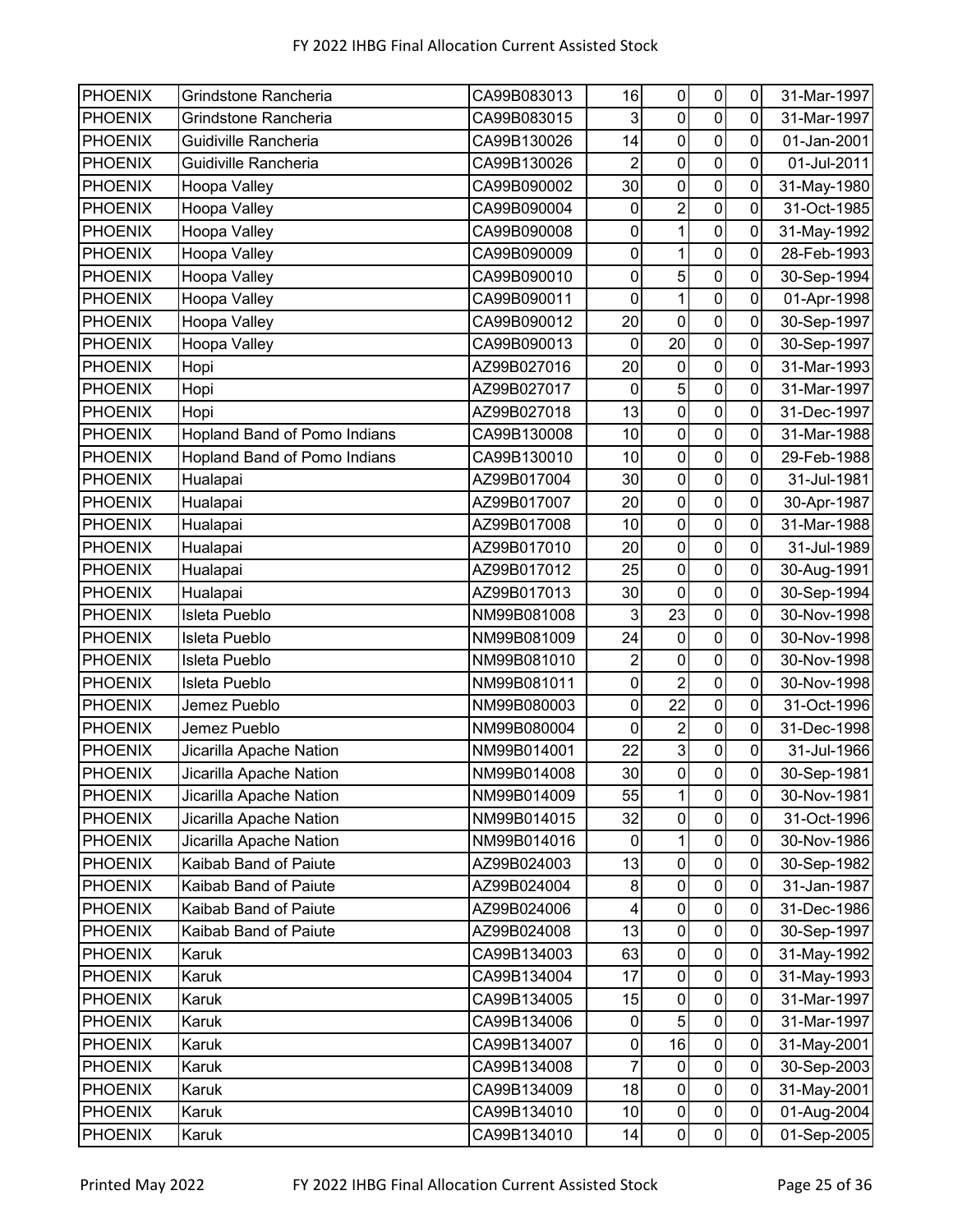| <b>PHOENIX</b> | La Jolla Band                    | CA99B080057 | $\overline{2}$ | $\mathbf 0$             | $\pmb{0}$               | $\mathbf 0$    | 31-Oct-1995 |
|----------------|----------------------------------|-------------|----------------|-------------------------|-------------------------|----------------|-------------|
| <b>PHOENIX</b> | La Jolla Band                    | CA99B080071 | 11             | $\mathbf 0$             | $\mathbf 0$             | 0              | 17-Mar-1999 |
| <b>PHOENIX</b> | Laguna Pueblo                    | NM99B012001 | 10             | $\pmb{0}$               | $\mathbf 0$             | $\mathbf 0$    | 28-Feb-1967 |
| <b>PHOENIX</b> | Laguna Pueblo                    | NM99B012002 | 29             | $\mathbf 0$             | $\mathbf 0$             | 0              | 28-Feb-1967 |
| <b>PHOENIX</b> | Laguna Pueblo                    | NM99B012009 | 10             | $\boldsymbol{0}$        | $\mathbf 0$             | 0              | 31-Dec-2004 |
| <b>PHOENIX</b> | Laguna Pueblo                    | NM99B012010 | 0              | $\overline{\mathbf{4}}$ | $\mathsf{O}\xspace$     | 0              | 30-Sep-1999 |
| <b>PHOENIX</b> | Laguna Pueblo                    | NM99B012011 | 30             | $\pmb{0}$               | $\mathsf{O}\xspace$     | 0              | 31-Dec-2004 |
| <b>PHOENIX</b> | Lone Pine Paiute-Shoshone        | CA99B098003 | 5              | $\mathbf 0$             | $\overline{0}$          | 0              | 30-Sep-1997 |
| <b>PHOENIX</b> | Lone Pine Paiute-Shoshone        | CA99B098004 | 5              | $\boldsymbol{0}$        | $\pmb{0}$               | 0              | 31-Mar-1982 |
| <b>PHOENIX</b> | Lone Pine Paiute-Shoshone        | CA99B098005 | $\overline{3}$ | $\pmb{0}$               | $\pmb{0}$               | $\mathbf 0$    | 31-Mar-1979 |
| <b>PHOENIX</b> | Lone Pine Paiute-Shoshone        | CA99B098010 | $\overline{c}$ | $\mathbf 0$             | $\mathbf 0$             | 0              | 30-Nov-1987 |
| <b>PHOENIX</b> | Lone Pine Paiute-Shoshone        | CA99B098019 | 4              | $\boldsymbol{0}$        | $\mathbf 0$             | 0              | 04-Sep-2020 |
| <b>PHOENIX</b> | Manchester Point Arena Rancheria | CA99B130004 | 29             | $\pmb{0}$               | $\pmb{0}$               | 0              | 29-Feb-1988 |
| <b>PHOENIX</b> | Manchester Point Arena Rancheria | CA99B130016 | $\overline{7}$ | $\mathbf 0$             | $\overline{0}$          | 0              | 30-Jun-1992 |
| <b>PHOENIX</b> | Mesa Grande Band                 | CA99B148001 | 14             | $\boldsymbol{0}$        | $\mathbf 0$             | 0              | 01-Mar-1996 |
| <b>PHOENIX</b> | Mesa Grande Band                 | CA99B148002 | 8              | $\boldsymbol{0}$        | $\pmb{0}$               | 0              | 31-Aug-1999 |
| <b>PHOENIX</b> | Mescalero Apache Tribe           | NM99B013003 | 35             | $\mathbf 0$             | $\overline{\mathsf{o}}$ | 0              | 31-Mar-1977 |
| <b>PHOENIX</b> | Mescalero Apache Tribe           | NM99B013004 | 55             | $\pmb{0}$               | $\mathbf 0$             | 0              | 31-Mar-1979 |
| <b>PHOENIX</b> | Mescalero Apache Tribe           | NM99B013005 | $\mathbf 1$    | $\pmb{0}$               | $\pmb{0}$               | 0              | 30-Apr-1979 |
| <b>PHOENIX</b> | Mescalero Apache Tribe           | NM99B013007 | 25             | $\mathbf 0$             | $\overline{0}$          | 0              | 30-Nov-1981 |
| <b>PHOENIX</b> | Mescalero Apache Tribe           | NM99B013008 | 25             | $\mathbf 0$             | $\overline{0}$          | 0              | 31-Mar-1984 |
| <b>PHOENIX</b> | Mescalero Apache Tribe           | NM99B013011 | 25             | $\pmb{0}$               | $\mathbf 0$             | $\mathbf 0$    | 31-May-1988 |
| <b>PHOENIX</b> | Mescalero Apache Tribe           | NM99B013012 | 25             | $\mathbf 0$             | $\mathbf 0$             | 0              | 31-May-1988 |
| <b>PHOENIX</b> | Mescalero Apache Tribe           | NM99B013014 | 40             | $\pmb{0}$               | $\mathbf 0$             | 0              | 31-May-1993 |
| <b>PHOENIX</b> | Moapa Band of Paiute             | NV99B014004 | 39             | $\pmb{0}$               | $\mathsf{O}\xspace$     | 0              | 31-May-1982 |
| <b>PHOENIX</b> | Mooretown Rancheria              | CA99B130019 | 12             | $\pmb{0}$               | $\pmb{0}$               | 0              | 31-Aug-1996 |
| <b>PHOENIX</b> | Mooretown Rancheria              | CA99B130020 | 3              | $\boldsymbol{0}$        | $\overline{0}$          | 0              | 31-Aug-1996 |
| <b>PHOENIX</b> | Mooretown Rancheria              | CA99B130022 | $\,6\,$        | $\boldsymbol{0}$        | $\mathbf 0$             | 0              | 31-Aug-1996 |
| <b>PHOENIX</b> | Nambe Pueblo                     | NM99B040030 | 20             | $\pmb{0}$               | $\pmb{0}$               | $\mathbf 0$    | 31-Jul-1999 |
| <b>PHOENIX</b> | Navajo Nation                    | AZ99B012001 | 60             | $\pmb{0}$               | $\mathbf 0$             | 0              | 31-Dec-1968 |
| <b>PHOENIX</b> | Navajo Nation                    | AZ99B012002 | 49             | $\pmb{0}$               | $\mathbf 0$             | $\mathbf 0$    | 30-Apr-1968 |
| <b>PHOENIX</b> | Navajo Nation                    | AZ99B012003 | 107            | 0                       | $\pmb{0}$               | $\overline{0}$ | 30-Apr-1968 |
| <b>PHOENIX</b> | Navajo Nation                    | AZ99B012004 | 40             | $\mathbf 0$             | $\pmb{0}$               | 0              | 30-Nov-1967 |
| <b>PHOENIX</b> | Navajo Nation                    | AZ99B012005 | 50             | $\pmb{0}$               | $\pmb{0}$               | 0              | 31-Jan-1967 |
| <b>PHOENIX</b> | Navajo Nation                    | AZ99B012012 | 50             | $\pmb{0}$               | $\pmb{0}$               | 0              | 31-Jan-1971 |
| <b>PHOENIX</b> | Navajo Nation                    | AZ99B012038 | 10             | $\pmb{0}$               | $\mathbf 0$             | $\pmb{0}$      | 30-Dec-1974 |
| <b>PHOENIX</b> | Navajo Nation                    | AZ99B012039 | 10             | $\pmb{0}$               | $\pmb{0}$               | 0              | 31-Dec-1975 |
| <b>PHOENIX</b> | Navajo Nation                    | AZ99B012040 | 10             | $\pmb{0}$               | $\mathbf 0$             | $\pmb{0}$      | 30-Jun-1976 |
| <b>PHOENIX</b> | Navajo Nation                    | AZ99B012043 | 45             | $\boldsymbol{0}$        | $\pmb{0}$               | $\pmb{0}$      | 30-Apr-1979 |
| <b>PHOENIX</b> | Navajo Nation                    | AZ99B012048 | 10             | $\pmb{0}$               | $\pmb{0}$               | $\pmb{0}$      | 31-Oct-1978 |
| <b>PHOENIX</b> | Navajo Nation                    | AZ99B012050 | 40             | $\pmb{0}$               | $\pmb{0}$               | $\pmb{0}$      | 31-Aug-1983 |
| <b>PHOENIX</b> | Navajo Nation                    | AZ99B012057 | 150            | $\boldsymbol{0}$        | $\mathbf 0$             | $\pmb{0}$      | 30-Apr-1987 |
| <b>PHOENIX</b> | Navajo Nation                    | AZ99B012058 | 37             | $\pmb{0}$               | $\pmb{0}$               | $\pmb{0}$      | 31-May-1983 |
| <b>PHOENIX</b> | Navajo Nation                    | AZ99B012059 | 30             | $\pmb{0}$               | $\pmb{0}$               | 0              | 31-Dec-1982 |
| <b>PHOENIX</b> | Navajo Nation                    | AZ99B012060 | 10             | $\pmb{0}$               | $\pmb{0}$               | $\mathbf 0$    | 30-Nov-1982 |
| <b>PHOENIX</b> | Navajo Nation                    | AZ99B012061 | 6              | $\pmb{0}$               | $\pmb{0}$               | $\pmb{0}$      | 31-Aug-1982 |
| <b>PHOENIX</b> | Navajo Nation                    | AZ99B012062 | 119            | $\pmb{0}$               | $\overline{0}$          | $\pmb{0}$      | 30-Nov-1983 |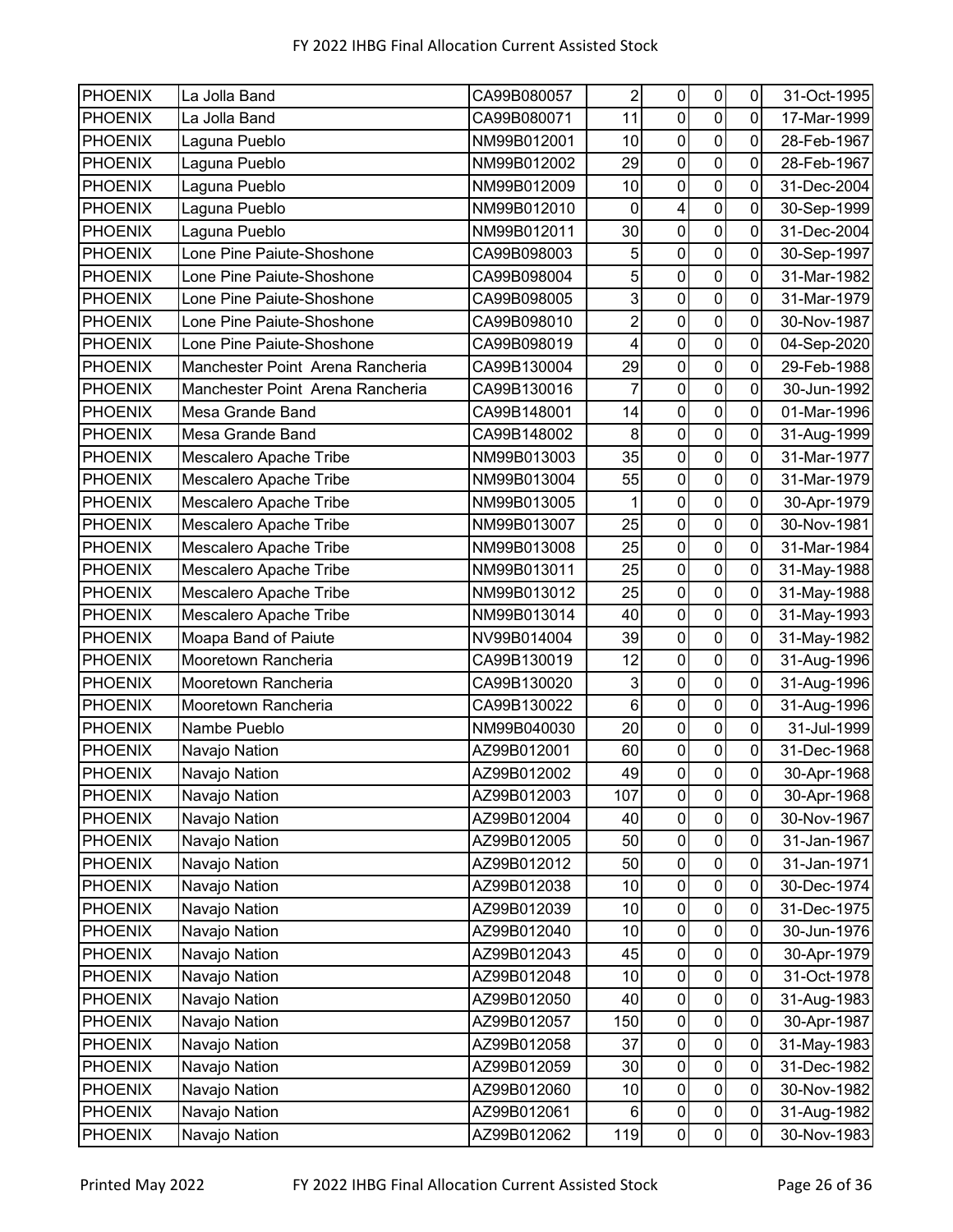| PHOENIX        | Navajo Nation | AZ99B012063 | 88          | $\pmb{0}$               | 0                | 0           | 31-Mar-1984 |
|----------------|---------------|-------------|-------------|-------------------------|------------------|-------------|-------------|
| <b>PHOENIX</b> | Navajo Nation | AZ99B012067 | 65          | $\mathbf 0$             | $\mathbf 0$      | 0           | 30-Nov-1982 |
| <b>PHOENIX</b> | Navajo Nation | AZ99B012073 | 15          | $\pmb{0}$               | $\mathbf 0$      | $\pmb{0}$   | 31-Oct-1983 |
| <b>PHOENIX</b> | Navajo Nation | AZ99B012082 | 50          | 0                       | $\pmb{0}$        | 0           | 30-Sep-1986 |
| <b>PHOENIX</b> | Navajo Nation | AZ99B012083 | 70          | $\pmb{0}$               | $\mathbf 0$      | 0           | 31-Aug-1985 |
| <b>PHOENIX</b> | Navajo Nation | AZ99B012085 | 50          | 0                       | $\pmb{0}$        | 0           | 31-Aug-1986 |
| <b>PHOENIX</b> | Navajo Nation | AZ99B012086 | 50          | $\mathbf 0$             | $\mathbf 0$      | 0           | 31-Aug-1986 |
| <b>PHOENIX</b> | Navajo Nation | AZ99B012087 | 50          | 0                       | $\mathbf 0$      | 0           | 30-Sep-1986 |
| <b>PHOENIX</b> | Navajo Nation | AZ99B012093 | 40          | $\mathbf 0$             | $\pmb{0}$        | 0           | 31-Aug-1985 |
| <b>PHOENIX</b> | Navajo Nation | AZ99B012098 | 33          | $\pmb{0}$               | $\mathbf 0$      | $\pmb{0}$   | 31-Oct-1987 |
| <b>PHOENIX</b> | Navajo Nation | AZ99B012103 | 65          | $\mathbf 0$             | $\boldsymbol{0}$ | 0           | 31-May-1991 |
| <b>PHOENIX</b> | Navajo Nation | AZ99B012113 | 25          | $\pmb{0}$               | $\mathbf 0$      | 0           | 31-May-1992 |
| <b>PHOENIX</b> | Navajo Nation | AZ99B012118 | 15          | 0                       | $\pmb{0}$        | 0           | 30-Nov-1991 |
| <b>PHOENIX</b> | Navajo Nation | AZ99B012122 | 10          | $\mathbf 0$             | $\mathbf 0$      | 0           | 31-Mar-1992 |
| <b>PHOENIX</b> | Navajo Nation | AZ99B012124 | 10          | $\pmb{0}$               | $\pmb{0}$        | 0           | 31-Dec-1991 |
| <b>PHOENIX</b> | Navajo Nation | AZ99B012126 | 29          | $\pmb{0}$               | $\mathbf 0$      | 0           | 30-Nov-1992 |
| PHOENIX        | Navajo Nation | AZ99B012132 | 20          | $\pmb{0}$               | $\mathbf 0$      | 0           | 31-May-1995 |
| <b>PHOENIX</b> | Navajo Nation | AZ99B012133 | 19          | 0                       | $\mathbf 0$      | 0           | 31-Oct-1994 |
| <b>PHOENIX</b> | Navajo Nation | AZ99B012134 | 19          | $\pmb{0}$               | $\pmb{0}$        | 0           | 31-Jul-1994 |
| <b>PHOENIX</b> | Navajo Nation | AZ99B012135 | 19          | $\pmb{0}$               | $\mathbf 0$      | 0           | 31-Jul-1994 |
| <b>PHOENIX</b> | Navajo Nation | AZ99B012137 | 0           | 1                       | $\pmb{0}$        | 0           | 31-Oct-1996 |
| <b>PHOENIX</b> | Navajo Nation | AZ99B012138 | 16          | $\pmb{0}$               | $\mathbf 0$      | $\pmb{0}$   | 31-Oct-1996 |
| <b>PHOENIX</b> | Navajo Nation | AZ99B012139 | 0           | 1                       | $\pmb{0}$        | 0           | 31-Oct-1996 |
| <b>PHOENIX</b> | Navajo Nation | AZ99B012141 | $\pmb{0}$   | 10                      | $\mathbf 0$      | 0           | 31-May-1997 |
| <b>PHOENIX</b> | Navajo Nation | AZ99B012142 | 0           | $\overline{\mathbf{4}}$ | $\pmb{0}$        | 0           | 30-Nov-1998 |
| <b>PHOENIX</b> | Navajo Nation | AZ99B012144 | 15          | $\mathbf 0$             | $\mathbf 0$      | 0           | 31-May-1997 |
| <b>PHOENIX</b> | Navajo Nation | AZ99B012145 | 6           | $\pmb{0}$               | $\pmb{0}$        | 0           | 30-Nov-1998 |
| <b>PHOENIX</b> | Navajo Nation | AZ99B012147 | 15          | $\pmb{0}$               | $\mathbf 0$      | 0           | 31-May-1997 |
| <b>PHOENIX</b> | Navajo Nation | AZ99B012148 | $\pmb{0}$   | $\,6$                   | $\pmb{0}$        | 0           | 31-May-1998 |
| <b>PHOENIX</b> | Navajo Nation | AZ99B012149 | 20          | $\pmb{0}$               | $\pmb{0}$        | $\mathbf 0$ | 31-May-1998 |
| <b>PHOENIX</b> | Navajo Nation | AZ99B012150 | 40          | $\overline{0}$          | $\mathsf 0$      | 0           | 31-May-1998 |
| <b>PHOENIX</b> | Navajo Nation | AZ99B012151 | 40          | $\mathsf{O}\xspace$     | 0                | 0           | 30-Sep-1997 |
| <b>PHOENIX</b> | Navajo Nation | AZ99B012152 | 0           | $\overline{4}$          | $\pmb{0}$        | $\pmb{0}$   | 30-Apr-1999 |
| <b>PHOENIX</b> | Navajo Nation | AZ99B012153 | $\pmb{0}$   | 5                       | $\overline{0}$   | $\pmb{0}$   | 31-Jan-1999 |
| <b>PHOENIX</b> | Navajo Nation | AZ99B012154 | 0           | 28                      | $\pmb{0}$        | $\pmb{0}$   | 31-Mar-1999 |
| <b>PHOENIX</b> | Navajo Nation | AZ99B012155 | $\pmb{0}$   | $\overline{7}$          | $\mathbf 0$      | $\pmb{0}$   | 28-Feb-2000 |
| <b>PHOENIX</b> | Navajo Nation | AZ99B012156 | 0           | 17                      | $\pmb{0}$        | 0           | 28-Feb-2000 |
| <b>PHOENIX</b> | Navajo Nation | AZ99B012158 | 0           | 5                       | $\pmb{0}$        | $\pmb{0}$   | 28-Feb-2000 |
| <b>PHOENIX</b> | Navajo Nation | AZ99B012160 | 10          | $\pmb{0}$               | $\pmb{0}$        | 0           | 31-Mar-2001 |
| <b>PHOENIX</b> | Navajo Nation | AZ99B012161 | 54          | $\pmb{0}$               | $\mathbf 0$      | 0           | 31-Mar-1997 |
| <b>PHOENIX</b> | Navajo Nation | AZ99B012162 | 0           | $\overline{a}$          | $\pmb{0}$        | $\pmb{0}$   | 31-Oct-2001 |
| <b>PHOENIX</b> | Navajo Nation | AZ99B012163 | 0           | 9                       | $\mathbf 0$      | 2           | 30-Jun-2001 |
| <b>PHOENIX</b> | Navajo Nation | AZ99B012164 | 0           | 19                      | $\pmb{0}$        | $\pmb{0}$   | 30-Jun-2001 |
| <b>PHOENIX</b> | Navajo Nation | AZ99B012165 | 0           | $\boldsymbol{9}$        | $\pmb{0}$        | $\pmb{0}$   | 30-Jun-2001 |
| <b>PHOENIX</b> | Navajo Nation | AZ99B012166 | $\mathbf 0$ | $\overline{7}$          | $\mathbf 0$      | $\mathbf 0$ | 30-Nov-1998 |
| <b>PHOENIX</b> | Navajo Nation | NM99B015001 | 60          | $\pmb{0}$               | $\pmb{0}$        | $\pmb{0}$   | 30-Nov-1965 |
| <b>PHOENIX</b> | Navajo Nation | NM99B015002 | 59          | $\overline{0}$          | $\overline{0}$   | $\pmb{0}$   | 30-Sep-1976 |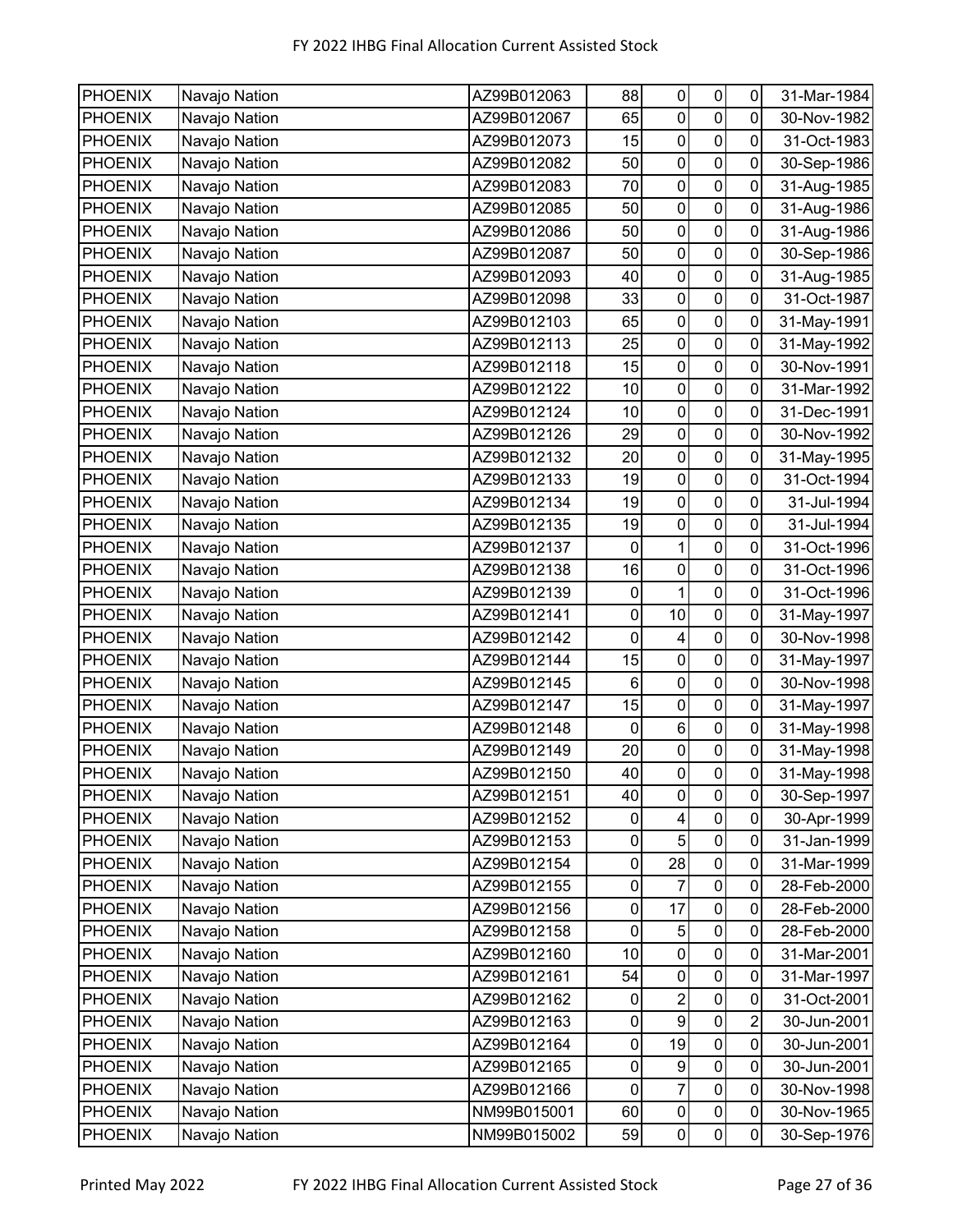| PHOENIX        | Navajo Nation | NM99B015003 | 19          | $\pmb{0}$           | 0                | 0           | 31-Oct-1966 |
|----------------|---------------|-------------|-------------|---------------------|------------------|-------------|-------------|
| <b>PHOENIX</b> | Navajo Nation | NM99B015004 | 30          | $\mathbf 0$         | $\mathbf 0$      | 0           | 31-Oct-1966 |
| <b>PHOENIX</b> | Navajo Nation | NM99B015005 | 19          | $\pmb{0}$           | $\mathbf 0$      | $\pmb{0}$   | 31-Jan-1967 |
| <b>PHOENIX</b> | Navajo Nation | NM99B015006 | 100         | 0                   | $\pmb{0}$        | 0           | 30-Apr-1968 |
| <b>PHOENIX</b> | Navajo Nation | NM99B015012 | 50          | $\pmb{0}$           | $\mathbf 0$      | $\pmb{0}$   | 30-Apr-1971 |
| <b>PHOENIX</b> | Navajo Nation | NM99B015013 | 60          | 0                   | $\pmb{0}$        | 0           | 30-Jun-1973 |
| <b>PHOENIX</b> | Navajo Nation | NM99B015014 | 20          | $\mathbf 0$         | $\mathbf 0$      | 0           | 31-Oct-1972 |
| <b>PHOENIX</b> | Navajo Nation | NM99B015024 | 10          | 0                   | $\pmb{0}$        | 0           | 28-Feb-1975 |
| <b>PHOENIX</b> | Navajo Nation | NM99B015028 | 20          | $\mathbf 0$         | $\pmb{0}$        | 0           | 30-Sep-1975 |
| <b>PHOENIX</b> | Navajo Nation | NM99B015030 | 30          | $\pmb{0}$           | $\boldsymbol{0}$ | $\pmb{0}$   | 30-Jun-1975 |
| <b>PHOENIX</b> | Navajo Nation | NM99B015032 | 150         | $\mathbf 0$         | $\boldsymbol{0}$ | 0           | 31-Jul-1979 |
| <b>PHOENIX</b> | Navajo Nation | NM99B015036 | 105         | $\pmb{0}$           | $\mathbf 0$      | 0           | 31-Aug-1979 |
| <b>PHOENIX</b> | Navajo Nation | NM99B015039 | 90          | 0                   | $\pmb{0}$        | 0           | 30-Sep-1980 |
| <b>PHOENIX</b> | Navajo Nation | NM99B015040 | 74          | $\mathbf 0$         | $\mathbf 0$      | 0           | 30-Apr-1983 |
| <b>PHOENIX</b> | Navajo Nation | NM99B015041 | 100         | $\pmb{0}$           | $\pmb{0}$        | 0           | 30-Apr-1984 |
| <b>PHOENIX</b> | Navajo Nation | NM99B015042 | 20          | $\pmb{0}$           | $\pmb{0}$        | 0           | 28-Feb-1983 |
| <b>PHOENIX</b> | Navajo Nation | NM99B015044 | 20          | $\pmb{0}$           | $\mathbf 0$      | 0           | 30-Jun-1983 |
| <b>PHOENIX</b> | Navajo Nation | NM99B015045 | 10          | 0                   | $\mathbf 0$      | 0           | 30-Nov-1983 |
| <b>PHOENIX</b> | Navajo Nation | NM99B015046 | 25          | $\pmb{0}$           | $\pmb{0}$        | 0           | 31-Jan-1983 |
| <b>PHOENIX</b> | Navajo Nation | NM99B015047 | 50          | $\mathbf 0$         | $\mathbf 0$      | 0           | 31-Dec-1983 |
| <b>PHOENIX</b> | Navajo Nation | NM99B015048 | 100         | $\mathbf 0$         | $\pmb{0}$        | 0           | 31-Jan-1984 |
| <b>PHOENIX</b> | Navajo Nation | NM99B015049 | 51          | $\pmb{0}$           | $\mathbf 0$      | $\pmb{0}$   | 29-Feb-1984 |
| <b>PHOENIX</b> | Navajo Nation | NM99B015052 | 4           | 0                   | $\pmb{0}$        | 0           | 30-Apr-1984 |
| <b>PHOENIX</b> | Navajo Nation | NM99B015055 | 59          | $\pmb{0}$           | $\mathbf 0$      | 0           | 31-Jan-1986 |
| <b>PHOENIX</b> | Navajo Nation | NM99B015071 | 0           | $\mathbf{1}$        | $\pmb{0}$        | 0           | 31-Oct-1990 |
| <b>PHOENIX</b> | Navajo Nation | NM99B015073 | 10          | $\mathbf 0$         | $\mathbf 0$      | 0           | 31-Dec-1991 |
| <b>PHOENIX</b> | Navajo Nation | NM99B015075 | 10          | $\pmb{0}$           | $\pmb{0}$        | 0           | 30-Nov-1991 |
| <b>PHOENIX</b> | Navajo Nation | NM99B015077 | 35          | $\boldsymbol{0}$    | $\pmb{0}$        | 0           | 31-Dec-1991 |
| <b>PHOENIX</b> | Navajo Nation | NM99B015079 | 20          | $\pmb{0}$           | $\pmb{0}$        | $\pmb{0}$   | 31-Mar-1992 |
| <b>PHOENIX</b> | Navajo Nation | NM99B015080 | 20          | 0                   | $\pmb{0}$        | 0           | 31-Aug-1991 |
| <b>PHOENIX</b> | Navajo Nation | NM99B015082 | 10          | $\overline{0}$      | $\mathsf 0$      | 0           | 30-Nov-1991 |
| <b>PHOENIX</b> | Navajo Nation | NM99B015085 | 10          | $\mathsf{O}\xspace$ | 0                | 0           | 30-Nov-1991 |
| <b>PHOENIX</b> | Navajo Nation | NM99B015087 | 20          | $\mathbf 0$         | $\pmb{0}$        | $\mathbf 0$ | 31-Dec-1993 |
| <b>PHOENIX</b> | Navajo Nation | NM99B015089 | 18          | $\pmb{0}$           | $\overline{0}$   | $\pmb{0}$   | 31-Aug-1992 |
| <b>PHOENIX</b> | Navajo Nation | NM99B015094 | 18          | $\pmb{0}$           | $\pmb{0}$        | $\pmb{0}$   | 31-Jan-1994 |
| <b>PHOENIX</b> | Navajo Nation | NM99B015095 | 17          | $\pmb{0}$           | $\mathbf 0$      | $\pmb{0}$   | 31-Mar-1994 |
| <b>PHOENIX</b> | Navajo Nation | NM99B015096 | 20          | 0                   | $\pmb{0}$        | 0           | 31-Dec-1993 |
| <b>PHOENIX</b> | Navajo Nation | NM99B015099 | 0           | $\overline{2}$      | $\pmb{0}$        | 0           | 28-Feb-1997 |
| <b>PHOENIX</b> | Navajo Nation | NM99B015100 | 0           | $\overline{2}$      | $\pmb{0}$        | 0           | 31-Oct-1996 |
| <b>PHOENIX</b> | Navajo Nation | NM99B015101 | $\mathsf 0$ | $\mathbf{1}$        | $\mathbf 0$      | 0           | 31-Oct-1996 |
| <b>PHOENIX</b> | Navajo Nation | NM99B015104 | 11          | $\pmb{0}$           | $\pmb{0}$        | $\pmb{0}$   | 31-Oct-1996 |
| <b>PHOENIX</b> | Navajo Nation | NM99B015105 | 9           | $\mathbf 0$         | $\mathbf 0$      | 0           | 31-Oct-1996 |
| <b>PHOENIX</b> | Navajo Nation | NM99B015106 | 20          | $\pmb{0}$           | $\mathbf 0$      | 0           | 31-May-1996 |
| <b>PHOENIX</b> | Navajo Nation | NM99B015107 | 14          | 0                   | $\pmb{0}$        | 0           | 30-Sep-1996 |
| <b>PHOENIX</b> | Navajo Nation | NM99B015109 | 14          | $\mathbf 0$         | $\mathbf 0$      | $\pmb{0}$   | 30-Jun-1996 |
| <b>PHOENIX</b> | Navajo Nation | NM99B015110 | 10          | $\pmb{0}$           | $\pmb{0}$        | $\pmb{0}$   | 30-Apr-1996 |
| <b>PHOENIX</b> | Navajo Nation | NM99B015112 | $\pmb{0}$   | 8 <sup>1</sup>      | $\overline{0}$   | $\pmb{0}$   | 31-May-1998 |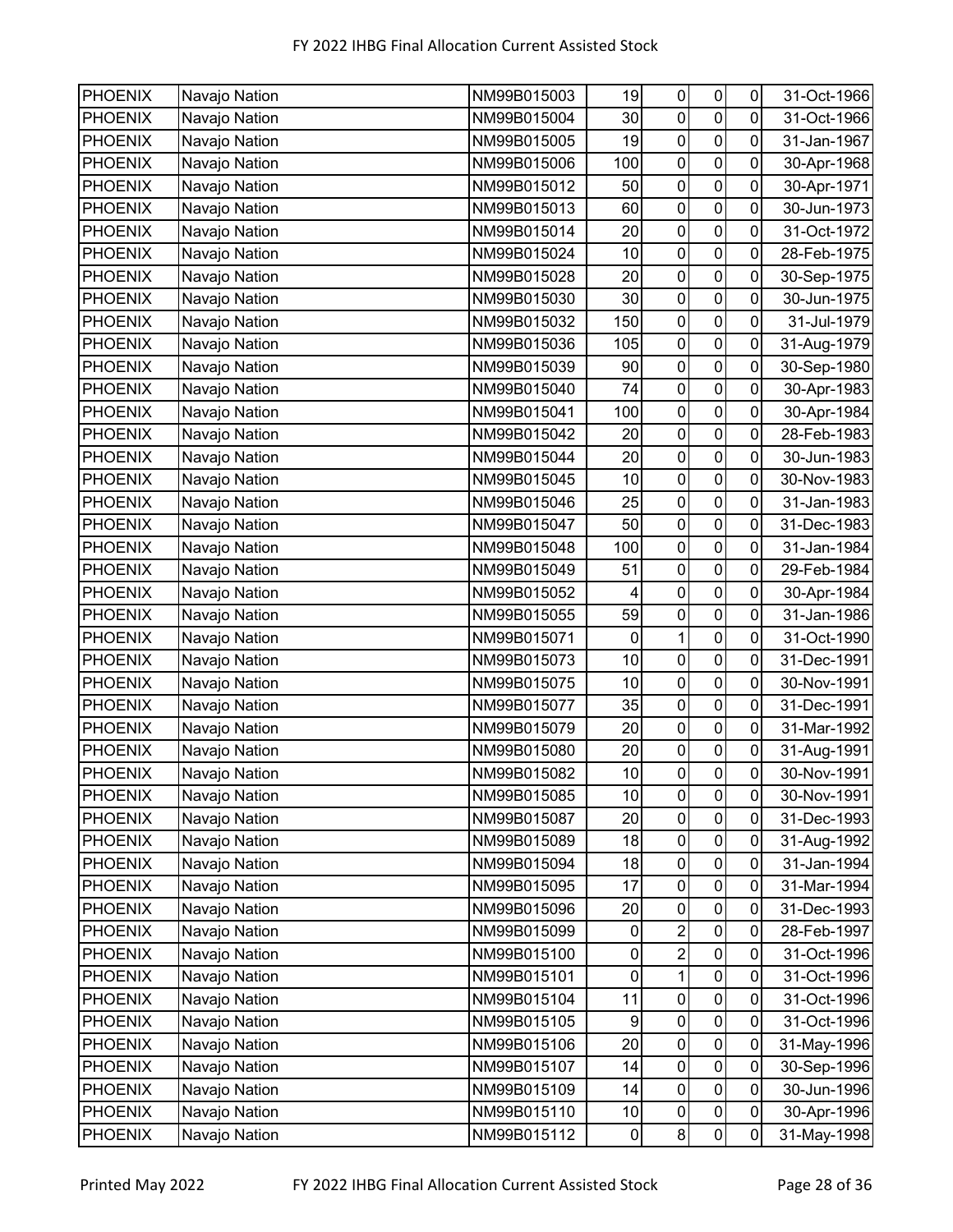| <b>PHOENIX</b> | Navajo Nation                   | NM99B015113 | 0                | 33                      | $\pmb{0}$           | 0                | 30-Sep-1998 |
|----------------|---------------------------------|-------------|------------------|-------------------------|---------------------|------------------|-------------|
| <b>PHOENIX</b> | Navajo Nation                   | NM99B015114 | 14               | $\mathbf 0$             | $\pmb{0}$           | 0                | 30-Sep-1980 |
| <b>PHOENIX</b> | Navajo Nation                   | NM99B015115 | 0                | $\bf 8$                 | $\pmb{0}$           | $\mathbf 0$      | 31-Dec-1999 |
| <b>PHOENIX</b> | Navajo Nation                   | NM99B015116 | 0                | $\,6$                   | $\mathbf 0$         | 0                | 30-Nov-1999 |
| <b>PHOENIX</b> | Navajo Nation                   | NM99B015117 | $\pmb{0}$        | $\overline{3}$          | $\mathbf 0$         | $\mathbf 0$      | 30-Nov-1999 |
| <b>PHOENIX</b> | Navajo Nation                   | NM99B015118 | 0                | 5                       | $\pmb{0}$           | 0                | 28-Feb-1999 |
| <b>PHOENIX</b> | Navajo Nation                   | NM99B015119 | 0                | $\sqrt{5}$              | $\pmb{0}$           | 0                | 28-Feb-1999 |
| <b>PHOENIX</b> | Navajo Nation                   | NM99B015120 | 0                | $\overline{\mathbf{4}}$ | $\mathbf 0$         | 0                | 30-Sep-2000 |
| <b>PHOENIX</b> | Navajo Nation                   | NM99B015121 | $\pmb{0}$        | 5                       | $\pmb{0}$           | 0                | 31-Dec-1999 |
| <b>PHOENIX</b> | Navajo Nation                   | NM99B015122 | $\pmb{0}$        | 11                      | $\pmb{0}$           | $\mathbf 0$      | 30-Nov-2000 |
| <b>PHOENIX</b> | Navajo Nation                   | NM99B015123 | 0                | 24                      | $\mathbf 0$         | 0                | 31-Dec-2000 |
| <b>PHOENIX</b> | Navajo Nation                   | NM99B015124 | 0                | $\boldsymbol{9}$        | $\mathbf 0$         | 0                | 30-Nov-2000 |
| <b>PHOENIX</b> | Navajo Nation                   | NM99B015125 | 20               | $\pmb{0}$               | $\pmb{0}$           | 0                | 31-Mar-2002 |
| <b>PHOENIX</b> | Navajo Nation                   | NM99B015127 | 18               | $\mathbf 0$             | $\mathbf 0$         | 0                | 30-Jun-2001 |
| <b>PHOENIX</b> | Navajo Nation                   | NM99B015128 | 0                | 18                      | $\pmb{0}$           | 0                | 30-Jun-2001 |
| <b>PHOENIX</b> | Ohkay Owingeh (San Juan Pueblo) | NM99B083009 | 22               | $\mathbf 0$             | $\mathbf 0$         | 0                | 31-Dec-1997 |
| <b>PHOENIX</b> | Ohkay Owingeh (San Juan Pueblo) | NM99B083010 | 3                | $\mathbf 0$             | $\mathbf 0$         | 0                | 30-Nov-2005 |
| <b>PHOENIX</b> | Pala Band                       | CA99B080053 | $\boldsymbol{9}$ | $\pmb{0}$               | $\pmb{0}$           | 0                | 30-Nov-1994 |
| <b>PHOENIX</b> | Pascua Yaqui Tribe              | AZ99B040001 | 43               | 0                       | $\pmb{0}$           | $\mathbf 0$      | 31-Oct-1981 |
| <b>PHOENIX</b> | Pascua Yaqui Tribe              | AZ99B040003 | 40               | $\pmb{0}$               | $\pmb{0}$           | 0                | 30-Apr-1986 |
| <b>PHOENIX</b> | Pascua Yaqui Tribe              | AZ99B040004 | 50               | $\boldsymbol{0}$        | $\pmb{0}$           | 0                | 31-Dec-1986 |
| <b>PHOENIX</b> | Pascua Yaqui Tribe              | AZ99B040006 | 50               | $\pmb{0}$               | $\pmb{0}$           | 0                | 30-Jun-1987 |
| <b>PHOENIX</b> | Pascua Yaqui Tribe              | AZ99B040007 | 79               | $\pmb{0}$               | $\mathbf 0$         | 0                | 31-Dec-1987 |
| <b>PHOENIX</b> | Pascua Yaqui Tribe              | AZ99B040011 | 43               | $\pmb{0}$               | $\mathbf 0$         | 0                | 30-Apr-1992 |
| <b>PHOENIX</b> | Pascua Yaqui Tribe              | AZ99B040013 | 20               | $\mathbf 0$             | $\mathsf{O}\xspace$ | 0                | 31-Mar-1995 |
| <b>PHOENIX</b> | Pascua Yaqui Tribe              | AZ99B040015 | 39               | $\mathbf 0$             | $\pmb{0}$           | 0                | 28-Feb-1998 |
| <b>PHOENIX</b> | Picayune Rancheria              | CA99B159001 | 12               | $\mathbf 0$             | $\mathbf 0$         | 0                | 31-Dec-1999 |
| <b>PHOENIX</b> | Picayune Rancheria              | CA99B159001 | 3                | $\mathbf 0$             | $\mathbf 0$         | $\mathbf 0$      | 08-Feb-2003 |
| <b>PHOENIX</b> | Picayune Rancheria              | CA99B159001 | $\overline{5}$   | $\pmb{0}$               | $\pmb{0}$           | $\mathbf 0$      | 26-Mar-2013 |
| <b>PHOENIX</b> | Picayune Rancheria              | CA99B159002 | 0                | 4                       | $\mathbf 0$         | 0                | 01-May-2011 |
| <b>PHOENIX</b> | Pinoleville Rancheria           | CA99B130024 | 5                | $\boldsymbol{0}$        | $\pmb{0}$           | 0                | 01-Sep-2006 |
| <b>PHOENIX</b> | <b>Pyramid Lake Paiute</b>      | NV99B004005 | 12               | $\pmb{0}$               | $\pmb{0}$           | $\mathbf 0$      | 31-Aug-1980 |
| <b>PHOENIX</b> | <b>Pyramid Lake Paiute</b>      | NV99B004006 | 36               | $\mathbf 0$             | $\overline{0}$      | $\mathbf 0$      | 31-Jul-1981 |
| <b>PHOENIX</b> | <b>Pyramid Lake Paiute</b>      | NV99B004011 | $\pmb{0}$        | 14                      | $\overline{0}$      | $\pmb{0}$        | 30-Apr-1997 |
| <b>PHOENIX</b> | <b>Pyramid Lake Paiute</b>      | NV99B004013 | $\pmb{0}$        | $\mathbf{1}$            | $\pmb{0}$           | $\mathbf 0$      | 31-Mar-1998 |
| <b>PHOENIX</b> | Quartz Valley Rancheria         | CA99B083011 | 10               | $\pmb{0}$               | $\pmb{0}$           | $\mathbf 0$      | 04-May-2004 |
| <b>PHOENIX</b> | Quartz Valley Rancheria         | CA99B083012 | 0                | $\mathbf 5$             | $\pmb{0}$           | 0                | 04-May-2004 |
| <b>PHOENIX</b> | Quartz Valley Rancheria         | CA99B083014 | 1                | $\pmb{0}$               | $\pmb{0}$           | $\mathbf 0$      | 31-Dec-1997 |
| <b>PHOENIX</b> | Quartz Valley Rancheria         | CA99B083017 | 10               | $\boldsymbol{0}$        | $\pmb{0}$           | $\pmb{0}$        | 30-Nov-2000 |
| <b>PHOENIX</b> | Quechan Tribe                   | CA99B054006 | 39               | $\boldsymbol{0}$        | $\pmb{0}$           | $\mathbf 0$      | 31-Jul-1982 |
| <b>PHOENIX</b> | Quechan Tribe                   | CA99B054014 | 20               | $\pmb{0}$               | $\pmb{0}$           | $\pmb{0}$        | 30-Nov-1994 |
| <b>PHOENIX</b> | Quechan Tribe                   | CA99B054015 | 20               | $\pmb{0}$               | $\mathbf 0$         | $\pmb{0}$        | 12-Jun-1997 |
| <b>PHOENIX</b> | Quechan Tribe                   | CA99B054017 | 22               | $\pmb{0}$               | $\pmb{0}$           | $\pmb{0}$        | 30-Jun-1999 |
| <b>PHOENIX</b> | Redwood Valley Rancheria        | CA99B130011 | 9                | $\pmb{0}$               | $\pmb{0}$           | $\boldsymbol{0}$ | 31-May-1990 |
| <b>PHOENIX</b> | Reno-Sparks Colony              | NV99B012003 | 29               | $\boldsymbol{0}$        | $\pmb{0}$           | $\mathbf 0$      | 30-Sep-1974 |
| <b>PHOENIX</b> | Reno-Sparks Colony              | NV99B012007 | 20               | $\pmb{0}$               | $\mathbf 0$         | $\pmb{0}$        | 31-Jul-1991 |
| <b>PHOENIX</b> | Reno-Sparks Colony              | NV99B012008 | $\pmb{0}$        | $\overline{7}$          | $\overline{0}$      | $\overline{0}$   | 30-Sep-1991 |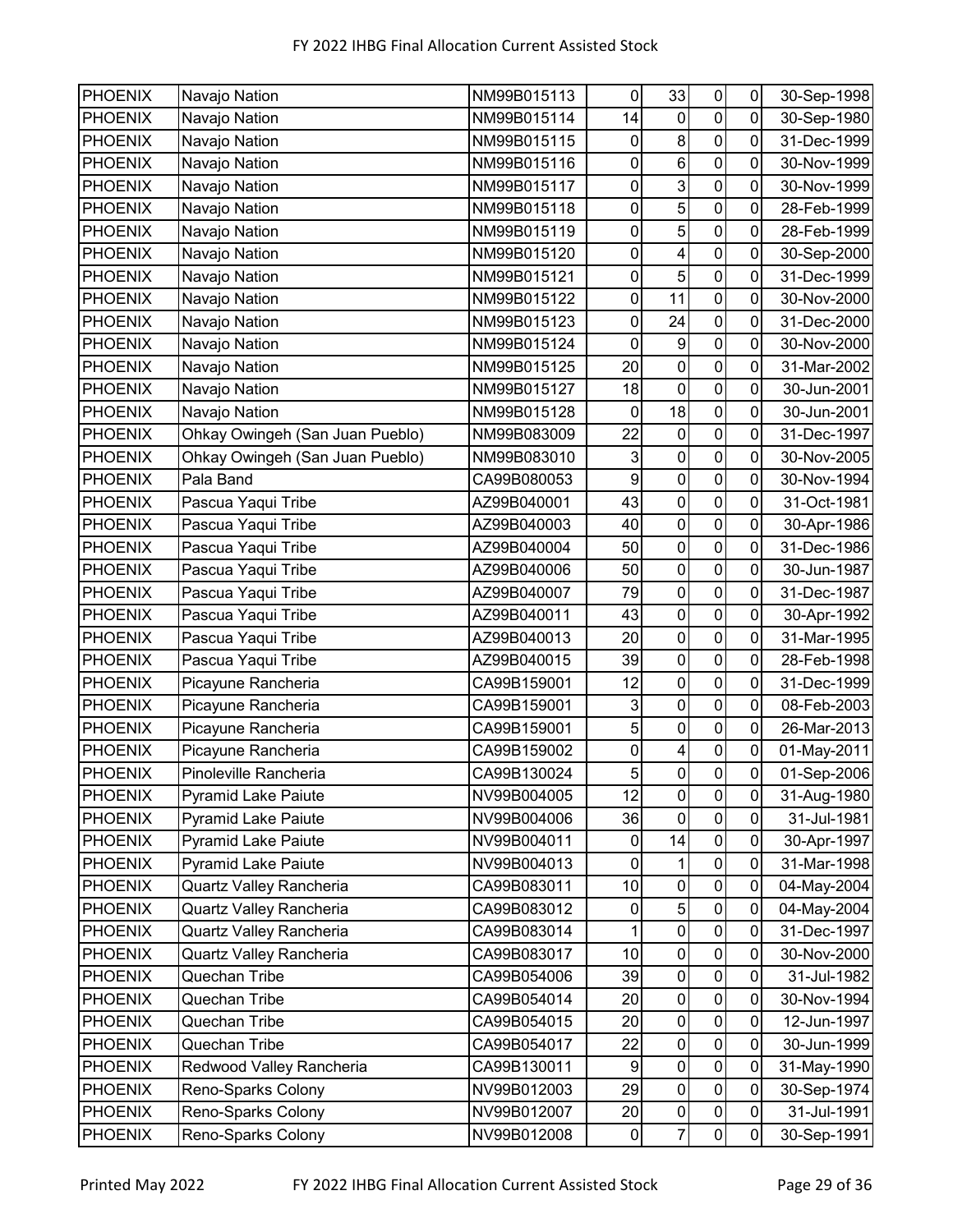| <b>PHOENIX</b> | Reno-Sparks Colony          | NV99B012009 | 0                       | $\boldsymbol{2}$ | $\pmb{0}$        | 0                | 30-Sep-1991 |
|----------------|-----------------------------|-------------|-------------------------|------------------|------------------|------------------|-------------|
| <b>PHOENIX</b> | Reno-Sparks Colony          | NV99B012010 | $\mathbf 0$             | $\overline{7}$   | $\mathbf 0$      | 0                | 14-Jun-1995 |
| <b>PHOENIX</b> | Reno-Sparks Colony          | NV99B012012 | 29                      | $\pmb{0}$        | $\pmb{0}$        | 0                | 30-Apr-1997 |
| <b>PHOENIX</b> | Rincon Band                 | CA99B080010 | $\pmb{0}$               | 1                | $\mathbf 0$      | 0                | 30-Jun-1981 |
| <b>PHOENIX</b> | <b>Rincon Band</b>          | CA99B080054 | 6                       | 0                | $\mathbf 0$      | $\mathbf 0$      | 30-Apr-1994 |
| <b>PHOENIX</b> | <b>Rincon Band</b>          | CA99B080065 | 0                       | 1                | 0                | 0                | 31-Jan-1996 |
| <b>PHOENIX</b> | Rincon Band                 | CA99B080066 | 4                       | 0                | $\mathbf 0$      | 0                | 31-Jan-1996 |
| <b>PHOENIX</b> | Robinson Rancheria          | CA99B130005 | 11                      | 0                | 0                | 0                | 30-Apr-1988 |
| <b>PHOENIX</b> | Round Valley Indian Tribe   | CA99B097002 | 26                      | $\mathbf 0$      | $\mathbf 0$      | $\mathbf 0$      | 31-Aug-1978 |
| <b>PHOENIX</b> | Round Valley Indian Tribe   | CA99B097005 | 22                      | $\boldsymbol{0}$ | $\pmb{0}$        | $\pmb{0}$        | 31-Aug-1981 |
| <b>PHOENIX</b> | Salt River Plma-Maricopa    | AZ99B014007 | 25                      | 0                | $\boldsymbol{0}$ | 0                | 30-Jun-1980 |
| <b>PHOENIX</b> | Salt River Plma-Maricopa    | AZ99B014009 | 59                      | $\mathbf 0$      | $\overline{0}$   | 0                | 30-Sep-1980 |
| <b>PHOENIX</b> | Salt River Plma-Maricopa    | AZ99B014011 | 28                      | 0                | $\mathbf 0$      | 0                | 31-Jan-1986 |
| <b>PHOENIX</b> | Salt River Plma-Maricopa    | AZ99B014017 | 40                      | $\mathbf 0$      | $\mathbf 0$      | 0                | 31-Oct-1995 |
| <b>PHOENIX</b> | Salt River Plma-Maricopa    | AZ99B014018 | 20                      | $\boldsymbol{0}$ | $\mathbf 0$      | 0                | 09-Feb-1999 |
| <b>PHOENIX</b> | San Carlos Apache           | AZ99B011016 | 99                      | $\boldsymbol{0}$ | $\mathbf 0$      | $\mathbf 0$      | 30-Jul-1980 |
| <b>PHOENIX</b> | San Carlos Apache           | AZ99B011017 | 20                      | $\pmb{0}$        | $\mathbf 0$      | 0                | 31-Dec-1981 |
| <b>PHOENIX</b> | San Carlos Apache           | AZ99B011020 | 50                      | $\mathbf 0$      | $\mathbf 0$      | 0                | 30-Nov-1987 |
| <b>PHOENIX</b> | San Carlos Apache           | AZ99B011021 | 50                      | $\pmb{0}$        | $\mathbf 0$      | 0                | 30-Nov-1987 |
| <b>PHOENIX</b> | San Carlos Apache           | AZ99B011022 | 60                      | 0                | 0                | 0                | 30-Nov-1987 |
| <b>PHOENIX</b> | San Carlos Apache           | AZ99B011023 | 20                      | $\overline{0}$   | $\mathbf 0$      | $\mathbf 0$      | 30-Nov-1987 |
| <b>PHOENIX</b> | San Carlos Apache           | AZ99B011025 | 73                      | $\boldsymbol{0}$ | $\pmb{0}$        | 0                | 30-Nov-1992 |
| <b>PHOENIX</b> | San Carlos Apache           | AZ99B011027 | 38                      | $\mathbf 0$      | $\mathbf 0$      | 0                | 30-Nov-1994 |
| <b>PHOENIX</b> | San Carlos Apache           | AZ99B011029 | $\pmb{0}$               | $\overline{3}$   | $\overline{0}$   | $\mathbf 0$      | 01-Jan-2000 |
| <b>PHOENIX</b> | San Carlos Apache           | AZ99B011030 | $\overline{2}$          | $\pmb{0}$        | 0                | 0                | 01-Jan-2000 |
| <b>PHOENIX</b> | San Ildefonso Pueblo        | NM99B040029 | 20                      | $\boldsymbol{0}$ | $\pmb{0}$        | $\mathbf 0$      | 31-Jan-2000 |
| <b>PHOENIX</b> | San Pasqual Band            | CA99B080055 | 10                      | 0                | $\mathbf 0$      | 0                | 31-May-1993 |
| <b>PHOENIX</b> | San Pasqual Band            | CA99B080072 | 8                       | $\mathbf 0$      | $\mathbf 0$      | $\mathbf 0$      | 28-Nov-1995 |
| <b>PHOENIX</b> | Santa Ana Pueblo            | NM99B087013 | 5                       | $\pmb{0}$        | $\pmb{0}$        | $\mathbf 0$      | 30-Nov-1999 |
| <b>PHOENIX</b> | Santa Clara Pueblo          | NM99B082007 | $\pmb{0}$               | 8                | $\pmb{0}$        | 0                | 31-Mar-1992 |
| <b>PHOENIX</b> | Santa Clara Pueblo          | NM99B082008 | $\pmb{0}$               | 13               | $\mathbf 0$      | 0                | 31-Dec-2004 |
| <b>PHOENIX</b> | Santa Clara Pueblo          | NM99B082009 | 22                      | $\pmb{0}$        | $\pmb{0}$        | 0                | 31-Dec-2004 |
| <b>PHOENIX</b> | Santa Rosa Band of Cahuilla | CA99B080070 | $\mathbf 0$             | 1                | $\pmb{0}$        | 0                | 18-May-1998 |
| <b>PHOENIX</b> | Santa Rosa Rancheria        | CA99B129001 | 23                      | $\pmb{0}$        | $\pmb{0}$        | $\pmb{0}$        | 31-Jul-1982 |
| <b>PHOENIX</b> | Santa Rosa Rancheria        | CA99B129007 | 20                      | $\pmb{0}$        | $\pmb{0}$        | 0                | 31-Dec-1987 |
| <b>PHOENIX</b> | Santo Domingo Pueblo        | NM99B078001 | 19                      | $\pmb{0}$        | $\pmb{0}$        | $\mathbf 0$      | 30-Sep-1998 |
| <b>PHOENIX</b> | Santo Domingo Pueblo        | NM99B078002 | 10                      | $\,6$            | $\pmb{0}$        | 10               | 30-Sep-1998 |
| <b>PHOENIX</b> | Santo Domingo Pueblo        | NM99B078003 | $\pmb{0}$               | 1                | $\mathbf 0$      | $\boldsymbol{0}$ | 30-Nov-2004 |
| <b>PHOENIX</b> | Sherwood Valley Rancheria   | CA99B130014 | 9                       | 0                | $\pmb{0}$        | 0                | 30-Apr-1993 |
| <b>PHOENIX</b> | Sherwood Valley Rancheria   | CA99B130015 | $\overline{\mathbf{4}}$ | $\mathbf 0$      | $\pmb{0}$        | $\mathbf 0$      | 30-Apr-1993 |
| <b>PHOENIX</b> | Sherwood Valley Rancheria   | CA99B130027 | 12                      | $\pmb{0}$        | $\pmb{0}$        | 3                | 28-Sep-2012 |
| <b>PHOENIX</b> | Soboba Band                 | CA99B080068 | 2                       | $\boldsymbol{0}$ | $\pmb{0}$        | $\mathbf 0$      | 30-May-1995 |
| <b>PHOENIX</b> | Soboba Band                 | CA99B080073 | 1                       | $\pmb{0}$        | $\mathbf 0$      | $\pmb{0}$        | 30-Jun-1998 |
| <b>PHOENIX</b> | Susanville Rancheria        | CA99B083008 | 25                      | $\pmb{0}$        | $\pmb{0}$        | 0                | 30-Sep-1993 |
| <b>PHOENIX</b> | Susanville Rancheria        | CA99B083010 | 6                       | $\pmb{0}$        | $\pmb{0}$        | 0                | 31-Dec-1995 |
| <b>PHOENIX</b> | Te-Moak                     | NV99B016004 | 10                      | $\pmb{0}$        | $\pmb{0}$        | $\pmb{0}$        | 30-Nov-1980 |
| <b>PHOENIX</b> | Te-Moak                     | NV99B016005 | 23                      | $\pmb{0}$        | $\pmb{0}$        | $\pmb{0}$        | 28-Feb-1982 |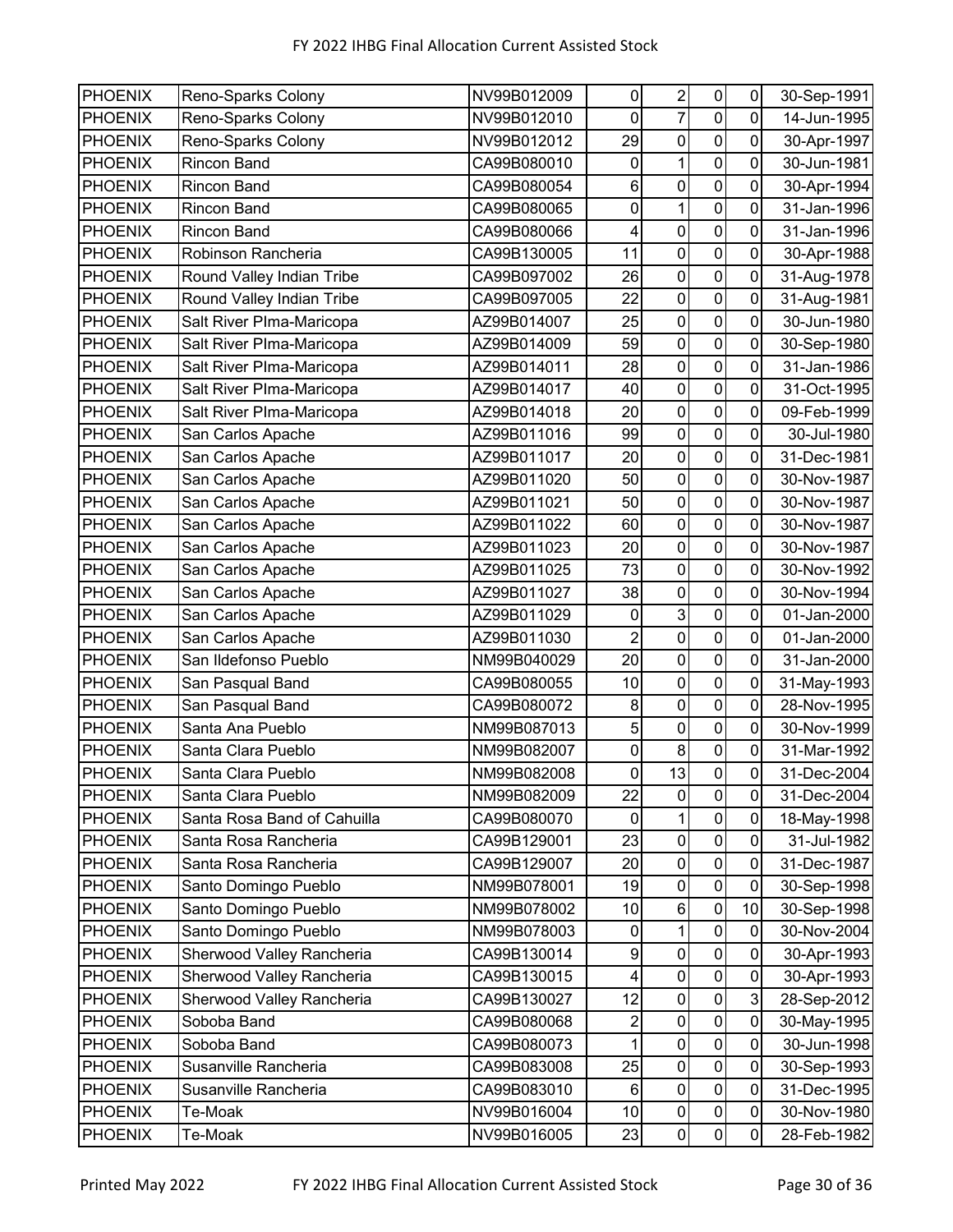| PHOENIX        | Te-Moak                                 | NV99B016006 | 3                | $\pmb{0}$                 | $\pmb{0}$      | $\mathbf 0$         | 28-Feb-1982 |
|----------------|-----------------------------------------|-------------|------------------|---------------------------|----------------|---------------------|-------------|
| <b>PHOENIX</b> | Te-Moak                                 | NV99B016010 | 33               | $\mathbf 0$               | $\mathbf 0$    | 0                   | 28-Feb-1989 |
| <b>PHOENIX</b> | Te-Moak                                 | NV99B016011 | $\boldsymbol{9}$ | 1                         | $\mathbf 0$    | $\mathbf 0$         | 28-Feb-1998 |
| <b>PHOENIX</b> | Tohono O'Odham Nation                   | AZ99B026008 | 10               | $\mathbf 0$               | $\pmb{0}$      | $\overline{0}$      | 30-Sep-1978 |
| <b>PHOENIX</b> | Tohono O'Odham Nation                   | AZ99B026012 | 50               | $\pmb{0}$                 | $\mathbf 0$    | $\mathbf 0$         | 31-May-1974 |
| <b>PHOENIX</b> | Tohono O'Odham Nation                   | AZ99B026019 | $\pmb{0}$        | $\,6$                     | $\mathbf 0$    | 0                   | 30-Jun-1981 |
| <b>PHOENIX</b> | Tohono O'Odham Nation                   | AZ99B026020 | 12               | $\boldsymbol{0}$          | $\pmb{0}$      | 0                   | 28-Feb-1983 |
| PHOENIX        | Tohono O'Odham Nation                   | AZ99B026021 | $\mathbf 0$      | $\overline{\mathcal{A}}$  | $\mathbf 0$    | 0                   | 31-May-1983 |
| <b>PHOENIX</b> | Tohono O'Odham Nation                   | AZ99B026022 | 50               | $\mathbf 0$               | $\mathbf 0$    | 0                   | 30-Jun-1986 |
| <b>PHOENIX</b> | Tohono O'Odham Nation                   | AZ99B026024 | $\pmb{0}$        | 1                         | $\pmb{0}$      | $\mathbf 0$         | 30-Nov-1987 |
| <b>PHOENIX</b> | Tohono O'Odham Nation                   | AZ99B026030 | $\pmb{0}$        | $\overline{7}$            | $\mathbf 0$    | $\mathbf 0$         | 30-Apr-1992 |
| <b>PHOENIX</b> | Tohono O'Odham Nation                   | AZ99B026031 | $\mathbf 0$      | 1                         | $\overline{0}$ | $\mathbf 0$         | 31-Mar-1994 |
| PHOENIX        | Tohono O'Odham Nation                   | AZ99B026032 | $\mathbf 0$      | 44                        | $\mathbf 0$    | 0                   | 30-Jan-1999 |
| <b>PHOENIX</b> | <b>Torres-Martinez Band of Cahuilla</b> | CA99B080035 | 10               | $\overline{7}$            | $\mathbf 0$    | 0                   | 29-Feb-1988 |
| <b>PHOENIX</b> | Torres-Martinez Band of Cahuilla        | CA99B080045 |                  | $\mathbf 0$               | $\mathbf 0$    | $\mathbf 0$         | 30-Apr-1989 |
| <b>PHOENIX</b> | <b>Tule River Indian Tribe</b>          | CA99B099003 | 7                | $\mathbf 0$               | $\mathbf 0$    | 0                   | 30-Jun-1988 |
| <b>PHOENIX</b> | <b>Tule River Indian Tribe</b>          | CA99B099006 | 18               | $\pmb{0}$                 | $\mathbf 0$    | $\mathbf 0$         | 29-Mar-1996 |
| <b>PHOENIX</b> | <b>Tule River Indian Tribe</b>          | CA99B099009 | 35               | $\mathbf 0$               | $\mathbf 0$    | 0                   | 10-Feb-2004 |
| <b>PHOENIX</b> | Tuolumne Band of Me-Wuk Indians         | CA99B129006 | 5                | $\pmb{0}$                 | $\pmb{0}$      | 0                   | 31-Jul-1982 |
| <b>PHOENIX</b> | Tuolumne Band of Me-Wuk Indians         | CA99B129012 | 3                | 0                         | $\mathbf 0$    | 0                   | 31-May-1999 |
| <b>PHOENIX</b> | Tuolumne Band of Me-Wuk Indians         | CA99B129013 | $\mathbf 0$      | 10                        | $\mathbf 0$    | 0                   | 31-May-1999 |
| <b>PHOENIX</b> | Viejas Group of Capitan Grande          | CA99B080056 | 1                | $\pmb{0}$                 | $\mathbf 0$    | 0                   | 30-Nov-1993 |
| <b>PHOENIX</b> | <b>Walker River Paiute Tribe</b>        | NV99B008006 | 10               | $\mathbf 0$               | $\mathbf 0$    | 0                   | 31-Mar-1982 |
| <b>PHOENIX</b> | <b>Walker River Paiute Tribe</b>        | NV99B008009 | 10               | $\mathbf 0$               | $\overline{0}$ | $\mathbf 0$         | 31-Oct-1986 |
| <b>PHOENIX</b> | <b>Walker River Paiute Tribe</b>        | NV99B008013 | 13               | 0                         | $\mathbf 0$    | 0                   | 30-Sep-1994 |
| <b>PHOENIX</b> | <b>Walker River Paiute Tribe</b>        | NV99B008014 | 13               | $\boldsymbol{0}$          | $\pmb{0}$      | 0                   | 30-Sep-1994 |
| PHOENIX        | <b>Walker River Paiute Tribe</b>        | NV99B008015 | 22               | $\pmb{0}$                 | $\mathbf 0$    | 0                   | 30-Nov-2001 |
| <b>PHOENIX</b> | <b>Washoe Tribe</b>                     | NV99B003007 | 15               | $\mathbf 0$               | $\overline{0}$ | 0                   | 31-Jul-1980 |
| <b>PHOENIX</b> | <b>Washoe Tribe</b>                     | NV99B003009 | 25               | $\pmb{0}$                 | $\mathbf 0$    | $\mathsf{O}\xspace$ | 30-Jun-1984 |
| <b>PHOENIX</b> | <b>Washoe Tribe</b>                     | NV99B003010 | 40               | $\pmb{0}$                 | $\pmb{0}$      | $\mathbf 0$         | 31-Jul-1989 |
| <b>PHOENIX</b> | White Mountain Apache (Fort Apache)     | AZ99B016007 | 35               | $\pmb{0}$                 | $\overline{0}$ | $\mathbf 0$         | 30-Jun-1971 |
| <b>PHOENIX</b> | White Mountain Apache (Fort Apache)     | AZ99B016017 | 65               | $\pmb{0}$                 | $\pmb{0}$      | 0                   | 31-Dec-1972 |
| <b>PHOENIX</b> | White Mountain Apache (Fort Apache)     | AZ99B016026 | 45               | $\pmb{0}$                 | $\pmb{0}$      | $\pmb{0}$           | 31-Dec-1979 |
| <b>PHOENIX</b> | White Mountain Apache (Fort Apache)     | AZ99B016027 | 48               | $\pmb{0}$                 | $\pmb{0}$      | 0                   | 31-Aug-1980 |
| <b>PHOENIX</b> | White Mountain Apache (Fort Apache)     | AZ99B016029 | 50               | $\pmb{0}$                 | $\pmb{0}$      | 0                   | 28-Feb-1981 |
| <b>PHOENIX</b> | White Mountain Apache (Fort Apache)     | AZ99B016030 | $\pmb{0}$        | $\boldsymbol{2}$          | $\pmb{0}$      | $\pmb{0}$           | 31-Jul-1986 |
| <b>PHOENIX</b> | White Mountain Apache (Fort Apache)     | AZ99B016031 | $\mathbf 5$      | $\pmb{0}$                 | $\pmb{0}$      | 0                   | 31-May-1986 |
| <b>PHOENIX</b> | White Mountain Apache (Fort Apache)     | AZ99B016034 | 40               | $\pmb{0}$                 | $\pmb{0}$      | 0                   | 31-Oct-1987 |
| <b>PHOENIX</b> | White Mountain Apache (Fort Apache)     | AZ99B016036 | 50               | $\pmb{0}$                 | $\pmb{0}$      | 0                   | 31-Jan-1988 |
| <b>PHOENIX</b> | White Mountain Apache (Fort Apache)     | AZ99B016037 | $\mathbf 0$      | $\boldsymbol{2}$          | $\mathbf 0$    | $\pmb{0}$           | 31-Oct-1987 |
| <b>PHOENIX</b> | White Mountain Apache (Fort Apache)     | AZ99B016038 | 50               | $\pmb{0}$                 | $\pmb{0}$      | $\mathsf 0$         | 31-Jan-1988 |
| <b>PHOENIX</b> | White Mountain Apache (Fort Apache)     | AZ99B016039 | 0                | 1                         | $\pmb{0}$      | $\pmb{0}$           | 30-Jun-1988 |
| <b>PHOENIX</b> | White Mountain Apache (Fort Apache)     | AZ99B016040 | $\pmb{0}$        | 1                         | $\mathbf 0$    | $\pmb{0}$           | 31-Oct-1988 |
| <b>PHOENIX</b> | White Mountain Apache (Fort Apache)     | AZ99B016042 | $\pmb{0}$        | $\ensuremath{\mathsf{3}}$ | $\pmb{0}$      | 0                   | 31-Oct-1988 |
| <b>PHOENIX</b> | White Mountain Apache (Fort Apache)     | AZ99B016045 | $\mathbf 0$      | $\mathbf{1}$              | $\pmb{0}$      | $\pmb{0}$           | 31-Oct-1991 |
| <b>PHOENIX</b> | White Mountain Apache (Fort Apache)     | AZ99B016046 | 20               | $\pmb{0}$                 | $\pmb{0}$      | $\pmb{0}$           | 30-Apr-1993 |
| <b>PHOENIX</b> | White Mountain Apache (Fort Apache)     | AZ99B016048 | 75               | $\pmb{0}$                 | $\mathbf 0$    | $\pmb{0}$           | 31-Jul-1994 |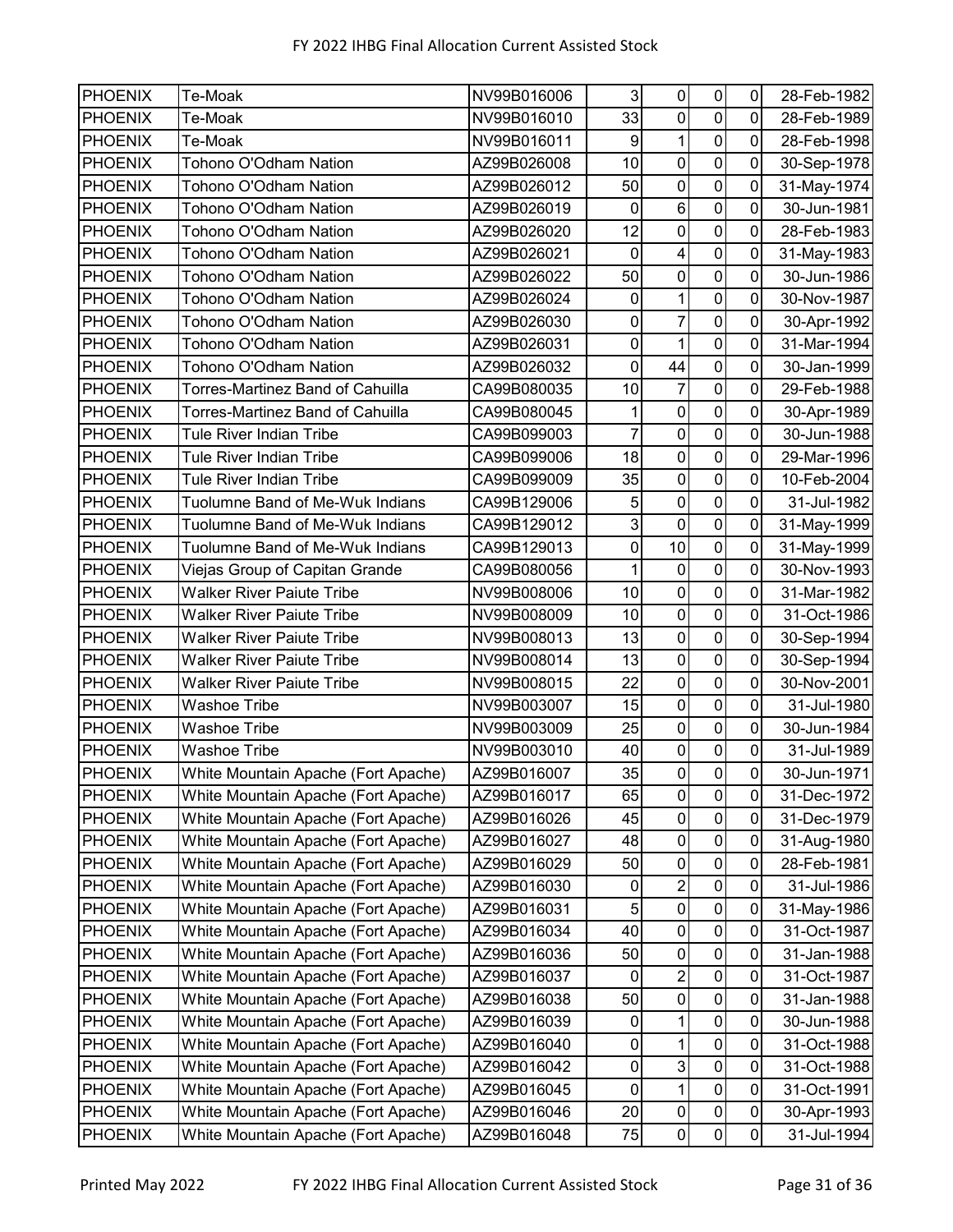| <b>PHOENIX</b> | White Mountain Apache (Fort Apache) | AZ99B016049 | 0                | $\boldsymbol{2}$ | $\pmb{0}$      | $\pmb{0}$      | 31-Jul-1994 |
|----------------|-------------------------------------|-------------|------------------|------------------|----------------|----------------|-------------|
| <b>PHOENIX</b> | White Mountain Apache (Fort Apache) | AZ99B016050 | 75               | $\mathbf 0$      | $\pmb{0}$      | 0              | 31-May-1997 |
| PHOENIX        | White Mountain Apache (Fort Apache) | AZ99B016051 | 0                | 24               | $\pmb{0}$      | 0              | 30-Apr-1998 |
| <b>PHOENIX</b> | Yavapai-Apache (Camp Verde)         | AZ99B022004 | $\mathbf{1}$     | $\mathbf 0$      | $\mathbf 0$    | $\mathbf 0$    | 28-Feb-1983 |
| <b>PHOENIX</b> | Yavapai-Apache (Camp Verde)         | AZ99B022006 | 10               | $\pmb{0}$        | $\pmb{0}$      | 0              | 31-Jul-1986 |
| <b>PHOENIX</b> | Yavapai-Apache (Camp Verde)         | AZ99B022007 | 13               | 0                | $\mathbf 0$    | 0              | 30-Jun-1986 |
| <b>PHOENIX</b> | Yavapai-Apache (Camp Verde)         | AZ99B022010 | 14               | $\pmb{0}$        | $\overline{0}$ | 0              | 31-May-1991 |
| <b>PHOENIX</b> | Yavapai-Apache (Camp Verde)         | AZ99B022012 | 7                | 0                | $\mathbf 0$    | 0              | 30-Sep-1997 |
| <b>PHOENIX</b> | Yavapai-Apache (Camp Verde)         | AZ99B022013 | 1                | $\boldsymbol{0}$ | $\mathbf 0$    | 0              | 31-May-1997 |
| <b>PHOENIX</b> | <b>Yerington Paiute Tribe</b>       | NV99B010005 | 14               | $\mathbf 0$      | $\mathbf 0$    | 0              | 30-Jun-1980 |
| <b>PHOENIX</b> | Yomba Shoshone Tribe                | NV99B020001 | 22               | $\mathbf 0$      | $\mathbf 0$    | 0              | 30-Jun-1981 |
| <b>PHOENIX</b> | Ysleta Del Sur                      | TX99B429003 | $\pmb{0}$        | 5                | $\mathbf 0$    | $\mathbf 0$    | 04-Jan-1999 |
| <b>PHOENIX</b> | <b>Yurok Tribe</b>                  | CA99B158001 | 11               | $\mathbf 0$      | $\mathbf 0$    | 3              | 31-Dec-2001 |
| PHOENIX        | <b>Yurok Tribe</b>                  | CA99B158001 | 1                | $\boldsymbol{0}$ | $\pmb{0}$      | 0              | 05-Jul-2007 |
| <b>PHOENIX</b> | <b>Yurok Tribe</b>                  | CA99B158002 | 7                | 0                | $\mathbf 0$    | 0              | 30-Sep-2004 |
| <b>PHOENIX</b> | <b>Yurok Tribe</b>                  | CA99B158002 | 25               | 0                | $\mathbf 0$    | 0              | 19-Jun-2009 |
| <b>PHOENIX</b> | <b>Yurok Tribe</b>                  | CA99B158003 | 0                | 1                | $\mathbf 0$    | 0              | 16-Apr-2001 |
| <b>PHOENIX</b> | <b>Yurok Tribe</b>                  | CA99B158003 | $\pmb{0}$        | 1                | $\mathbf 0$    | 0              | 12-Jun-2001 |
| <b>PHOENIX</b> | <b>Yurok Tribe</b>                  | CA99B158003 | $\pmb{0}$        | 1                | $\pmb{0}$      | $\mathbf 0$    | 31-Dec-2001 |
| <b>PHOENIX</b> | <b>Yurok Tribe</b>                  | CA99B158003 | 0                | 1                | $\pmb{0}$      | 0              | 31-Aug-2002 |
| <b>PHOENIX</b> | <b>Yurok Tribe</b>                  | CA99B158003 | $\pmb{0}$        | $\boldsymbol{2}$ | $\mathbf 0$    | 0              | 30-Sep-2002 |
| PHOENIX        | <b>Yurok Tribe</b>                  | CA99B158003 | 0                | 1                | $\mathbf 0$    | 0              | 18-Mar-2004 |
| <b>PHOENIX</b> | <b>Yurok Tribe</b>                  | CA99B158003 | $\pmb{0}$        | 1                | $\mathbf 0$    | $\mathbf 0$    | 04-May-2004 |
| PHOENIX        | <b>Yurok Tribe</b>                  | CA99B158003 | $\pmb{0}$        | 1                | $\pmb{0}$      | $\mathsf 0$    | 30-Sep-2005 |
| <b>PHOENIX</b> | <b>Yurok Tribe</b>                  | CA99B158003 | $\pmb{0}$        | 18               | $\mathbf 0$    | 0              | 30-Sep-2009 |
| <b>PHOENIX</b> | Zuni Tribe                          | NM99B019005 | $\overline{2}$   | 0                | $\pmb{0}$      | 0              | 31-Oct-1972 |
| <b>PHOENIX</b> | Zuni Tribe                          | NM99B019008 | 50               | 0                | $\pmb{0}$      | $\mathbf 0$    | 31-Mar-1977 |
| <b>PHOENIX</b> | Zuni Tribe                          | NM99B019009 | 74               | $\pmb{0}$        | $\mathbf 0$    | 0              | 28-Feb-1982 |
| <b>PHOENIX</b> | Zuni Tribe                          | NM99B019011 |                  | $\mathbf 0$      | $\mathbf 0$    | 0              | 30-Sep-1982 |
| <b>PHOENIX</b> | Zuni Tribe                          | NM99B019013 | 40               | $\pmb{0}$        | $\pmb{0}$      | 0              | 31-Jul-1986 |
| <b>PHOENIX</b> | <b>Zuni Tribe</b>                   | NM99B019015 | 22               | $\mathbf 0$      | $\mathbf 0$    | $\overline{0}$ | 31-Dec-1997 |
| <b>PHOENIX</b> | Zuni Tribe                          | NM99B019016 | $\pmb{0}$        | $\sqrt{5}$       | $\pmb{0}$      | $\pmb{0}$      | 30-Apr-2007 |
| <b>PHOENIX</b> | Zuni Tribe                          | NM99B019017 | 5                | $\mathbf 0$      | $\mathbf 0$    | $\mathbf 0$    | 30-Apr-2007 |
| <b>PHOENIX</b> | <b>TOTAL</b>                        |             | 8,990            | 768              | $\pmb{0}$      | 46             |             |
| <b>SEATTLE</b> | <b>Burns-Paiute Tribe</b>           | OR97B039001 | $\mathbf 0$      | 16               | $\mathbf 0$    | $\mathbf 0$    | 31-Mar-1999 |
| <b>SEATTLE</b> | <b>Chehalis Confederated Tribes</b> | WA19B048002 | 29               | $\pmb{0}$        | $\pmb{0}$      | $\mathbf 0$    | 30-Nov-1983 |
| <b>SEATTLE</b> | <b>Chehalis Confederated Tribes</b> | WA97B048003 | 21               | $\boldsymbol{0}$ | $\mathbf 0$    | $\mathbf 0$    | 30-Jun-1987 |
| <b>SEATTLE</b> | <b>Chehalis Confederated Tribes</b> | WA97B048005 | $\pmb{0}$        | $\mathbf{3}$     | $\mathbf 0$    | $\pmb{0}$      | 25-Nov-1997 |
| <b>SEATTLE</b> | <b>Chehalis Confederated Tribes</b> | WA97B048007 | $\pmb{0}$        | 1                | $\pmb{0}$      | $\pmb{0}$      | 31-Jan-2000 |
| <b>SEATTLE</b> | <b>Chehalis Confederated Tribes</b> | WA97B048008 | 5                | $\pmb{0}$        | $\pmb{0}$      | $\pmb{0}$      | 29-Feb-2008 |
| <b>SEATTLE</b> | Coeur D'Alene Tribe                 | ID16B007009 | 16               | 0                | $\pmb{0}$      | 0              | 30-Apr-1984 |
| <b>SEATTLE</b> | Coeur D'Alene Tribe                 | ID16B007010 | $\mathbf 0$      | $\sqrt{3}$       | $\pmb{0}$      | $\mathbf 0$    | 31-Aug-1984 |
| <b>SEATTLE</b> | Coeur D'Alene Tribe                 | ID97B007006 | 45               | $\pmb{0}$        | $\pmb{0}$      | $\pmb{0}$      | 30-Sep-1981 |
| <b>SEATTLE</b> | Coeur D'Alene Tribe                 | ID97B007013 | $\pmb{0}$        | 1                | $\pmb{0}$      | $\mathbf 0$    | 31-Aug-1984 |
| <b>SEATTLE</b> | Coeur D'Alene Tribe                 | ID97B007015 | 11               | $\pmb{0}$        | $\pmb{0}$      | $\pmb{0}$      | 31-Mar-1990 |
| <b>SEATTLE</b> | Coeur D'Alene Tribe                 | ID97B007018 | 0                | $\overline{2}$   | $\pmb{0}$      | $\pmb{0}$      | 31-Aug-1994 |
| <b>SEATTLE</b> | Coeur D'Alene Tribe                 | ID97B007021 | $\boldsymbol{9}$ | $\pmb{0}$        | $\pmb{0}$      | 1              | 31-Dec-1998 |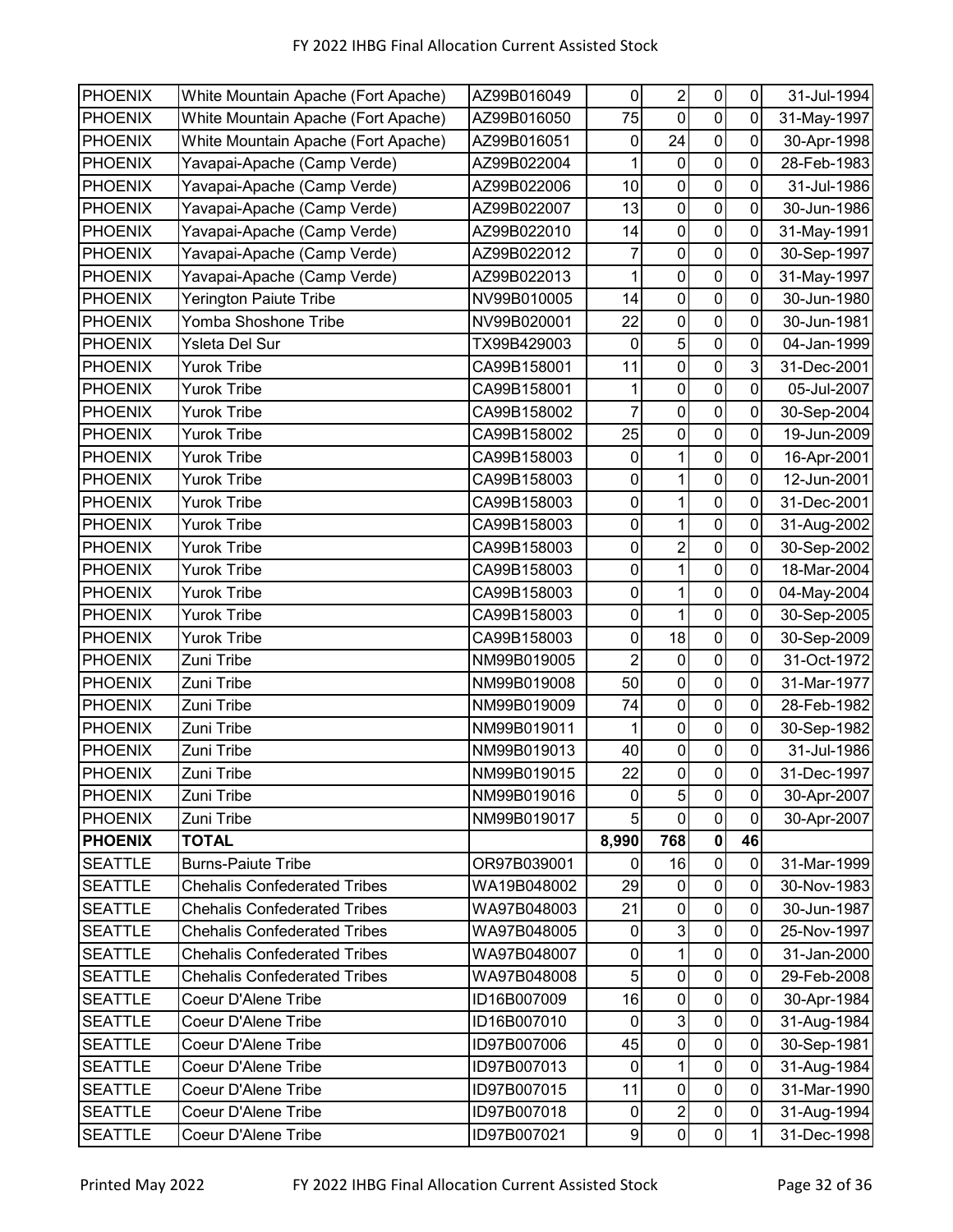| <b>SEATTLE</b> | Coeur D'Alene Tribe                               | ID97B007022 | $\pmb{0}$           | $\overline{c}$          | $\pmb{0}$           | 1              | 31-Dec-1998 |
|----------------|---------------------------------------------------|-------------|---------------------|-------------------------|---------------------|----------------|-------------|
| <b>SEATTLE</b> | Coeur D'Alene Tribe                               | ID97B007025 | 5                   | $\mathbf 0$             | $\mathbf 0$         | 0              | 31-Dec-1998 |
| <b>SEATTLE</b> | <b>Colville Confederated Tribes</b>               | WA19B043007 | 42                  | $\pmb{0}$               | $\pmb{0}$           | $\mathbf 0$    | 31-Dec-1980 |
| <b>SEATTLE</b> | <b>Colville Confederated Tribes</b>               | WA19B043009 | 50                  | 0                       | $\mathbf 0$         | $\overline{0}$ | 30-Jun-1982 |
| <b>SEATTLE</b> | <b>Colville Confederated Tribes</b>               | WA97B043002 | 38                  | $\pmb{0}$               | $\mathsf{O}\xspace$ | $\mathbf 0$    | 30-Jun-1977 |
| <b>SEATTLE</b> | <b>Colville Confederated Tribes</b>               | WA97B043003 | 28                  | $\mathbf 0$             | $\pmb{0}$           | 0              | 31-Aug-1978 |
| <b>SEATTLE</b> | <b>Colville Confederated Tribes</b>               | WA97B043005 | 35                  | $\pmb{0}$               | $\mathbf 0$         | $\mathbf 0$    | 31-Jan-1980 |
| <b>SEATTLE</b> | <b>Colville Confederated Tribes</b>               | WA97B043012 | 53                  | $\pmb{0}$               | $\pmb{0}$           | 0              | 30-Jun-1983 |
| <b>SEATTLE</b> | <b>Colville Confederated Tribes</b>               | WA97B043014 | $\mathbf 0$         | $\overline{2}$          | $\pmb{0}$           | 0              | 31-May-1986 |
| <b>SEATTLE</b> | Coos, Lower Umpqua and Siuslaw Tribes OR97B036001 |             | 15                  | $\mathbf 0$             | $\mathbf 0$         | $\mathbf 0$    | 28-Feb-2001 |
| <b>SEATTLE</b> | Coquille Indian Tribe                             | OR97B038001 | 48                  | $\boldsymbol{0}$        | $\mathbf 0$         | 0              | 30-Jun-1997 |
| <b>SEATTLE</b> | Coquille Indian Tribe                             | OR97B038002 | 0                   | 10                      | $\mathbf 0$         | 0              | 30-Jun-1997 |
| <b>SEATTLE</b> | <b>Grand Ronde</b>                                | OR97B040001 | 15                  | $\pmb{0}$               | $\mathbf 0$         | 0              | 31-Aug-2000 |
| <b>SEATTLE</b> | <b>Grand Ronde</b>                                | OR97B040002 | 5                   | $\pmb{0}$               | $\pmb{0}$           | 0              | 31-Aug-2000 |
| <b>SEATTLE</b> | Hoh Indian Tribe                                  | WA97B052032 | $\overline{4}$      | $\pmb{0}$               | $\pmb{0}$           | $\overline{0}$ | 01-Feb-1997 |
| <b>SEATTLE</b> | Kalispel Indian Community                         | WA97B037012 | $\pmb{0}$           | $\overline{2}$          | $\pmb{0}$           | $\overline{0}$ | 31-Dec-1996 |
| <b>SEATTLE</b> | Kalispel Indian Community                         | WA97B600371 | 3                   | $\pmb{0}$               | $\mathsf{O}\xspace$ | $\mathbf 0$    | 30-Sep-2000 |
| <b>SEATTLE</b> | Kalispel Indian Community                         | WA97B600372 | $\pmb{0}$           | 1                       | $\mathbf 0$         | 0              | 30-Sep-2000 |
| <b>SEATTLE</b> | Klamath Indian Tribe                              | OR97B037004 | $\mathsf{O}\xspace$ | $\overline{5}$          | $\mathbf 0$         | $\mathbf 0$    | 28-Feb-1999 |
| <b>SEATTLE</b> | Klamath Indian Tribe                              | OR97B037005 | $\overline{5}$      | $\pmb{0}$               | $\pmb{0}$           | 0              | 28-Feb-1999 |
| <b>SEATTLE</b> | Kootenai Tribe                                    | ID97B022001 | 0                   | $\mathbf{3}$            | $\pmb{0}$           | $\overline{0}$ | 28-Feb-1986 |
| <b>SEATTLE</b> | Lower Elwha Tribal Community                      | WA97B050011 | $\overline{c}$      | $\mathbf 0$             | $\pmb{0}$           | $\mathbf 0$    | 31-Jul-1999 |
| <b>SEATTLE</b> | Lower Elwha Tribal Community                      | WA97B050012 | $\mathbf 0$         | $\overline{c}$          | $\mathbf 0$         | $\mathbf 0$    | 31-Jul-1999 |
| <b>SEATTLE</b> | Lummi Tribe                                       | WA97B028004 | 19                  | $\pmb{0}$               | $\pmb{0}$           | $\mathbf 0$    | 30-Apr-1975 |
| <b>SEATTLE</b> | Lummi Tribe                                       | WA97B028007 | 29                  | $\pmb{0}$               | $\pmb{0}$           | $\mathbf 0$    | 30-Jun-1989 |
| <b>SEATTLE</b> | Lummi Tribe                                       | WA97B028012 | 15                  | $\pmb{0}$               | $\pmb{0}$           | $\mathbf 0$    | 31-Mar-1996 |
| <b>SEATTLE</b> | Lummi Tribe                                       | WA97B028014 | 20                  | $\pmb{0}$               | $\pmb{0}$           | 0              | 30-Mar-1997 |
| <b>SEATTLE</b> | Lummi Tribe                                       | WA97B028015 | $\mathbf 0$         | 17                      | $\mathbf 0$         | $\overline{0}$ | 30-Sep-1998 |
| <b>SEATTLE</b> | Lummi Tribe                                       | WA97B028023 | 0                   | 4                       | $\mathbf 0$         | $\mathbf 0$    | 31-Dec-1998 |
| <b>SEATTLE</b> | Makah Indian Tribe                                | WA19B029004 | 22                  | $\pmb{0}$               | $\mathbf 0$         | 0              | 31-Mar-1982 |
| <b>SEATTLE</b> | <b>Makah Indian Tribe</b>                         | WA97B029013 | 18                  | $\mathbf 0$             | $\overline{0}$      | $\mathbf 0$    | 31-Dec-1996 |
| <b>SEATTLE</b> | Makah Indian Tribe                                | WA97B029014 | 5 <sup>1</sup>      | $\pmb{0}$               | $\pmb{0}$           | 0              | 30-Nov-1999 |
| <b>SEATTLE</b> | Muckleshoot Indian Tribe                          | WA97B040001 | 40                  | $\mathbf 0$             | $\mathbf 0$         | $\mathbf 0$    | 31-Dec-1980 |
| <b>SEATTLE</b> | Muckleshoot Indian Tribe                          | WA97B040003 | 24                  | $\pmb{0}$               | $\pmb{0}$           | 0              | 30-Sep-1998 |
| <b>SEATTLE</b> | Muckleshoot Indian Tribe                          | WA97B040004 | 40                  | $\pmb{0}$               | $\pmb{0}$           | $\mathbf 0$    | 28-Sep-2007 |
| <b>SEATTLE</b> | Nez Perce Tribe                                   | ID97B008007 | 60                  | $\pmb{0}$               | $\pmb{0}$           | $\mathbf 0$    | 30-Sep-1977 |
| <b>SEATTLE</b> | Nez Perce Tribe                                   | ID97B008014 | $\pmb{0}$           | 11                      | $\pmb{0}$           | 0              | 31-Aug-1991 |
| <b>SEATTLE</b> | Nez Perce Tribe                                   | ID97B008015 | 29                  | $\pmb{0}$               | $\pmb{0}$           | 0              | 30-Sep-1993 |
| <b>SEATTLE</b> | Nez Perce Tribe                                   | ID97B008017 | $\pmb{0}$           | $\overline{7}$          | $\pmb{0}$           | $\mathbf 0$    | 31-Dec-1994 |
| <b>SEATTLE</b> | <b>Nisqually Indian Community</b>                 | WA97B052032 | 5                   | $\pmb{0}$               | $\pmb{0}$           | 0              | 30-Sep-2000 |
| <b>SEATTLE</b> | <b>Nisqually Indian Community</b>                 | WA97B052035 | 5 <sup>1</sup>      | $\pmb{0}$               | $\pmb{0}$           | $\overline{0}$ | 31-Mar-1999 |
| <b>SEATTLE</b> | <b>Nisqually Indian Community</b>                 | WA97B052040 | $\pmb{0}$           | $\overline{\mathbf{c}}$ | $\pmb{0}$           | 0              | 31-Jul-1998 |
| <b>SEATTLE</b> | Nooksack Tribe                                    | WA97B056006 | $\pmb{0}$           | 10                      | $\pmb{0}$           | $\pmb{0}$      | 31-Jul-1994 |
| <b>SEATTLE</b> | Nooksack Tribe                                    | WA97B056007 | 0                   | 4                       | $\mathbf 0$         | $\mathbf 0$    | 31-Jul-1994 |
| <b>SEATTLE</b> | Nooksack Tribe                                    | WA97B056008 | $\overline{7}$      | $\pmb{0}$               | $\pmb{0}$           | $\mathbf 0$    | 30-Sep-1999 |
| <b>SEATTLE</b> | Port Gamble Indian Community                      | WA19B044004 | 10                  | $\pmb{0}$               | $\pmb{0}$           | $\pmb{0}$      | 31-Mar-1983 |
| <b>SEATTLE</b> | Port Gamble Indian Community                      | WA97B044001 | 5 <sup>1</sup>      | $\pmb{0}$               | $\overline{0}$      | $\mathbf 0$    | 30-May-1974 |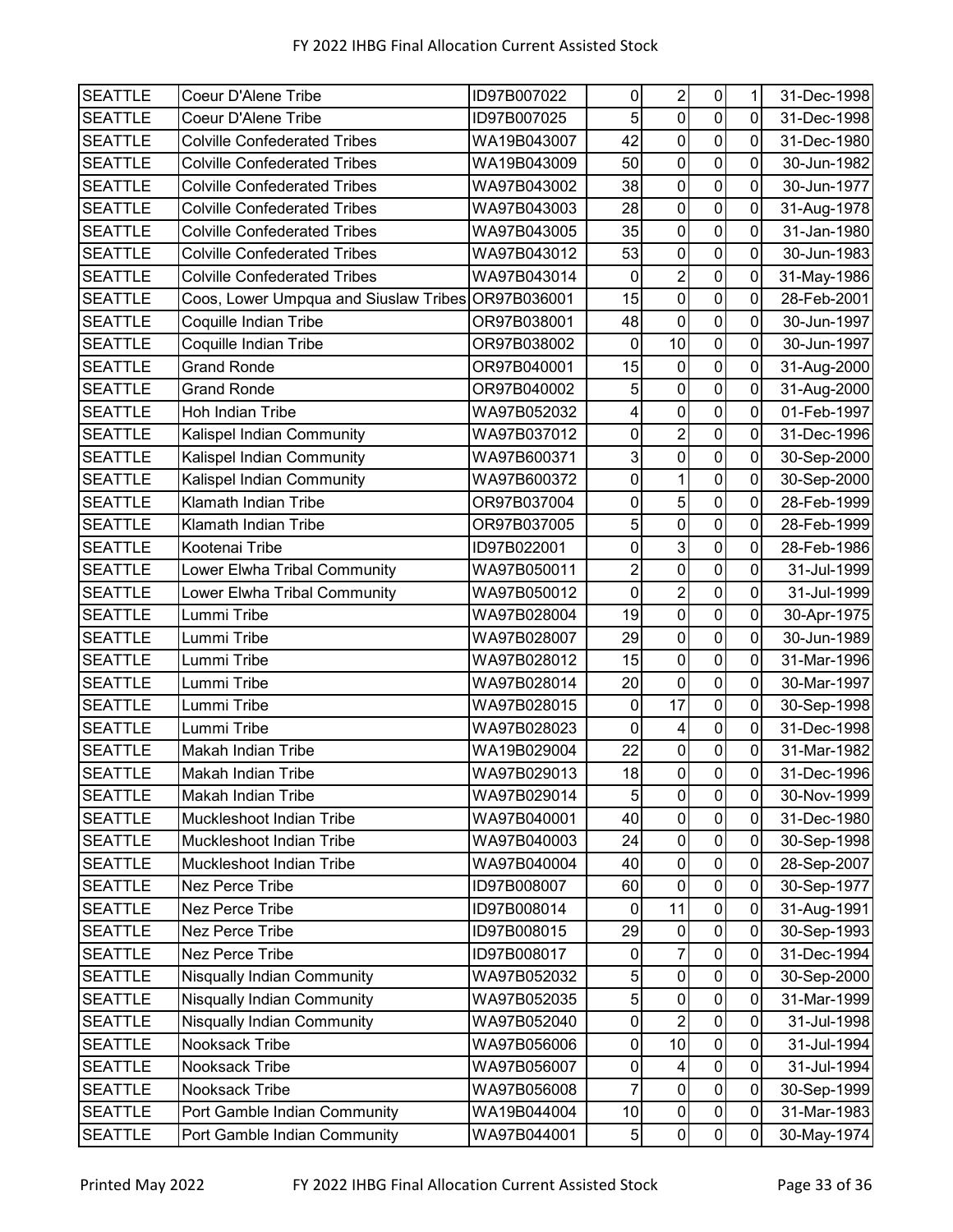| <b>SEATTLE</b> | Port Gamble Indian Community           | WA97B044003 | 20             | $\pmb{0}$       | $\pmb{0}$               | $\pmb{0}$      | 31-Oct-1977 |
|----------------|----------------------------------------|-------------|----------------|-----------------|-------------------------|----------------|-------------|
| <b>SEATTLE</b> | Port Gamble Indian Community           | WA97B044010 | 0              | 3               | $\pmb{0}$               | 0              | 30-Apr-1998 |
| <b>SEATTLE</b> | Port Gamble Indian Community           | WA97B044011 | 6              | $\mathbf 0$     | $\mathbf 0$             | $\mathsf 0$    | 30-Apr-1998 |
| <b>SEATTLE</b> | Puyallup Tribe                         | WA97B063002 | 27             | $\mathbf 0$     | $\pmb{0}$               | 0              | 31-Jul-1990 |
| <b>SEATTLE</b> | Puyallup Tribe                         | WA97B063006 | 5              | $\mathbf 0$     | $\pmb{0}$               | $\mathbf 0$    | 04-Aug-2006 |
| <b>SEATTLE</b> | Puyallup Tribe                         | WA97B063007 | $\pmb{0}$      | $\overline{5}$  | $\mathbf 0$             | 0              | 04-Aug-2006 |
| <b>SEATTLE</b> | Quileute Tribe                         | WA97B047002 | $\mathsf 0$    | 12              | $\mathbf 0$             | 0              | 31-Mar-1996 |
| <b>SEATTLE</b> | Quileute Tribe                         | WA97B047003 | 0              | 4               | $\pmb{0}$               | 0              | 30-Sep-1997 |
| <b>SEATTLE</b> | Quileute Tribe                         | WA97B047004 | $\pmb{0}$      | 3 <sup>1</sup>  | $\pmb{0}$               | 0              | 30-Sep-1997 |
| <b>SEATTLE</b> | Quileute Tribe                         | WA97B047005 | 3              | $\overline{3}$  | $\mathbf 0$             | 0              | 31-Dec-1998 |
| <b>SEATTLE</b> | <b>Quinault Tribe</b>                  | WA97B027003 | 40             | $\mathbf 0$     | $\mathbf 0$             | 0              | 30-Jul-1974 |
| <b>SEATTLE</b> | <b>Quinault Tribe</b>                  | WA97B027007 | 10             | $\pmb{0}$       | $\pmb{0}$               | $\pmb{0}$      | 31-Jul-1981 |
| <b>SEATTLE</b> | <b>Quinault Tribe</b>                  | WA97B027011 | 5              | $\pmb{0}$       | $\mathbf 0$             | $\mathsf 0$    | 02-Feb-2005 |
| <b>SEATTLE</b> | <b>Quinault Tribe</b>                  | WA97B027012 | $\mathbf 0$    | $\sqrt{5}$      | $\mathbf 0$             | 0              | 02-Feb-2005 |
| <b>SEATTLE</b> | Sauk-Suiattle Indian Tribe             | WA97B062003 | 0              | 5               | $\mathsf 0$             | 0              | 31-Jul-1984 |
| <b>SEATTLE</b> | Shoalwater Bay Tribe                   | WA97B052021 | 1              | $\mathbf 0$     | $\overline{\mathbf{o}}$ | $\overline{0}$ | 28-Feb-2000 |
| <b>SEATTLE</b> | <b>Shoalwater Bay Tribe</b>            | WA97B052046 | 3              | $\pmb{0}$       | $\pmb{0}$               | $\pmb{0}$      | 30-Apr-2003 |
| <b>SEATTLE</b> | Shoalwater Bay Tribe                   | WA97B052051 | $\mathsf 0$    | 3               | $\mathbf 0$             | 0              | 31-Jul-2000 |
| <b>SEATTLE</b> | Shoshone-Bannock Tribes, Ft. Hall Res. | ID16B009006 | 19             | $\mathbf 0$     | $\overline{0}$          | $\mathbf 0$    | 31-Mar-1983 |
| <b>SEATTLE</b> | Shoshone-Bannock Tribes, Ft. Hall Res. | ID97B009003 | 60             | $\pmb{0}$       | $\mathbf 0$             | 0              | 31-Oct-1975 |
| <b>SEATTLE</b> | Shoshone-Bannock Tribes, Ft. Hall Res. | ID97B009010 | 15             | $\mathbf 0$     | $\pmb{0}$               | 0              | 30-Sep-1991 |
| <b>SEATTLE</b> | Shoshone-Bannock Tribes, Ft. Hall Res. | ID97B009014 | 5              | $\mathbf 0$     | $\mathbf 0$             | 0              | 31-Oct-2000 |
| <b>SEATTLE</b> | Shoshone-Bannock Tribes, Ft. Hall Res. | ID97B009015 | 5              | $\mathbf 0$     | $\mathbf 0$             | 0              | 31-May-2001 |
| <b>SEATTLE</b> | Shoshone-Bannock Tribes, Ft. Hall Res. | ID97B009016 | 0              | 5               | $\pmb{0}$               | $\mathbf 0$    | 31-May-2001 |
| <b>SEATTLE</b> | <b>Siletz Confederated Tribes</b>      | OR97B035001 | 0              | $6\phantom{a}$  | $\mathbf 0$             | 0              | 31-Mar-1989 |
| <b>SEATTLE</b> | <b>Siletz Confederated Tribes</b>      | OR97B035002 | $\mathbf 0$    | $\mathbf{1}$    | $\pmb{0}$               | 0              | 31-Aug-1991 |
| <b>SEATTLE</b> | <b>Siletz Confederated Tribes</b>      | OR97B035004 | 26             | $\mathbf 0$     | $\mathbf 0$             | 0              | 30-Apr-1996 |
| <b>SEATTLE</b> | <b>Siletz Confederated Tribes</b>      | OR97B035007 | 25             | $\mathbf 0$     | $\overline{0}$          | 0              | 30-Sep-1997 |
| <b>SEATTLE</b> | <b>Siletz Confederated Tribes</b>      | OR97B035010 |                | $\mathbf 0$     | $\overline{\mathbf{o}}$ | $\mathsf 0$    | 28-Feb-2001 |
| <b>SEATTLE</b> | <b>Siletz Confederated Tribes</b>      | OR97B035012 | 5              | 0               | $\pmb{0}$               | $\mathbf 0$    | 28-Feb-2001 |
| <b>SEATTLE</b> | Skokomish Indian Tribe                 | WA97B052008 | $\overline{0}$ | $\vert 4 \vert$ | $\overline{0}$          | $\mathbf 0$    | 30-Apr-1986 |
| <b>SEATTLE</b> | Skokomish Indian Tribe                 | WA97B052019 | 0              | 9               | $\pmb{0}$               | 0              | 31-Mar-1992 |
| <b>SEATTLE</b> | Skokomish Indian Tribe                 | WA97B052021 | 9              | $\mathbf 0$     | $\mathbf 0$             | $\pmb{0}$      | 28-Feb-1999 |
| <b>SEATTLE</b> | Skokomish Indian Tribe                 | WA97B052038 | 4              | 0               | $\pmb{0}$               | 0              | 31-Mar-2000 |
| <b>SEATTLE</b> | Spokane Tribe                          | WA19B037004 | 36             | $\pmb{0}$       | $\pmb{0}$               | 0              | 31-Dec-1981 |
| <b>SEATTLE</b> | Spokane Tribe                          | WA97B037003 | 0              | 1               | $\pmb{0}$               | $\pmb{0}$      | 30-Jun-1981 |
| <b>SEATTLE</b> | Spokane Tribe                          | WA97B037005 | 52             | $\pmb{0}$       | $\pmb{0}$               | 0              | 29-Feb-1984 |
| <b>SEATTLE</b> | Spokane Tribe                          | WA97B037008 | 2              | 4               | $\pmb{0}$               | $\pmb{0}$      | 30-Nov-1987 |
| <b>SEATTLE</b> | Spokane Tribe                          | WA97B037009 |                | 9               | $\pmb{0}$               | 0              | 30-Nov-1990 |
| <b>SEATTLE</b> | Spokane Tribe                          | WA97B037013 | $\mathbf 0$    | $\overline{2}$  | $\pmb{0}$               | 0              | 31-Jan-1997 |
| <b>SEATTLE</b> | Spokane Tribe                          | WA97B037014 | 15             | 0               | $\pmb{0}$               | $\mathbf 0$    | 31-Aug-1997 |
| <b>SEATTLE</b> | Spokane Tribe                          | WA97B037024 | 0              | 1               | $\pmb{0}$               | $\mathbf 0$    | 31-Aug-2000 |
| <b>SEATTLE</b> | Spokane Tribe                          | WA97B037025 | 6              | 0               | $\pmb{0}$               | $\pmb{0}$      | 31-Mar-2000 |
| <b>SEATTLE</b> | <b>Squaxin Island Tribe</b>            | WA97B052001 | 0              | 1               | $\pmb{0}$               | $\pmb{0}$      | 31-Dec-1977 |
| <b>SEATTLE</b> | <b>Squaxin Island Tribe</b>            | WA97B052003 | 0              | 3 <sup>1</sup>  | $\pmb{0}$               | $\pmb{0}$      | 28-Feb-1982 |
| <b>SEATTLE</b> | <b>Squaxin Island Tribe</b>            | WA97B052017 | 0              | 11              | $\pmb{0}$               | $\pmb{0}$      | 29-Feb-1992 |
| <b>SEATTLE</b> | <b>Squaxin Island Tribe</b>            | WA97B052021 | 5              | $\pmb{0}$       | $\overline{0}$          | $\pmb{0}$      | 23-Oct-1997 |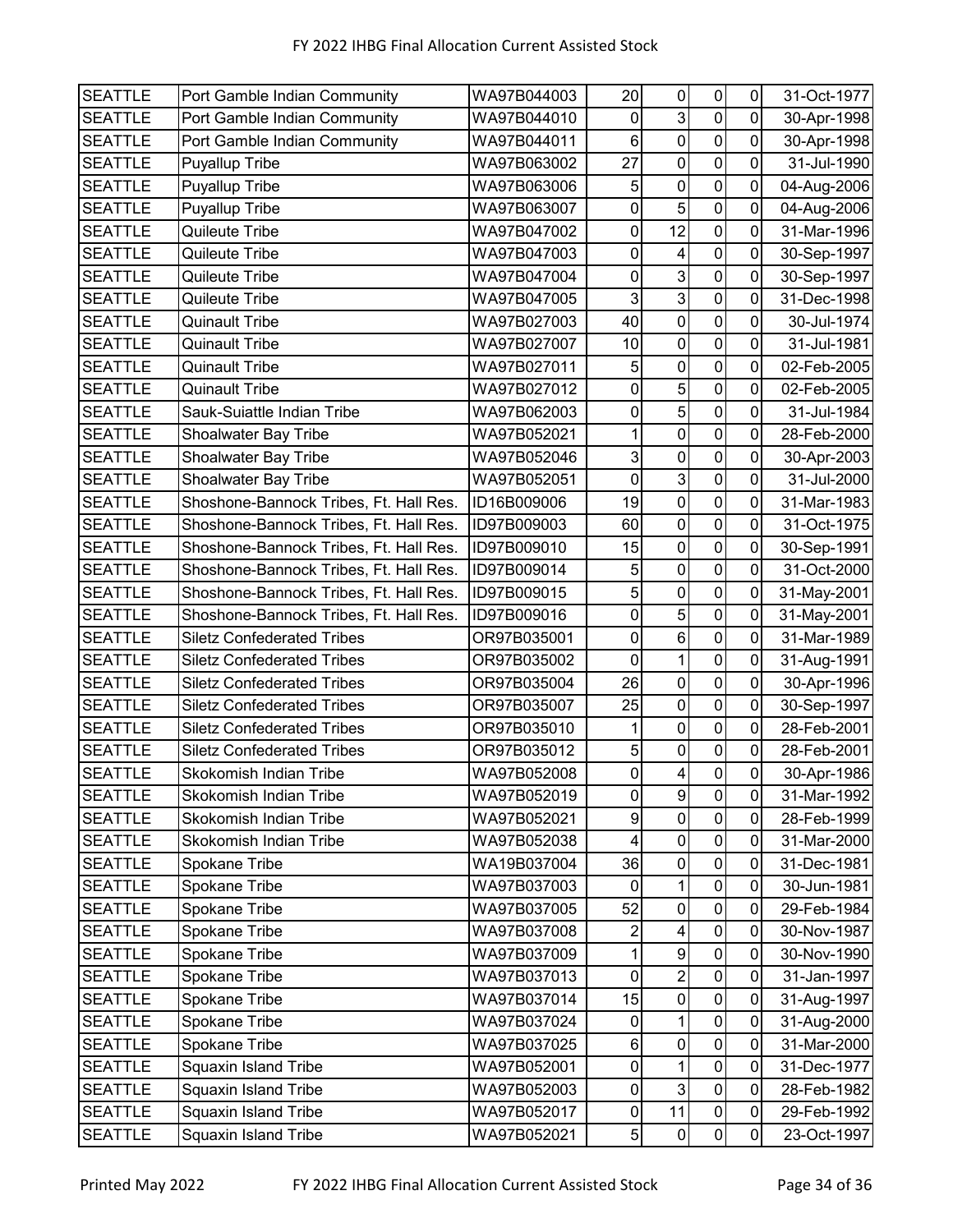| <b>SEATTLE</b> | Squaxin Island Tribe                    | WA97B052032 | 7              | $\pmb{0}$               | $\pmb{0}$      | $\pmb{0}$      | 01-Jun-1998 |
|----------------|-----------------------------------------|-------------|----------------|-------------------------|----------------|----------------|-------------|
| <b>SEATTLE</b> | <b>Squaxin Island Tribe</b>             | WA97B052036 | $\overline{c}$ | $\mathbf 0$             | $\mathsf 0$    | 0              | 01-Jun-1998 |
| <b>SEATTLE</b> | Squaxin Island Tribe                    | WA97B052042 | $\overline{2}$ | $\pmb{0}$               | $\pmb{0}$      | $\mathbf 0$    | 31-Jan-2002 |
| <b>SEATTLE</b> | <b>Squaxin Island Tribe</b>             | WA97B052052 | 0              | $\overline{\mathbf{c}}$ | $\mathbf 0$    | $\mathbf 0$    | 31-Jan-2002 |
| <b>SEATTLE</b> | Suquamish Tribe                         | WA97B052002 | $\mathsf 0$    | $\overline{3}$          | $\overline{0}$ | $\mathbf 0$    | 31-Dec-1980 |
| <b>SEATTLE</b> | Suquamish Tribe                         | WA97B052008 | 0              | $\mathbf{3}$            | $\mathbf 0$    | 0              | 30-Apr-1986 |
| <b>SEATTLE</b> | Suquamish Tribe                         | WA97B052014 | $\pmb{0}$      | $\boldsymbol{9}$        | $\pmb{0}$      | 0              | 31-Mar-1992 |
| <b>SEATTLE</b> | Suquamish Tribe                         | WA97B052020 | 3              | $\mathbf 0$             | $\mathbf 0$    | 0              | 30-Sep-1993 |
| <b>SEATTLE</b> | Suquamish Tribe                         | WA97B052034 | 5              | $\mathbf 0$             | $\mathbf 0$    | 0              | 28-Feb-1999 |
| <b>SEATTLE</b> | Suquamish Tribe                         | WA97B052041 | 0              | 5                       | $\pmb{0}$      | $\mathbf 0$    | 31-Aug-1998 |
| <b>SEATTLE</b> | Swinomish Indians                       | WA97B023003 | 16             | $\mathbf 0$             | $\mathbf 0$    | 0              | 31-Dec-1972 |
| <b>SEATTLE</b> | Swinomish Indians                       | WA97B023004 | 15             | $\mathbf 0$             | $\mathbf 0$    | 0              | 30-Apr-1980 |
| <b>SEATTLE</b> | Swinomish Indians                       | WA97B023006 | 36             | $\pmb{0}$               | $\pmb{0}$      | 0              | 31-Aug-1985 |
| <b>SEATTLE</b> | Swinomish Indians                       | WA97B023007 | 10             | $\mathbf 0$             | $\mathbf 0$    | $\mathbf 0$    | 31-Dec-1993 |
| <b>SEATTLE</b> | <b>Tulalip Tribes</b>                   | WA19B051003 | 18             | $\pmb{0}$               | $\mathbf 0$    | 0              | 31-Jan-1982 |
| <b>SEATTLE</b> | <b>Tulalip Tribes</b>                   | WA19B051005 | 14             | $\mathbf 0$             | $\pmb{0}$      | 0              | 31-May-1986 |
| <b>SEATTLE</b> | <b>Tulalip Tribes</b>                   | WA97B051001 | 40             | $\mathbf 0$             | $\overline{0}$ | 0              | 31-May-1978 |
| <b>SEATTLE</b> | <b>Tulalip Tribes</b>                   | WA97B051007 | 17             | 0                       | $\mathbf 0$    | 0              | 31-Oct-1991 |
| <b>SEATTLE</b> | <b>Tulalip Tribes</b>                   | WA97B051009 | 4              | $\pmb{0}$               | $\pmb{0}$      | 0              | 31-Oct-1991 |
| <b>SEATTLE</b> | <b>Tulalip Tribes</b>                   | WA97B051011 | 20             | $\mathbf 0$             | $\mathbf 0$    | 0              | 31-Oct-1991 |
| <b>SEATTLE</b> | <b>Tulalip Tribes</b>                   | WA97B051013 | 0              | 1                       | $\mathbf 0$    | $\mathbf 0$    | 31-Dec-1992 |
| <b>SEATTLE</b> | <b>Tulalip Tribes</b>                   | WA97B051017 | $\mathbf 0$    | $\mathbf 1$             | $\pmb{0}$      | $\mathbf 0$    | 31-Dec-1991 |
| <b>SEATTLE</b> | <b>Tulalip Tribes</b>                   | WA97B051018 | 19             | $\mathbf 0$             | $\mathbf 0$    | 0              | 30-Nov-1994 |
| <b>SEATTLE</b> | <b>Umatilla Confederated Tribes</b>     | OR97B012002 | 50             | $\pmb{0}$               | $\pmb{0}$      | $\mathbf 0$    | 28-Feb-1974 |
| <b>SEATTLE</b> | <b>Umatilla Confederated Tribes</b>     | OR97B012005 | 10             | $\mathbf 0$             | $\mathbf 0$    | 0              | 30-Jun-1978 |
| <b>SEATTLE</b> | <b>Umatilla Confederated Tribes</b>     | OR97B012006 | 50             | $\mathbf 0$             | $\pmb{0}$      | 0              | 28-Feb-1981 |
| <b>SEATTLE</b> | <b>Umatilla Confederated Tribes</b>     | OR97B012013 | 0              | $\overline{2}$          | $\mathbf 0$    | 3              | 31-Oct-2000 |
| <b>SEATTLE</b> | <b>Umatilla Confederated Tribes</b>     | OR97B012014 | 20             | $\mathbf 0$             | $\pmb{0}$      | 0              | 31-Dec-1997 |
| <b>SEATTLE</b> | <b>Upper Skagit Tribe</b>               | WA97B062001 | $\mathbf 0$    | 16                      | $\pmb{0}$      | $\pmb{0}$      | 30-Apr-1983 |
| <b>SEATTLE</b> | <b>Upper Skagit Tribe</b>               | WA97B062004 | 20             | $\boldsymbol{0}$        | $\mathbf 0$    | $\mathbf 0$    | 30-Jun-1999 |
| <b>SEATTLE</b> | <b>Upper Skagit Tribe</b>               | WA97B062006 | 6              | $\pmb{0}$               | $\mathbf 0$    | $\mathbf 0$    | 30-Jun-1999 |
| <b>SEATTLE</b> | Warm Springs Confederated Tribes        | OR97B013001 | 49             | 0                       | $\pmb{0}$      | 0              | 01-May-1973 |
| <b>SEATTLE</b> | Warm Springs Confederated Tribes        | OR97B013002 | 48             | $\mathbf 0$             | $\mathbf 0$    | $\pmb{0}$      | 28-Feb-1979 |
| <b>SEATTLE</b> | <b>Warm Springs Confederated Tribes</b> | OR97B013008 | 0              | 4                       | $\pmb{0}$      | $\pmb{0}$      | 31-Jan-1995 |
| <b>SEATTLE</b> | <b>Warm Springs Confederated Tribes</b> | OR97B013009 | 0              | $\boldsymbol{9}$        | $\pmb{0}$      | 4              | 31-Aug-1997 |
| <b>SEATTLE</b> | <b>Warm Springs Confederated Tribes</b> | OR97B013011 | $\mathbf 0$    | $\overline{c}$          | $\pmb{0}$      | $\mathbf 0$    | 31-Mar-2000 |
| <b>SEATTLE</b> | Yakama Indian Nation                    | WA19B022014 | 24             | $\pmb{0}$               | $\pmb{0}$      | 0              | 31-Jul-1981 |
| <b>SEATTLE</b> | Yakama Indian Nation                    | WA97B022002 | 30             | $\mathbf 0$             | $\pmb{0}$      | 0              | 31-Jul-1967 |
| <b>SEATTLE</b> | Yakama Indian Nation                    | WA97B022006 | 60             | 0                       | $\pmb{0}$      | 0              | 31-Dec-1973 |
| <b>SEATTLE</b> | Yakama Indian Nation                    | WA97B022008 | 30             | $\mathsf 0$             | $\pmb{0}$      | 0              | 30-Nov-1977 |
| <b>SEATTLE</b> | Yakama Indian Nation                    | WA97B022009 | 30             | $\pmb{0}$               | $\pmb{0}$      | $\mathbf 0$    | 31-Mar-1978 |
| <b>SEATTLE</b> | Yakama Indian Nation                    | WA97B022011 | 45             | $\pmb{0}$               | $\pmb{0}$      | 0              | 31-Aug-1980 |
| <b>SEATTLE</b> | Yakama Indian Nation                    | WA97B022017 |                | $\pmb{0}$               | $\pmb{0}$      | $\pmb{0}$      | 28-Feb-1985 |
| <b>SEATTLE</b> | Yakama Indian Nation                    | WA97B022022 | 30             | 0                       | $\pmb{0}$      | 0              | 30-Apr-1988 |
| <b>SEATTLE</b> | Yakama Indian Nation                    | WA97B022028 | 23             | $\mathbf 0$             | $\pmb{0}$      | 0              | 31-Jul-1994 |
| <b>SEATTLE</b> | Yakama Indian Nation                    | WA97B022031 | 9              | $\pmb{0}$               | $\pmb{0}$      | $\overline{c}$ | 31-Jul-2001 |
| <b>SEATTLE</b> | <b>TOTAL</b>                            |             | 2,011          | 265                     | 0              | 11             |             |